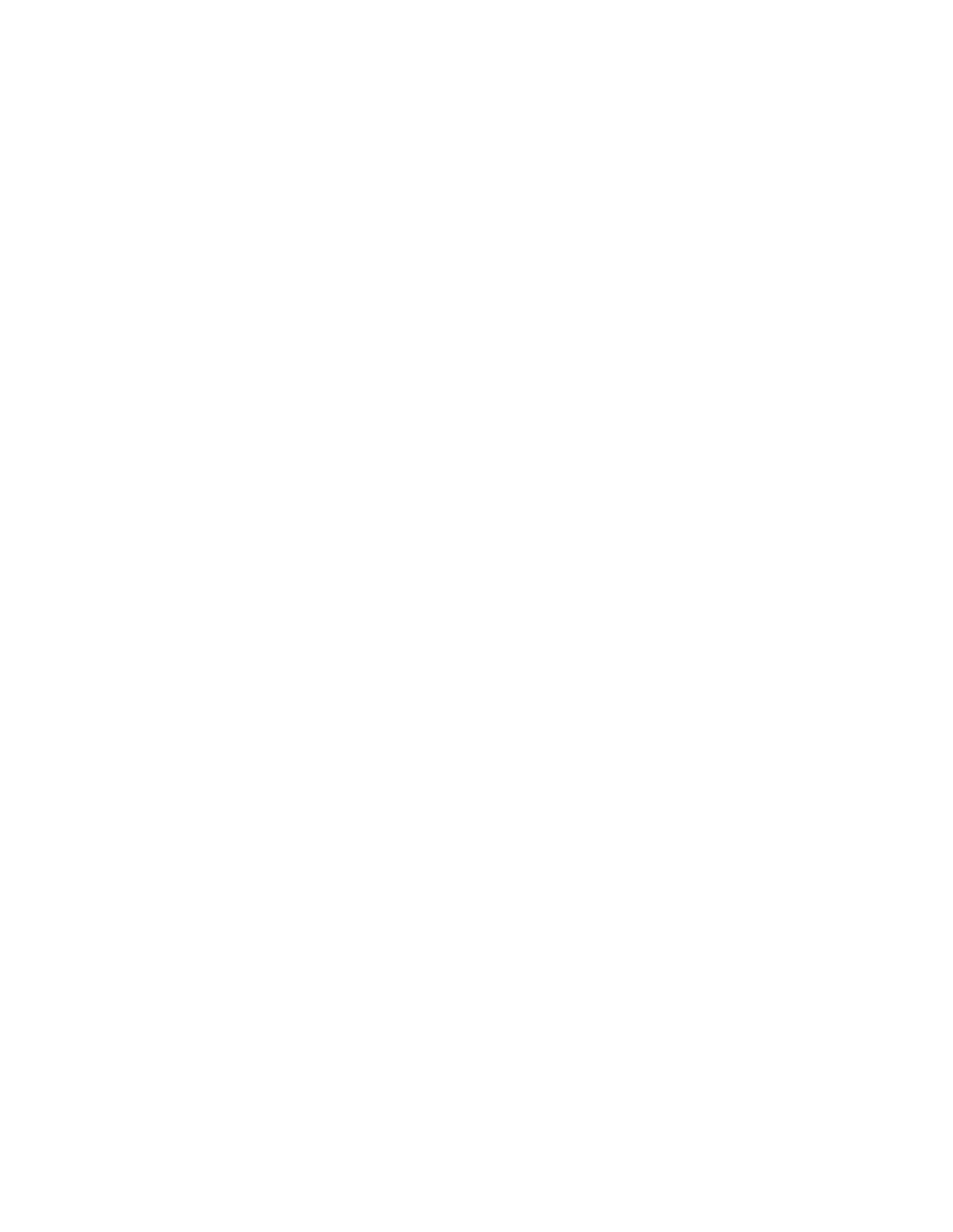## **Introduction**

This report presents the results of an analysis of the link between official language oral proficiency, literacy and Essential Skills proficiency in adult Canadians. The study summarizes a range of existing Canadian and international literature to give a sense of the expected interactions between oral communication skills and literacy skills and then presents an analysis of two Canadian datasets – the International Survey of Reading Skills (ISRS) and the IALSS/CLB linking study (IALSS/CLB) - that support an examination of the correlation between oral communication skills and other text-based skills.

All errors and omissions are those of the authors. Readers are invited to direct questions of clarification to:

> **T. Scott Murray** DataAngel Policy Research Inc. 19 McIntosh Way Kanata, Ontario K2L 2N9

| Email: | <u>dataangel@mac.com</u> |
|--------|--------------------------|
| Web:   | www.dataangel.ca         |
| Phone: | 1-613-240-8433           |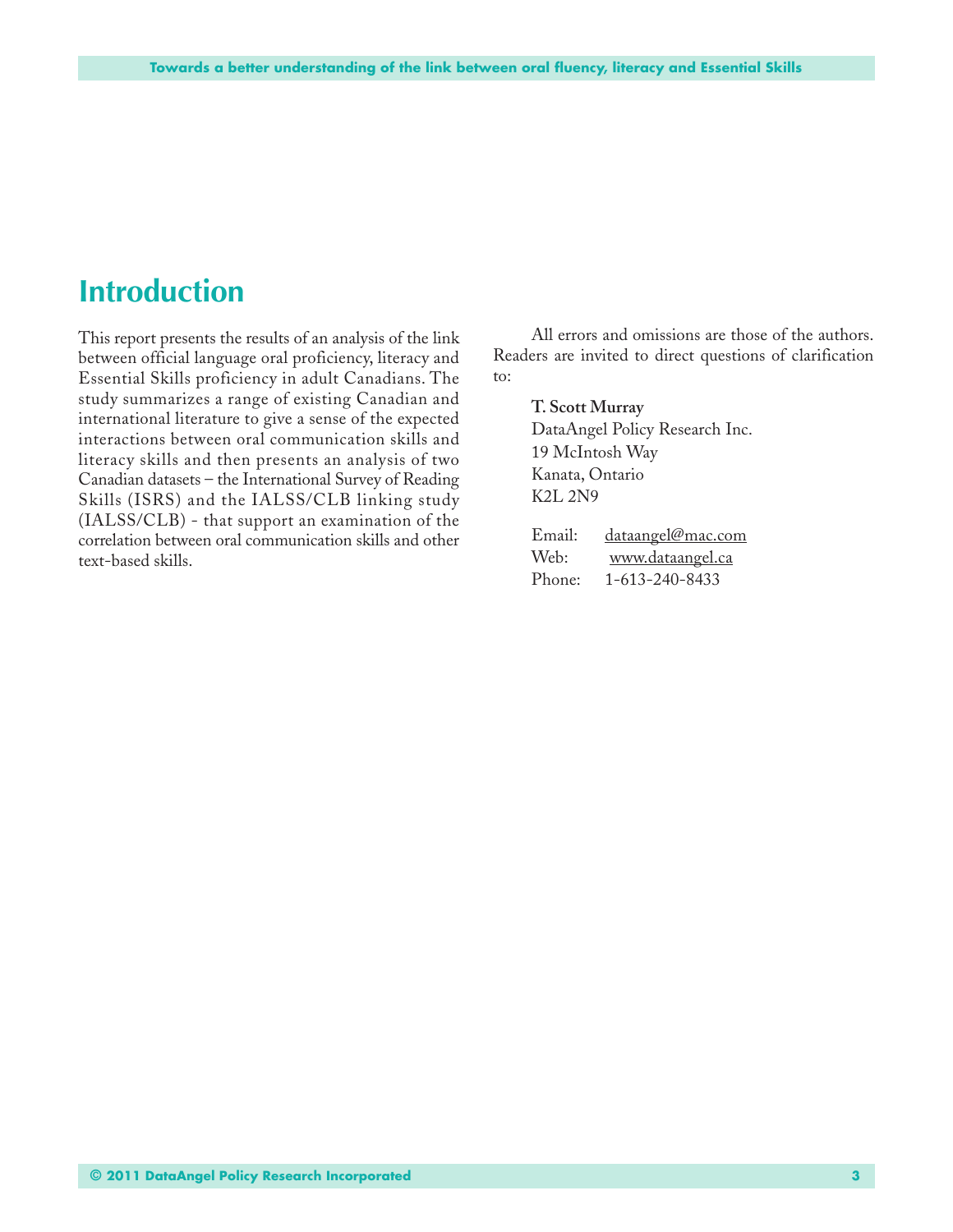# **Table of contents**

|     | Introduction                                                                                                                      | 3              |
|-----|-----------------------------------------------------------------------------------------------------------------------------------|----------------|
|     | Acronyms and Glossary                                                                                                             | 5              |
|     | <b>International Adult Literacy</b>                                                                                               | 5              |
|     | Background to the present research                                                                                                | $\overline{7}$ |
|     | Organization of the report                                                                                                        | 8              |
|     | <b>Chapter 2</b>                                                                                                                  | 9              |
|     | The Learning Nexus of Oral Proficiency and Literacy<br>for Adults: What the Research Literature Reveals                           | 9              |
| 2.1 | Typical Oral Language Development                                                                                                 | 10             |
| 2.2 | Resulting Typical Literacy Acquisition                                                                                            | 10             |
| 2.3 | Atypical Oral Language Developmental                                                                                              | 11             |
| 2.4 | Resulting Atypical Literacy Acquisition                                                                                           | 12             |
| 2.5 | Second Language Oral Development                                                                                                  | 13             |
| 2.6 | Resulting Second Language Literacy Acquisition                                                                                    | 13             |
| 2.7 | <b>Common Factors</b>                                                                                                             | 14             |
|     | <b>Chapter 3</b>                                                                                                                  |                |
|     | The Relationship of Oral Fluency, Prose Literacy,<br>Document Literacy and Numeracy: What the<br><b>Canadian Evidence Reveals</b> | 15             |
|     | About the IALSS                                                                                                                   | 15             |
|     | About the ISRS                                                                                                                    | 15             |
|     | Overall Score                                                                                                                     | 18             |
|     | Understanding how performance is related<br>across skill domains                                                                  | 23             |
|     | How prose literacy, document literacy and<br>numeracy skill are correlated                                                        | 23             |
|     | The relationship between oral fluency and the<br>other domains                                                                    | 23             |
|     | Patterns of strength and weakness in oral fluency,<br>prose literacy, document literacy and numeracy levels                       | 28             |
|     | The social distribution of oral fluency skill                                                                                     | 30             |
|     | Regressions of earnings against prose and oral<br>literacy controlling for demographic predictors                                 | 36             |

| <b>Chapter 4</b>                                         |    |
|----------------------------------------------------------|----|
| What the IALSS CLB link reveals                          | 37 |
| About the Canadian Language Benchmarks                   | 37 |
| About the CLB/IALSS Linkage Study                        | 38 |
| About Essential Skills and the Essential Skills Profiles | 38 |
| CLB vs PhonePass Oral fluency                            | 43 |
| Chapter 5                                                | 45 |
| <b>Summary and Conclusions</b>                           | 45 |
| Annex A                                                  |    |
| <b>References</b>                                        | 49 |
| <b>Annex B</b>                                           |    |
| <b>Statistical Tables</b>                                | 53 |
| Annex C                                                  |    |
| About the CLB/IALSS Linkage Study                        | 81 |
| Description of the CLB/IALSS link Sample                 | 81 |
| Description of the CLB-PT assessment tool                | 83 |
| Listening component                                      | 83 |
| Listening Conversion Grid                                | 84 |
| Reading component                                        | 85 |
| Writing component                                        | 86 |
| The IALSS instruments used in the                        |    |
| CLB/IALSS linkage study                                  | 87 |
| Annex D                                                  |    |
| Joint distributions of oral fluency with document        |    |
| literacy and numeracy                                    | 85 |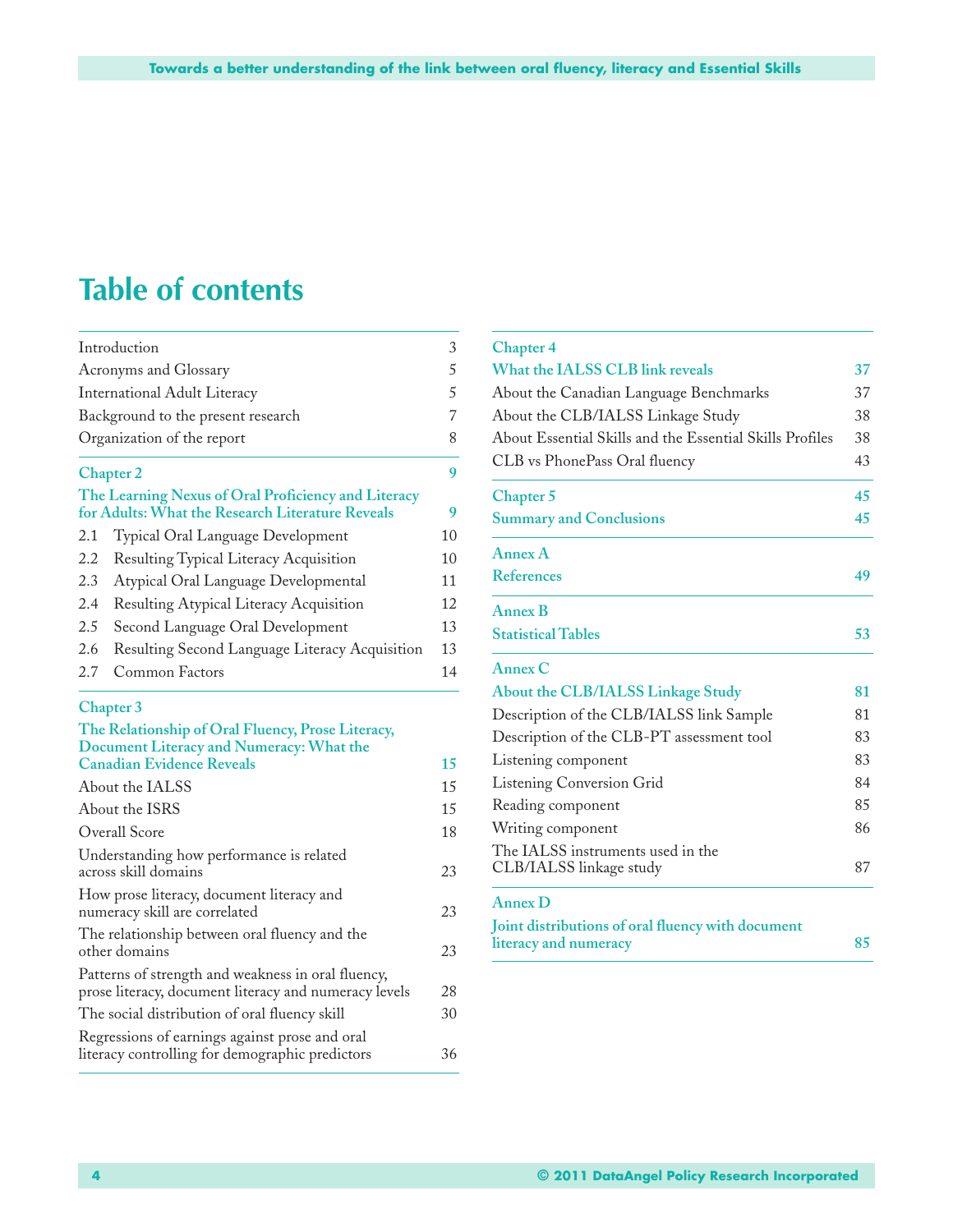**Individual** A plan that identifies a student's **education** learning goals, and maps how the **plan (IEP)** school or program will meet these specific goals.

**Information** Education tools including computers, **communication** software and the internet. **technologies (ICT)**

## **International Adult Literacy**

#### **Survey (IALS), 1994, 1996 and 1998**

The world's first internationally comparative survey of adult literacy, which created comparable literacy profiles across national, linguistic and cultural boundaries.

### **International Literacy and Life Skills Survey (ALL), 2003, 2005**

#### ALL built on its predecessor, the 1994

International Adult Literacy Survey (IALS). It measured adults' knowledge and skills in four domains: prose literacy, document literacy, numeracy, and problem solving. Proficiencies were rated and reported as scores on a 500 point scale or on the basis of five levels: Levels 1 through 5. Data is available for Canada, the US, Norway, Australia, Bermuda, Hungary, Korea and the Netherlands.

### **International Adult Literacy and Skills Survey (IALSS), 2003**

The Canadian version of the ALL survey.

#### **International Survey of Reading Skills (ISRS), 2005**

Additional clinical reading tests administered to a sample of adults who had participated in the 2003 IALSS.

#### **Latent class analysis (LCA)**

A process by which individuals are organized into groups based on their patterns of response to a set of background questions and/or skills

#### **Prose literacy**

The knowledge and skills required to understand and appropriately use information from print materials.

## **Acronyms and Glossary**

| <b>ALL</b>                                  | Adult literacy and life-skills                                                                                                                   |
|---------------------------------------------|--------------------------------------------------------------------------------------------------------------------------------------------------|
| <b>CBT</b>                                  | Computer-based training                                                                                                                          |
| <b>ESL</b>                                  | English as a second language                                                                                                                     |
| <b>FSL</b>                                  | French as a second language                                                                                                                      |
| <b>GDP</b>                                  | Gross domestic product per capita                                                                                                                |
| <b>IALS</b>                                 | <b>International Adult Literacy Survey</b>                                                                                                       |
| <b>IALSS</b>                                | International Adult Literacy and<br>Skills Survey                                                                                                |
| <b>ICT</b>                                  | Information communication<br>technologies                                                                                                        |
| <b>TEP</b>                                  | Individual education plan                                                                                                                        |
| <b>ISRS</b>                                 | <b>International Study of Reading Skills</b>                                                                                                     |
| <b>LCA</b>                                  | Latent class analysis                                                                                                                            |
| <b>OECD</b>                                 | Organisation for Economic<br>Co-operation and Development                                                                                        |
| <b>PSE</b>                                  | Post-secondary education                                                                                                                         |
| <b>TOWRE-A</b>                              | Test of Word Reading Efficiency-<br><b>Real Words</b>                                                                                            |
| <b>TOWRE-B</b>                              | Test of Word Reading Efficiency-<br>Pseudo-words                                                                                                 |
| Computer-<br><b>based training</b><br>(CBT) | An interactive instructional method<br>that primarily uses computers to<br>deliver course instruction.                                           |
| Decoding<br>skills                          | Skills required to identify spoken or<br>written letters and words, and to<br>understand their meaning in the<br>context in which they are used. |
| <b>Document</b><br>literacy                 | The ability to find and use<br>information in forms, figures, graphs<br>and other tables.                                                        |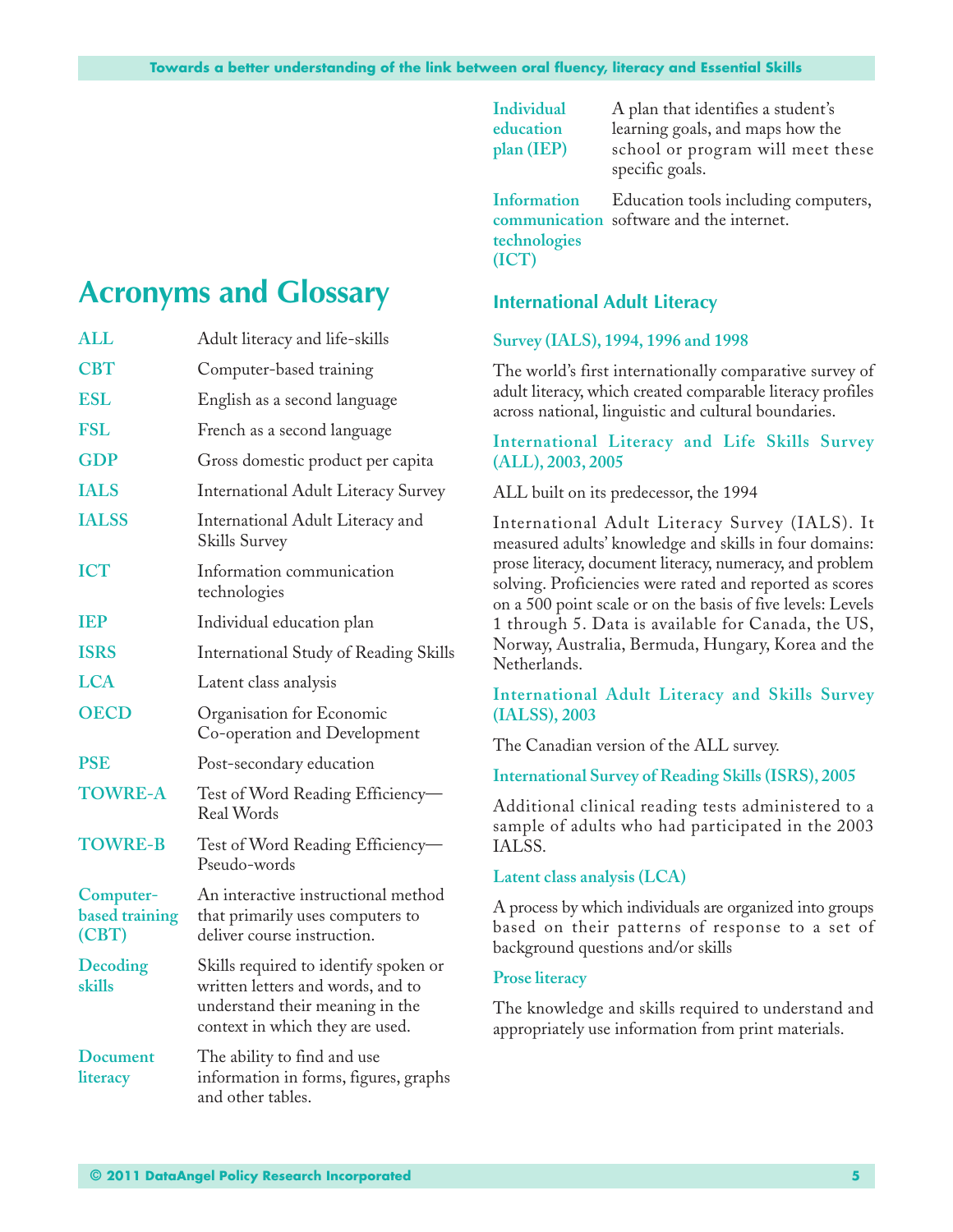The IALS, ALL/IALSS and ISRS studies defines the following five levels of literacy:

## **Level 1 Very poor literacy skills.**

An individual at this level may, for example, be unable to determine from a package label the correct amount of medicine to give a child. Primarly involves recall of isolated facts from back of brain. For beginning readers this will involve remembering letters and simple vocabulary.

## **Level 2 A capacity to deal only with simple, clear material involving uncomplicated tasks.**

People at this level may develop everyday coping skills, but their poor literacy skills make it hard to conquer challenges such as learning new job skills. Primarly involves recall of isolated facts from back of brain.

## **Level 3 Adequate for coping with the demands of everyday life and work in an advanced society.**

This roughly denotes the skill level required for successful high school completion and college entry. Involves integration of information in the pre-frontal cortex.

## **Levels 4 and 5 Strong skills.**

Individuals at these levels can process information of a complex and demanding nature.

Literacy levels are assessed on a scale of 500 and based on the completion of specific tasks. Some of these tasks are described in the table below. Involves the generation of new information in the pre-frontal cortex.

IALLS proficiency levels, score ranges task descriptors

**Level Score Range Required Literacy Tasks**

## **Level 1 176 to 225**

Tasks at Level 1 require the ability to read relatively short text; to locate or enter a piece of information into that text; and to complete simple, one-step tasks such as counting, sorting dates or performing simple arithmetic.

## **Level 2 226 to 275**

Tasks at this level require the ability to sort through "distractors" (plausible but incorrect pieces of information), to integrate two or more pieces of information, to compare and contrast information, and to interpret simple graphs.

## **Level 3 276 to 325**

These tasks require the ability to integrate information from dense or lengthy text, to integrate multiple pieces of information, and to demonstrate an understanding of mathematical information represented in a range of different forms. Level 3 tasks typically involve a number of steps or processes in order to solve problems.

## **Level 4 326 to 375**

Tasks at this level involve multiple steps to find solutions to abstract problems. Tasks require the ability to integrate and synthesize multiple pieces of information from lengthy or complex passages, and to make inferences from the information.

#### **Level 5 376 to 500**

Tasks at Level 5 require the ability to search for information in dense text that has a number of distractors, to make high-level inferences or use specialized background knowledge, and to understand complex representations of abstract formal and informal mathematical ideas.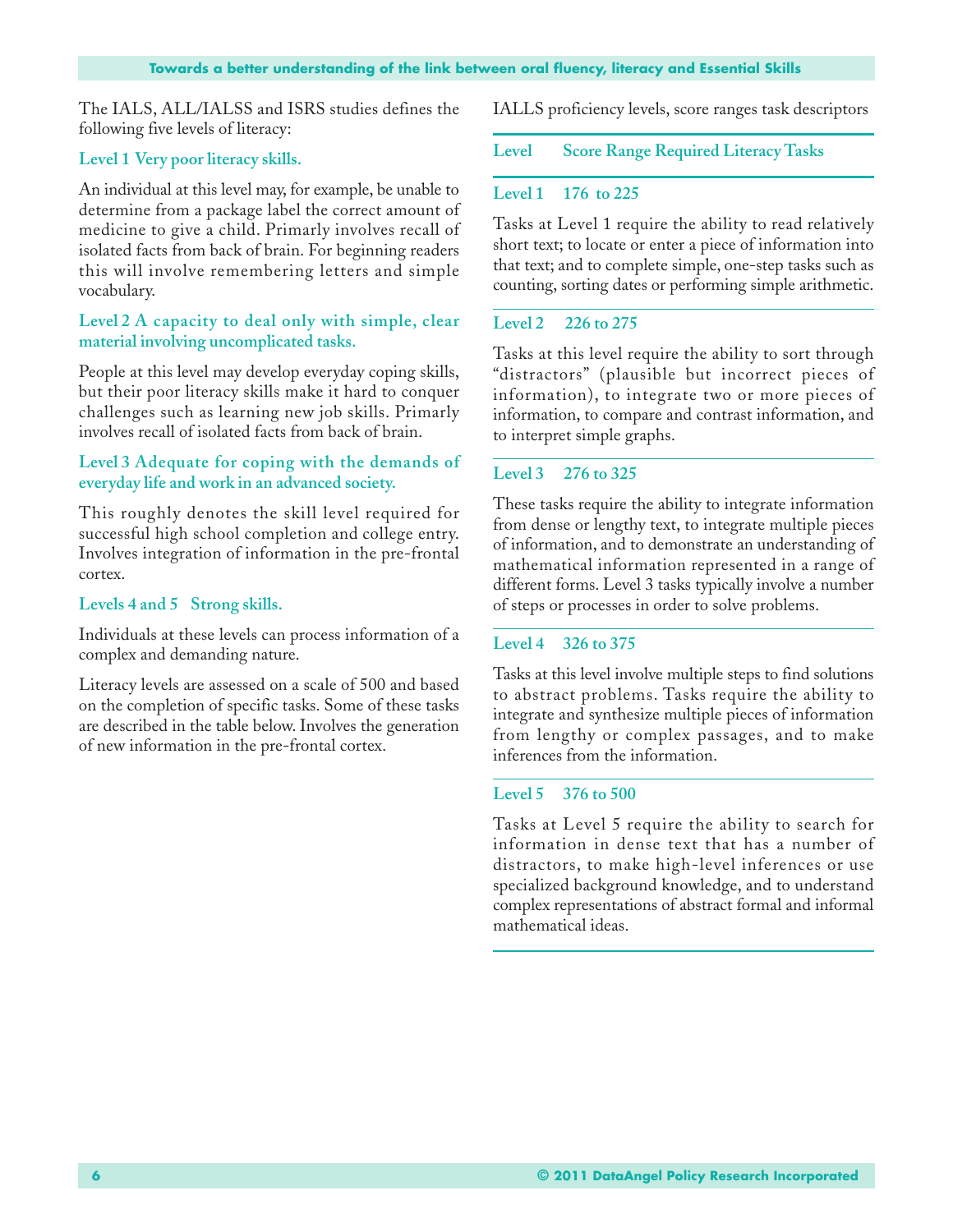## **Background to the present research**

Little work has been done in Canada on the relationship between oral fluency and other essential skills, in large part because little reliable data has been collected on the subject at the population level.

Existing data on immigrants' reading, writing and numeracy skills indicate that a high proportion of immigrants, as compared to the native born population, do not have the literacy and essential skills (Level 3 and above on the IALSS scale) needed for success in the knowledge-based economy (Statistics Canada and OECD, 2005; Statistics Canada and HRSDC, 2006). Additionally, further analyses of the groups of adult Canadians who face significant reading challenges indicate that a sizeable proportion of those in need of skill upgrading are non-native speakers of English, with varying levels of educational attainment in their mother tongue, mainly females, who are currently in the workforce (International Survey of Reading Skills 2008).1,2

Data also indicate that majority of immigrants with low LES are in the labour market. More importantly, many of them do not have the LES adequate to the requirements of the jobs they hold. A study comparing prose skills from IALSS to both the typical and complex skill requirements from the ESRP found that approximately 60% of immigrants in Canada work under-skilled compared to 35% for non-immigrants (Brink 2009).3

A series of market segmentation analyses by DataAngel (DataAngel 2010) show that immigrants face high risks of having prose literacy skills below the level demanded by their occupations.

Several critical policy questions remain unanswered, including:

> What proportion of immigrant adults with low literacy and numeracy skills also have weak oral language skills? What impact is this likely to have on the efficiency and effectiveness of remedial literacy and numeracy instruction?

> Does the available empirical data support the predicted alignment of the Canadian Language Benchmarks (CLB) and ES/IALSS proficiency levels? How does this inform future directions for developing and promoting assessment instruments and strategies for oral communication skills, to meet Canadian labour market requirements?

And more generally:

What is the relationship between oral communication skills and text-based literacy skills?

The analysis presented in this report attempts to address these research questions using data from two data sets:

The International Survey of Reading Skills (ISRS), and,

The CLB/IALSS linkage study that saw IALSS document and numeracy measures administered to a sample of adults participating in the Language Instruction for Newcomers to Canada (LINC) program.

The report will also reflect on how the new findings fit with what the research literature says about the relationship between oral fluency and other Essential Skills and will set out a strategy to fill implied research gaps.

Both of these data sets provide interesting insights into how the various oral fluency skill measures relate to one another and to skill in other domains. Readers should, however, treat the findings presented in this report as indicative. The sample sizes in both studies are simply too small to support definitive conclusions. Additional focused research is needed to confirm key findings.

<sup>1.</sup> *Learning Literacy in Canada: Evidence from the International Survey of Reading Skills.* Statistics Canada and HRSDC.

<sup>2.</sup> *Reading the Future: Planning to meet Canada's future literacy needs*. 2008. Canadian Council on Learning.

<sup>3.</sup> *Distribution of Essential Skills in the Labor Force and the Labor Market*, S. Brink National Learning Policy Research, Learning Policy Directorate, HRSDC.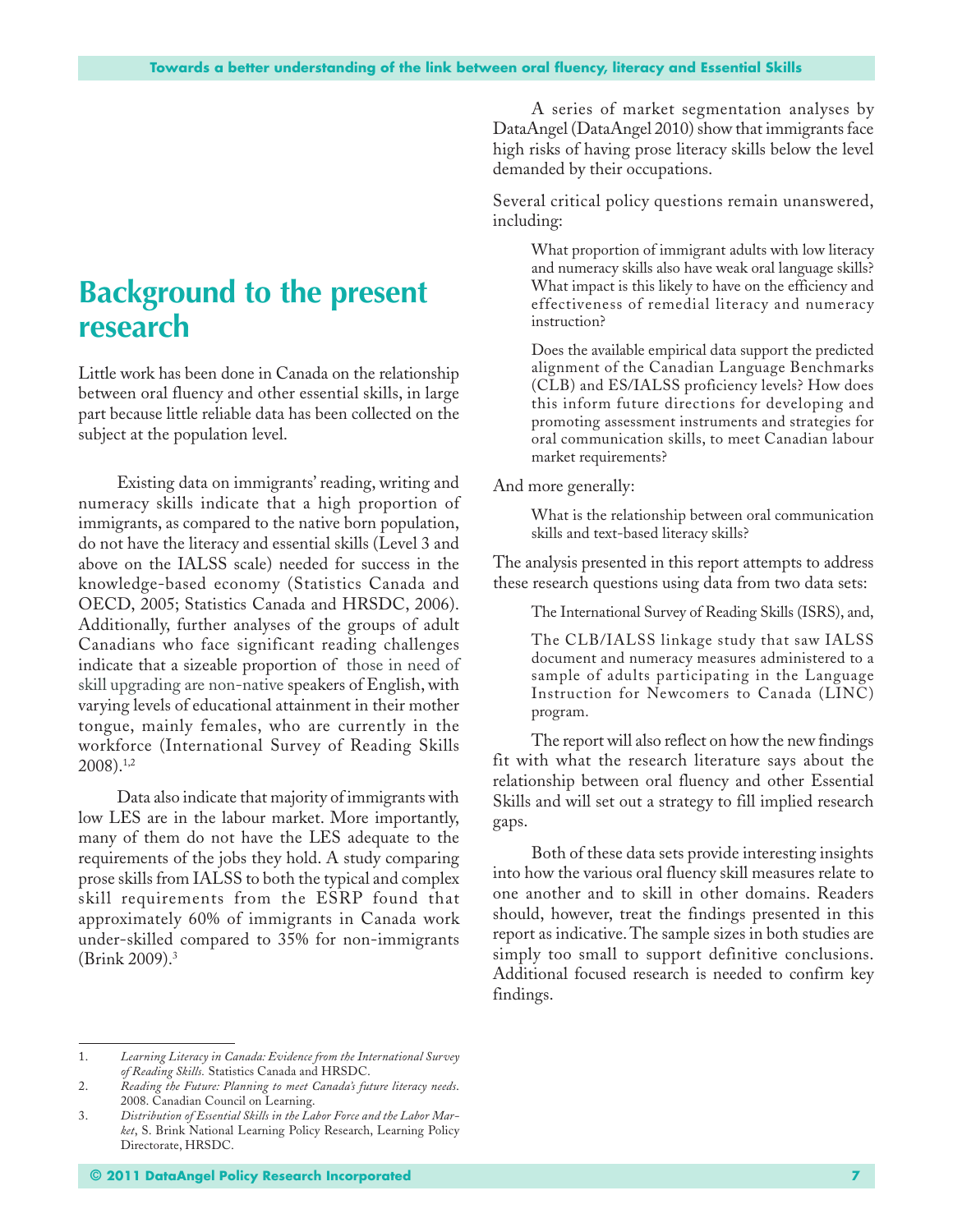## **Organization of the report**

This report is organized in five chapters supported by 4 annexes.

**Chapter 1** introduces the issues that motivated the study, identifies the research questions that the report attempts to address and provides an overview of the data sources that are used to inform the analysis.

**Chapter 2** provides an overview of what the research literature says about the relationship between oral fluency and the acquisition of skill in other domains, most particularly prose literacy, document literacy and numeracy.

**Chapter 3** presents the results of an analysis of the relationship between oral fluency skill and a subset of Essential Skills skill domains: prose literacy, document literacy and numeracy.

**Chapter 4** presents the results of an analysis of the how Canadian Language Benchmarks and IALSS/ISRS skill levels line up for those domains that appear in both assessment frameworks. The chapter also compares the CLB levels to the skill demands of the jobs held by workers with low oral fluency and provides estimates of the positive impact that improved oral fluency levels would have on employment and wage rates.

**Chapter 5** summarizes the results presented in the report and reflects on what they imply for policy, practice and future research.

The empirical analyses in this report use data from five key sources, including the Essential Skills Profiles, the Canadian Language Benchmarks (CLB), the International Adult Literacy and Skills Survey (IALSS), the International Survey of Reading Skills (ISRS) and the CLB/IALSS linking study. Summary descriptions of each of these data sources have been included as they are introduced.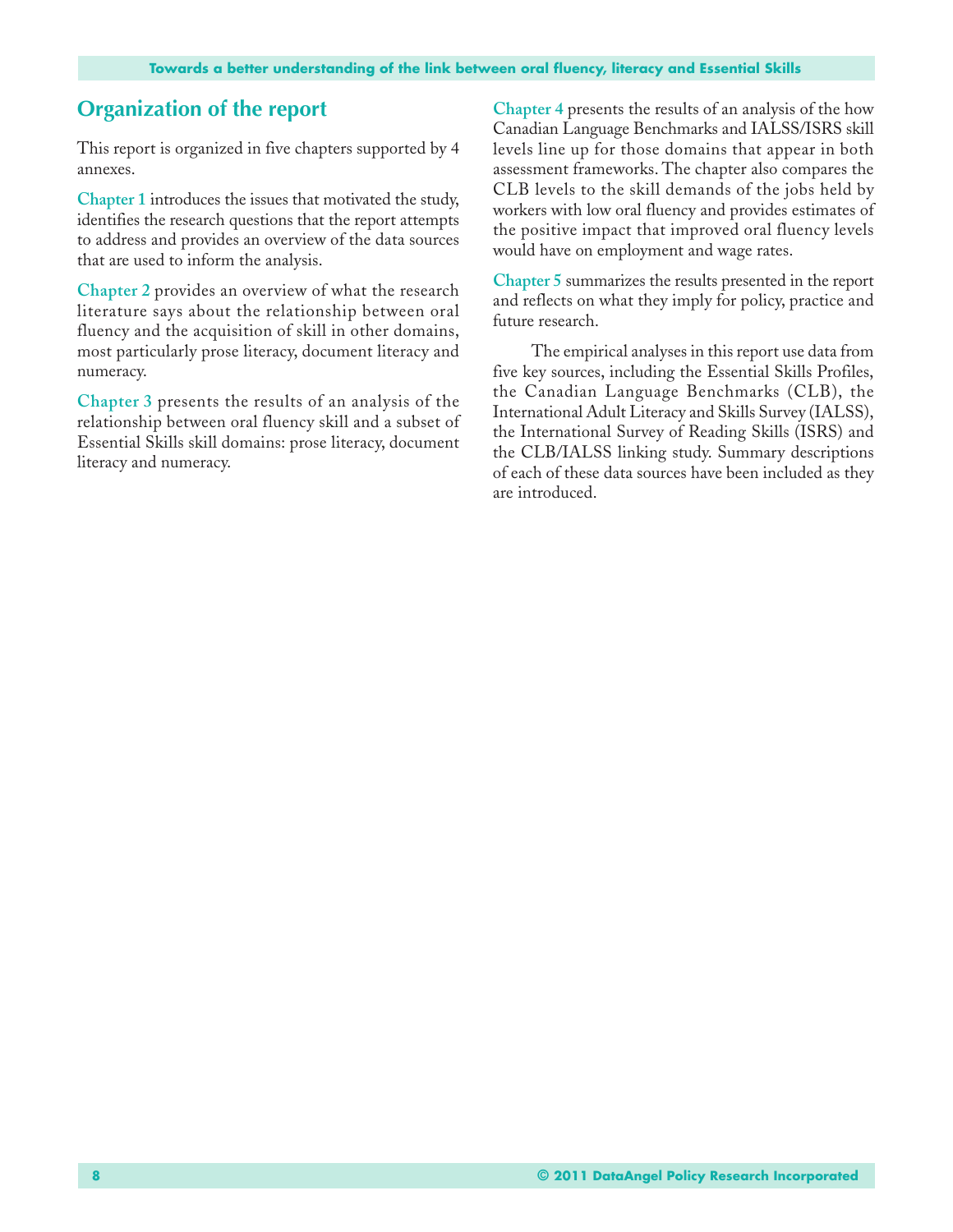## **Chapter 2**

## **The Learning Nexus of Oral Proficiency and Literacy for Adults: What the Research Literature Reveals**

This chapter explores the relationship between oral language proficiency and literacy skill development for adults. This is an important but little understood transition point in adult literacy development. It marks the nexus at which daily language skills of orality begin to shape the reading and writing skills of literacy. This transitional nexus is an area that has received extensive attention within different child populations, but has been generally overlooked for the adult population. This review draws from numerous peer reviewed sources containing research from around the world related to adult oral language ability and its relationship to adult literacy skill development. The review provides six integrated summary sections on each of the defined areas of investigation; typical oral language development and literacy acquisition, atypical oral language development and literacy acquisition, and second language development and literacy acquisition. These summaries are followed by a review that provides a synthesis of the core common factors noted across each of the prior six sections. The final section puts forward a series of potential questions that could be addressed to further our collective understanding of this important connection between adult oral proficiency skills and their literacy skills acquisition.

Oral language and literacy are both developmental in nature (Piaget, 1955 Vygotsky, 1962). They both undergo qualitative and quantitative changes across an individual's life span (Gambrell, 2004). These changes have been categorized according to numerous theoretical continuums to define important chronological and

cognitive benchmarks. We now know that deficiencies within either of these developmental continuums can cause potentially compounding life-long negative effects. Failure to achieve an oral or literacy benchmark may initiate the exacerbating spiral of the "Matthew effect." Stanovich (1986) made his "Matthew effect" argument to show that relatively small cognitive differences that cause us to miss defined benchmarks as young children can lead to wide and socially significant differences in adult outcomes.

It is Stanovich's notion of "small cognitive differences" that are at the core of numerous investigations in the areas of oral proficiency and literacy acquisition. The resulting research from these investigations has provided tremendous understanding in the areas of linguistics, cognitive psychology, and literacy. However, the majority of this research has focused specifically on child populations with very little attention given to its relationship within adult populations. Furthermore, this same body of research has clustered in a literacy-centric manner around the effects that reading and writing have had on cognitive development and language development. Ong (1982) clearly frames this relationship by stating that "writing restructures consciousness" (p. 78). Ong (1982) provides a broad view of the oral proficiency and literacy connection by noting that the cognitive processes for creating, transmitting, storing, and retrieving human knowledge are fundamentally different in oral and literate cultures. He views the development of literacy itself as means to those cognitive changes. This concept is further developed in the literature by Ravid and Tolchinsky (2002). As summarized by Tarone and Bigelow (2005, p.8) "Ravid and Tolchinsky suggest that before speakers of a language become literate, they focus out of necessity on the meaning of their utterances, and not upon the linguistic form of language. But with literacy, those individuals begin to develop an explicit and analytical awareness of language itself. With that awareness, comes increasing cognitive control. Links are established between the internal representation of phonemes, syllables and morphemes and their written representations, and these newly articulated representations become the locus of increasing control." This widely accepted line of thought in the literature generally ignores the inverse effects of oral language development and proficiency on the development of literacy skills, especially within adult populations. This under investigated area is the general focus of this literature review.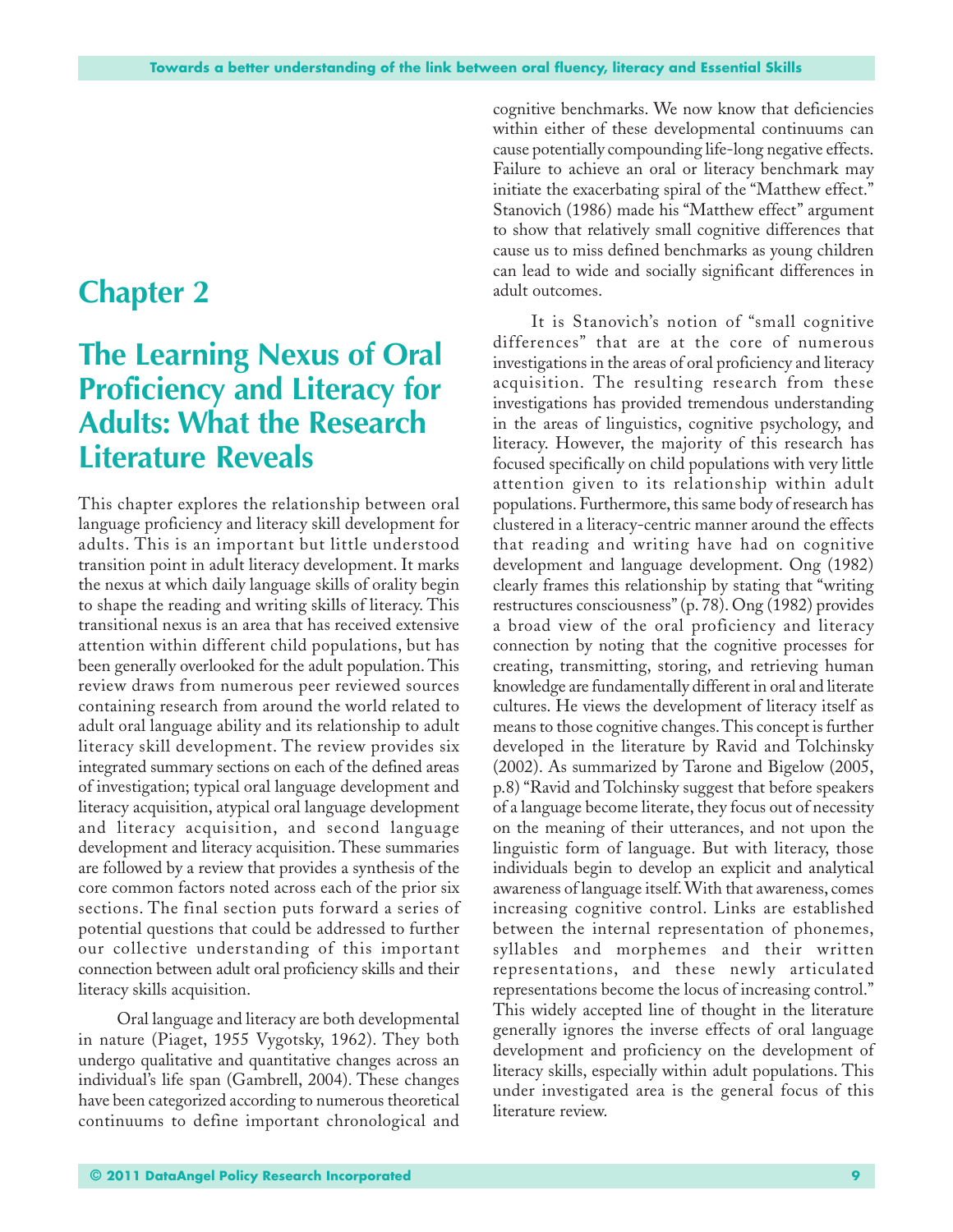Evidence has found that literacy development is built upon the foundations of oral language acquisition (Bigelow & Schwarz, 2010; Olsen,1988; Droop & Verhoeven, 2003; Glazer, 1989, Perfetti, 2000, Mangler, 2005, Nathan, 2004 & Kouir, 2006). However, the majority of this evidence has focused on either language acquisition or literacy and not on the connection between the two. Therefore, the more specific focus of this literature review is on the nexus of oral language acquisition and proficiency, literacy, and its implications for adults.

To gain a greater understanding of this nexus, focused searches were performed on the oral proficiency effects on reading development and oral proficiency effects on writing development. This initial effort garnered limited information. However, it revealed a clustering of three distinct areas in the research literature. These three noted areas of investigation were typical language development, atypical language development, and second language development. These areas became the structure for this review. Each area, typical, atypical, and second language development, is addressed in two separate sections. The first section for each area reviews the literature addressing salient aspects of the specified type of language development. The second related section for each area reviews the literature addressing literacy acquisition as it relates to the specified type of language development. The final sections of the review provide a general overview and considerations of all three areas, typical, atypical, and second language development, as they relate specifically to adult literacy acquisition.

Based on the limited space, the review does not cover the expanse of research literature that specifically defines the numerous theories and practices related to normal and abnormal language development, first and second language acquisition, and adult literacy. This volume of literature is beyond the scope of this focused review.

## **2.1 Typical Oral Language Development**

Oral language proficiency is the ability to communicate verbally in a functional and accurate way in a target language (Omaggio, 1999). The development of oral language is believed to play a critical role in the development of all subsequent language literacy. This agreed upon statement was found across the research examined for this literature review as well as being noted as an accepted assumption from the general population. It is thought that oral language acquisition lays a foundation for learning reading and writing skills. This "foundational development" concept is widely investigated within children populations as it relates to their emergent literacy skills, but not adult populations. Oral language development literature, as reviewed, centered around the question of how and why children learn language.

In an explanation of why children learn language Vygotsky states: "Children learn to talk primarily because they need to communicate. Their emotional and social drives greatly affect the process of language development. They also learn to talk because language is a part of the culture. Through language, children learn the social norms and expectations that enable them to participate in society." The substance of what Vygotsky conveys in this explanation is believed to carry over into oral language use with adults. The general differences being the level of complexity with which the message is conveyed and the breadth and depth of concepts communicated.

In a review of articles from across different cultures Oberg & Ramerez's (2006) study language use to analyze how education, culture, and primary language (L1) effect phonological verbal fluency in individuals from across the globe with no known language issues. Their findings demonstrated that education level had the greatest effect on the verbal fluency. In addition the researchers found that when they controlled for years of education, verbal fluency was consistent across cultures and L1 differences. These two perspectives demonstrate that the need for oral language, the development of oral language, and the functionality of oral language stays consistent across age, education, and culture. What is not clearly provided across the literature is how oral language development directly effects literacy for typical adults.

Adults with typical oral language proficiency were found through out the literature as control groups from which dysfunction or atypical oral language development was defined (see Section 3).

## **2.2 Resulting Typical Literacy Acquisition**

The oral language skills of listening and speaking, which are primary forms of language, are believed to have a significantly dependant relationship with reading and writing (literacy)skills, which are secondary language forms (Berninger, 2000). This dependant relationship between orality and literacy demonstrates correlations in development in the areas of phonemics, semantics, vocabulary, and pragmatics (Roth, Speece,& Cooper, 2002; Shanahan, 2006).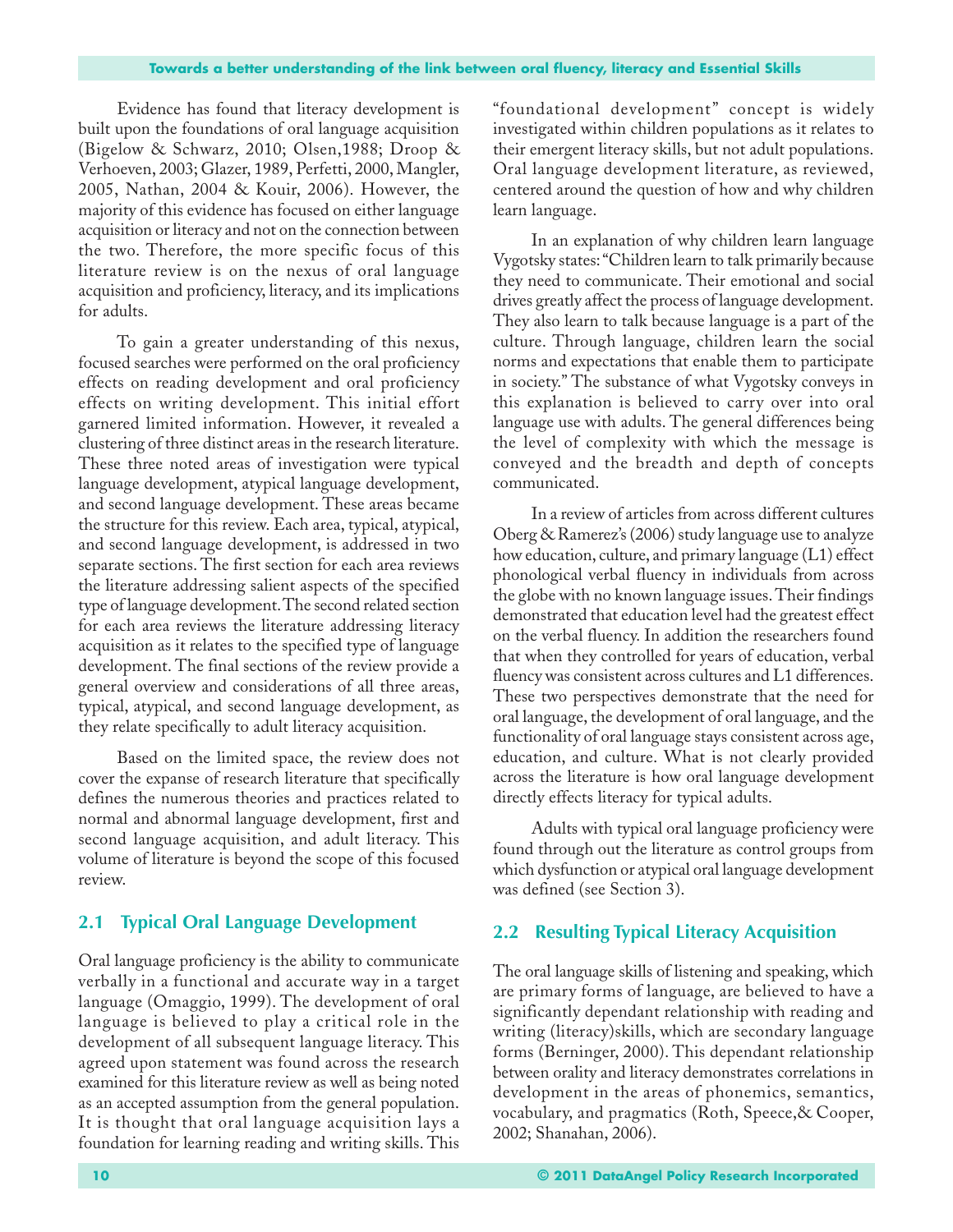Specifically, Lee (1992) described three different approaches to improving the reading comprehension skills of young adolescent learners through use of oral traditions in three culturally different populations. Her insight into how oral skills relate to literacy is helpful in thinking about moving the non-literate into literacy. Useful information about oral skills might include learners' knowledge of rhetorical structures evident in their ability to recite poetry; tell stories with a moral, riddle or joke; or engage in wordplay (such as puns) in their dominant language. Sarroub (2005) posited that oral practices such as the recitation of religious texts are useful bridges to print literacy practices in English.

## **Adult Literacy and Cognition:**

Huntley (1992), in her discussion of different perspectives on teaching literacy to non-literate adults, cited several other researchers who support the view that "literacy promotes higher orders of cognitive development that are significantly different than the oral modes" (p. 24). She noted that so strong was the belief that literacy transforms minds and thought, that in 1965, UNESCO "urged the acceleration of world-wide literacy programs to overcome the deep psychological differences between oral and literate thought" (Huntley, 1992, p. 24).

The other point of view on cognitive development and literacy, which Scribner and Cole supported with their studies of the Vai people of Liberia, is that higherlevel cognitive thinking skills are not, in themselves, dependent solely on literacy. Scribner and Cole found that literate and non-literate Vai performed similarly on the cognitive tasks presented, but they did acknowledge that more years of formal schooling provided a definite advantage over no formal schooling in speed and overall understanding in performing these tasks (as cited in Shank, 1986, p. 9).

More precise information about how literacy changes the way the brain functions has emerged thanks to technology that permits observation of the brain during processing of phonological tasks. The effects of literacy on the brain are profound. Castro-Caldas and Reis (2003) believe that learning to read causes fundamental changes in the organization and functioning of the brain. In non-print-literate adults, fewer and different areas of the brain are activated during oral language tasks involving phonological information (e.g., manipulating syllables or sounds) or unreal words (e.g., frip) than in the brains of literate subjects. However, the

brains of both groups functioned in the same way during the oral repetition of real words. These findings were understood as showing that knowledge of orthography, or written language, interacts with oral language, modulating oral language in significant ways (Petersson, Reis, Askelöf, Castro-Caldas, & Ingvar, 2000). Learning to read causes the brain to acquire different strategies for information processing; literate subjects use both hemispheres of the brain for processing language related tasks, while non-literate subjects use largely the left hemisphere (Castro-Caldas & Reis, 2003; Ostrosky-Solís, García, & Pérez, 2004; Petersson, Silva, Castro-Caldas, Ingvar, & Reis, 2007). Thus, Petersson et al. (2007) argued that literacy influences how the two hemispheres of the brain interact, specifically with respect to the balance between the reading and verbal workingmemory-related regions.

## **2.3 Atypical Oral Language Developmental**

Since the 1970s, much of the research regarding typical and atypical oral language development has focused on phonological awareness and phoneme skills acquisition. Researchers have worked under the assumption that phonological skills play a key role in both oral language and literacy acquisition for youth and "potentially" for adults. The research has focused on three main themes when studying atypical oral language development; phonological awareness, receptive language skills, and to a lesser extent the ability to hear frequencies.

To better understand oral language development and the role of phonological awareness in the development of oral language, Nathan (2004) studied a cohort of young learners who had either speech difficulties or language difficulties and compared them to a normally developing language cohort. The authors were interested in early literacy development and understanding which cohort was at greatest risk for literacy difficulties. They also hypothesized that phonological awareness would play a key role in predicting language deficits. Results of the study did not support the hypothesis that phonological difficulties are a good predictor of deficits in literacy. In contrast, this study demonstrated that difficulties with speech production are good indicators of literacy ability.

Analysis of the ISRS and PhonePass data has shown that phonological fluency and accuracy both play a significant role in determining overall literacy and oral fluency skill, In a study of learners with Specific Language Impairments (SLI) or dyslexia, Marshall and van der Lehy (2009) were interested in word positioning and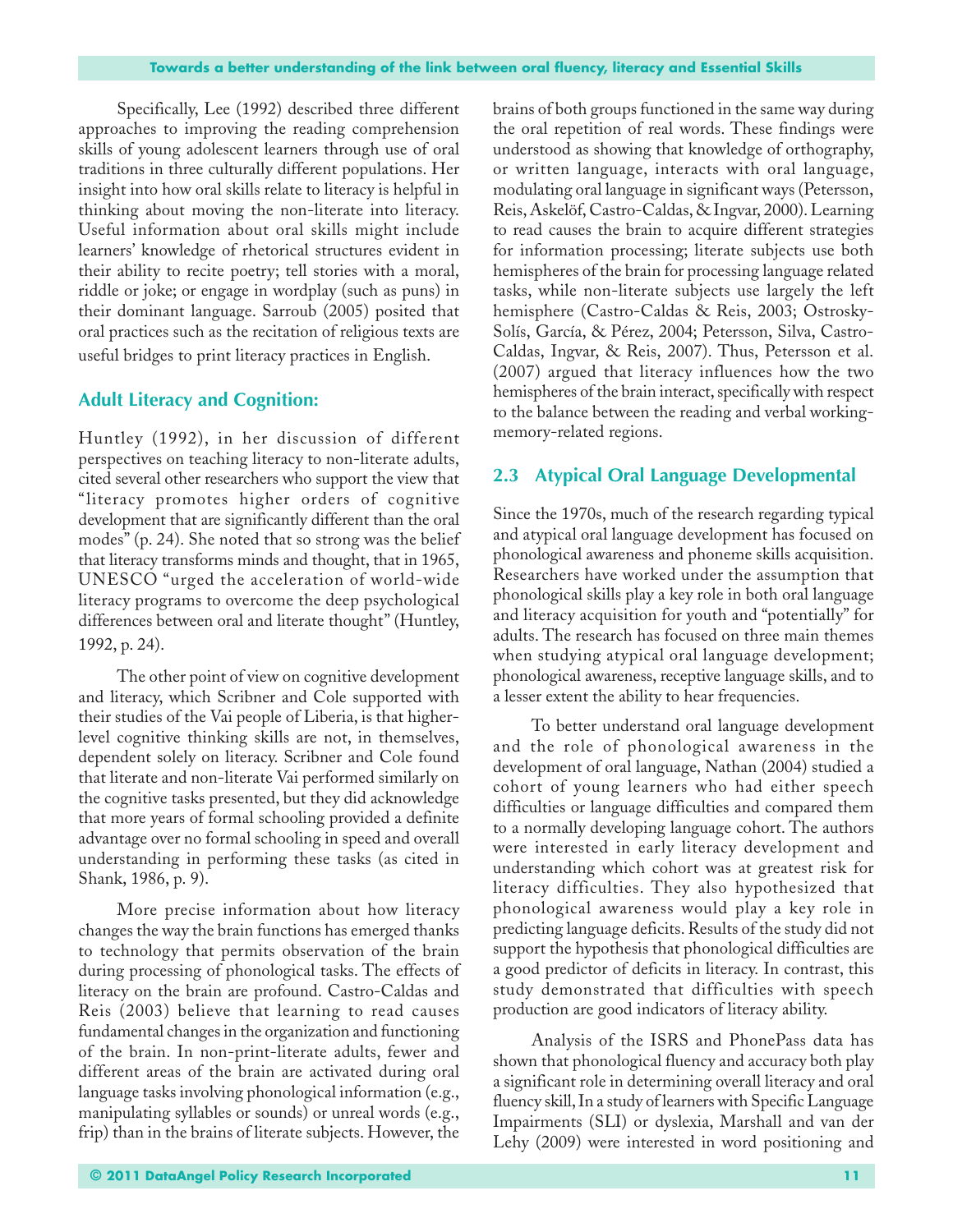created a non-word repetition task to see if word positioning or repetition had any effect on how children learn language. None of the typically functioning children experienced difficulty with either word positioning or word clustering, however all three of the disability groups experienced difficulty with word clustering. The authors believe this is related to differences in phonological grammar in children with SLI and dyslexia, differences that apparently persist into adulthood.

Receptive language skills are another possible cause of oral language difficulties. Law and Rush (2009) conducted a study looking at the long term outcomes for individuals with developmental language difficulties. This study followed over 17,000 participants from ages 5-35 in a national survey in the UK. Specifically, the authors wanted to answer two questions:

- What is the relationship between proximal, distal, and biological factors for both Specific Language Impairments (SLI), Non-Specific Language Impairments (N-SLI) and Typical Language group (TL) at school?
- What is the risk associated with early developmental language difficulties in terms of literacy, mental health, and employment at age 34?

The researchers found that difficulties in adult literacy in the SLI and N-SLI populations significantly correlated with early receptive language issues. In particular, the N-SLI were six times more likely to have poor literacy then the TL group. These language issues had a direct effect on employment, with the SLI population being more likely than the TL group to spend at least 12 or more months on unemployment.

The research of oral language acquisition has focused almost exclusively on phonemes, and receptive language skills. However, the role of audiological ability has been overlooked. The skill of frequency discrimination remains an important yet little understood aspect of oral language. Mengler and colleagues (2005) focused their research on the area of frequency discrimination. The goal of their study of children with and without Specific Language Impairments (SLI) was to determine whether children with SLI have difficulty discriminating auditory frequencies. If auditory frequency discrimination was a factor, they were also interested in understanding whether these deficits were linked to reading, oral language ability, or both. The findings of the study demonstrated that the SLI group needed a much larger discrimination between frequencies to notice a difference, and oral language ability accounted for a significant proportion of the variance.

## **2.4 Resulting Atypical Literacy Acquisition**

The research regarding atypical literacy acquisition has focused almost exclusively on developmental phonological awareness issues in children. It has often been taken as fact that phonological awareness is the major factor in difficulties with language acquisition. Yet little research has proven this to be the case, and few researchers have stepped outside the confines of phonological awareness and looked at other factors that may account for some of the variability of language difficulties or the relation to oral language skills.

In a study focused on the connection between phonemic awareness and oral fluency, Kouri (2006) investigated poor reading decoding (phonemic awareness), and it's effect on oral fluency in reading and comprehension. This study used typically developing children (TD) and children with specific language impairments (SLI) and had them participate in a corrective feedback program where the graphicphonemic aspects of text were taught to the participants. Ultimately this study found that children with SLI did much better (four times better) when they received graphic-phonemic cues then when they received meaning cues. This study suggests that phonemic awareness training was particularly beneficial in helping learners improve oral language that was directly related to phonemic based language words, however the impact of phonemic awareness was not a significant factor when considering reading comprehension.

Two other studies (one of children and one of adults) also illustrate the limitations of focusing on phonemic awareness as the major factor that effects oral and written language acquisition. Nathan et. al., (2004) conducted a study of early literacy skills focused on further investigating what is referred to as the "critical age hypothesis." This study followed young children in three groups; specific speech difficulties, speech and language difficulties, and normally developing. The authors were interested in understanding which groups were at greatest risk for literacy difficulties and the role of phoneme awareness. The authors also investigated if there was a significant difference between children classified with speech only difficulties versus children with speech and language difficulties with poor phonological awareness.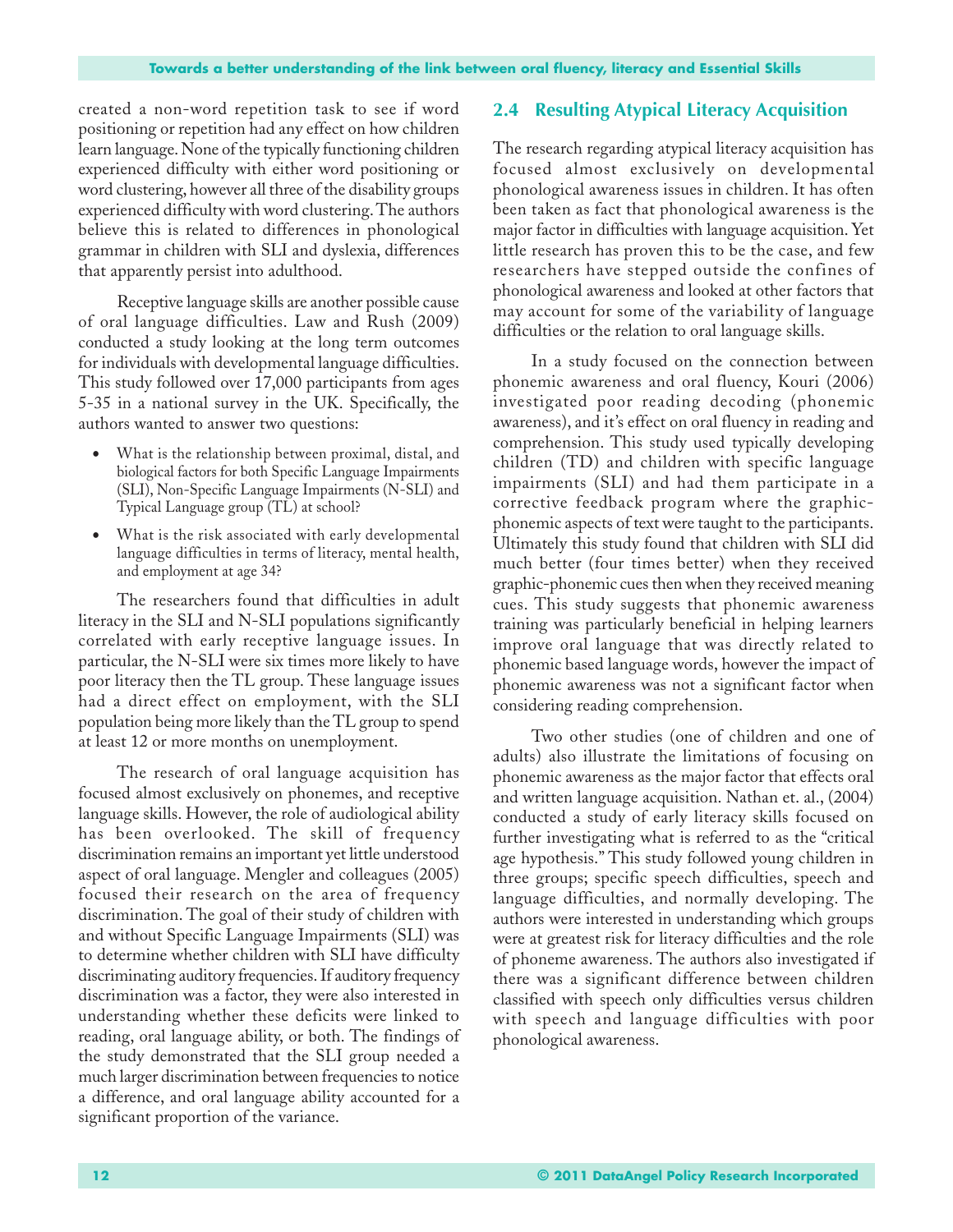The researchers found that:

"The hypothesis that children with more pervasive phonological problems that affect both input and output phonology are at higher risk of literacy problems received no direct support. In fact, input phonological processing was a poor predictor of oral language and literacy skills."

Cheung (2006), was interested in investigating the role of phonological awareness in mediating between reading and listening to speech. This two part adult study focused on developmental acquisition of phonological skills in native and non-native speakers of English. The study involved undergraduate psychology students from New Zealand and Cantonese - English bilingual undergraduate students. The hypothesis was that beginning readers need phonological awareness to process sound symbol relationships which in turn impacts comprehension. The study reviewed five variables; phonological priming, listening comprehension, phonological awareness, reading comprehension and reading aloud to see how spoken and written language processing were linked via phonemic awareness. The investigators were surprised to find a disconnect between reading aloud, reading comprehension and the limited correlation with spoken language. Most importantly, the findings suggest that to predict reading performance, spoken/oral language should be considered as a primary construct. The researchers also found that, contrary to their hypothesis, phonological awareness was not a key factor in mediating between reading and listening to speech. The importance of these studies can not be understated. If phonological awareness is not a major connection point between orality and literacy, than what is?

## **2.5 Second Language Oral Development**

Much has been written about second language development regarding oral language skills. In particular, research has focused on adult second language programs as they relate to job readiness and skill training programs (Bryne et. al., 1996; Taylor et. al., 2009; Center of Literacy Quebec, 2009). These studies start from the point of a non-native speaker who has recently entered a country. Yet few studies have focused on the role of the non-native speakers language skills from their "home" country and the language skills they bring with them.

August and Shanahan's (2006b) report discussed the role of native language in relation to the debates about what does and does not transfer from the first language (L1) to English language speech and literacy. Research on foreign-language learning difficulties and factors predicting these difficulties demonstrated a strong relationship between L1 oral skills and later levels of oral and literacy proficiency in a second language (L2) among children. This finding held true for adult L2 learners as well (Sparks, Patton, Ganschow, Humbach, & Javorsky, 2006). A study of young Spanish-speaking English Language Learners (ELL) that investigated the notion that phonological skills transfer from L1 to L2 found that although statistical trends in groups indicate that transfer happens readily, actual transfer is highly subject to individual L1 oral proficiency (Atwill, Blanchard, Gorin, & Burstein, 2007), with less-proficient Spanish speakers transferring little phonological awareness to English.

Marian, (2007) also studied adult native Spanish speakers that are bilingual in English. This investigation created and validated The Language Experience and Proficiency Questionnaire (LEAP-Q) which focuses on language competence, language acquisition, as well as prior and current language exposure. Factor analysis showed sixteen key factors that have either a positive or negative effect on oral language development. The top three factors were: self-report of speaking, understanding, reading and writing in L1; age at initial L2 acquisition; and total amount of time exposed to L2. These three factors accounted for the greatest variance in language acquisition and suggested that a person's reading ability in L1 was the best indicator of language acquisition in L1, while speaking in L2 was the best indicator of language acquisition in L2.

## **2.6 Resulting Second Language Literacy Acquisition**

One of the limitations of previous research and summary articles regarding adult second language literacy acquisition is that often the participants are considered as one homogeneous group. Bigelow, (2010) conducted an analysis of the research regarding second language literacy acquisition and found that adult second language learners comprise a remarkably heterogeneous group and that a number of key factors should be considered when reviewing their ability to acquire second language skills. Bigelow pulls from many of the previously mentioned sections including phonemic awareness research and cognitive based studies. In this extensive review, Bigelow found that the research reviewed supported the idea that a number of brain structure factors effect literacy acquisition. Specifically, these studies documented differences in brain activity between high literacy and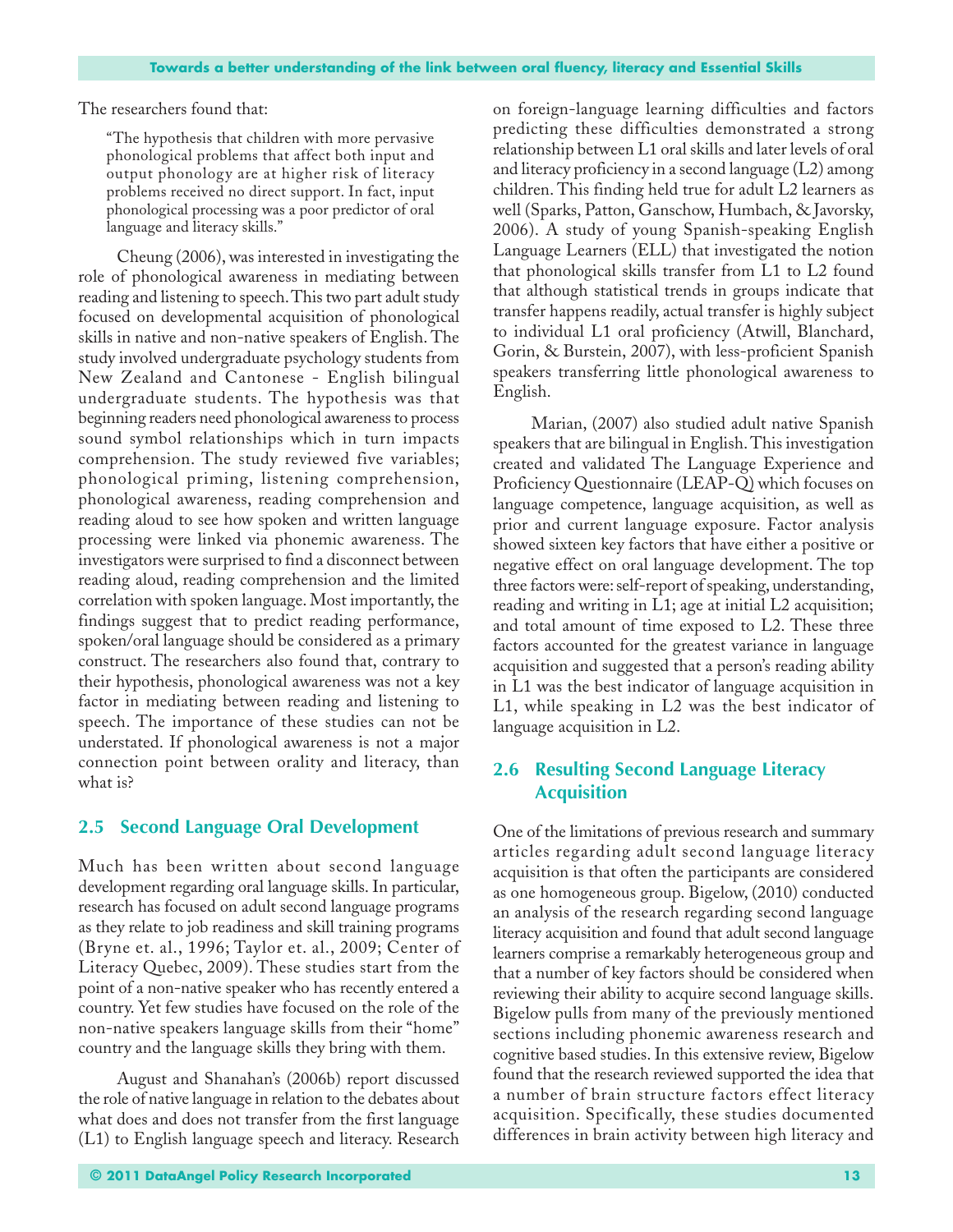low literacy people and supported the fact that high literacy people use more of both hemispheres, while low literacy people use predominately just their left hemisphere. In addition to cognitive considerations, Bigelow concludes that key factors such as: access to education in home country, age, gender, cultural emphasis on education, access and ability to attend language classes in host country, and political stability of the home country can all influence the ability to acquire language and literacy skills in the new country.

## **2.7 Common Factors**

The evidence in the studies presented in this review suggest a number of important points. Foremost phonological awareness, although important, does not play as key of a role in oral language acquisition as originally thought. Phonemic awareness is a good indicator of decoding, symbol, and sound relationships, however it is not a good predictor of reading comprehension. In fact Scholes (1998), argues that the field of literacy has put much too much emphasis on phonemic awareness and the impact it has on literacy and oral language acquisition. In the adult second language literature there is compelling evidence that strong phonemic awareness skills are helpful to adult learners in improving decoding skills, but fail to help these adult learners with oral language acquisition,

reading comprehension, or written literacy skills, all of which are essential to become gainfully employed in their new homeland. This limited role of phonological awareness remains constant across the research of children and adult language learners. In addition, other factors appear to be emerging as better predictors of oral language development including; speech production, receptive language ability, and audiological frequency discrimination.

It also became clear during this review of the literature that literacy fluency is well defined, and utilizes a universal framework based around phonemic awareness. Despite the limitations of phonemic awareness, this universal framework has allowed researchers to speak a common language when conducting literacy research and to create solutions for literacy problems. However, the same can not be said about oral language fluency. Based on this literature review, there is no universal framework that spoken oral fluency is centered around (other than Piaget & Vygotsky's developmental frameworks) and thus the research in this area, particularly in adult oral and literacy acquisition is limited. Research that continues to show promise has been conducted regarding oral language acquisition is the area of technology-based oral language assessments for L2 learners. An example of this research is the Phone Pass System that focuses on the productive aspect of language rather than its rhetorical or cognitive aspects (Ordinate, 2000).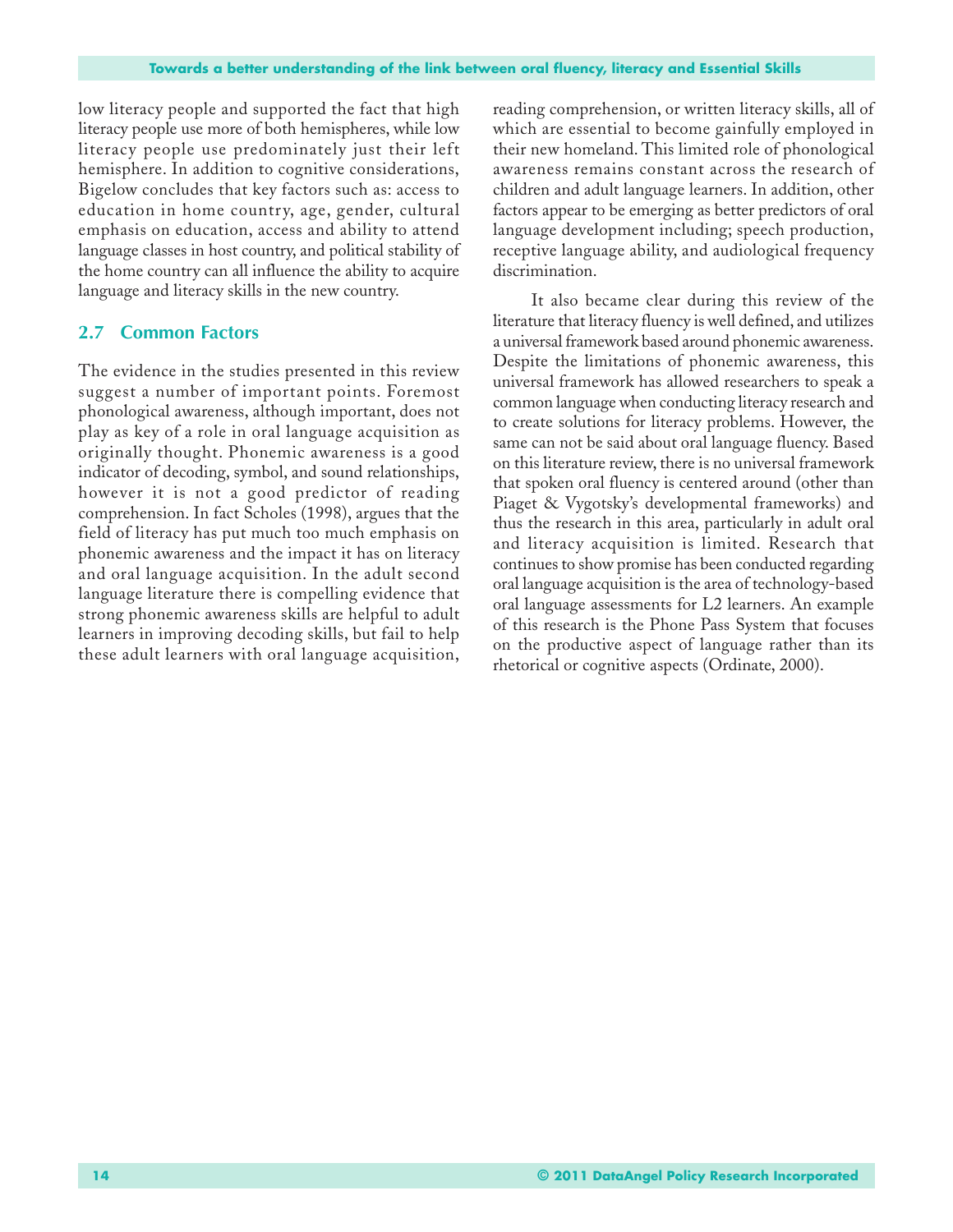## **Chapter 3**

## **The Relationship of Oral Fluency, Prose Literacy, Document Literacy and Numeracy: What the Canadian Evidence Reveals**

This chapter uses data from the IALSS and ISRS studies to document the distribution of oral fluency in the adult population and to explore how oral fluency is related to proficiency in the other skill domains: prose literacy, document literacy and numeracy. The goal of this latter analysis will be to show the degree to which adults with literacy and numeracy problems also have oral fluency problems that would interfere with their labour market success and, somewhat ironically, the efficiency of remedial literacy and numeracy instruction.

## **About the IALSS**

Canada has played a lead role in the development, implementation and analysis of population data on adult skills. The initial comparative assessment, known as the International Adult Literacy Survey (IALS), collected comparative data on prose literacy, document literacy, quantitative literacy and adult learning in three separate rounds involving some 25 countries: 1994, 1996 and 1998. Subsequent rounds of data collection, known internationally as the Adult Literacy and Life Skills Survey (ALL), were conducted in 2003 and 2005 in 9 countries, including Canada. The ALL survey provided measures of proficiency for:

**Prose literacy** – the knowledge and skills needed to understand and use information from texts including editorials, news stories, brochures and instruction manuals.

**Document literacy** – the knowledge and skills required to locate and use information contained in various document formats, including job applications, payroll forms, transportation schedules, maps, tables and Figures.

**Numeracy -** The knowledge and skills required to effectively manage and respond to the mathematical demands of diverse situations.

**Analytic problem solving** - is the core of problem solving as a goal-directed cognitive process. It encompasses the use of content-specific and general knowledge, rules and strategies, and meta-cognition. A person's analytical problem-solving competency may be indicated by his or her performance in identifying a problem, searching for relevant information and integrating it into a coherent problem representation, evaluating the problem situation with respect to given goals and criteria, devising a plan – i.e. an ordered sequence of appropriate actions – and monitoring its execution

The ALL study also collected the world's first comparative data on the use Information and Communication Technologies (ICT's) by adult populations.

The Canadian component of the ALL study, known as the International Adult Literacy and Skills Survey (IALSS), also provided a unique opportunity to explore processes of skill gain and loss in prose literacy and document literacy.

The IALSS scores have been grouped into levels based on score ranges within the 0 to 500 scale, which correspond to proficiency levels.

## **About the ISRS**

In 2005, the *International Survey of Reading Skills* (ISRS) provides measures of the component reading skills of Canadian adults at literacy Levels 1 and 2 – skills that are thought to underpin the emergence of fluid and automatic reading that emerges towards the middle of IALSS prose literacy Level 2. The ISRS was designed to identify more fully the reading abilities, demographic characteristics and learning needs of those with low literacy skills (Statistics Canada and HRSDC, 2008; CCL, 2009).

A range of recent research has used data from the ISRS to identify the learning needs and characteristics of different groups of learners in the Canadian literacy market, analysis that allows one to explore the fit between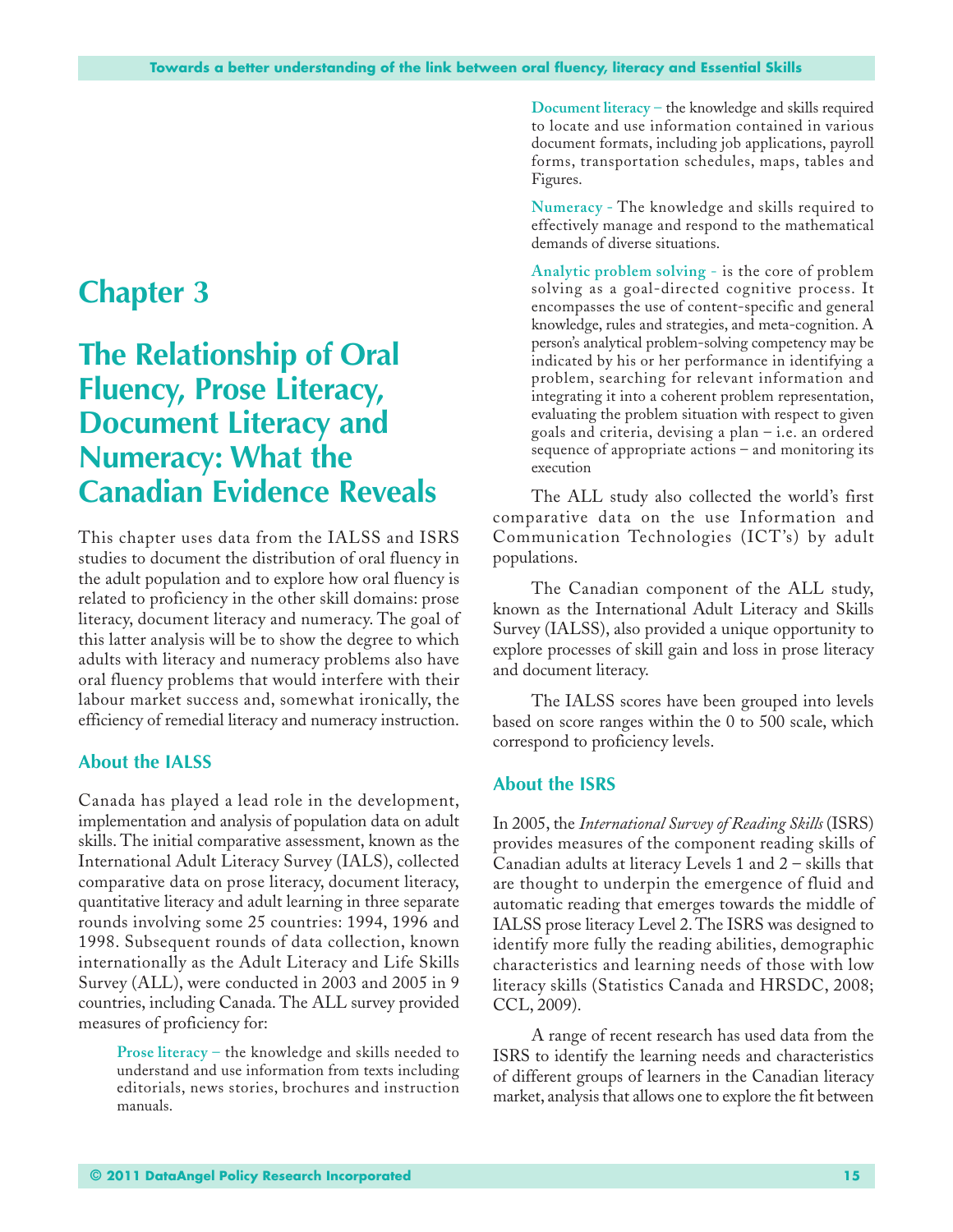learner needs and the programs that are currently on offer. In addition to the component reading measures the ISRS provides measures of oral fluency using Versant's PhonePass test. The Versant English Test measures facility in spoken English – that is, the ability to understand spoken English on everyday topics and to respond appropriately at a native-like conversational pace in intelligible English. Another way to express the construct facility in spoken English is "ease and immediacy in understanding and producing appropriate conversational English." This definition relates to what occurs during the course of a spoken conversation. While keeping up with the conversational pace, a person has to track what is being said, extract meaning as speech continues, and then, on occasion, formulate and produce a relevant and intelligible response. These component processes of listening and speaking are schematized in Figure A, adapted from Levelt (1989).

#### **Figure A**

#### **Conversational processing components in listening and speaking**



**Source:** Adapted from Levelt, 1989.

In the Versant English Test, the testing system presents a series of discrete prompts to the test taker at a native conversational pace as recorded by several different native speakers, producing a range of native accents and speaking styles. These integrated "listen-then-speak" items require real-time receptive and productive processing of spoken language forms, and the items are designed to be relatively independent of social nuance and high-cognitive functions. The same facility in spoken English that enables a person to participate in everyday native-paced English conversation also enables that person to satisfactorily understand and respond to the

listening/speaking tasks in the Versant English Test. The Versant English Test measures the test taker's control of core language processing components, such as lexical access and syntactic encoding. For example, in normal everyday conversation, native speakers go from building a clause structure to phonetic encoding (the last two stages in the right-hand column of Figure A) in about 40 milliseconds (Van Turennout, Hagoort, and Brown, 1998). Similarly, the other stages shown in Figure A have to be performed within the small period of time available to a speaker involved in everyday communication. The typical time window in turn taking is about 500-1000 milliseconds (Bull and Aylett, 1998). If language users involved in communication cannot perform the whole series of mental activities presented in Figure A in realtime, both as listeners and as speakers, they will not be able to participate actively in such communication.

In this process, automaticity in language processing is required in order for the speaker/listener to be able to pay attention to what needs to be said/understood rather than to how the encoded message is to be structured/ analyzed. Automaticity in language processing is the ability to access and retrieve lexical items, to build phrases and clause structures, and to articulate responses without conscious attention to the linguistic code (Cutler, 2003; Jescheniak, Hahne, and Schriefers, 2003; Levelt, 2001).

The Versant English Test probes the psycholinguistic elements of spoken language performance rather than the social, rhetorical and cognitive elements of communication. The reason for this focus is to ensure that test performance relates most closely to the test taker's facility with the language itself and is not confounded with other factors. The goal is to tease apart familiarity with spoken language from cultural knowledge, understanding of social relations and behavior, and the test taker's own cognitive style. Also, by focusing on context-independent material, less time is spent developing a background cognitive schema for the tasks, and more time is spent collecting data for language assessment.

The Versant English Test is a measurement of the real-time encoding and decoding of spoken English. Performance on Versant English Test items predicts a more general spoken language facility, which is essential in successful oral communication. The reason for the predictive relation between spoken language facility and oral communication skills is schematized in Figure B. This figure puts Figure A into a larger context, as one might find in a social situated dialog.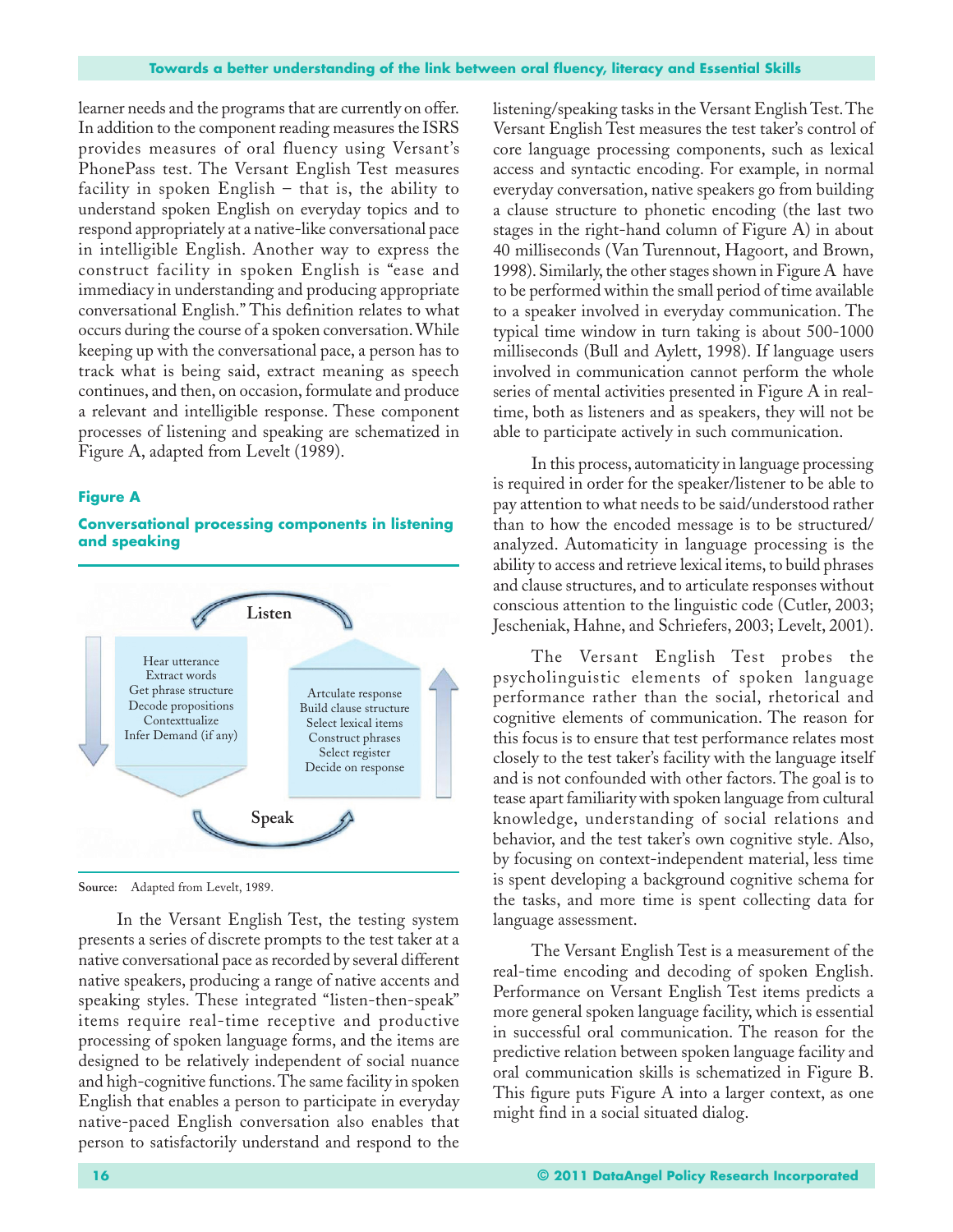#### **Figure B**



#### **Message decoding and message encoding as a real-time chain-process in oral interaction**

The language structures that are largely shared among the members of a speech community are used to encode and decode various threads of meaning that are communicated in spoken turns. These threads of meaning that are encoded and decoded include declarative information, as well as social information and discourse markers. World knowledge and knowledge of social relations and behaviour are also used in understanding the spoken turns and in formulating the content of spoken turns. However, these social-cognitive elements

of communication are not represented in this model and are not directly measured in the Versant English Test. Thus, the Versant test focus on peoples' ability to meet the pragmatic communication demands of work rather than the elegance of communication  $-$  a focus that fits well with the Essential Skills notion of oral communication.

The PhonePass provides an overall oral fluency score and scores for four sub-scales (see text box).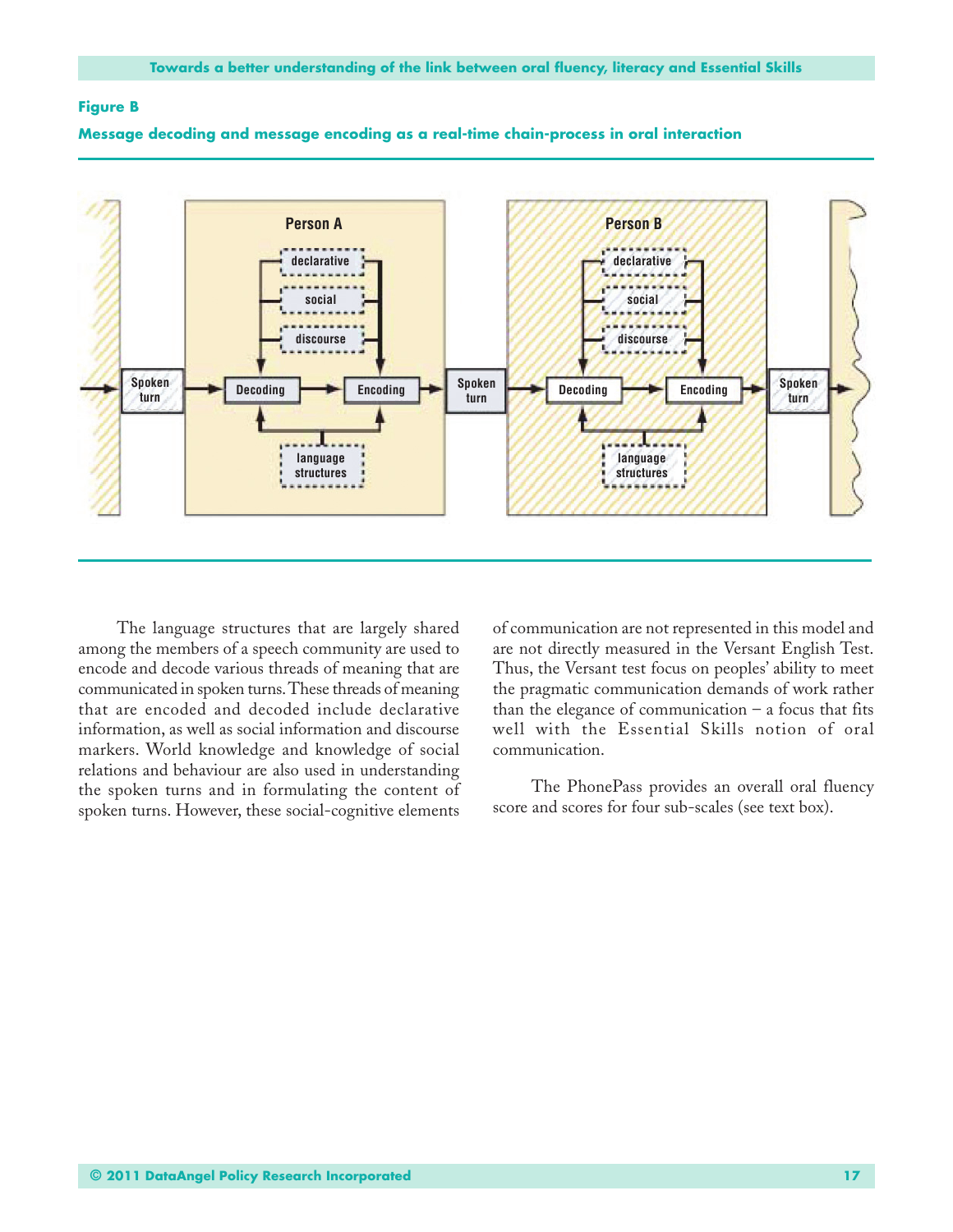

## **Overall Score**

Tile Overall Score of the test represents the ability to understand spoken English and speak it intelligibly at a native conversational pace on everyday topics. Scores are based on a weighted combination of four diagnostic sub-scores. Scores are reported in 6 levels on a scale that ranges from 20 to 80.

**Level 1 — 72-80** Test-taker speaks and understands effortlessly at native speaker speeds, and can contribute readily to a native- paced discussion at length, maintaining the colloquial flow. Speech is completely fluent and intelligible; test-taker has consistent mastery of complex language structures.

**Level 2 — 63-71** Test-taker easily handles a wide variety of discourse and speaking styles, and can contribute to a native-paced discussion. Speech is fluent, smooth and intelligible; test-taker controls appropriate language structure for speaking about complex material.

**Level 3 — 46-62** Test-taker can handle many utterances using a variety of words and structures, and can follow and sometimes participate in a native-paced conversation. Pronunciation is generally intelligible; test-taker can express some composite information on familiar topics to a cooperative listener.

**Level 4 — 37-45** Test-taker can handle short utterances using common words and simple structures, but has difficulty following a native-paced conversation. Pronunciation may sometimes not be intelligible; test-taker speaks slowly and pauses, but can convey basic information to a cooperative listener.

**Level 5 — 28-36** Test-taker can manage some slow, short, isolated utterances, or spoken formulas, but has difficulty following any native conversation; test-taker may often pause to search for words and may be difficult to understand.

**Level 6 — 20-27** Test-taker has very limited speaking and listening skills in English.

The following series of figures plot the distribution of oral fluency proficiency by literacy market segment. Latent class analysis was used to identify literacy market

segments using the battery of clinical literacy tests administered in the ISRS study.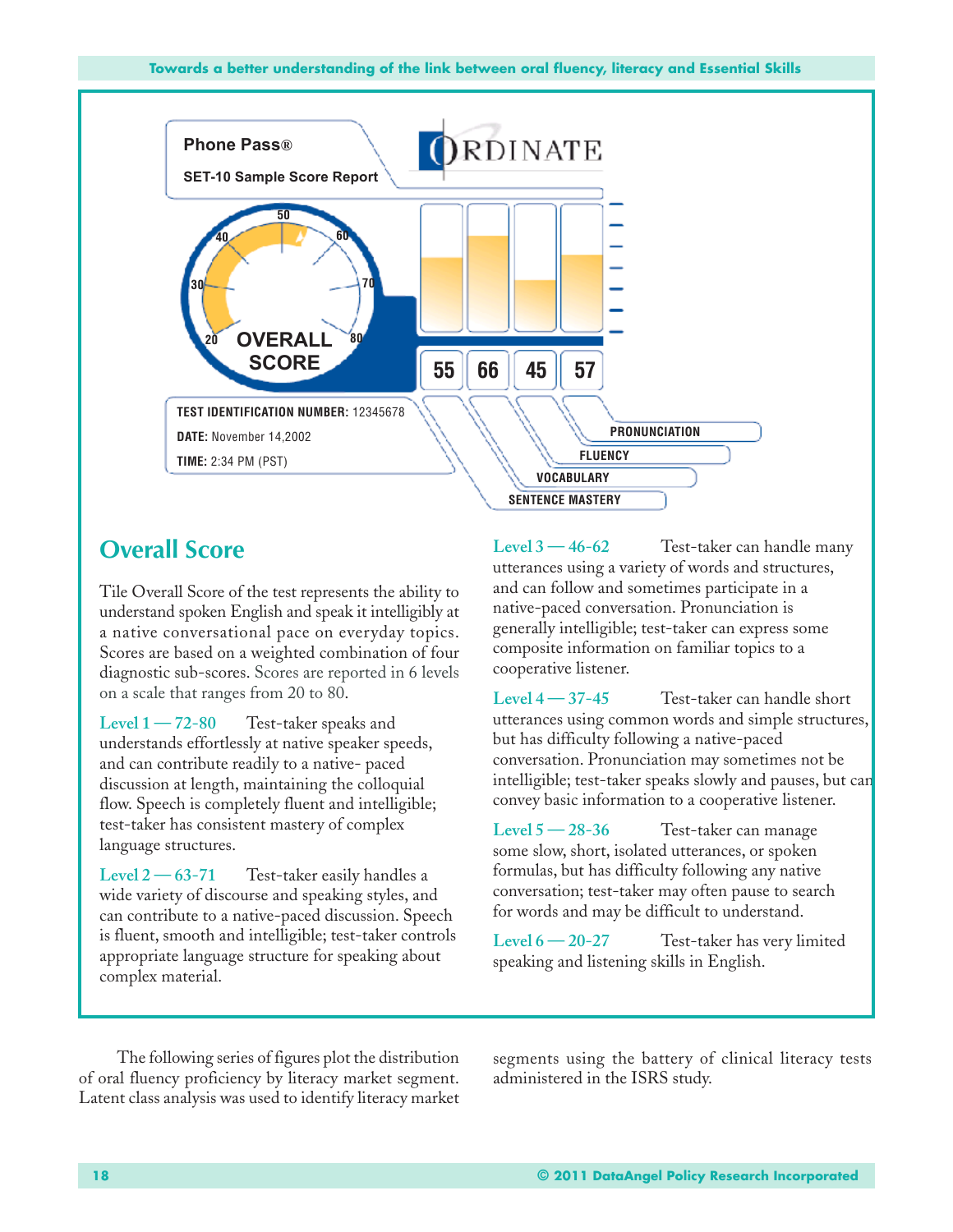#### **What does latent class analysis do?**

Individuals are organized into groups or classes based on their patterns of performance on the five component skills. More specifically, the scores of the five components skill tests are analyzed using Latent Class Analysis (LCA) methods (Lazarsfeld and Henry, 1968; Patterson, Dayton and Graubard, 2002). LCA is a statistical tool for clustering subjects based on categorical variables. This analysis yields a probabilistic classification for each survey participant, where the classes are represented by different tendencies to perform in a certain way (more formally, each class is characterizedby its conditional response probabilities) in each of the five components. Latent class analysis identifies relatively homogeneous groups of learners that share common sets of learning needs. Latent classes can then be situated on the overall prose literacy scale and profiled demographically.

The following chart reveals that each of the four market segments have a distinct patterns of strength and weakness in decoding and comprehension.

#### **Figure 3.0**

#### **Average proportion correct scores on each component displayed separately for each latent class, Canada excluding terrotories, population aged 16 to 65, 2005**

**v** Latent class A Latent class B Latent class C **Latent class D** 1.0 0.9 0.8 0.7 0.6 0.5 0.2 0.4 0.3 0.0 0.1 Vocabulary Real **Word** recognition recognition Pseudoword Spelling Digit Span Latent class D Average proportion correct for Latent class

Subsequent analysis have sub-divided segments A and B into immigrant and non-immigrant groups. The following analysis extends the market segmentation analysis to include oral fluency.

The oral fluency data are presented in the form of box whisker plots in order to provide a rich sense of the underlying distributions of skill within each of the six market segments identified in DataAngel's cost-benefit analysis (DataAngel, 2009) (see box below).

#### **Box Whisker plots**

A box and whisker plot (sometimes called a boxplot) is a graph that presents information from a fivenumber summary. It does not show a distribution in as much detail as a stem and leaf plot or histogram does, but is especially useful for indicating whether a distribution is skewed and whether there are potential unusual observations (**outliers**) in the data set. Box and whisker plots are also very useful when large numbers of observations are involved and when two or more data sets are being compared. Box and whisker plots are ideal for comparing distributions because the centre, spread and overall range are immediately apparent.



A box and whisker plot is a way of summarizing a set of data measured on an interval scale. It is often used in explanatory data analysis. This type of graph is used to show the shape of the distribution, its central value, and its variability.

In a box and whisker plot:

the ends of the box are the upper and lower quartiles, so the box spans the **interquartile range** the median is marked by a vertical line inside the box the whiskers are the two lines outside the box that extend to the scores at the 5<sup>th</sup> and 95<sup>th</sup> percentiles.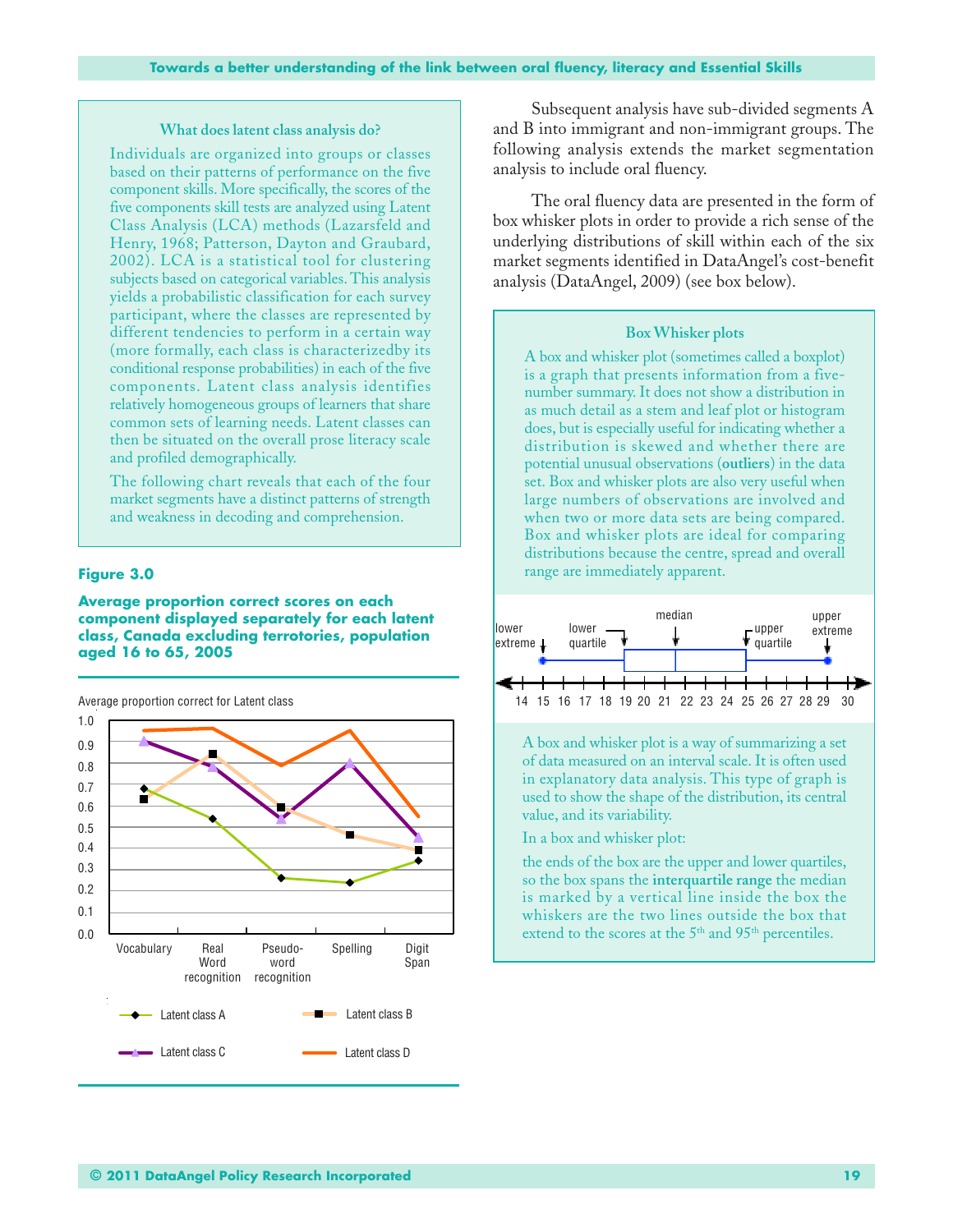**Oral fluency score distributions by literacy market segments, adults aged 16 and over, Canada, 2005**



**Source:** ISRS, 2005

The figure reveals several important facts, including:

In general, median oral fluency rises with ascending literacy market segment, a pattern that mirrors the relationship observed between prose literacy and segment membership,

Notwithstanding this general observation, each literacy market segment contains adults with a range of oral fluency skill,

Market segment A2, one of two segments that is dominated by immigrant women, exhibits the lowest median oral fluency score.

Market segment A1, a segment dominated by Canadian born men without high school graduation, displays the largest range of skill.

Only adults in the last two literacy market segments, C and D, have median oral fluency scores in the top two oral proficiency levels. Thus, segments A1, A2, B1 and B2 all have discernable weakness in their oral fluency levels.

The upper extreme of the distribution of oral fluency skill in segments C and D seems to be truncated, a finding that suggests the presence of a ceiling effect in the Versant test.

The same distributions were plotted for each of the PhonePass sub-scales: repeat fluency, pronunciation and repeat accuracy. These distributions, included as Annex C, reveal much the same pattern of results.

The Versant vocabulary and fluency oral fluency sub-domains should tap the same skills as the ISRS vocabulary and phonetic decoding sub-tests, a relationship that should increase the degree to which the two measures are correlated.

#### **Figure 3.2**

#### **Repeat fluency score distributions by literacy market segments, adults aged 16 and over, Canada, 2005**



**Source:** ISRS, 2005.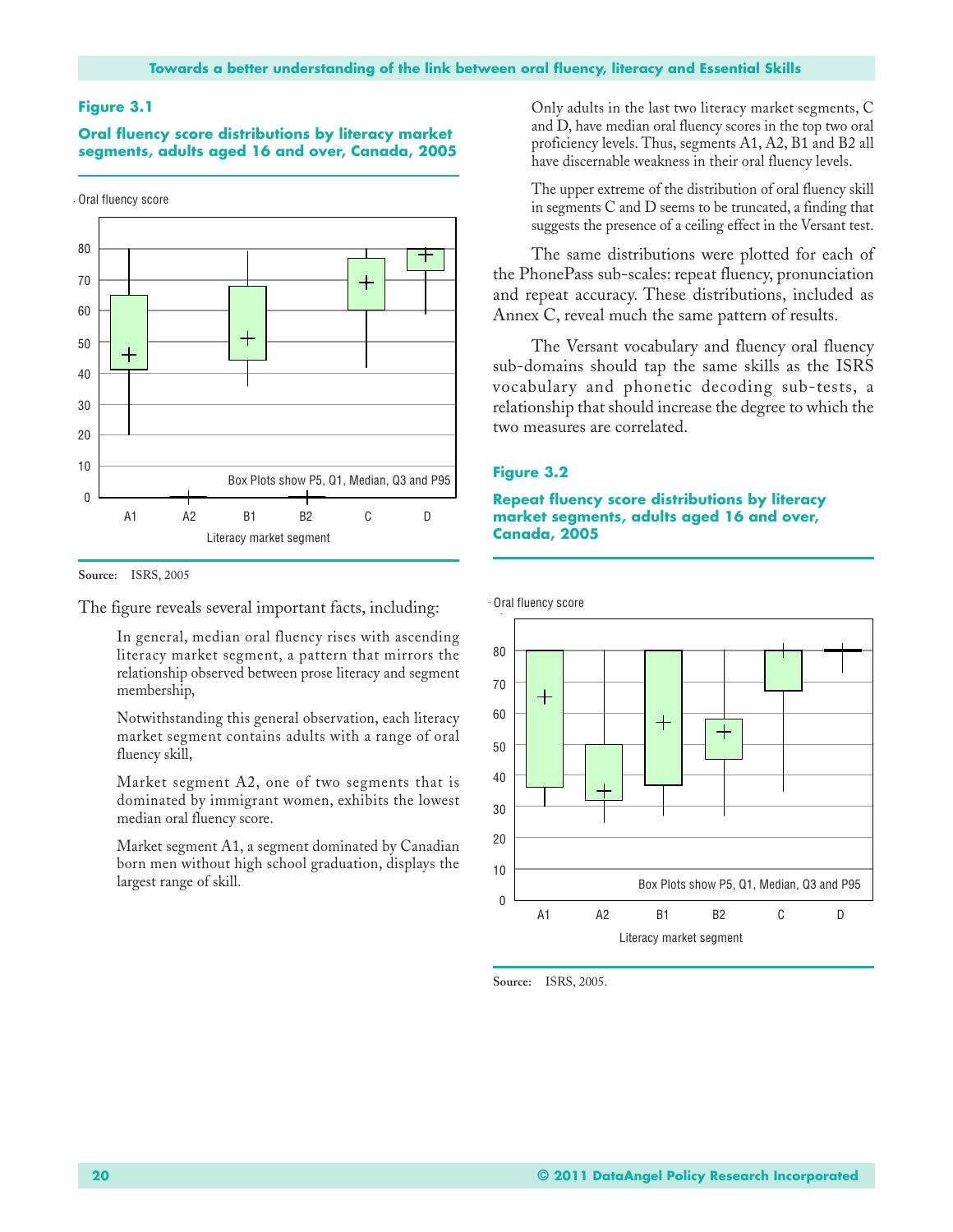**Pronunciation score distributions by literacy market segments, adults aged 16 and over, Canada, 2005**



**Source:** ISRS, 2005.

#### **Figure 3.4**

#### **Repeat accuracy score distributions by literacy market segments, adults aged 16 and over, Canada, 2005**



**Source:** ISRS, 2005.

The Figures reveal essentially the same pattern of results albeit it with somewhat more variability than observed in the overall fluency score.

The following series of Figures display the fluency score distributions by market segment for key subgroups in the population. The first Figure displays the oral fluency distributions for adult non-immigrants with mother tongues of English or French.

#### **Figure 3.5**

#### **Oral fluency score distributions by literacy market segments, Official language non-immigrant adults aged 16 and over, Canada, 2005**



**Source:** ISRS, 2005.

The figure shows two interesting findings, as follows:

The median oral fluency score for every literacy market segment falls above oral fluency Level 4.

Median oral fluency scores rise with market segment, a pattern that we take as confirmation that oral fluency and prose literacy posiively reinforce each other.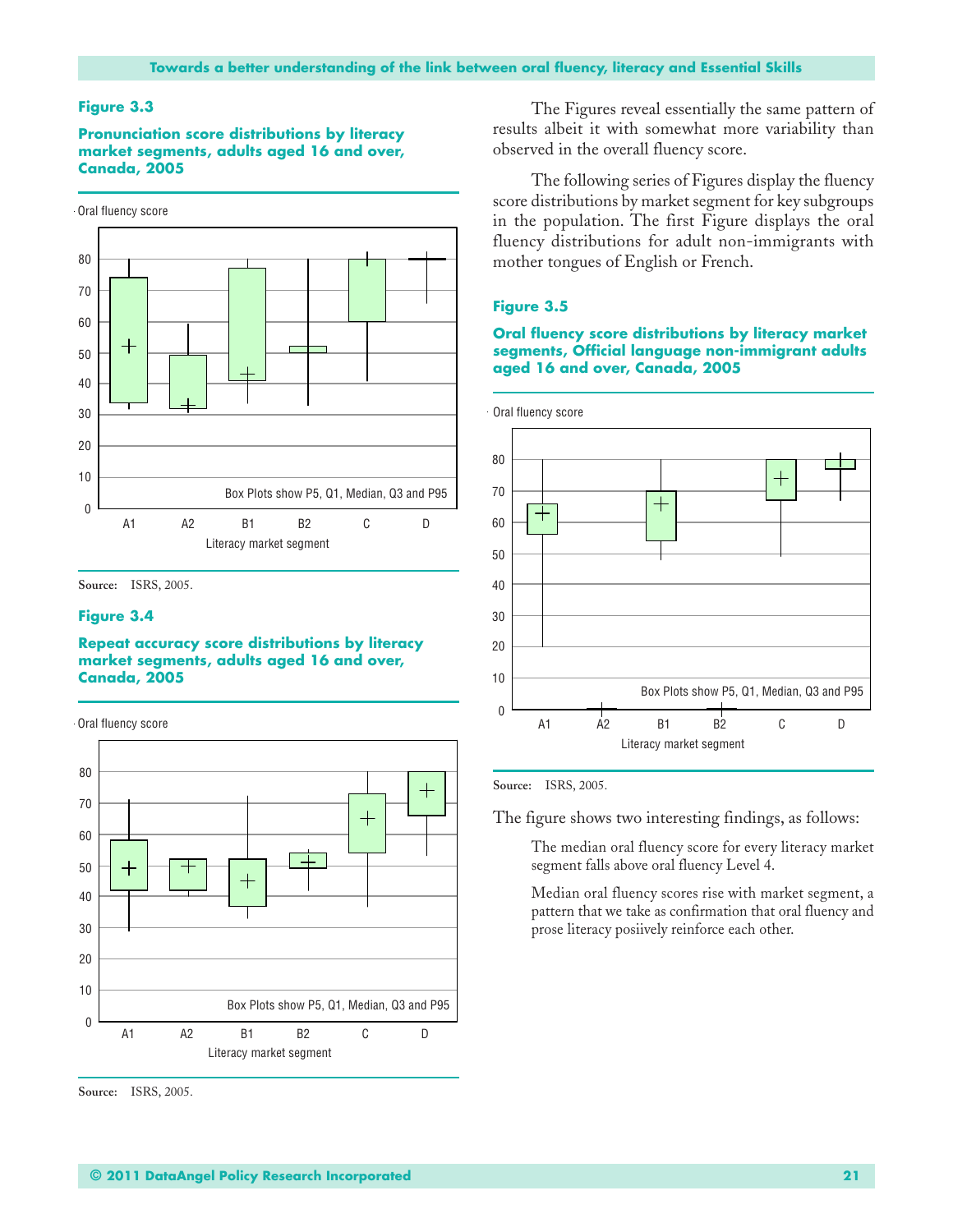**Oral fluency score distributions by literacy market segments, Non-official language immigrant adults aged 16 and over, Canada, 2005**



**Source:** ISRS, 2005.

The Figure reveals that:

Median oral fluency scores for market segments A2 and B2 fall below the threshold for Level 5, a finding that suggests that these groups will face significant disadvantage in the Canadian labour market.

Although the median oral fluency scores for market segments C and D fall in Levels 5 and 6 a significant minority of these adults have skills below the Level 5

Figure 3.7 plots the oral fluency distributions for Canadian-born adults with non-official language mother  $t$ ongues – a mixed group that includes a significant proportion of Aboriginal Canadians.

#### **Figure 3.7**

**Oral fluency score distributions by literacy market segments, Canadian-born non-official language adults aged 16 and over, Canada, 2005**



**Source:** ISRS, 2005.

The Figure reveals that:

Median oral fluency scores for market segments A1 and B1 fall below the threshold for Level 5, a finding that suggests that these groups will face significant disadvantage in the Canadian labour market.

Although the median oral fluency scores for market segments C and D fall in Levels 5 and 6 a significant minority of these adults have skills below the Level 5

The fourth Figure presents similar data for immigrants whose mother tongue is either English of French.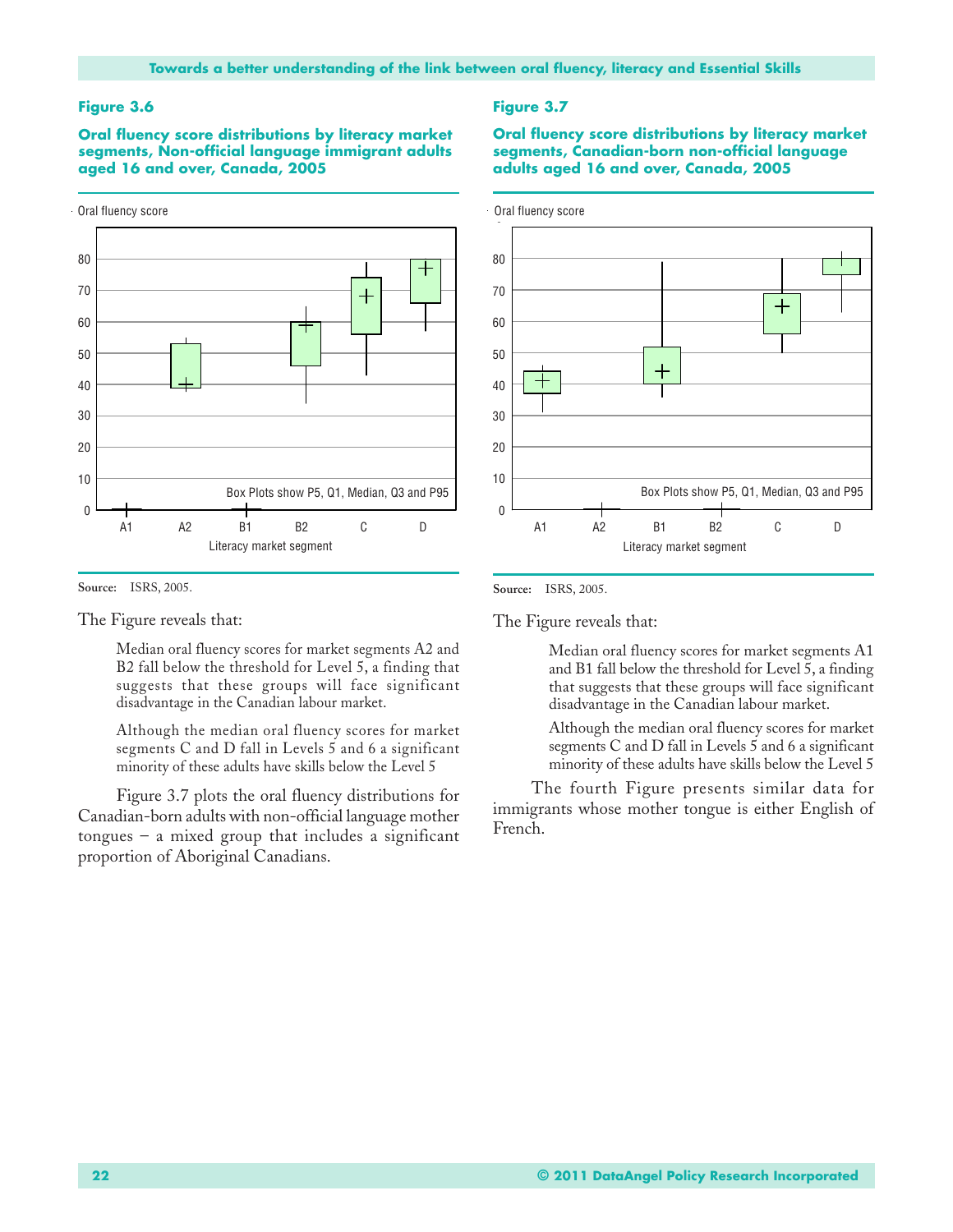**Oral fluency score distributions by literacy market segments, official language immigrants, adults aged 16 and over, Canada, 2005**



**Source:** ISRS, 2005.

The Figure reveals that:

Median oral fluency scores for market segments A2 falls just below the threshold for Level 5, a finding that suggests that these groups will face a slight disadvantage in the Canadian labour market.

Although the median oral fluency scores for market segments B2, C and D fall in Levels 5 and 6 a significant minority of these adults have skills below the Level 5. This is particularly so for adults in this group in segment C.

The forgoing analysis confirms two expected results, including that:

> Adults with mother tongues other than English and French have oral fluency scores that are low enough to suggest disadvantage in Canada's labour markets

> Oral fluency and prose literacy scores rise with market segment, a finding that confirms the mutually reinforcing relationship predicted in the literature summarized in Chapter 2

## **Understanding how performance is related across skill domains**

Program planners and policy makers who focus their attention on Essential Skills share an interest in understanding the degree to which individuals exhibit consistent skill levels across domains. This information is critical to the nature of the policy response. If individuals are consistent in their performance across domains one would need a very simple surveillance system, focused on the easiest skill to measure, to identify those whose skill level places them at risk. If, however, individuals display complex patterns of skill by level across domains the needs assessment system would need to assess each skill in order to identify those at risk and to identify appropriate remedial responses. In order to place the relationship of oral fluency to prose literacy, document literacy and numeracy into the proper context one must have a clear sense of how much skill levels vary in these latter dimensions.

## **How prose literacy, document literacy and numeracy skill are correlated**

The relationship between oral fluency and other skills can be summarized by presenting the correlations among the different skill domains. Figure 3.9 below shows the correlations among prose literacy, document literacy and numeracy proficiency scores and proficiency levels.

#### **Figure 3.9**

#### **Inter-domain Correlations, Prose literacy, document literacy, numeracy and problem solving, adults aged 16 and over, Canada**

|                 | Prose | Document | <b>Numeracy</b> | Problem<br>Solving |
|-----------------|-------|----------|-----------------|--------------------|
|                 |       |          | Percent         |                    |
| Prose           | 100   | 95       | 78              | 81                 |
| Document        | 95    | 100      | 79              | 81                 |
| <b>Numeracy</b> | 78    | 79       | 100             | 83                 |
| Problem Solving | 81    | 81       | 83              | 100                |

**Source:** IALSS, 2003.

The data reveal the expected result i.e. that the scores and levels are highly, but not perfectly, correlated.

## **The relationship between oral fluency and the other domains**

We now extend the forgoing analysis to explore how oral fluency is related to proficiency in the other domains. The first question to be addressed has to do with establishing the degree to which individuals with weak literacy and numeracy skills also have weak oral fluency skills. This relationship carries important implications for policy and practice. Higher proportions of adults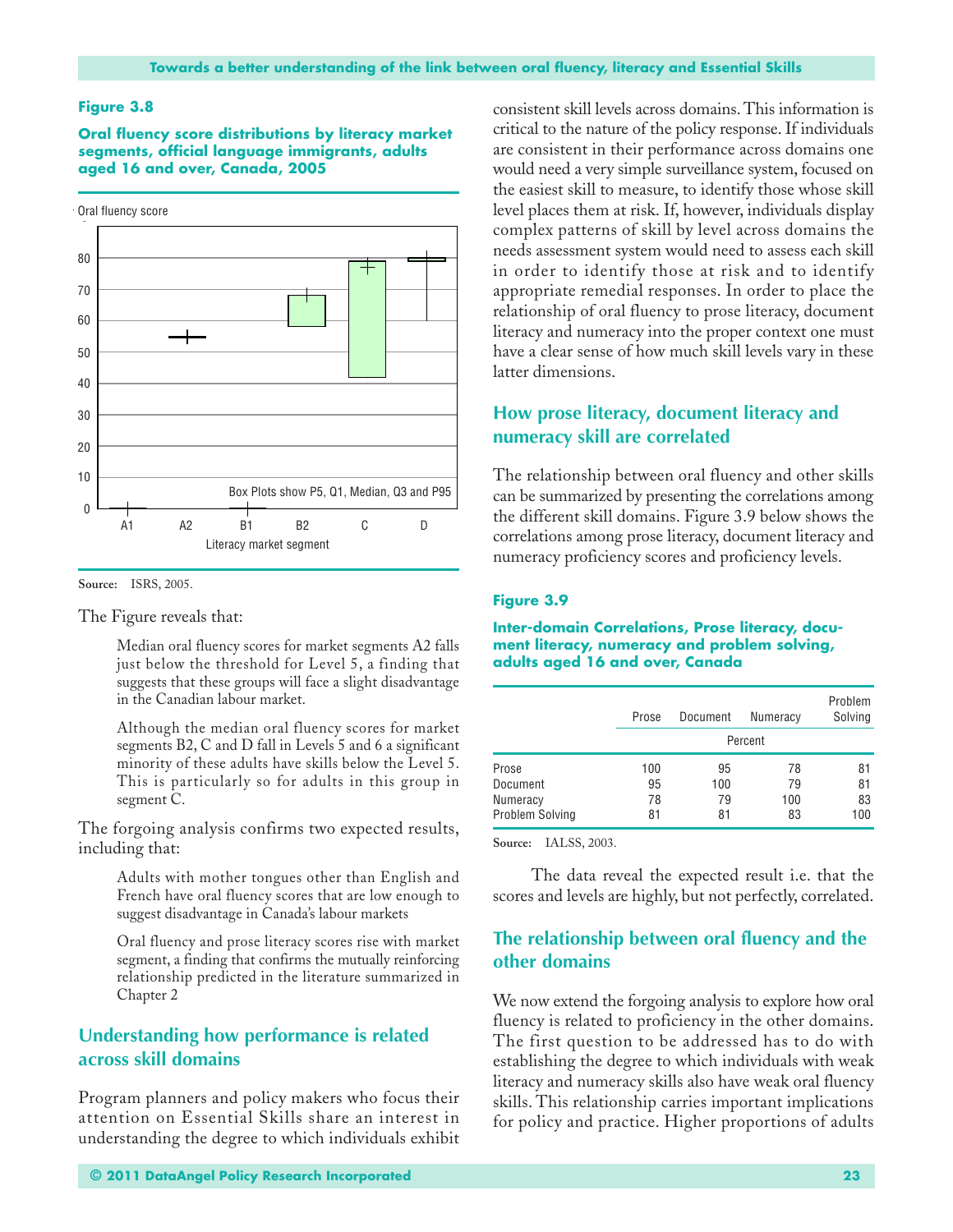with weak literacy and numeracy skills and weak oral fluency skills would be expected to greatly reduce the efficiency and effectiveness of remedial instruction in the former domains.

The first stage of this analysis is to explore the correlation between oral fluency and each of the other skill domains i.e. prose literacy, document literacy and numeracy. Given the fact that the majority of the population acquire both skills early in life with relatively little effort one might expect to see a strong correlation between the two scales. The research summarized in Chapter 2 suggests, however, that the two domains are both distinct and largely independent of each other i.e. they use different sensory input channels and are processed in different parts of the brain. Thus, proficiency in one domain does not necessarily depend on proficiency in the others. This conclusion fits with what is known about the emergence of language and literacy. Language has been around at least 250,000 years whereas literacy evolved roughly 10,000 years ago. Many vibrant cultures managed to flourish without literacy and a significant minority of the world's population still get by without becoming literate. Conversely small proportions of the adult population manage to function without oral language, including adults with mother tongues other than English or French. In reality, one expects to see several relationships among skill domains in Canada because of the complex interaction between mother tongue, language of the test, years of schooling and language of schooling and length of time in Canada.

Figure 3.10 below reveals that the overall interdomain correlations display an interesting pattern of strength and weakness.

#### **Figure 3.10**

**The correlation between oral fluency, prose literacy, document literacy, numeracy and problem solving, adults aged 16 and over, Canada, 2005**

|                                                  | Oral<br>Fluency      | Prose                 | Document              | Numeracy              | Problem<br>Solving    |
|--------------------------------------------------|----------------------|-----------------------|-----------------------|-----------------------|-----------------------|
|                                                  |                      |                       | Percent               |                       |                       |
| <b>Oral Fluency</b>                              | 100                  | 50                    | 46                    | 41                    | 43                    |
| Prose<br>Document<br>Numeracy<br>Problem Solving | 50<br>46<br>41<br>43 | 100<br>95<br>78<br>81 | 95<br>100<br>79<br>81 | 78<br>79<br>100<br>83 | 81<br>81<br>83<br>100 |

**Source:** IALSS, 2003 and ISRS, 2005.

The table reveals several important facts, including:

Oral fluency is only moderately correlated with prose literacy (50%)

The correlations of oral fluency with the other domains are weaker: 46% for document, 41% for numeracy and 43% for problem solving

In sharp contrast prose and document proficiency are very highly correlated (95%).

The correlations of numeracy and problem solving to prose skill are markedly lower: 78% and 81% respectively

These findings are important for policy and practice. The first important insight is that knowing a person's level of oral fluency does not provide a reliable indication of their skill in other domains. At best predictions would be wrong at least half the time.

The apparent weakness of the relationship between oral fluency and prose skill might simply reflect heterogeneity in the characteristics of the adult population. Tables 3.11A and B below provides estimates of the strength of the correlations among skill domains by market segment.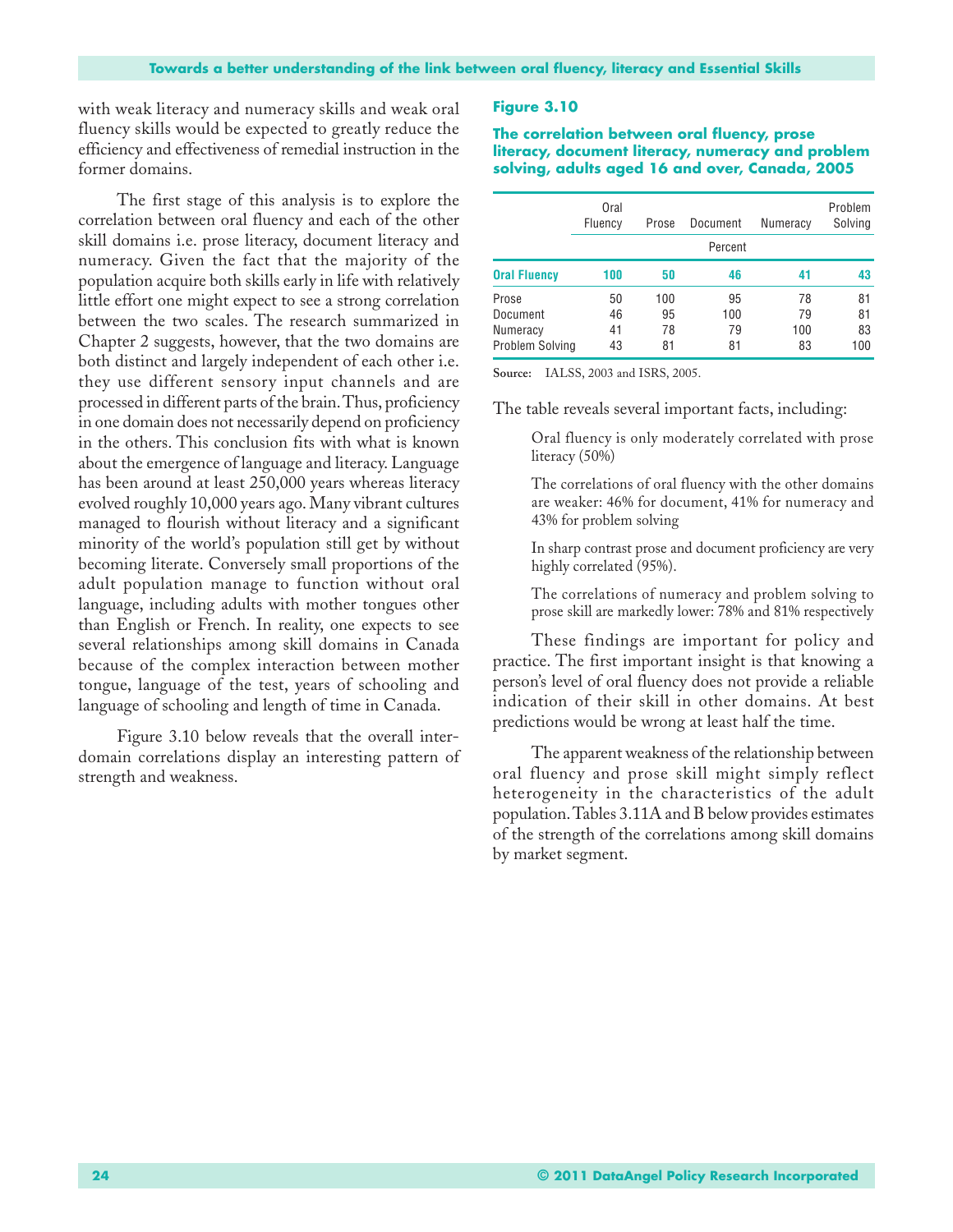#### **Table 3.11.A**

#### **A The correlation between oral fluency, prose literacy, document literacy and numeracy, by education, immigrant status and mother tongue, adults aged 16 and over, Canada, 2003**

|                          |                                                         |                                                                                                                                    | Prose<br>Score              | Document<br>Score       | Numeracy<br>Score | Problem<br><b>Solving Score</b> |
|--------------------------|---------------------------------------------------------|------------------------------------------------------------------------------------------------------------------------------------|-----------------------------|-------------------------|-------------------|---------------------------------|
|                          | Education                                               | Domain                                                                                                                             | Percent                     | Percent                 | Percent           | Percent                         |
|                          | <b>Immigrants with English/French mother tongue</b>     |                                                                                                                                    |                             |                         |                   |                                 |
| Education<br>Sample Size | No post-secondary education<br>47                       | Prose Score<br>Document Score<br><b>Numeracy Score</b><br><b>Problem Solving Score</b><br><b>Overall Oral Fluency Score</b>        | 100<br>94<br>64<br>84<br>31 | 100<br>69<br>82<br>29   | 100<br>70<br>22   | 100<br>42                       |
| Education<br>Sample Size | Some post-secondary education<br>43                     | Prose Score<br>Document Score<br>Numeracy Score<br>Problem Solving Score<br><b>Overall Oral Fluency Score</b>                      | 100<br>95<br>84<br>88<br>64 | 100<br>91<br>92<br>64   | 100<br>85<br>49   | 100<br>61                       |
| Education<br>Sample Size | Total<br>91                                             | Prose Score<br>Document Score<br><b>Numeracy Score</b><br><b>Problem Solving Score</b><br><b>Overall Oral Fluency Score</b>        | 100<br>94<br>73<br>85<br>42 | 100<br>80<br>87<br>41   | 100<br>78<br>32   | 100<br>48                       |
|                          | <b>Immigrants without English/French Mother Tongue</b>  |                                                                                                                                    |                             |                         |                   |                                 |
| Education<br>Sample Size | No post-secondary education<br>104                      | Prose Score<br><b>Document Score</b><br><b>Numeracy Score</b><br><b>Problem Solving Score</b><br><b>Overall Oral Fluency Score</b> | 100<br>95<br>70<br>72<br>79 | 100<br>77<br>78<br>79   | 100<br>90<br>64   | 100<br>65                       |
| Education<br>Sample Size | Some post-secondary education<br>81                     | Prose Score<br><b>Document Score</b><br><b>Numeracy Score</b><br><b>Problem Solving Score</b><br><b>Overall Oral Fluency Score</b> | 100<br>90<br>75<br>76<br>64 | 100<br>77<br>70<br>60   | 100<br>81<br>68   | 100<br>66                       |
| Education<br>Sample Size | Total<br>185                                            | Prose Score<br><b>Document Score</b><br><b>Numeracy Score</b><br><b>Problem Solving Score</b><br><b>Overall Oral Fluency Score</b> | 100<br>95<br>79<br>80<br>75 | 100<br>82<br>80<br>74   | 100<br>89<br>68   | 100<br>69                       |
|                          | <b>Non-Immigrants with English/French Mother Tongue</b> |                                                                                                                                    |                             |                         |                   |                                 |
| Education<br>Sample Size | No post-secondary education<br>964                      | Prose Score<br>Document Score<br><b>Numeracy Score</b><br><b>Problem Solving Score</b><br><b>Overall Oral Fluency Score</b>        | 100<br>93<br>71<br>74<br>42 | 100<br>72<br>76<br>38   | 100<br>78<br>40   | 100<br>31                       |
| Education<br>Sample Size | Some post-secondary education<br>378                    | Prose Score<br><b>Document Score</b><br><b>Numeracy Score</b><br><b>Problem Solving Score</b><br><b>Overall Oral Fluency Score</b> | 100<br>93<br>73<br>72<br>0  | 100<br>71<br>70<br>$-1$ | 100<br>76<br>-3   | 100<br>4                        |
| Education<br>Sample Size | Total<br>1,342                                          | Prose Score<br><b>Document Score</b><br><b>Numeracy Score</b><br><b>Problem Solving Score</b><br><b>Overall Oral Fluency Score</b> | 100<br>94<br>77<br>78<br>34 | 100<br>77<br>78<br>30   | 100<br>81<br>30   | 100<br>27                       |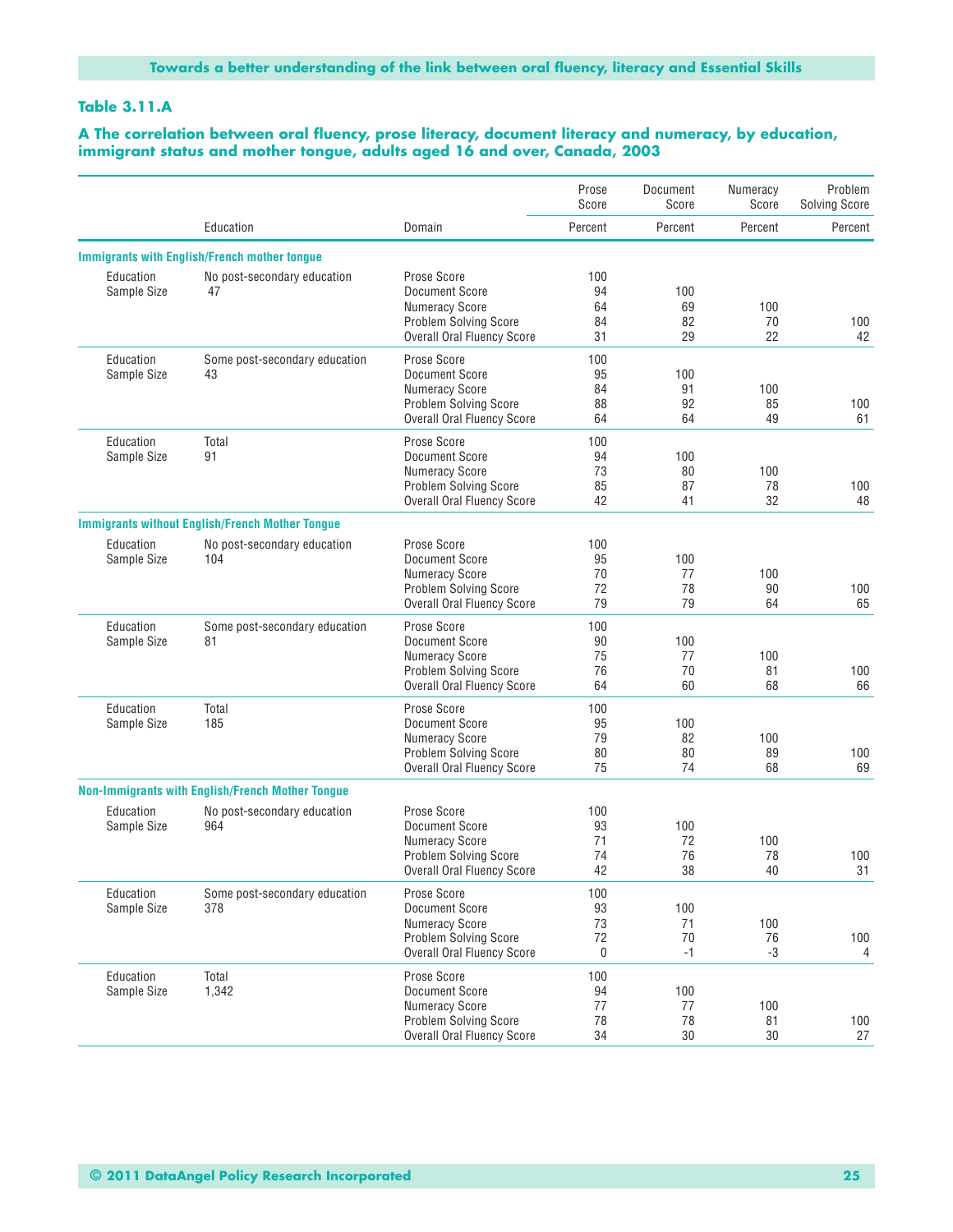#### **Table 3.11.A** (concluded)

#### **A The correlation between oral fluency, prose literacy, document literacy and numeracy, by education, immigrant status and mother tongue, adults aged 16 and over, Canada, 2003**

|                          |                                                            |                                                                                                                                    | Prose<br>Score              | Document<br>Score     | Numeracy<br>Score | Problem<br>Solving Score |
|--------------------------|------------------------------------------------------------|------------------------------------------------------------------------------------------------------------------------------------|-----------------------------|-----------------------|-------------------|--------------------------|
|                          | Education                                                  | Domain                                                                                                                             |                             | Percent               |                   |                          |
|                          | <b>Non-Immigrants without English/French Mother Tonque</b> |                                                                                                                                    |                             |                       |                   |                          |
| Education<br>Sample Size | No Post-secondary education<br>47                          | Prose Score<br>Document Score<br><b>Numeracy Score</b><br><b>Problem Solving Score</b><br><b>Overall Oral Fluency Score</b>        | 100<br>87<br>89<br>78<br>82 | 100<br>89<br>82<br>67 | 100<br>86<br>72   | 100<br>55                |
| Education<br>Sample Size | Some Post-secondary education<br>13                        | Prose Score<br><b>Document Score</b><br><b>Numeracy Score</b><br><b>Problem Solving Score</b><br><b>Overall Oral Fluency Score</b> | 100<br>95<br>76<br>80<br>37 | 100<br>76<br>81<br>19 | 100<br>88<br>9    | 100<br>15                |
| Education<br>Sample Size | Total<br>60                                                | Prose Score<br><b>Document Score</b><br><b>Numeracy Score</b><br><b>Problem Solving Score</b><br>Overall Oral Fluency Score        | 100<br>88<br>88<br>80<br>80 | 100<br>84<br>83<br>62 | 100<br>87<br>67   | 100<br>55                |
| <b>Total</b>             |                                                            |                                                                                                                                    |                             |                       |                   |                          |
| Education<br>Sample Size | No Post-secondary education<br>1.162                       | Prose Score<br>Document Score<br><b>Numeracy Score</b><br><b>Problem Solving Score</b><br><b>Overall Oral Fluency Score</b>        | 100<br>94<br>73<br>78<br>57 | 100<br>75<br>79<br>53 | 100<br>81<br>48   | 100<br>46                |
| Education<br>Sample Size | Some Post-secondary education<br>515                       | Prose Score<br><b>Document Score</b><br><b>Numeracy Score</b><br><b>Problem Solving Score</b><br><b>Overall Oral Fluency Score</b> | 100<br>93<br>75<br>77<br>27 | 100<br>75<br>75<br>23 | 100<br>79<br>20   | 100<br>30                |
| Education<br>Sample Size | Total<br>1,678                                             | Prose Score<br>Document Score<br><b>Numeracy Score</b><br>Problem Solving Score<br><b>Overall Oral Fluency Score</b>               | 100<br>95<br>78<br>81<br>50 | 100<br>79<br>81<br>46 | 100<br>83<br>41   | 100<br>43                |

**Source:** IALSS, 2003 and ISRS, 2005.

As expected the table yields a dramatically different and very complex picture of the relationships.

Oral fluency score is much more highly correlated with prose scores for the population of non-official language immigrants and Canadian born adults with non-official language mother tongues.

Notwithstanding this general finding, the table also reveals large differences in the degree to which oral fluency scores are correlated with prose scores. The interdomain correlations are significantly weaker for adults without any post-secondary education and stronger for those having some education at the post-secondary level. Two possible interpretations of theae data are possible. First, post-secondary education might be imparting skills that serve to reduce skill gaps between domains. Alternatively, these findings might simply be selection effects caused by more skilled students being preferentially being granted access to or seeking postsecondary education. Data from the PISA/YITS study would allow this question to be answered. For the time being it is enough to know that oral fluency scores are not uniformly good predictors of prose scores. Any skill surveillance or program triage system would need to test both skills.

It might be that the observed differences in correlations for immigrants are simply a reflection of the integration process. Table 3.11B provides estimated interskill domain correlations by the number of years in Canada for the same groups.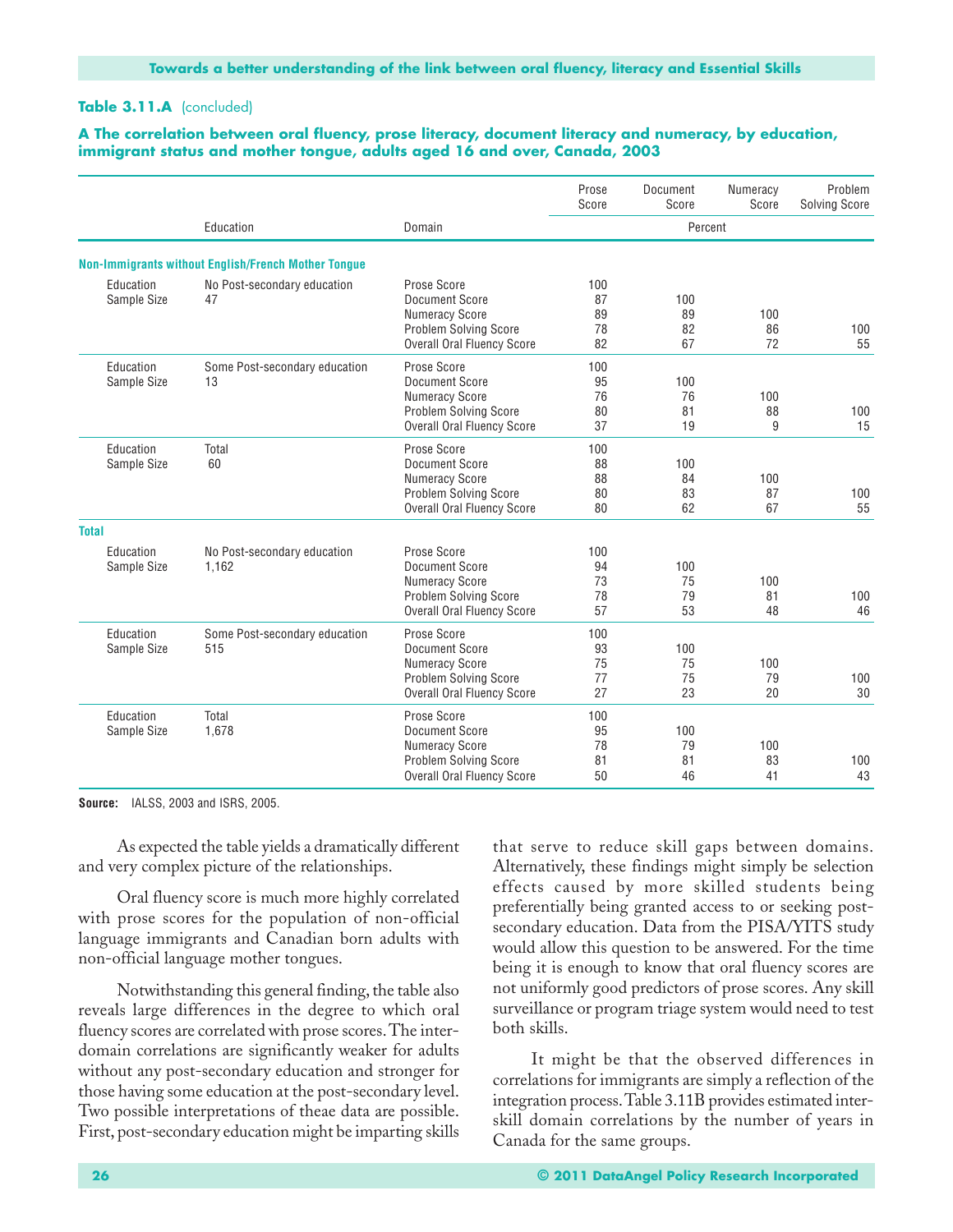#### **Table 3.11.B**

#### **The correlation between oral fluency, prose literacy, document literacy and numeracy, by immigrant status, years in Canada and mother tongue, adults aged 16 and over, Canada, 2003**

|                                |                                                            |                                                                                                                                    | Prose<br>Score              | Document<br>Score     | Numeracy<br>Score | Problem<br><b>Solving Score</b> |
|--------------------------------|------------------------------------------------------------|------------------------------------------------------------------------------------------------------------------------------------|-----------------------------|-----------------------|-------------------|---------------------------------|
|                                | Education                                                  | Domain                                                                                                                             |                             | Percent               |                   |                                 |
|                                | <b>Immigrants with English/French Mother Tongue</b>        |                                                                                                                                    |                             |                       |                   |                                 |
| Years in Canada<br>Sample Size | $0 - 9$<br>13                                              | Prose Score<br>Document Score<br><b>Numeracy Score</b><br><b>Problem Solving Score</b><br><b>Overall Oral Fluency Score</b>        | 100<br>82<br>61<br>88<br>48 | 100<br>82<br>86<br>36 | 100<br>75<br>39   | 100<br>59                       |
| Years in Canada<br>Sample Size | $10 +$<br>72                                               | Prose Score<br>Document Score<br><b>Numeracy Score</b><br><b>Problem Solving Score</b><br><b>Overall Oral Fluency Score</b>        | 100<br>96<br>75<br>87<br>50 | 100<br>79<br>89<br>50 | 100<br>80<br>37   | 100<br>50                       |
| Years in Canada<br>Sample Size | Total<br>91                                                | Prose Score<br>Document Score<br><b>Numeracy Score</b><br><b>Problem Solving Score</b><br><b>Overall Oral Fluency Score</b>        | 100<br>94<br>73<br>85<br>42 | 100<br>80<br>87<br>41 | 100<br>78<br>32   | 100<br>48                       |
|                                | <b>Immigrants without English/French Mother Tongue</b>     |                                                                                                                                    |                             |                       |                   |                                 |
| Years in Canada<br>Sample Size | $0 - 9$<br>87                                              | Prose Score<br><b>Document Score</b><br><b>Numeracy Score</b><br><b>Problem Solving Score</b><br><b>Overall Oral Fluency Score</b> | 100<br>95<br>83<br>84<br>80 | 100<br>86<br>86<br>81 | 100<br>90<br>75   | 100<br>75                       |
| Years in Canada<br>Sample Size | $10 +$<br>97                                               | Prose Score<br>Document Score<br><b>Numeracy Score</b><br><b>Problem Solving Score</b><br><b>Overall Oral Fluency Score</b>        | 100<br>95<br>79<br>80<br>75 | 100<br>82<br>80<br>74 | 100<br>89<br>68   | 100<br>69                       |
| Years in Canada<br>Sample Size | Total<br>185                                               | Prose Score<br>Document Score<br><b>Numeracy Score</b><br><b>Problem Solving Score</b><br><b>Overall Oral Fluency Score</b>        | 100<br>94<br>77<br>78<br>34 | 100<br>77<br>78<br>30 | 100<br>81<br>30   | 100<br>27                       |
|                                | <b>Non-Immigrants with English/French Mother Tongue</b>    |                                                                                                                                    |                             |                       |                   |                                 |
| Years in Canada<br>Sample Size | Total<br>1,342                                             | Prose Score<br><b>Document Score</b><br><b>Numeracy Score</b><br>Problem Solving Score<br><b>Overall Oral Fluency Score</b>        | 100<br>94<br>77<br>78<br>34 | 100<br>77<br>78<br>30 | 100<br>81<br>30   | 100<br>27                       |
|                                | <b>Non-Immigrants without English/French Mother Tongue</b> |                                                                                                                                    |                             |                       |                   |                                 |
| Years in Canada<br>Sample Size | Total<br>60                                                | Prose Score<br><b>Document Score</b><br><b>Numeracy Score</b><br><b>Problem Solving Score</b><br><b>Overall Oral Fluency Score</b> | 100<br>88<br>88<br>80<br>80 | 100<br>84<br>83<br>62 | 100<br>87<br>67   | 100<br>55                       |
| <b>Total</b>                   |                                                            |                                                                                                                                    |                             |                       |                   |                                 |
| Years in Canada<br>Sample Size | Total<br>1,678                                             | Prose Score<br>Document Score<br><b>Numeracy Score</b><br>Problem Solving Score<br><b>Overall Oral Fluency Score</b>               | 100<br>95<br>78<br>81<br>50 | 100<br>79<br>81<br>46 | 100<br>83<br>41   | 100<br>43                       |

**Note:** The table reveals that the observed differences in correlation do not simply reflect the integration process as the correlations change little with time in Canada. Again, two there are two possible interpretations of these data. Either skill is developing at the same rate in both domains or the differences reflect deeper, more complex processes associated with skill use and rates of adult learning.

**Source:** IALSS, 2003 and ISRS, 2005.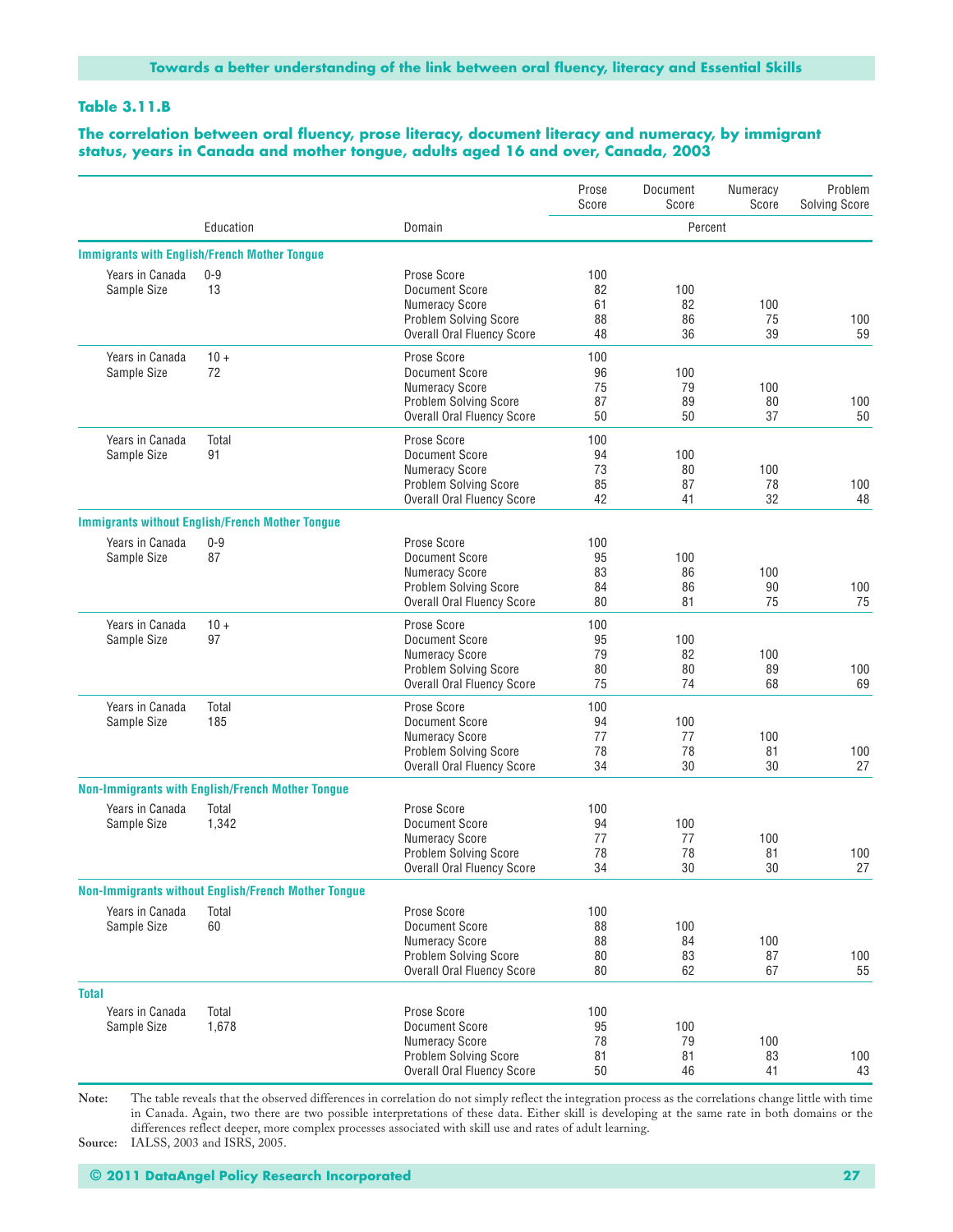As expected the table yields a dramatically different picture of the relationships.

A simple cross-classification of these relationships provides further insight into the relationships among skill domains. Figures 3.11 to 3.16 below plot the relationships between oral fluency level and prose literacy. Parallel charts for document literacy and numeracy level have been included in Annex C. As noted earlier in this report the PhonePass classifies individuals into one of six oral fluency levels. For the purposes of this analysis individuals classified at Levels 5 or 6 are judged to face no risk in the Canadian labour market, those at Levels 4 to be at some risk and those at Levels 3, 2 and 1 are likely to be at a profound disadvantage in the Canadian labour market. This grouping based on the definitions of the levels, recalling that anyone at Level 3 or below has difficulty following a native-paced conversation, uses pronunciation that may be unintelligible, and speaks slowly and pauses when talking. Level 4 individuals can generally follow a conversation and express themselves on familiar topics but nonetheless have difficulty participating in a native-paced conversation. While this is a reasonable hypothesis, the extent of labour market disadvantage attributable to lower levels of the Phone Pass scale has not been empirically validated.

Two Figures are presented. The first Figure displays the distribution of proficiency levels within each oral fluency level. The second Figure presents the distribution of oral fluency within each proficiency level.

#### **Figure 3.12**



#### **Prose literacy proficiency level by oral fluency proficiency level 1 and 2 prose literacy, adults aged 16 and over, Canada, 2003**

#### **Figure 3.13**





The figure reveals several important facts, including that:

Only adults at prose literacy Levels 1 and 2 have a significant risk of having low oral fluency levels.

- Over 50% of prose Level 1 adults have oral fluency skills below Level 5. The majority of these are in the lowest three oral fluency levels.
- The risk of having less than adequate oral fluency skills for prose Level 2 falls to less than half of that faced by prose Level 1 adults.
- Very small proportions prose Levels 3, 4 and 5 have low oral fluency levels.

## **Patterns of strength and weakness in oral fluency, prose literacy, document literacy and numeracy levels**

Figure 3.17 below identifies the eleven largest combinations and permutations in skill levels across the oral, prose, document and numeracy domains. For this analysis, weakness in oral fluency is defined by having oral fluency below Level 5. For prose literacy, document literacy and numeracy weakness is defined by having skills below Level 3.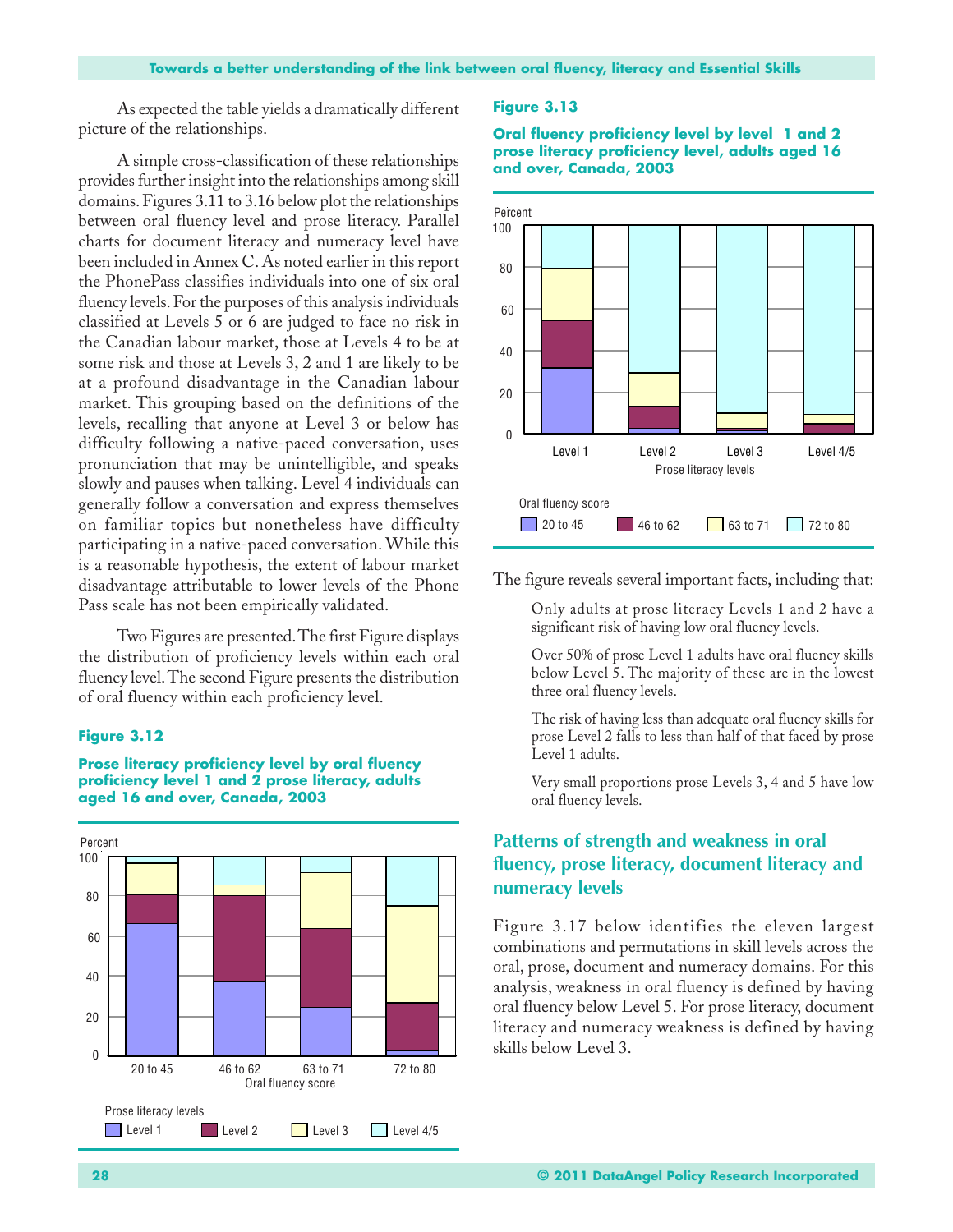**Combinations of proficiency level across skill domains, oral fluency, prose literacy, document literacy and numeray, adults aged 16 and over, 2005**



**Source:** IALSS, 2003.

The Figure reveals that Canadian adults exhibit a very diverse pattern of performance by proficiency level across the oral, prose literacy, document literacy and numeracy domains.

The Figure shows that:

84% of the total population, an estimated 16,750,000 fall into 4 groups.

7,900,000, or 40% of the population, have no apparent weakness in any skill domain.

1,700,000, or 9% of the adult population, are weak in every skill domain.

An additional 4,200,000, or 21%, have adequate oral fluency skills but weak skills in all three other domains.

2,950,000, or 15%, of all adults have adequate oral, prose and document skills but weak numeracy skills.

The balance of the population display variable patterns of strength and weakness. The table shows that:

Only 7% of adults have consistent results by level  $-$  a finding that implies that 93 of adults have one or more weaker (or stronger domain)

An estimated 44% of adults have Level 3 proficiency or above in prose literacy, document literacy and numeracy

The balance of the adult population – representing 56% of all adults - are weak in one or more of these skill domains

In total 11,620,000 adults (58%) have weak prose literacy, document literacy and/or numeracy skills

2,250,000 people (11%) have weak oral fluency skills

1,910,000 or 85 of those with weak oral fluency skills also have weak skills in one or more of the other skill domains

These findings carry important implications for both policy and practice. The fact that over half of the adult population has weak skills suggests a problem of a scale that would tax even the most ambitious public policy. The diversity of patterns suggests a need for an equally diverse suite of assessment tools and a highly differentiated offering of remedial products and services.

Figure 3.18 below provides a more nuanced overview of the patterns of skill deficiency in the adult population. In this Figure and individual is classified as being at risk if they fall below the level thought to be needed to support full and active use of the skill in daily life. For prose literacy, document literacy and numeracy this is assumed to be Level 3 (Statistics Canada and OECD 2005). For oral fluency it is taken to be Level 5.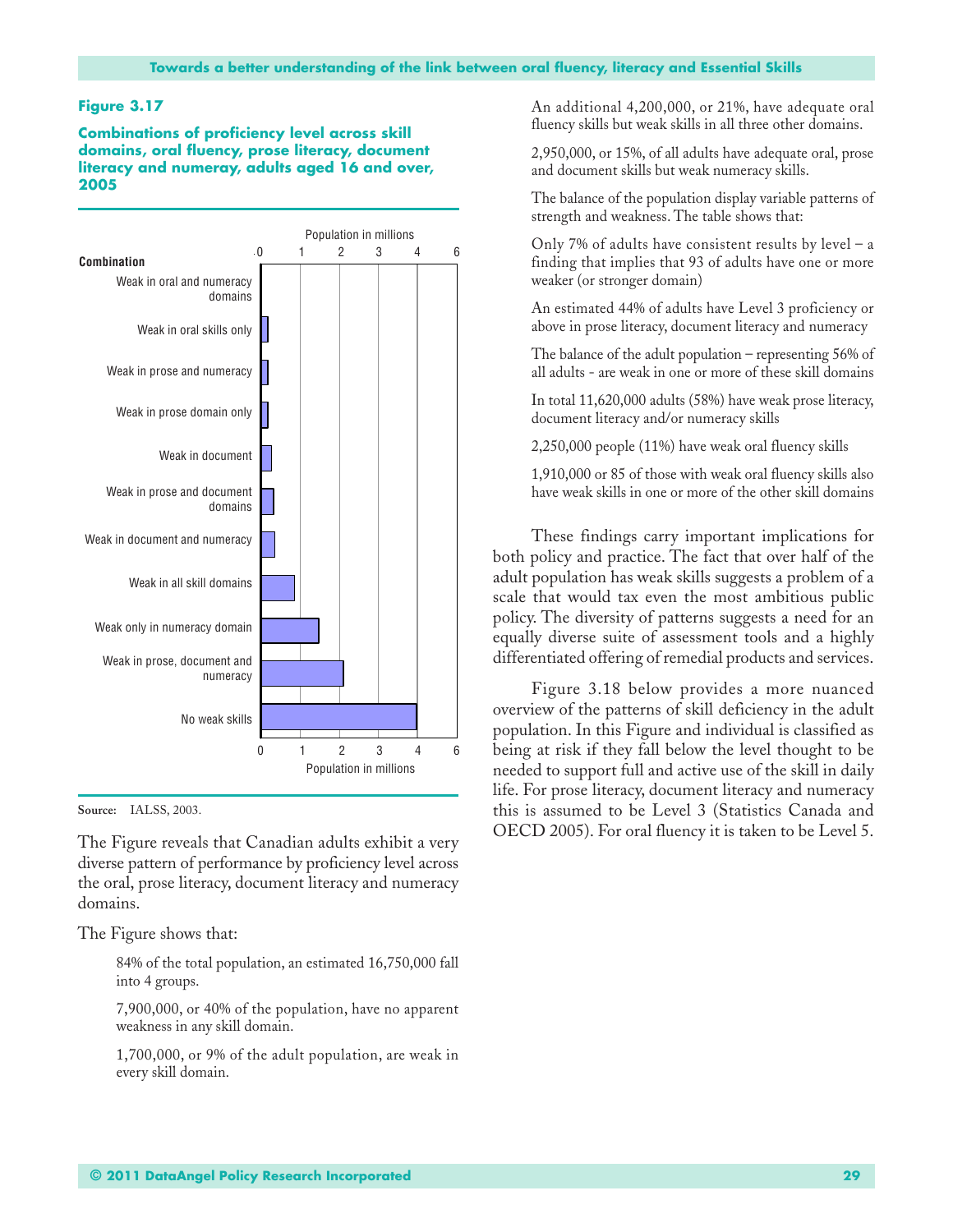#### **Figure 3.18**

**Relative over/under advantage of immigrants in their patterns of weakness across skill domain, adults aged 16 and over, 2005**



The figure shows several interesting findings, including:

Immigrants are 6 more likely to be classified in the "weak in oral and document domains" group

Immigrants are 3% more likely to be classified in the "No weakness in any skill domain" group

Immigrants are over 6% less likely to be classified in the "weak in prose, document and numeracy" group

These findings suggest that immigrants have patterns of strength and weakness that are roughly comparable to those of the non-immigrant population. While some differences exist these differences are not as large as might be expected.

## **The social distribution of oral fluency skill**

The foregoing analysis suggests that adults non-official language mother tongues are much more likely than their official language peers to have weak oral fluency skills. Figure 3.19 summarizes the risk of different immigrant and mother tongue groups having oral fluency less than level 5.

#### **Figure 3.19**

**Proportion of the population with oral fluency scores less than Level 5, adults aged 16 and over by immigrant status and official language, Canada, 2005**

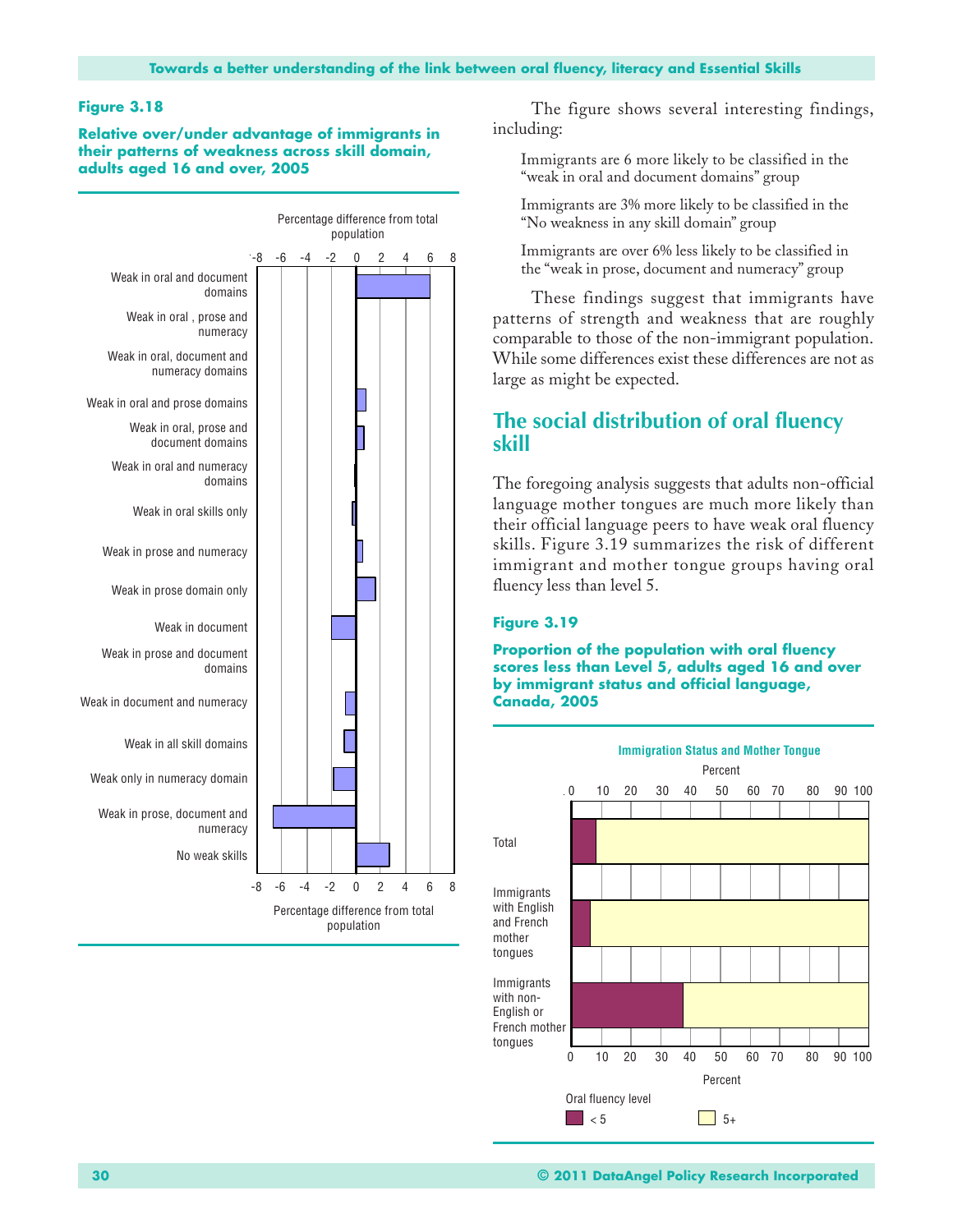The figure reveals the expected finding that immigrants with non-official languages as their mother tongues face a significantly higher risk – over 30% - of having weak oral fluency skills. The figure also reveals startling fact that over 40% of Canadian-born adults with non-official language mother tongues, the majority of whom are Aboriginal Canadians, have oral fluency scores below Level 5.

Figure 3.20 plots the distribution of immigrants oral fluency skill by the length of time they have been in Canada.

#### **Figure 3.20**

#### **Distribution of oral fluency scores by proficiency level by years in Canada, immigrants aged 16 and over, Canada, 2005**



The Figure reveals the expected pattern of results over the long term i.e. that after 20 years immigrants have a very low probability of having inadequate oral fluency skills. The data, however, reveal an interesting inversion. More recent immigrants are actually less likely to have oral fluency scores that fall below Level 5. This finding might be the result of a shift in the official language skills of immigrants at entry and/or in the quality of instruction offered to immigrants after their arrival.. Current data do not allow one to disaggregate the relative impact of these two effects.

The following Figures explore the distribution of oral fluency risk for other characteristics.

Figure 3.21 plots the relative risk of having weak oral fluency skills by labour force status.

#### **Figure 3.21**



**Proportion of the population with oral fluency scores less than Level 5, adults aged 16 and over by labour force status, Canada, 2005**

The figure reveals that adults with oral fluency skills below Level 5 more less likely to be in the labour force, a finding that belies the fact that Canadian labour markets generally select heavily on skill.

Figure 3.22 plots the relative risk of having weak oral fluency skills by gender.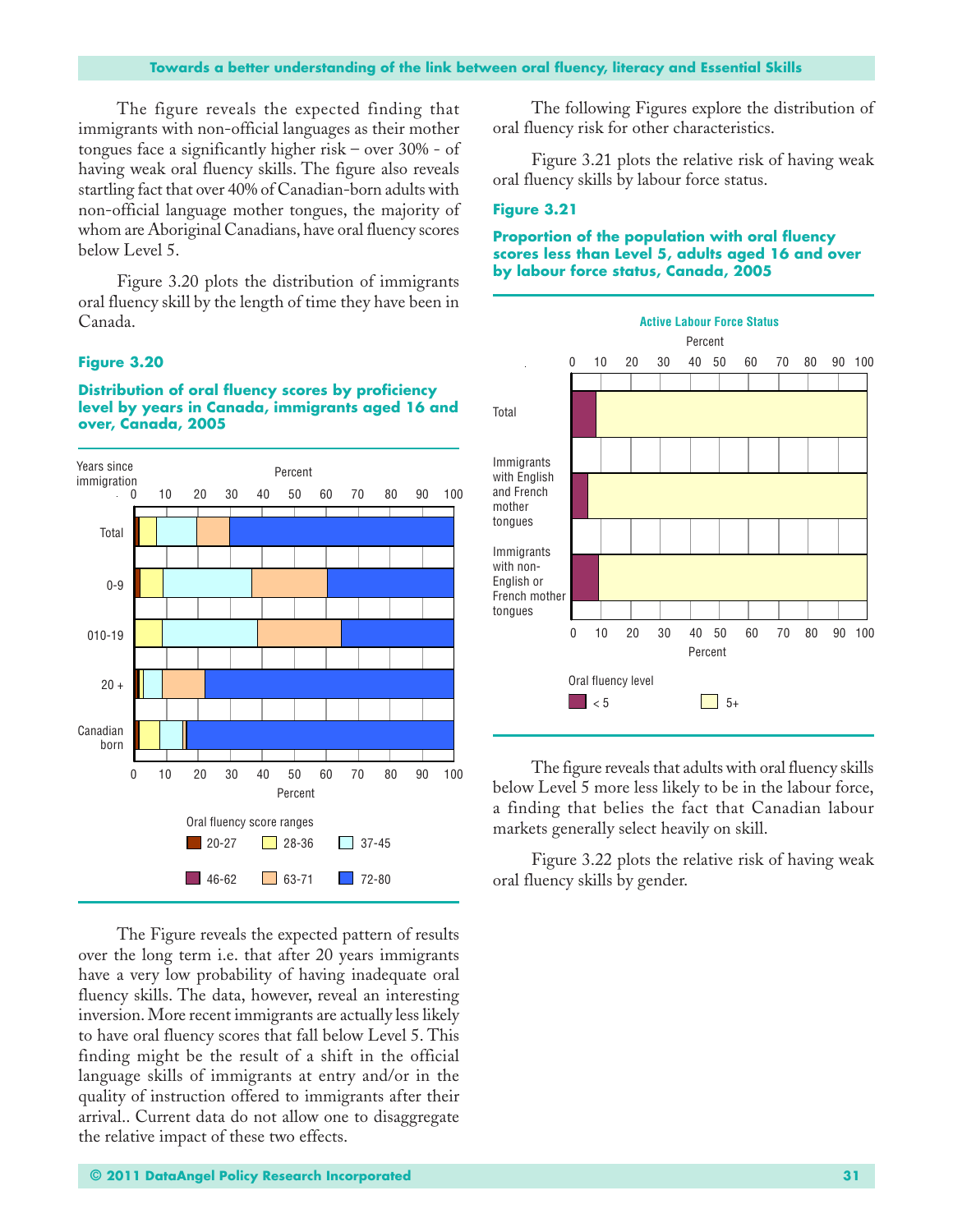**Proportion of the population with oral fluency scores less than Level 5, adults aged 16 and over by gender, Canada, 2005**



The figure reveals that men are slightly more at risk of having low oral fluency skills than women.

Figure 3.23 plots the risk of having weak oral fluency skills by age group.

Somewhat surprisingly youth aged 16 to 25 face higher levels of risk than their older peers.

Figure 3.24 plots the risk of having weak oral fluency skills by educational attainment.

#### **Figure 3.23**

**Proportion of the population with oral fluency scores less than Level 5, adults aged 16 and over by age group, Canada, 2005**



#### **Figure 3.24**

**Proportion of the population with oral fluency scores less than Level 5, adults aged 16 and over by educational attainment, Canada, 2005**

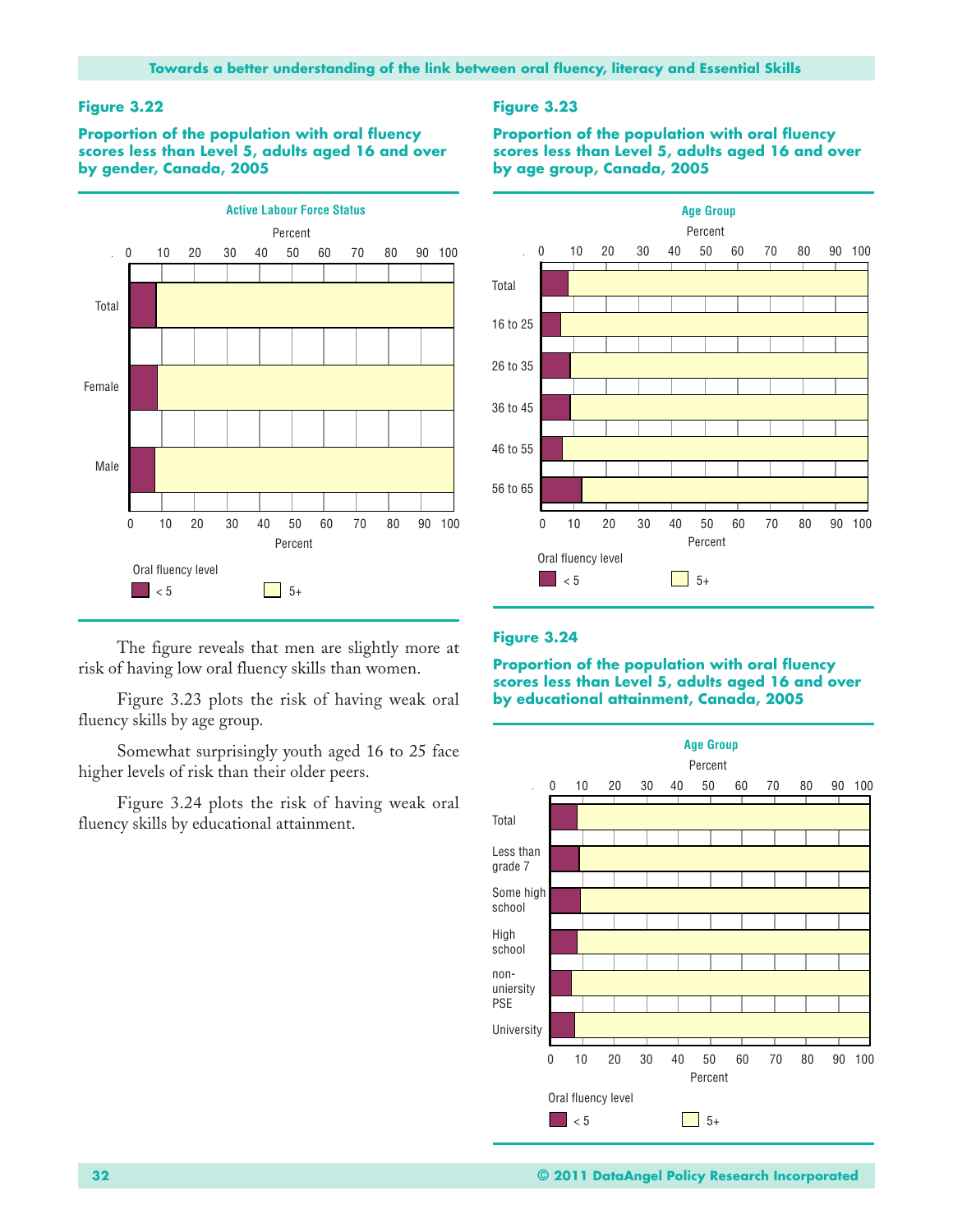The figure reveals a steady decline in the risk of having weak oral fluency skills with rising educational attainment. Somewhat out of pattern the risk of having low oral fluency skills rises slightly for university educated adults.

The following Figure provides a sense of the relative level of risks faced by various population sub-groups. In this case risk is defined in terms of having a prose literacy proficiency level lower than that identified in the Essential Skills profiles for their occupation. Adults whose skill levels are lower than their ES reading text profile are labeled as being in literacy skill shortage.

It is possible that the apparent relative disadvantage of certain demographic groups is attributable to a combination of variables. For example, the high level of risk faced by immigrants might simply be a function of their lower levels of education or the fact that they are

The following Figure presents the relative risks of various groups being in literacy skill shortage after they have been adjusted for obvious differences in composition.

The Figure reveals a slight reduction in the risks faced by immigrants and no reduction for those adults with non-official language mother tongues when compared to unadjusted risks. This finding suggests that their disadvantage cannot be explained by either age or education. It would be simple to attribute the residual risk faced by immigrants to discrimination on the part of Canadian employers. Green and Riddell's analysis of IALSS data by have shown, however, that literacy and numeracy lie at the heart of this disadvantage - in fact low skills explain all of the relative labour market disadvantage being experienced by recent immigrants, despite them having higher levels of education than the Canadian-born, and than previous cohorts of immigrants (Green and Riddell, 2006).

#### **Figure 3.25**

#### **Adjusted likelihoods of being in prose literacy shortage, selected characteristics, 2006**

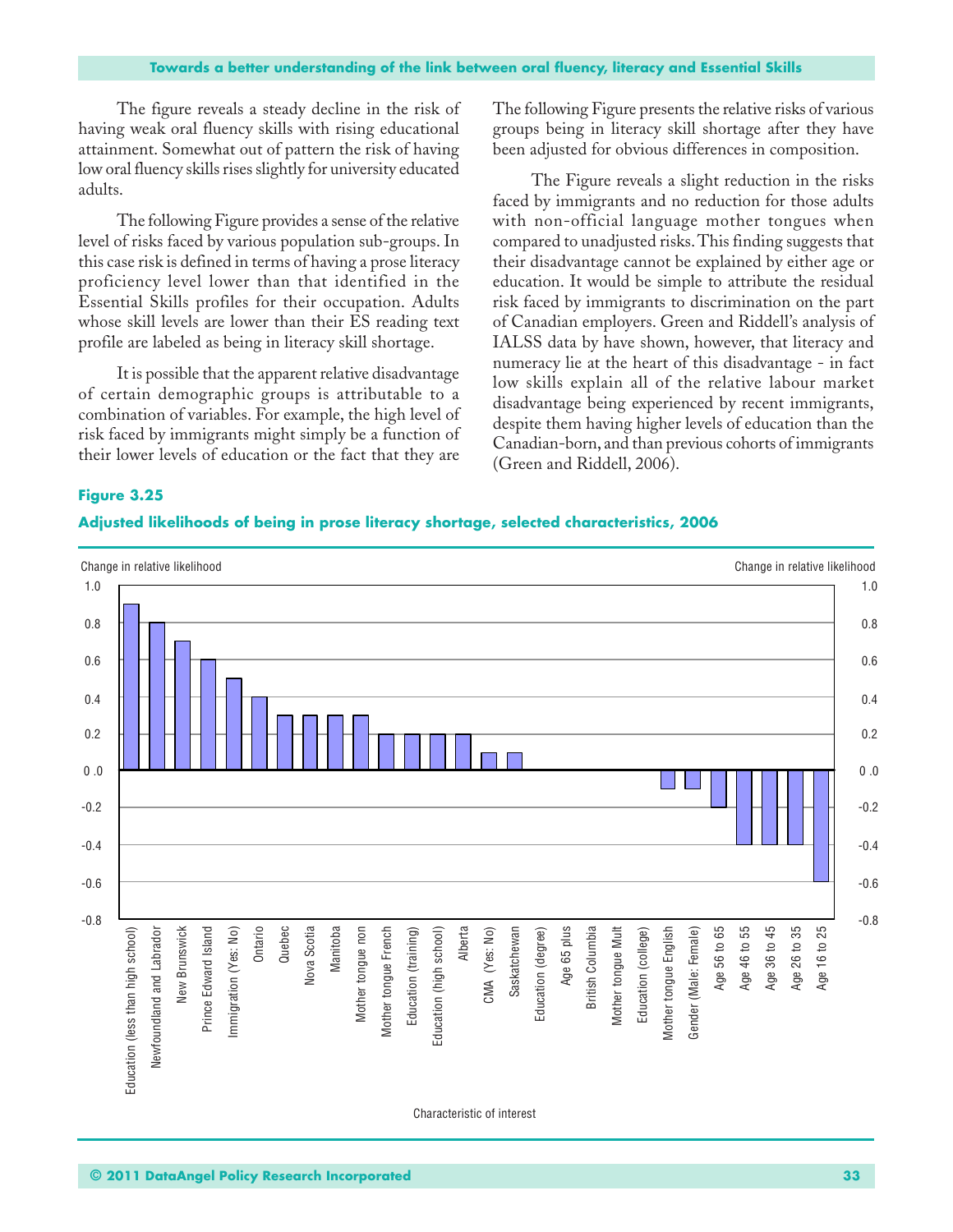The foregoing sections reveal that adults whose mother tongues were other than English or French face much higher risks of having inadequate oral fluency skills than their official language skills irrespective of whether they are born in Canada or not. The next section of the report explores whether Canadian employers recognize and reward oral fluency skill. More specifically, the next three Figures these differences in prose literacy and oral fluency translate into meaningful differences in earnings differences in annual earnings.

### **Figure 3.27**





The figure reveals a strong relationship exists between prose literacy skill and earnings, a fact that suggests that employers are able to identify, value and reward prose skill. At a more abstract level this finding suggests that prose literacy skill is an economically productive asset.

Figure 3.28 plots annual earnings by oral fluency score.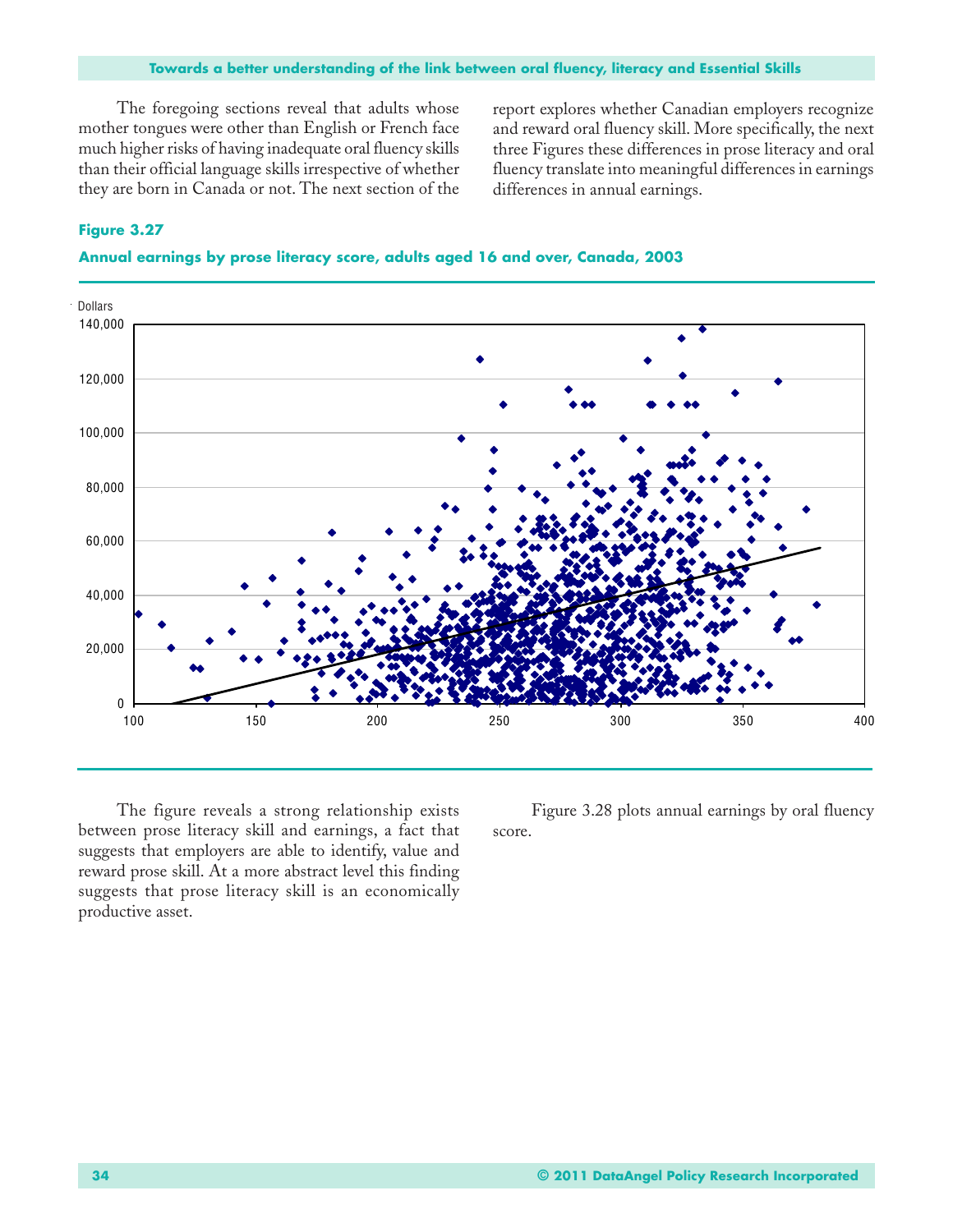



**Annual earnings by oral fluency score, adults aged 16 and over, Canada, 2003**

The Figure reveals that oral fluency and earnings are related but that the relationship is weaker than that observed between prose literacy and annual earnings.

Figure 3.28 plots the same annual earnings by oral fluency score but omits adults at Levels 1 and 2.

#### **Figure 3.29**



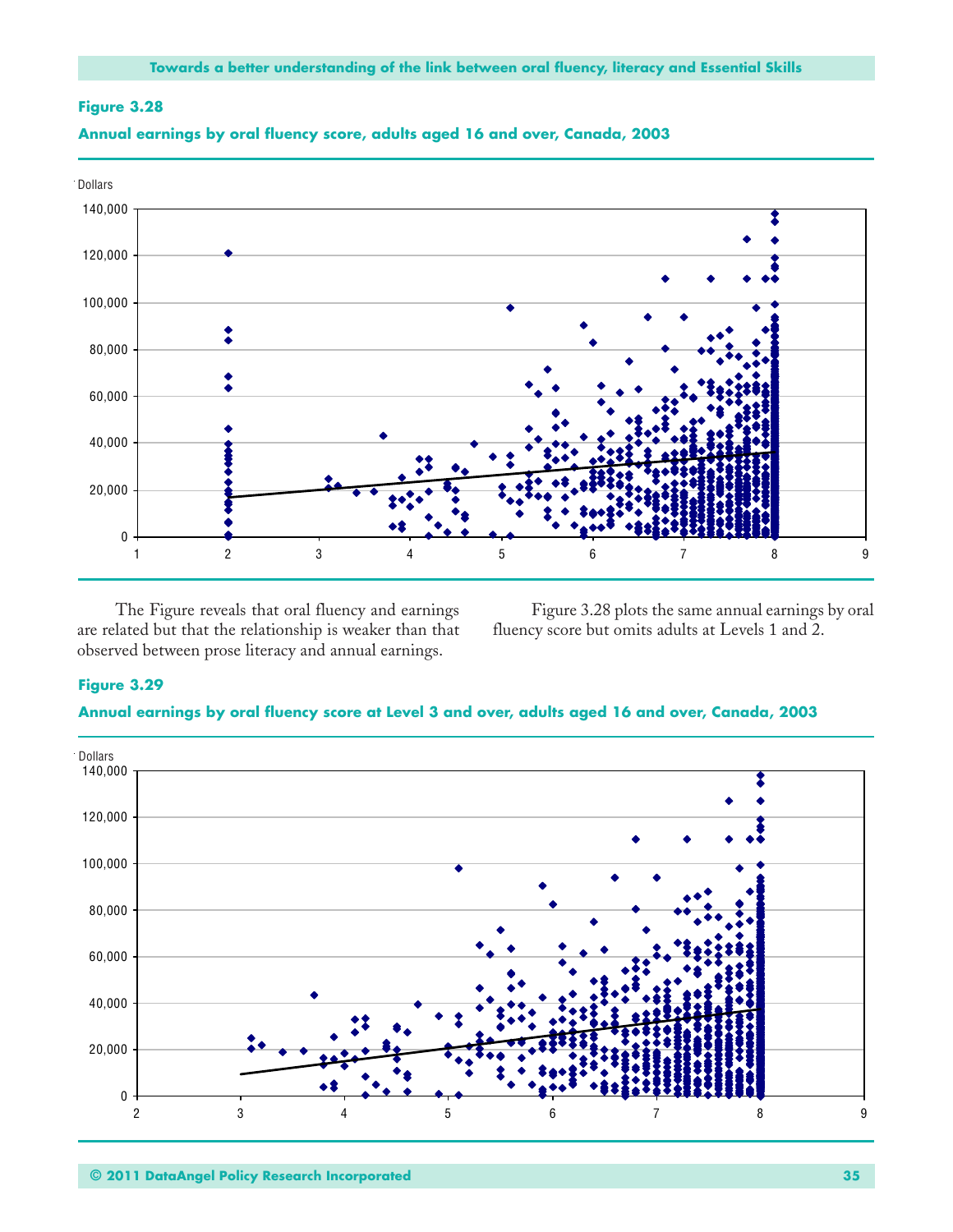The Figure reveals the presence of a much stronger correlation between annual earnings and oral fluency as measured by the PhonePass assessment. Put simply, higher oral fluency scores are associated with large increases in annual earnings.

## **Regressions of earnings against prose and oral literacy controlling for demographic predictors**

Common sense and the foregoing data suggest that both oral fluency and prose literacy are economicallyproductive assets that are recognized and rewarded by employers. The next section of the analysis presents the results of a regression analysis that attempts to isolate the independent effects of the two skills on employment and annual earnings.

Six separate regressions were undertaken that attempted to tease out the marginal impact of oral fluency upon employment and earnings, whilst controlling for a large number of background variables as specified below.

#### **Dependent Variables**

Earnings (Yes/No) – Participation Rate-Logistic Regression Earnings (amount) – Normal Regression

#### **Independent Variables**

The usual variables Plus: Prose Literacy only Oral Fluency only Prose Literacy & Oral Fluency

The results are summarized below.

#### **Figure 3.30**

#### **The impact of oral fluency on employment and earnings, various specifications, Canada, 2005**

|                                    | <b>Usual variables</b>     |                              |                                                        |  |  |
|------------------------------------|----------------------------|------------------------------|--------------------------------------------------------|--|--|
|                                    | Plus: Oral<br>Fluency only | Plus: Prose<br>Literacy only | Plus: Prose Literacy<br>and Oral Fluency               |  |  |
| Logistic<br>(Earnings Yes/No)      | Oral is<br>significant     | Prose is<br>significant      | Prose and oral are<br>both significant                 |  |  |
| OLS regression<br>(Earnings level) | Oral is not<br>significant | Prose is<br>significant      | Prose is significant<br>and oral is not<br>significant |  |  |

Clearly, both prose literacy and oral fluency both matter to economic success. Both skills have a significant independent impact on employment. Unexpectedly oral fluency is not important to annual earnings whereas prose is. This result is partly attributable to the fact that adults with low oral fluency levels are much less likely to be employed and have earnings than their more orallyskilled peers. The result may also be attributable to the fact that the overwhelming majority of adult Canadians, including immigrants, have Level 5 or 6 oral fluency skill, a fact that provides little variance to explain.

This chapter has documented the distribution of oral fluency skill and its relationship to other economically-important skills. The analysis reveals that most adults, including immigrants, appear to have adequate oral fluency skill and oral fluency skill does not appear to be highly correlated prose literacy, document literacy or numeracy at the overall level. This finding can be attributed, in large part, to the fact that recent immigrants with non-official language mother tongues and Canadian born with non-official language mother tongues are the only two population sub-groups that seem to have oral fluency skills below Level 5. Recent immigrants with English or French as their mother tongue, immigrants who have been in Canada ten or more years and non-immigrants have a very high probability of having strong oral fluency skills.

The chapter has also explored the patterns of skill adequacy for four groups defined by immigrant status and official language status. The analysis reveals a very diverse pattern of skill by level across the skill domains. Although a significant number of adults have no apparent skill weakness in any of the four domains, a relatively small number of adults are weak in all four domains. Adults whose mother tongues are other that English and French, most both immigrants and Aboriginal Canadians, appear to face higher risks than other groups. Finally, the chapter profiles the demographic characteristics of adults with weak oral fluency. The analysis shows the expected relationship to age, immigrant status, aboriginal status and education. The analysis also confirms that weak oral and prose skills are associated with large differences in employment rates. Unexpectedly, the results suggest only prose literacy skill has an impact on annual earnings.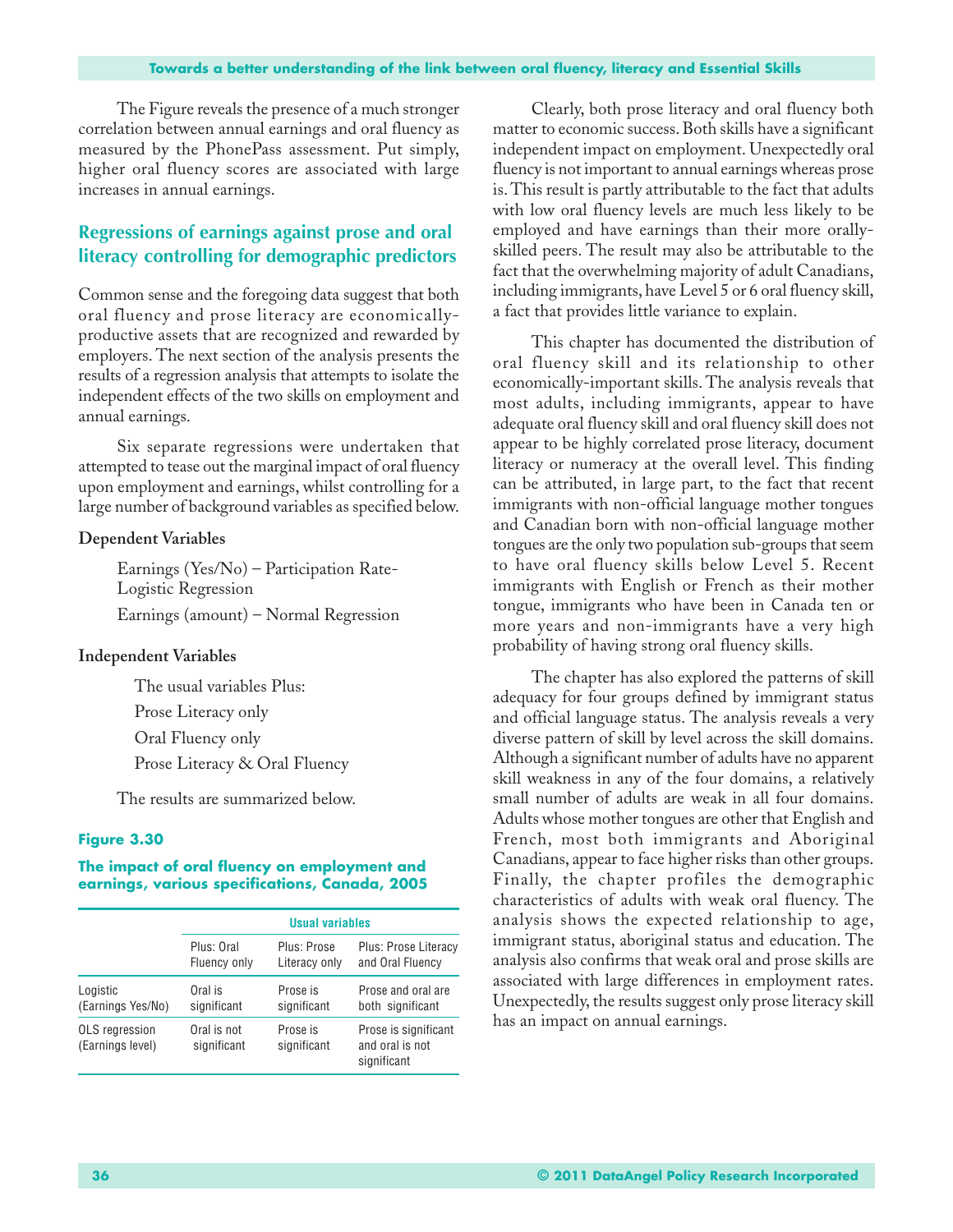## **Chapter 4**

## **What the IALSS CLB link reveals**

The Canadian Language Benchmarks provide national standards in English and French for describing, measuring and recognizing second language proficiency of adult immigrants and prospective immigrants for living and working in Canada. The Benchmarks are described as practical, fair and reliable national standards of second language proficiency throughout Canada in educational, training, community and workplace settings. The availability of the data from the CLB/ IALSS linkage study provides a unique opportunity to explore the reliability and fairness of the CLB benchmarks empirically.

### **About the Canadian Language Benchmarks**

The Canadian Language Benchmarks (CLB) have been used by teachers in language training centers across Canada to provide practical, comprehensive and standardized learning objectives and evaluation guidelines. The Centre for Canadian Language Benchmarks promotes the recognition of the CLB tools in their quest to establish it as a national standard for describing, measuring and recognizing the importance of *English language proficiency* for adult immigrants and prospective immigrants. The CLB focuses primarily on English language proficiency as a tool to communicate in common everyday life and work situations. For immigrants and prospective immigrants, as for nativeborn Canadians, language proficiency in an official language of the country is key to living well in Canada.

In economic terms, the Canadian Language Benchmarks serve to improve the speed and success of immigrants' social and economic integration. Language proficiency in fact plays a major role in immigrant integration. In recent years, studies have shown that Canadian immigrants with higher levels of language and literacy skills have more chances of being employed; they generally have better remuneration and are also more likely to work in their field of expertise (Ferrer et al., 2004). Indeed, a substantive portion of immigrants would even benefit more than would native-born Canadians from higher English skill levels (Bonikowska et al., 2008).

Educationally the Benchmarks are meant to improve the quality and focus of instructional and evaluation practice.

The CLB provides proficiency scales and associated proficiency levels for speaking, listening, reading and writing. A learner's proficiency level is assumed to develop along a continuum which is presented in the CLB framework as three consecutive stages of progression: I (Basic), II (Intermediate), and III (Advanced). Each of these progression stages are comprised of four levels of ability, or benchmarks, for a total of 12 benchmarks associated with each specific language skill.

In CLB, oral Communication pertains primarily to the use of speech to give and exchange thoughts and information by workers in an occupation. **Four levels** of complexity based on **four dimensions** of oral communication:

- the range and complexity of communication functions, i.e., why and how one communicates;
- the range and complexity of the information about which one communicates;
- the range and complexity of the communication context, i.e., to whom and in what circumstances one communicates; and
- the risk level in failing communication intent, i.e., how serious are the consequences if communication fails.

Each level of the CLB oral communication scale is defined with reference to all four dimensions. Tasks that are more difficult on one dimension of the complexity rating scale may be more or less difficult on the others as the four dimensions function somewhat independently. For example, the complexity of "range and complexity of information" may fit in Level 2 while the complexity of "risk levels in failing communication intent" fits in Level 3. The complexity rating assigned to a task is the best summary description of its level of complexity.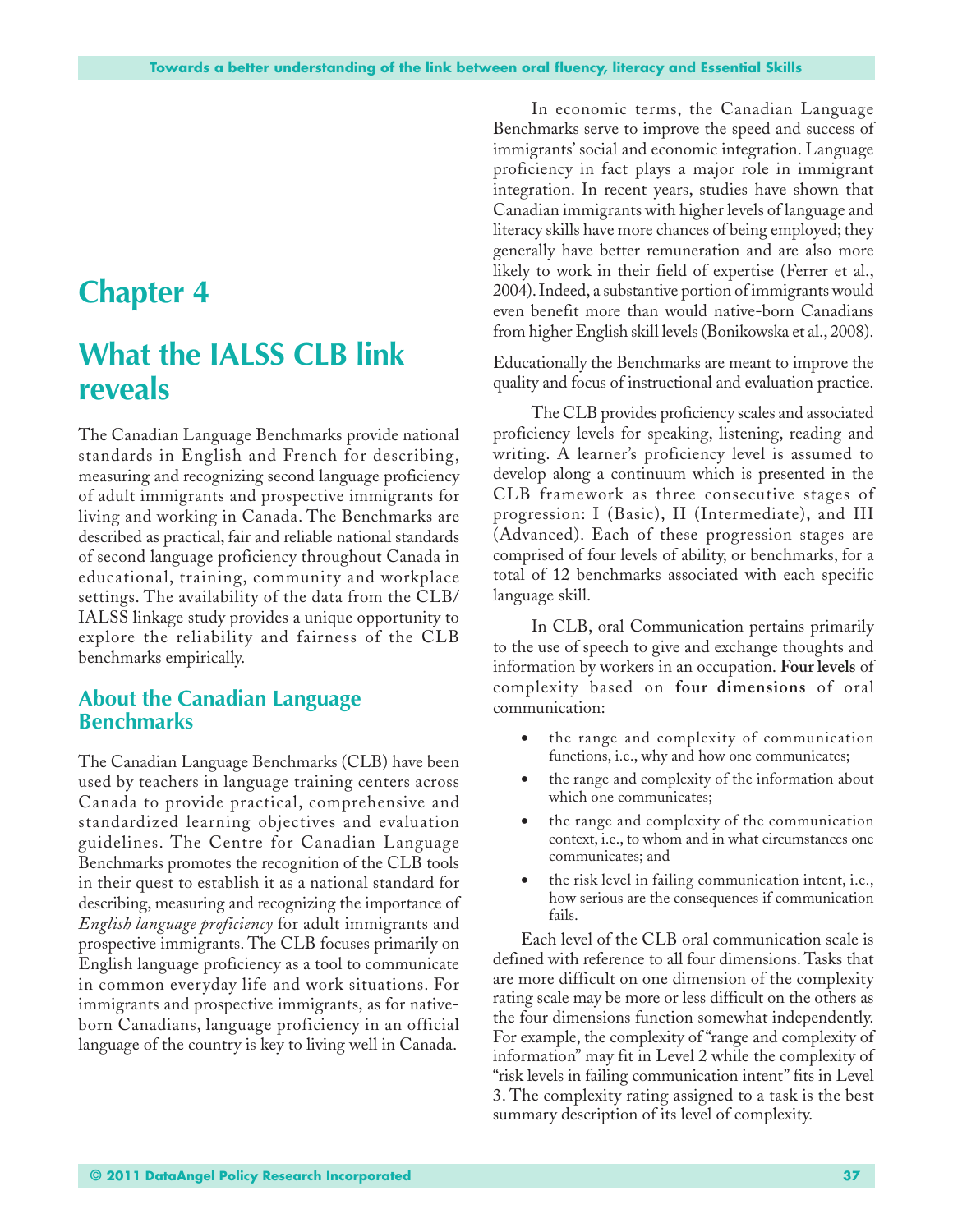### **About the CLB/IALSS Linkage Study**

The CLB/IALSS study was undertaken by Statistics Canada, HRSDC and CIC to shed light on the relationships between CLB and IALSS proficiency levels. The basic design involved having a sample of 1,000 relatively young and educated respondents with known CLB levels take the IALSS document and numeracy assessments. Both the CLB-PT and the IALSS literacy assessments were administered through Language Instruction for Newcomers to Canada (LINC) at participating centres across Canada. Participants were immigrants and new Canadians being evaluated for placement in English language training programs.

There are many variations of the CLB instruments: this study assessed participants using the Canadian Language Benchmark Placement Test (CLB-PT) versions 1 and 2. The CLB-PT evaluates four different language skills..

### **About Essential Skills and the Essential Skills Profiles**

Essential Skills are defined as the skills needed for work, learning and life. Essential skills are thought to provide the foundation for learning all other skills and to enable people to evolve with their jobs and adapt to workplace change.

In economic terms, the Essential Skills Profiles define the level of demand that is associated with satisfactory job performance in Canadian occupations.

In educational terms, the Profiles can be thought of as providing educators with a set of real benchmarks against which the skills of their learners can be compared.

The Canadian framework identifies nine Essential Skills:

- Reading Text
- Document Use
- Numeracy
- Writing
- Oral Communication
- Working with Others
- Continuous Learning
- Thinking Skills
- Computer Use

Essential Skills profiles have been developed for most occupations of the *National Occupational Classification*. Each profile identifies the level of skill associated with satisfactory job performance

The current analysis is focuses on a subset of the Essential Skills and their associated complexity ratings i.e. reading text, document ruse, numeracy and oral communication.

The following tables present the proposed concordances between CLB and IALSS prose and document scales based upon a conceptual comparison of the two frameworks.

#### **Figure 4.1**

#### **Notional concordance between CLB reading levels and IALSS prose literacy/ES reading text levels**

|                   | <b>CLB STAGE 1</b> |  |  | <b>CLB STAGE 2</b> |   |                 |  | <b>CLB STAGE 3</b> |                 |    |                 |    |
|-------------------|--------------------|--|--|--------------------|---|-----------------|--|--------------------|-----------------|----|-----------------|----|
| <b>CLB Levels</b> |                    |  |  |                    | υ |                 |  |                    |                 | 10 | 11              | 12 |
|                   |                    |  |  |                    |   | ES Level 1 of 4 |  |                    |                 |    |                 |    |
|                   |                    |  |  |                    |   | ES Level 2 of 4 |  |                    |                 |    |                 |    |
|                   |                    |  |  |                    |   |                 |  |                    | ES Level 3 of 4 |    |                 |    |
|                   |                    |  |  |                    |   |                 |  |                    |                 |    | ES Level 4 of 4 |    |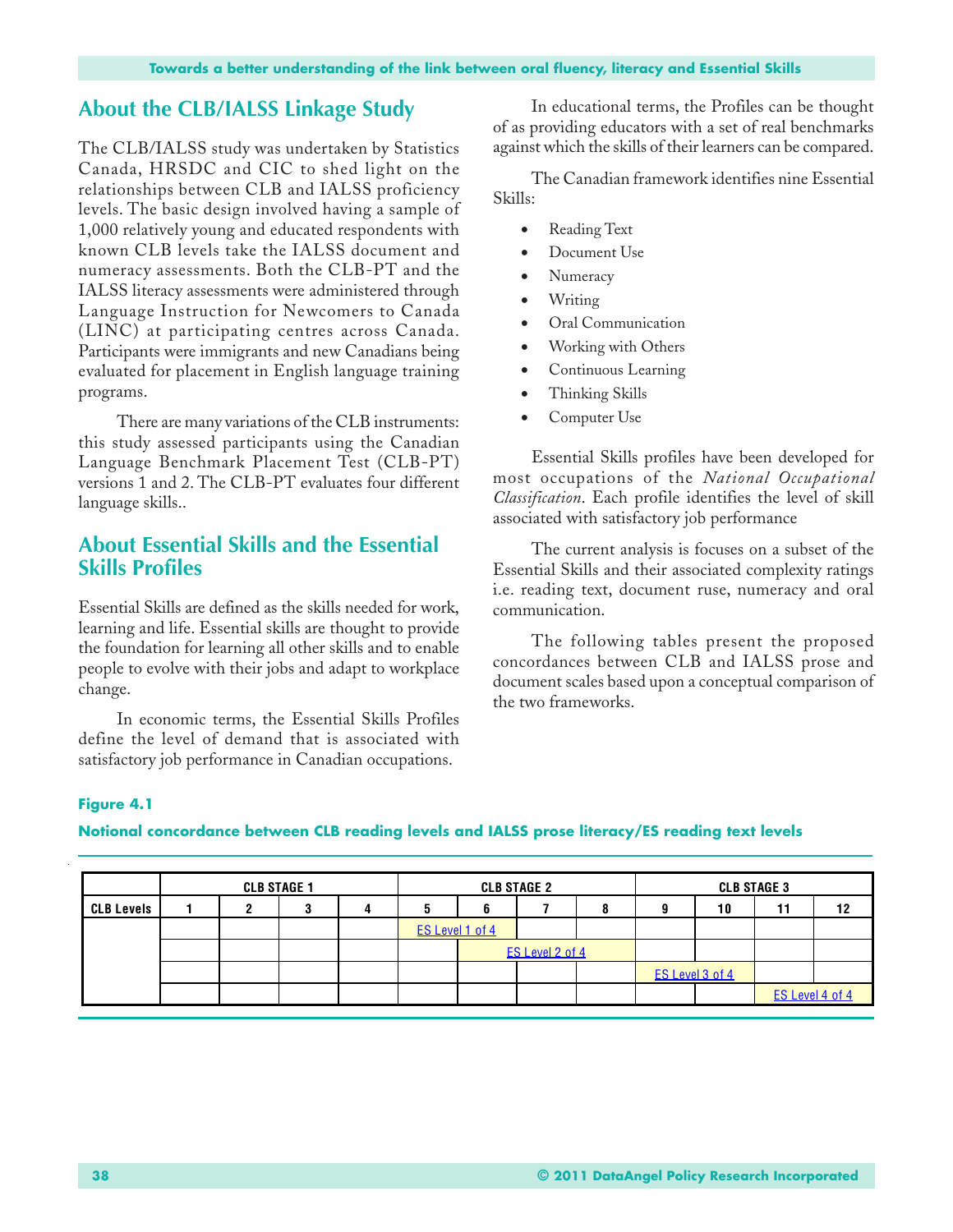#### **Figure 4.2**

#### **Notional concordance between CLB document use levels by IALSS document literacy/ES document use levels**

|                   | <b>CLB STAGE 1</b> |  |  | <b>CLB STAGE 2</b> |                 |  |                 | <b>CLB STAGE 3</b> |    |                 |  |
|-------------------|--------------------|--|--|--------------------|-----------------|--|-----------------|--------------------|----|-----------------|--|
| <b>CLB Levels</b> |                    |  |  |                    |                 |  |                 |                    | 10 |                 |  |
|                   |                    |  |  |                    | ES Level 1 of 4 |  |                 |                    |    |                 |  |
|                   |                    |  |  |                    |                 |  | ES Level 2 of 4 |                    |    |                 |  |
|                   |                    |  |  |                    |                 |  |                 | ES Level 3 of 4    |    |                 |  |
|                   |                    |  |  |                    |                 |  |                 |                    |    | ES Level 4 of 4 |  |

#### **Figure 4.3**

#### **Observed concordance between CLB proficiency levels and IALSS/ES levels**



The following concordance Figure summarizes an analysis of the CLB/IALSS data undertaken by Plouffe and Cartwright using provisional ILASS item parameters (Statistics Canada, 2009).

Although the Figure reveals the expected relationship – that skill increases in an orderly way across levels - the empirically observed concordance does not match the theoretically predicted concordance. More specifically, one sees considerable classification error at the boundaries between levels. The following Figure identifies where the apparent misclassification appears.

#### **Figure 4.4**

#### **A comparison of predicted and observed concordance of IALSS and CLB proficiency levels, LINC participants, 2005**

| IALSS/CLB<br>scale   | Conceptual<br>range<br>$(IALS=CLB)$ | Observed<br>range<br>$(IALS=CLB)$ | Observed<br>misfit                                        |
|----------------------|-------------------------------------|-----------------------------------|-----------------------------------------------------------|
| Document/<br>Reading | $1 = 3 - 5$<br>$2=5 -6$<br>$3=7-8$  | $1=0-5$<br>$2=6-7$<br>$3 = 8$     | CLB 0, 1 and 2<br><b>CLB 5, CLB 7</b><br>CLB <sub>7</sub> |
| Prose/<br>reading    | $1 = 3 - 5$<br>$2=6$<br>$3=7-8$     | $3=0-3$<br>$2=4-6$<br>$3=7.8$     | CLB 0, 1 and 2<br>CLB 4.5                                 |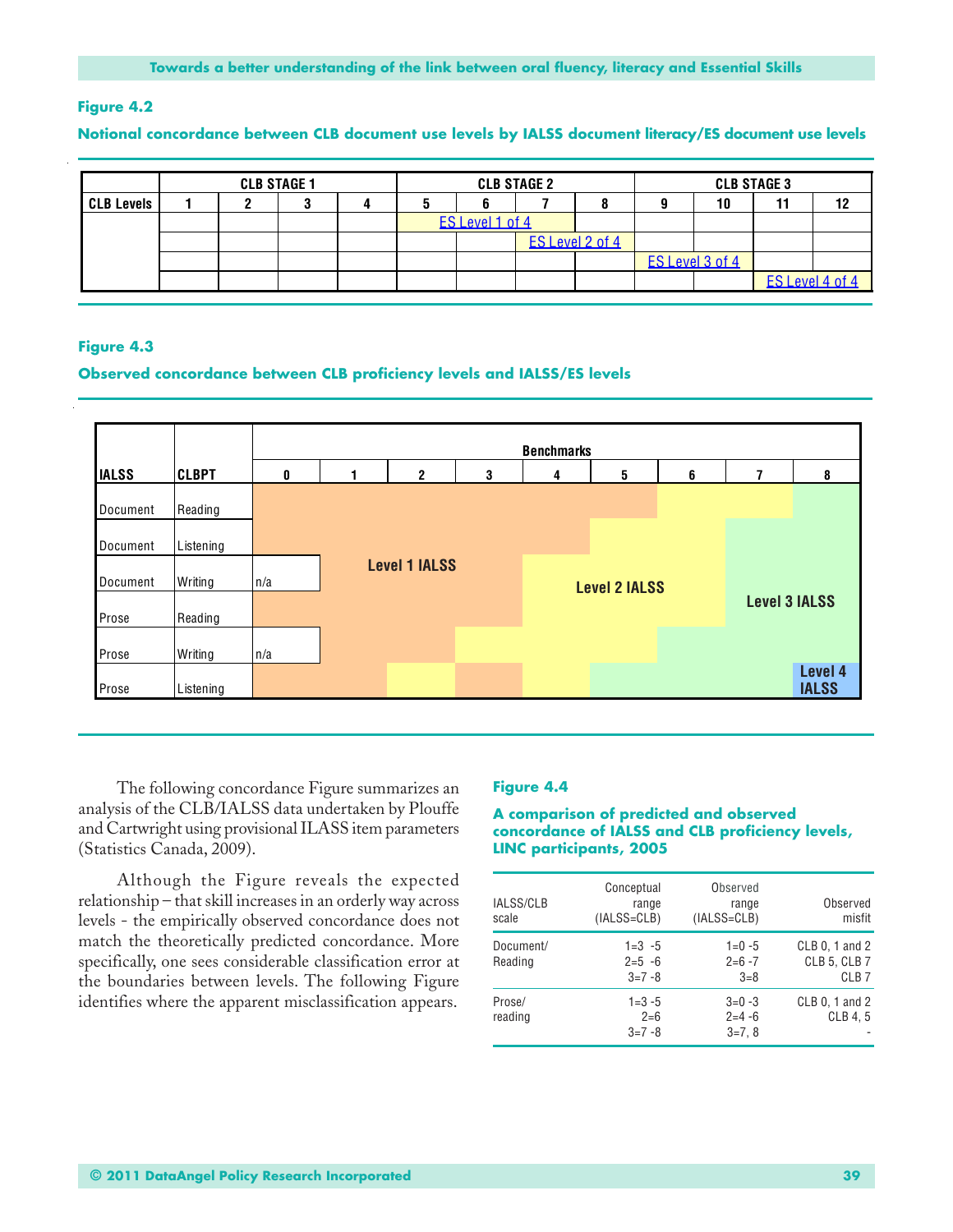The IALSS proficiency levels employed in the foregoing analysis were based upon provisional item parameters with the result that some of the observed misfit might be the result of classification error in the IALSS estimates.

The following Figures plot, for each CLB reading level, the distribution of scores on the IALSS prose and document scales using more precise IALSS scores that have been based on the final IALSS item parameters.

#### **Figure 4.5**

#### **The distribution of CLB reading scores by IALSS prose literacy scores, LINC participants, 2005**



**Source:** Analysis using the CLB IALSS linked file with final IALSS item parameters.

#### **Figure 4.6**

#### **The distribution of CLB reading scores by IALSS document literacy scores, LINC participants, 2005**



**Source:** Special analysis by the authors using the CLB IALSS linked file.

Two examples help illustrate what these plots reveal. According to the predicted relationship between CLB and IALSS scales scores for CLB Level 3, plotted in bright yellow, should be clustered in IALSS Level 1. The figure shows that this group actually has scores that range from zero to 275 on the IALSS prose scale, a range that covers the full score range of IALSS Levels 1 and 2. Similarly, according to the predicted relationship between CLB and IALSS CLB Level 7, plotted in dark green, should all have IALSS scores above 275. In reality this CLB level displays IALSS scores that range from 125 to 350 with a significant proportion of scores falling below 275.

Thus, the Figures confirm the relationships documented in the earlier Statistics Canada analysis i.e. each CLB level includes adults who exhibit a broad range of IALSS skill.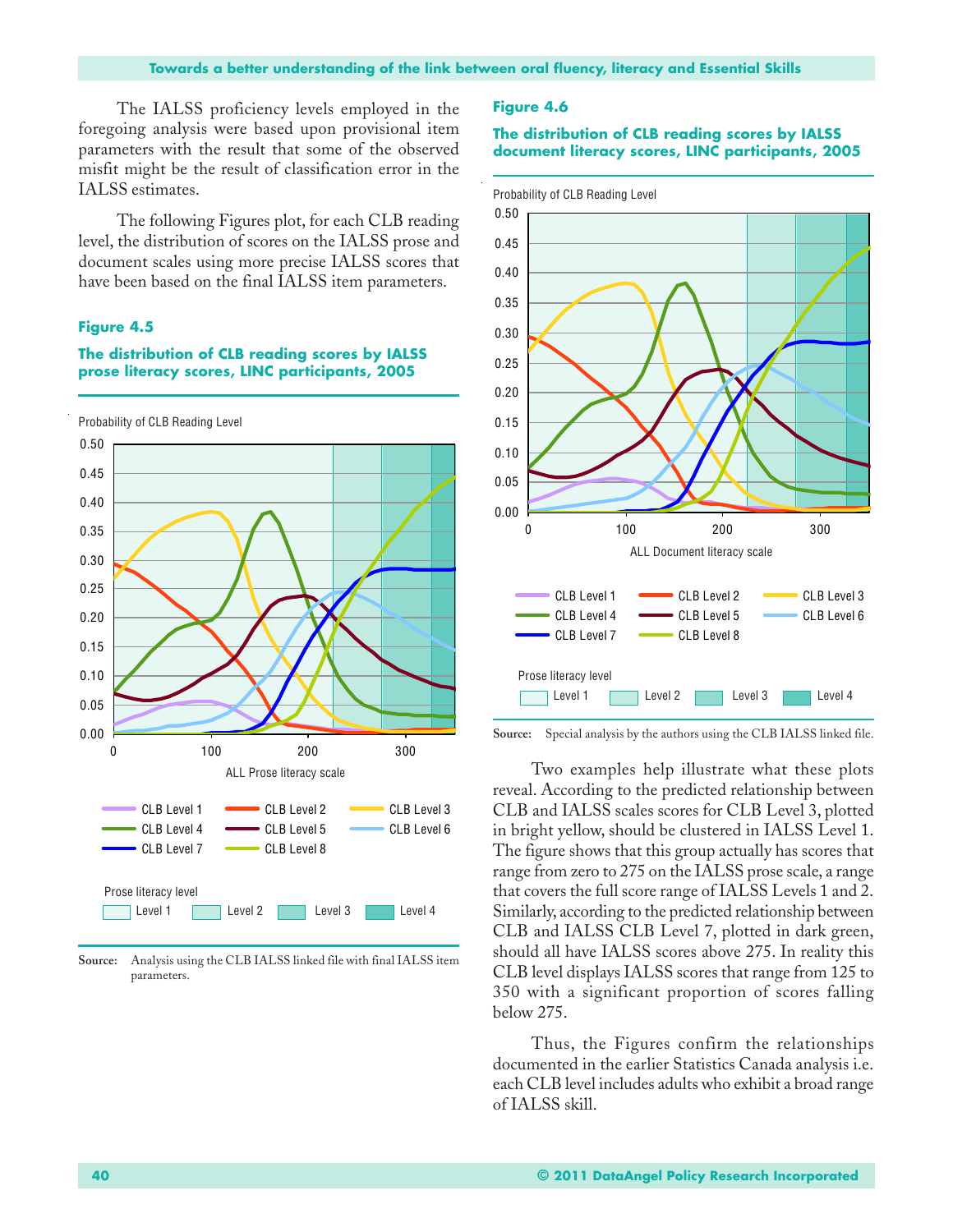In testing terms, test takers with CLB scores outside of the score ranges that define IALSS proficiency levels can be considered to be errors. Testing defines two types of such error – Type I and Type II (see box)

In statistical hypothesis testing, there are two types of errors that can be made (incorrect conclusions) that can be drawn. To understand these, consider the case where a learner is being tested for their reading level. Typically, the null hypothesis is that he or she has skill at a given level, while the alternative hypothesis is that they have skill in another level. If the null hypothesis is rejected when it is in fact true (and the test taker is at the level), this is called a **Type I error**. In this example, because the test's results suggest higher or lower skill (i.e., do not reject the alternative hypothesis of skill being at a level), it is also known as a "false positive." On the other hand, a **Type II error** occurs when a null hypothesis is not rejected despite being false. In this case, it is a "false negative," giving the test-taker a false illusion of skill.

The Greek letter **á** is used to denote the probability of type I error, and the letter **â** is used to denote the probability of type II error.

These findings carry important implications for the interpretation and use of the Benchmarks.

In statistical terms these results imply that CLB levels are very poor predictors of someone's actual skill level. This characteristic does not necessarily impair the utility of the Benchmarks for instructional purposes, which is what the CLB is primarily designed to do. Instructors tend to use test results as approximations of students actual skill levels and are able to adjust their instruction as needed. The apparent unreliability of the CLB classification would, however, greatly impair the utility of the Benchmarks for labour market purposes; and this is an important consideration in exploring the CLB's potential for expanded application as a labour market assessment tool, if this were desired. The utility of any credential depends upon the degree to which it can be trusted as a reliable indicator of someone's skill at the level demanded. This latter condition is an important one – both labour market theory and the available empirical evidence suggests that there are significant costs associated with misfits between skill demand and supply on both the over and under-qualification side (Riddell and Green, 2008; DataAngel, 2010).

The IALSS dataset provides a sense of the level of oral fluency skill demanded by jobs in the Canadian labour market using the Essential Skills proficiency levels.

The following Figure plots the overall level of oral fluency skill demand as indicated in the Essential Skill profile for employed workers and how the distribution of oral fluency demand varies the education level of the encumbent workers. This work builds on a series of literacy segmentation analyses undertaken by DataAngel for HRSDC and seven of the provinces and territories (DataAngel, 2010). Demand levels are defined by the prose literacy skill level associated with each occupation in the ES profile at the occasional or complex level.

#### **Figure 4.8**



**Proportions of employment by proficiency level demanded by education level, oral fluency, adults aged 16 and over, Canada, 2003**

The figure reveals that 35% of all jobs require Level 2 oral fluency, 46% require level 3 and 18% require level 4.

The differences in the distribution of demand by level among the different levels of educational attainment suggests that the labour market does a reasonable good job of sorting adults with lower levels of education into jobs that demand lower levels of oral fluency.

The following series of figures plots the same distributions of demand for four population sub-groups defined by immigrant status and mother tongue.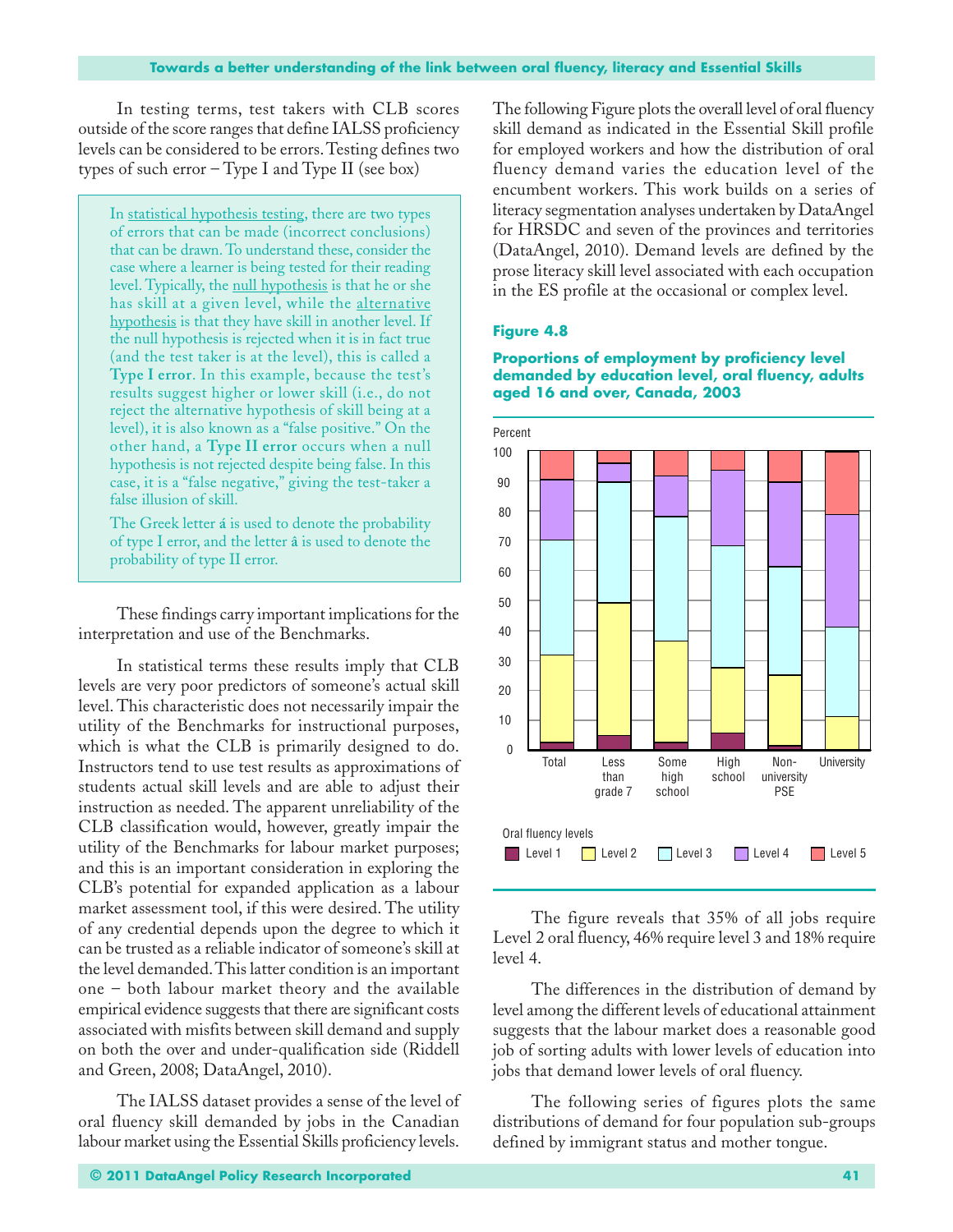#### **Figure 4.9**

**Proportions of employment by proficiency level demanded by education level, oral fluency, official language immigrant adults aged 16 and over, Canada, 2003**



#### **Figure 4.10**

**Proportions of employment by proficiency level demanded by education level, immigrants with non-English or French mother tongues, oral fluency, adults aged 16 and over, Canada, 2003**



#### **Figure 4.11**

**Proportions of employment by proficiency level demanded by education level, oral fluency, Canadian born adults with English and French mother tongues aged 16 and over, Canada, 2003**



#### **Figure 4.12**

**Proportions of employment by proficiency level demanded by education level, oral fluency, Canadian born adults with non-official language mother tongues aged 16 and over, Canada, 2003**



**42 © 2011 DataAngel Policy Research Incorporated**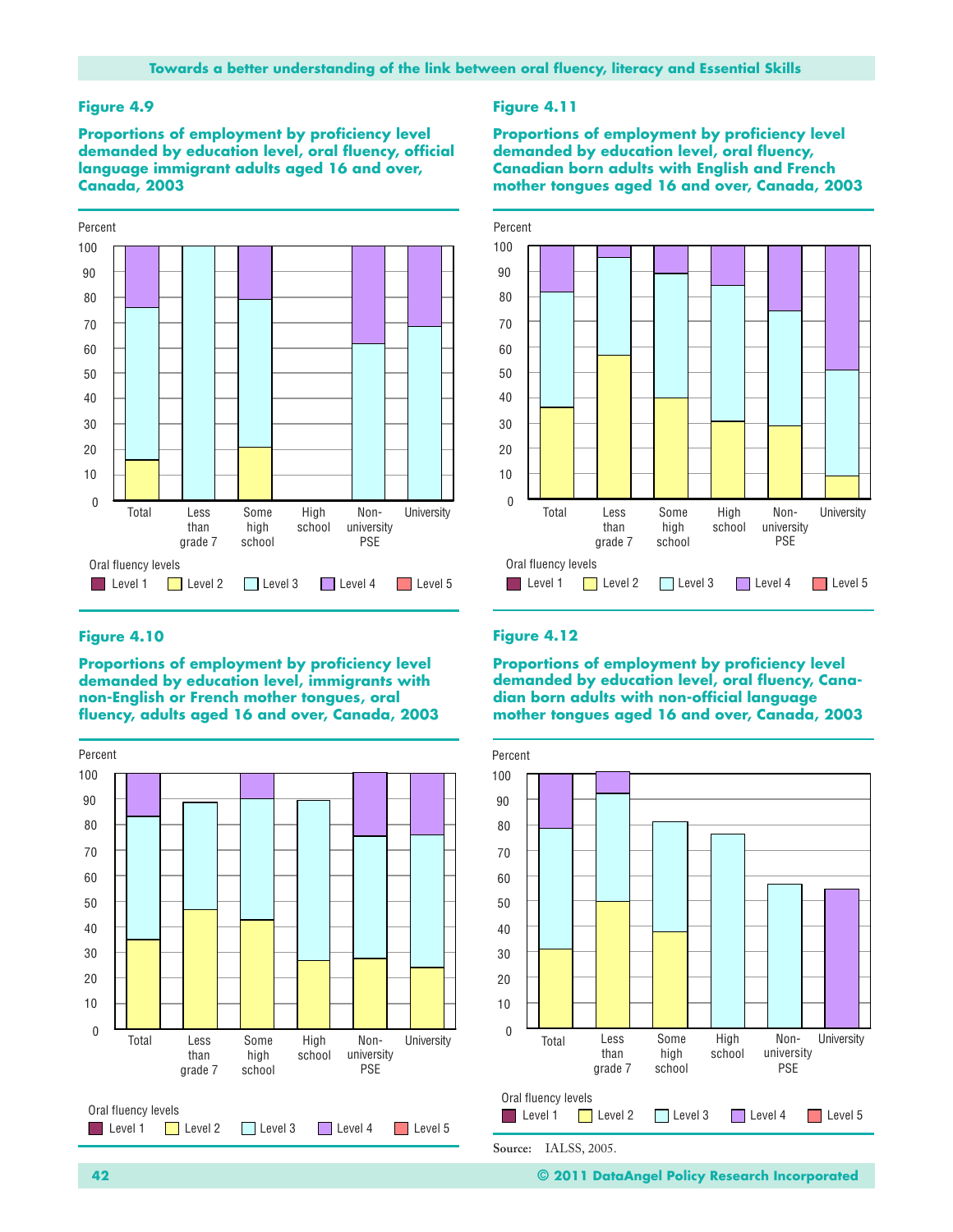The figures reveal that immigrants with English and French as a mother tongue and non-immigrants with other than English and French as a mother tongue face slightly different demand profiles than their peers.

These charts reveal that the overwhelming majority of immigrants work in occupations that demand relatively high levels of skill, a finding that is in keeping with their relatively high level of education.

The next figures plot the occupational demand for oral fluency skill indicated in the Essential Skills Profiles by the distribution of skill observed in the PhonePass results.

#### **Figure 4.11**

**Occupational skill demand for prose literacy by IALSS prose literacy skill, by proficiency level, Non-official language immigrants, Canada, 2003**





**Source:** IALSS, 2003

If one assumes, for the sake of argument, that the scales are measuring the same thing, and that they both cover approximately the same range of skill, then it is clear that the distribution of PhonePass scores are truncated at every level of oral fluency demand. Moreover, the degree of truncation seems to rise with increasing demand. Notwithstanding these results, however, the PhonePass does identify population subgroups at demand Levels 2 and 3, amounting to roughly 20% of the population in those jobs, who have a discernable weakness in their PhonePass oral fluency. Ensuring the rapid and successful labour market integration of these immigrants would seem to require higher levels of skill than the CLB is delivering.

#### **CLB vs PhonePass Oral fluency**

The study also offers a means to indirectly compare the distribution of oral fluency generated by the CLB to that observed in the ISRS oral fluency test. This latter analysis is tricky because the CLB sample is relatively small and, more importantly, is not representative of the adult population. Valid comparison of the two data sets requires matching the ISRS sample to the CLB/IALSS sample. As set out below the CCLB has proposed a concordance table between CLB speaking and listening and ES/IALSS/ISRS oral fluency proficiency levels. The proposed analysis would document the degree to which the empirical evidence confirms the assumed concordance for CLB and IALSS/ES/ISRS oral fluency scales and sub-scales.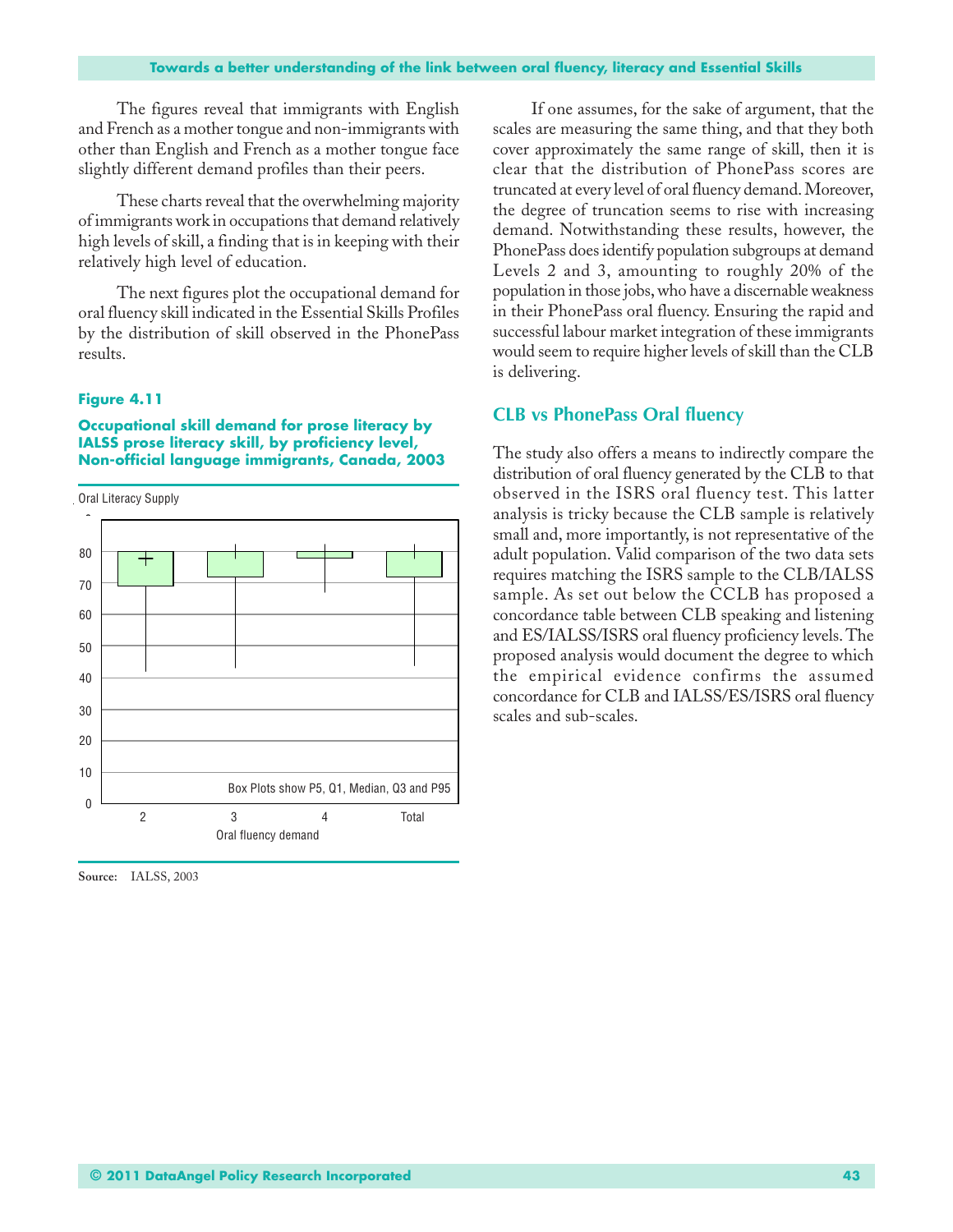#### **CLB Speaking by ES oral fluency/ISRS oral fluency**

|                   | <b>CLB STAGE 1</b> |  |  | <b>CLB STAGE 2</b> |                 |  |                 | <b>CLB STAGE 3</b> |                 |    |                 |    |
|-------------------|--------------------|--|--|--------------------|-----------------|--|-----------------|--------------------|-----------------|----|-----------------|----|
| <b>CLB Levels</b> |                    |  |  |                    |                 |  |                 |                    |                 | 10 |                 | 12 |
|                   |                    |  |  |                    | ES Level 1 of 4 |  |                 |                    |                 |    |                 |    |
|                   |                    |  |  |                    |                 |  | ES Level 2 of 4 |                    |                 |    |                 |    |
|                   |                    |  |  |                    |                 |  |                 |                    | ES Level 3 of 4 |    |                 |    |
|                   |                    |  |  |                    |                 |  |                 |                    |                 |    | ES Level 4 of 4 |    |

#### **CLB Listening by ES oral fluency/ISRS oral fluency**

|                   | <b>CLB STAGE 1</b> |   |  |    |                 | <b>CLB STAGE 2</b> |                 | <b>CLB STAGE 3</b> |    |                 |    |
|-------------------|--------------------|---|--|----|-----------------|--------------------|-----------------|--------------------|----|-----------------|----|
| <b>CLB Levels</b> |                    | υ |  | ×. |                 |                    |                 |                    | 10 | 11              | 12 |
|                   |                    |   |  |    | ES Level 1 of 4 |                    |                 |                    |    |                 |    |
|                   |                    |   |  |    |                 |                    | ES Level 2 of 4 |                    |    |                 |    |
|                   |                    |   |  |    |                 |                    |                 | ES Level 3 of 4    |    |                 |    |
|                   |                    |   |  |    |                 |                    |                 |                    |    | ES Level 4 of 4 |    |

The sample in the CLB-IALSS linkage study was sufficiently unique as to preclude comparison to the ISRS oral fluency measures.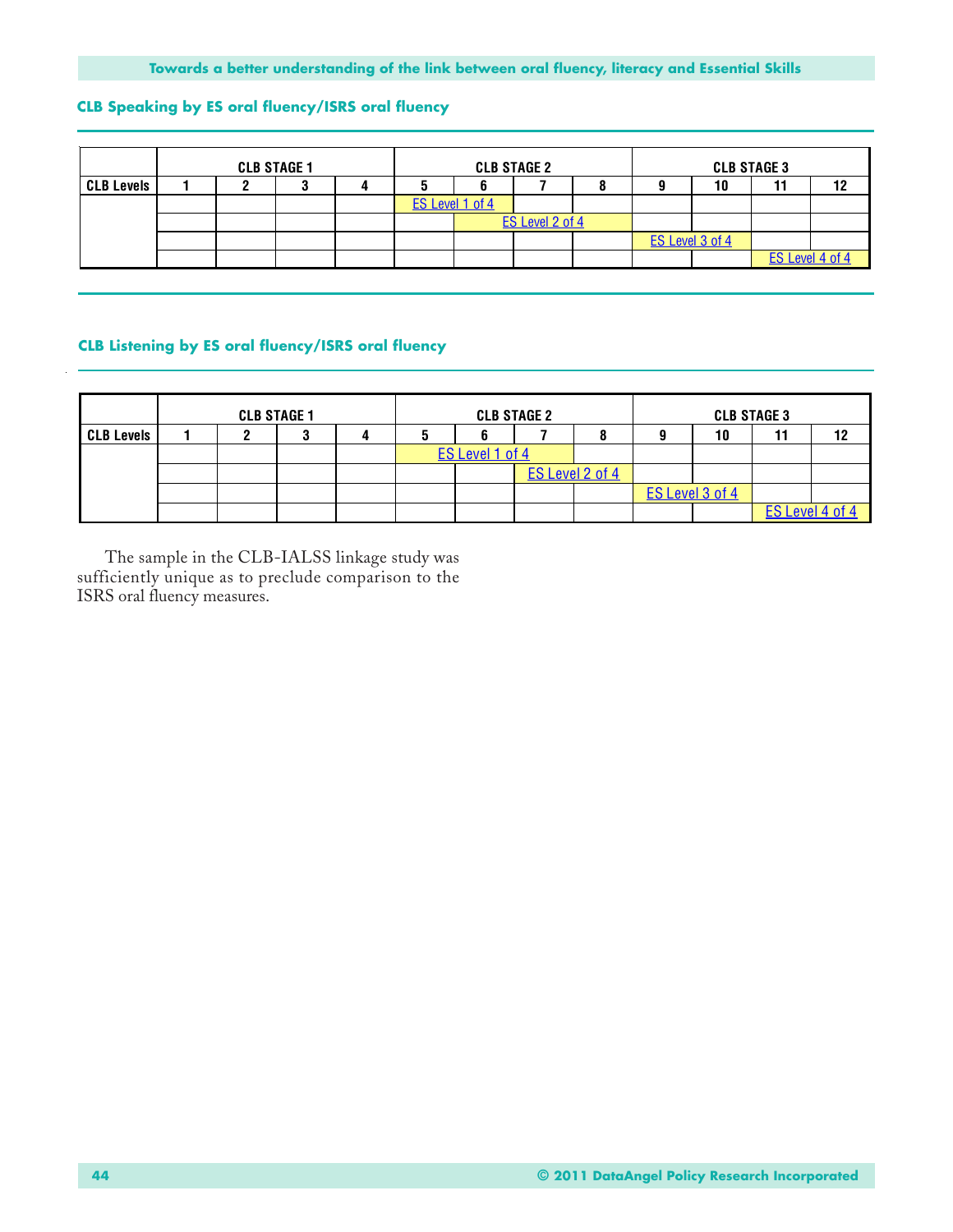# **Chapter 5**

# **Summary and Conclusions**

This study explored the distribution of oral fluency skill in Canada and how it relates to skill in other Essential Skill domains for which population skill distributions are available: prose literacy, document literacy and numeracy. Chapter 1 introduces the policy issues that motivated the research.

Chapter 2 provides a synthesis of what the research literature reveals about oral fluency and its relationship to literacy for various groups of learners: typical first language learners, atypical first language learners, typical second language learners and atypical language learners. The synthesis reveals that most children manage to acquire language with little effort using processes that primarily engage the left hemisphere. Acquisition does not appear to depend to a great extent upon phonetic mastery. In contrast fewer children acquire literacy as it appears to depend much more on formal instruction. Literacy acquisition has been shown to depend on phonetic mastery to a greater extent than the acquisition of language. Interestingly, literacy engages the right hemisphere of the brain and there is evidence that good readers develop strategies that engage both hemispheres of the brain. This latter effect seems to have a positive effect on function in both skill domains. The fact that the overwhelming majority of Canadian adults, including a significant proportion of immigrants with non-official language mother tongues, score in the highest two levels of the PhonePass oral fluency assessment suggests that the test fails to discriminate in the upper regions of this skill domain.

Chapter 3 explores the relationships between oral fluency and prose literacy, document literacy and numeracy. Interestingly, oral fluency is not highly correlated with skill in the other domains at the overall level. An analysis of the patterns of strength and weakness reveals that 84% of the total population, an estimated 16,750,000 adults, fall into only 4 groups:

7,900,000, or roughly 40% of the population, have no apparent weakness in any skill domain

1,700,000, or 9% of the adult population, are weak in every skill domain.

An additional 4,200,000, or 21%, have adequate oral fluency skills but weak skills in all three other domains.

2,950,000, or roughly 15%, of all adults have adequate oral, prose and document skills but weak numeracy skills.

The remaining 16% of the population display variable patterns of strength and weakness.

Additional analysis reveals that immigrants and non-immigrants with mother tongues other than English or French are much more likely to have oral fluency skills below Level 5. Low levels of education also translate into higher levels of risk of weak oral fluency scores. The analysis shows the expected relationship to age and aboriginal status. The analysis also confirms that weak oral and prose skills are associated with relatively small differences in employment rates. Those adults who are in the labour force are more likely to have weak oral fluency scores. Unexpectedly, the results suggest only prose literacy skill has an impact on annual earnings. Restricting the analysis to the two populations that face a high probability of having weak oral fluency scores recent immigrants with non-official languages and Canadian born adults with non-official language mother tongues – suggests that oral fluency does have economic value.

Chapter 4 used data from the CLB/IALSS link to explore the relationship between CLB proficiency levels and IALSS prose and document literacy proficiency levels. The evidence presented suggests that the observed alignment of CLB and IALSS levels differs from the notional alignment proposed on the CLB website. The empirical analysis presented also shows that the CLB levels are clustered in the lower regions of the IALSS scales. Together, these findings raise concerns about the utility of the CLB reading benchmarks for labour market purposes. A comparison of the Essential Skills occupational demand levels for oral fluency to the distribution of oral fluency skill amplifies these concerns.

If confirmed by additional research, the results presented in this report are of import for policy. Although the PhonePass results suggest that a small proportion of adults have weak oral fluency skills those that do are concentrated in population sub-groups that have also been shown to have literacy skills that impair their relative labour market success. Non-official language immigrants and Aboriginal adults with mother tongues other than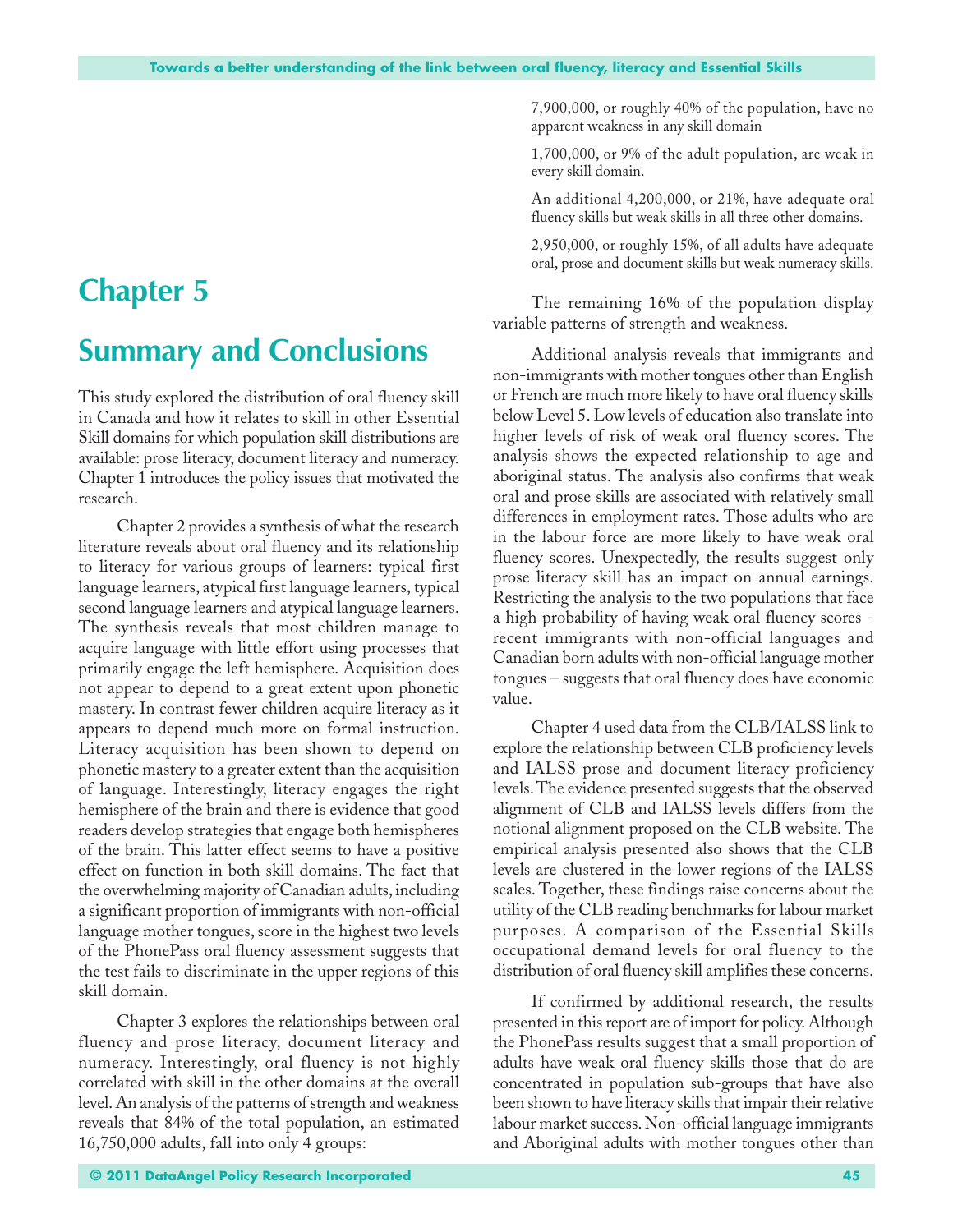English and French appear to face the highest levels of combined risk in oral fluency and reading. The fact that the CLB reading benchmarks appear to only discriminate in the lower regions of the IALSS scales and that they appear to be subject to very large classification errors would limit their utility as reliable indicators for employers. Even recent immigrants work in jobs that demand much higher levels of oral and reading skill than their tested CLB levels, a finding that places these workers at a serious disadvantage in Canadian skill-biased labour markets.

Confirming these findings will depend upon administering the IALSS prose literacy, document literacy and numeracy measures, and the ISRS reading component and oral fluency measures to a much larger, more representative sample of recent immigrants for whom CLB scores are available. The data from such a study would allow for a much more reliable equating of the CLB, IALSS and ES proficiency scales.

Three research projects are currently underway that will provide some of the requisite data.

The Social Research Demonstration Corporation (SRDC) is currently designing an intervention study involving workers in the food and accommodation industry. Workers will have their oral fluency, document literacy and numeracy tested and those found to have skills below the needed levels will be randomly assigned to receive remedial training. Participants will be re-tested at program exit and a year after program exit to allow the estimation of skill gain. As most of the targeted workers will be non-official language immigrants for whom CLB scores are available, these data can be used to equate the CLB and IALSS/ES oral, document and numeracy scales.

Bow Valley College is developing and validating a web-based assessment system for oral fluency, prose literacy, document literacy, numeracy and reading components. The validation sample will contain a sufficient number of adults for whom CLB scores are available to equate the CLB and IALSS/ES oral fluency, reading and reading scales.

The third project is being undertaken by the Association of Community Colleges of Canada in cooperation with several of ACCC's college members. The project will involve the provision of remedial instruction provided to workers and/or college students. Workers will have their oral fluency, document literacy and numeracy tested and those found to have skills below

the needed levels will receive remedial training. Participants will be re-tested at program exit and a year after program exit to allow the estimation of skill gain. As some of the targeted workers will be non-official language immigrants for whom CLB scores are available, these data can also be used to equate the CLB and IALSS/ES oral, document and numeracy scales.

The analysis of PhonePass results presented in this volume suggest the presence of a ceiling effect, a finding that implies that the tool measures only the lower regions of the full oral fluency range. The presence of the ceiling effect will limit the utility of the PhonePass tool for establishing skill gain associated with Enhanced Language Training for immigrants destined for jobs that demand ES Level 4 oral fluency. The PhonePass tool can, however, be used to identify adults in needs of language upgrading who are destined for jobs that demand ES Level 2 and 3 oral fluency.

The oral fluency data available from the CLB/ IALSS linkage does not provide much insight into how the CLB oral fluency scales relate to the PhonePass scales or to the Essential Skills demand levels. It would be useful to administer the PhonePass test to a sufficiently large sample of adults for whom CLB oral scores exist, ideally LINC and ELT participants.

It would also be useful to administer the PhonePass and CLB oral fluency tests to a sample of federal workers with known advanced speaking and listening levels. The federal governments language assessments are valid, reliable, precise and, importantly for the current context, cover the full range of oral fluency skill. Such data would shed light on the how far up the scale the PhonePass is able to discriminate oral fluency skill.

To move forward, the literature reviewed in this volume suggests that future research should focus less on phonemic awareness which has created an adult population of second language learners that are good decoders, but has struggled to help this population in other areas of language acquisition. Research should investigate and create a system that utilizes oral language to help adult learners become not only improved decoders, but improved comprehenders and composers of literacy. This would involve:

- Focussing on the connection between oral language acquisition and programs that improve oral language and literacy in both first and second languages.
- Focussing on key factors explored in the typical and atypical oral language acquisition literature.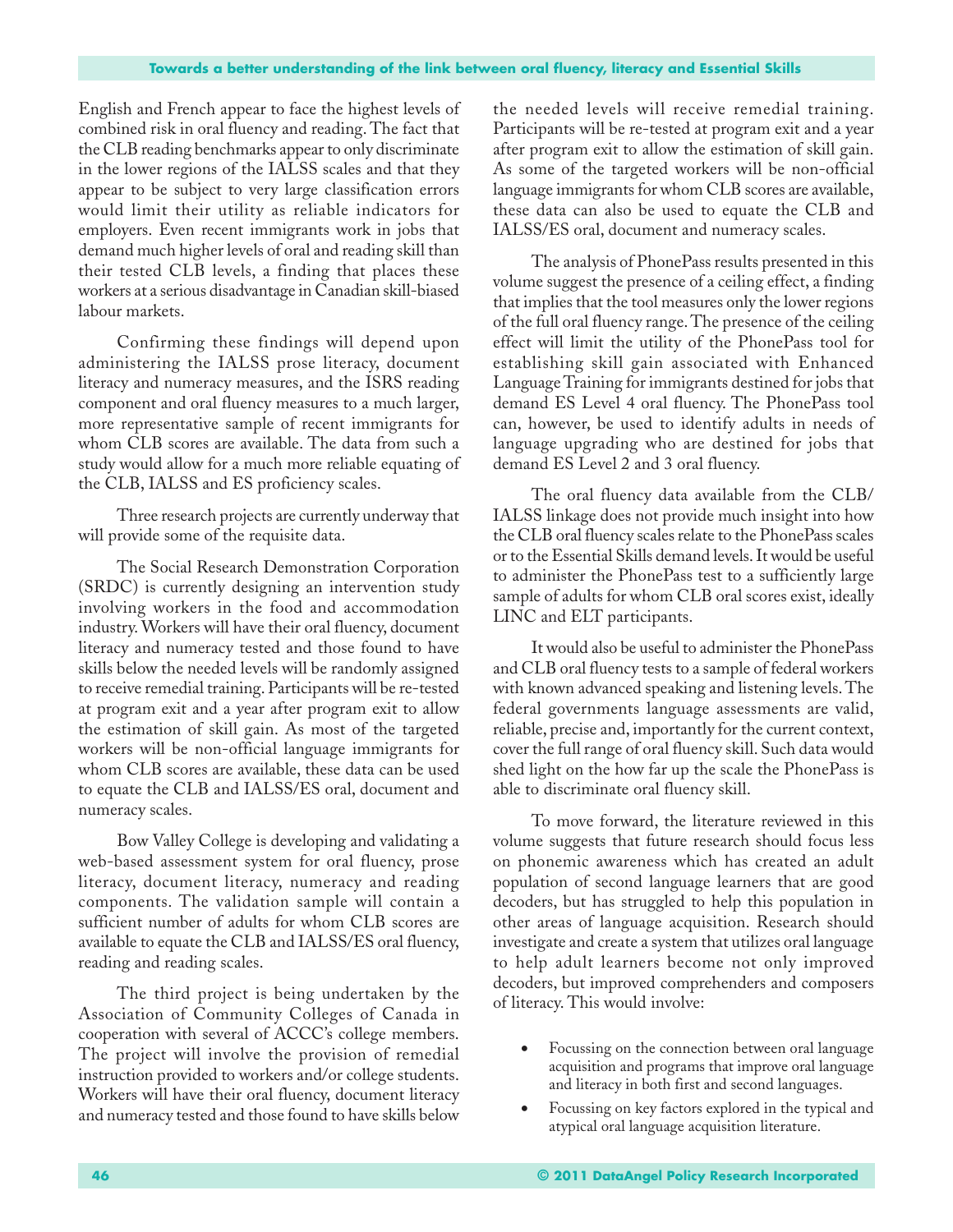- Focussing on on-line programming for adult language and literacy learners who can not attend classes due to time, money, family obligations, etc.
- Create high interest, job specific, computer, textbased assessment and instructional modules that match with the learner's life agendas.

Failure to do so will result in outcomes similar to those found by Whitehouse (2009). Whitehouse conducted a longitudinal study of young adults who had participated in language-based research as children. He compared their psycho-social outcomes. It was found that the SLI group was the one most likely to pursue vocations and vocational training that did not require high levels of verbal language or literacy ability, thereby creating a working class with limited oral and written language skills. These findings exemplify the case Stanovich makes with the Matthew effect. If we fail to understand depth and breadth of the connections between adult oral language and literacy, we will continue to watch the literacy-rich get richer and literacy-poor get poorer.

At a more general level there is a need for research that focuses on the joint acquisition of language and literacy in adults, particularly as it relates to L1 and L2 language learners and how language acquisition and literacy acquisition interact synergistically as learners move up the proficiency scales.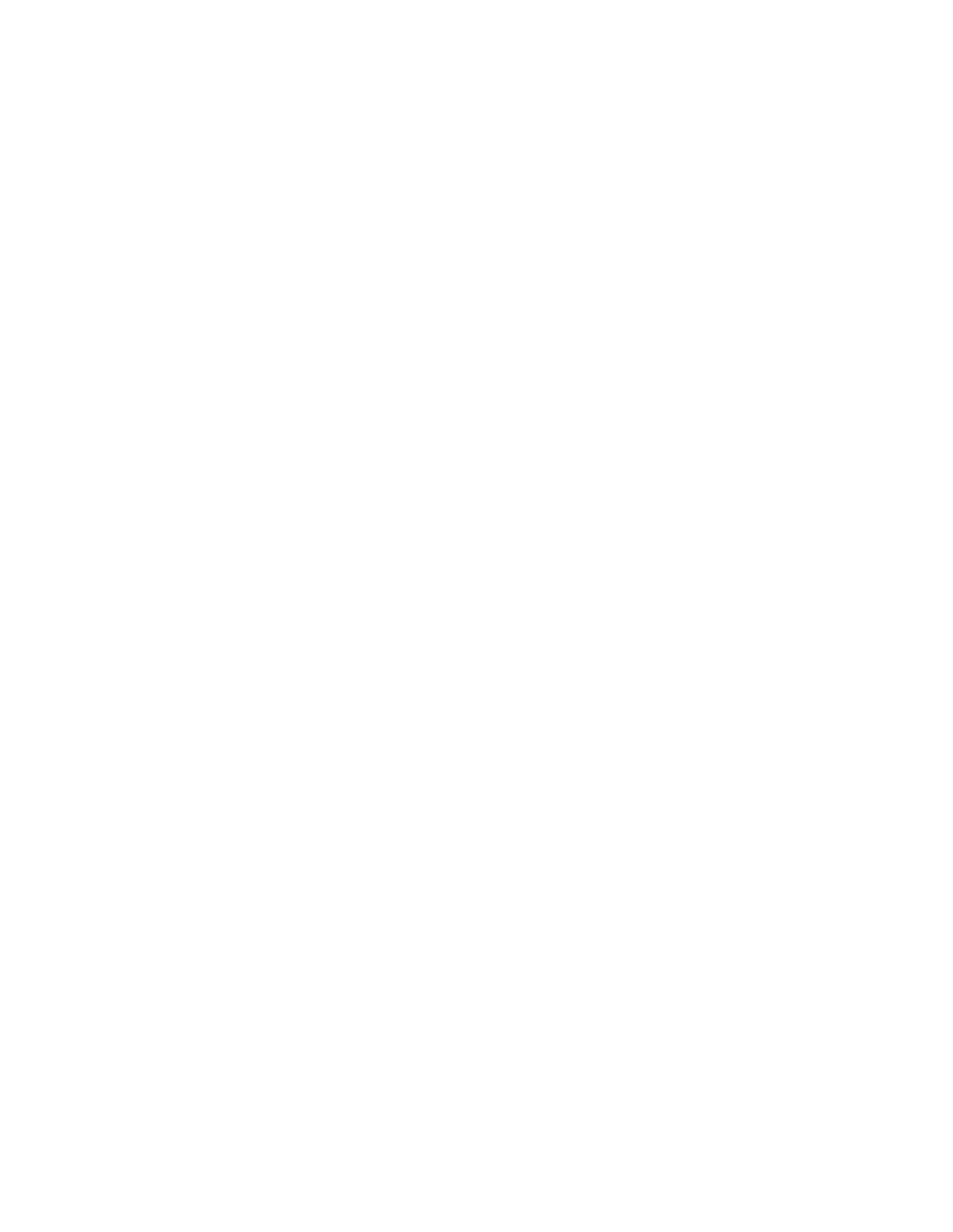### **Annex A**

# **References**

- Atwill, K., Blanchard, J., Gorin, J.S., & Burstein, K. (2007). Receptive Vocabulary and Cross-Language Transfer of Phonemic Awareness in Kindergarten Children. *Journal of Educational Research*, 100(6), 336-346. Retrieved from EBSCO host.
- August, D., & Shanahan, T. (Eds.). (2006). Developing literacy in second-language learners. Mahwah, NJ: Lawrence Erlbaum Associates.
- Berninger, V.W. (2000). Development of language by hand and its connections with language by ear, mouth, and eye. Topics in Language Disorders, 20(4), 65- 84.
- Bigelow, M., & Schwarz, R. (2010). Adult English language learners with low print literacy. Paper commissioned by the National Institute for Literacy. Washington, DC.
- Bull, M & Aylett, M. (1998). An analysis of the timing of turn-taking in a corpus of goal-oriented dialogue. In R.H. Mannell & J. Robert-Ribes (Eds.), *Proceedings of the 5th International Converence on Spoken Language Processing*. Canberra, Australia: Australian Speech Science and Technology Association.
- Byrne, B. (1996). The Learnability of the Alphabetic Principle: Children's Initial Hypotheses About How Print Represents Spoken Language. *Applied Psycholinguistics*, 17(4), 401-26.
- Castro-Caldas, A., & Reis, A. (2003). The Knowledge of Orthography Is a Revolution in the Brain. *Reading and Writing: An Interdisciplinary Journal*, 16(1-2), 81- 97.
- Cheung, H. (2007). The Role of Phonological Awareness in Mediating between Reading and Listening to Speech. *Language and Cognitive Processes*, 22(1), 130- 154.
- Canadian Council on Learning (2009) Reading the Future, Ottawa: www.ccl-cca.ca
- Cutler, A. (2003). Lexical access. In L. Nadel (Ed.), *Encyclopedia of Cognitive Science. Vol. 2, Epilepsy – Mental imagery, philosophical issues about*. London: Nature Publishing Group, 858-864.
- DataAngel (2009) Addresing Canada's Literacy Challenge: A Cost-Benefit Ananlysis, Ottawa: www.dataangel.ca
- de Bree, E., Rispens, J., & Gerrits, E. (2007). Non-Word Repetition in Dutch Children with (a Risk of ) Dyslexia and SLI. *Clinical Linguistics & Phonetics*, 21(11-12), 935-944.
- Droop, M. & Verhoeven, L. (2003). Language Proficiency and Reading Ability in First- and Second-Language Learners. Reading Research Quarterly, 38(1), 78-103.
- Gambrell, L.B. (2004) Exploring the Connection between Oral Language and Early Reading. The Reading Teacher, Vol. 57 (8), 257-264.
- Glazer, S. (1989). Oral Language and Literacy Development. In Strickland, Morrow, & Mandel (Ed.) Emerging Literacy: Young Children Learn to Read and Write. International Reading Assocation, Newark, DE.
- Goody, J. & Watt, I. (1968). The consequences of literacy. In J. Goody (Ed.), *Literacy in traditional societies*, 27- 68. New York: Cambridge University Press.
- Goody, J. (1977). *The domestication of the savage mind.* New York: Cambridge University Press.
- Havelock, E.A. (1982). *The literate revolution in ancient Greece and its cultural consequences.* Princeton, NJ: Princeton University Press.
- Heath, S.B. (1992). Literacy: An overview. In W. Bright (Ed.), *The International encyclopedia of linguistics* 2, 337-340. New York: Oxford University Press.
- Huntley, H. (1992). The new illiteracy: A study of the pedagogic principles of teaching English as a second language to non-literate adults. Unpublished manuscript (ERIC Document Reproduction Service No. ED 356 685).
- Jescheniak, J.D., Hahne, A. & Schriefers, H.J. (2003). Information flow in the mental lexicon during speech planning: evidence from event-related brain potentials. *Cognitive Brain Research, 15(3)*, 261-276.
- Kouri, T.A., Selle, C.A., & Riley, S.A. (2006). Comparison of Meaning and Graphophonemic Feedback Strategies for Guided Reading Instruction of Children with Language Delays. *American Journal of Speech-Language Pathology*, 15(3), 236-246.
- Lazersfeld, P.F. and Henry, N.W. (1968). *Latent structure analysis.* Boston: Houghton Miffin.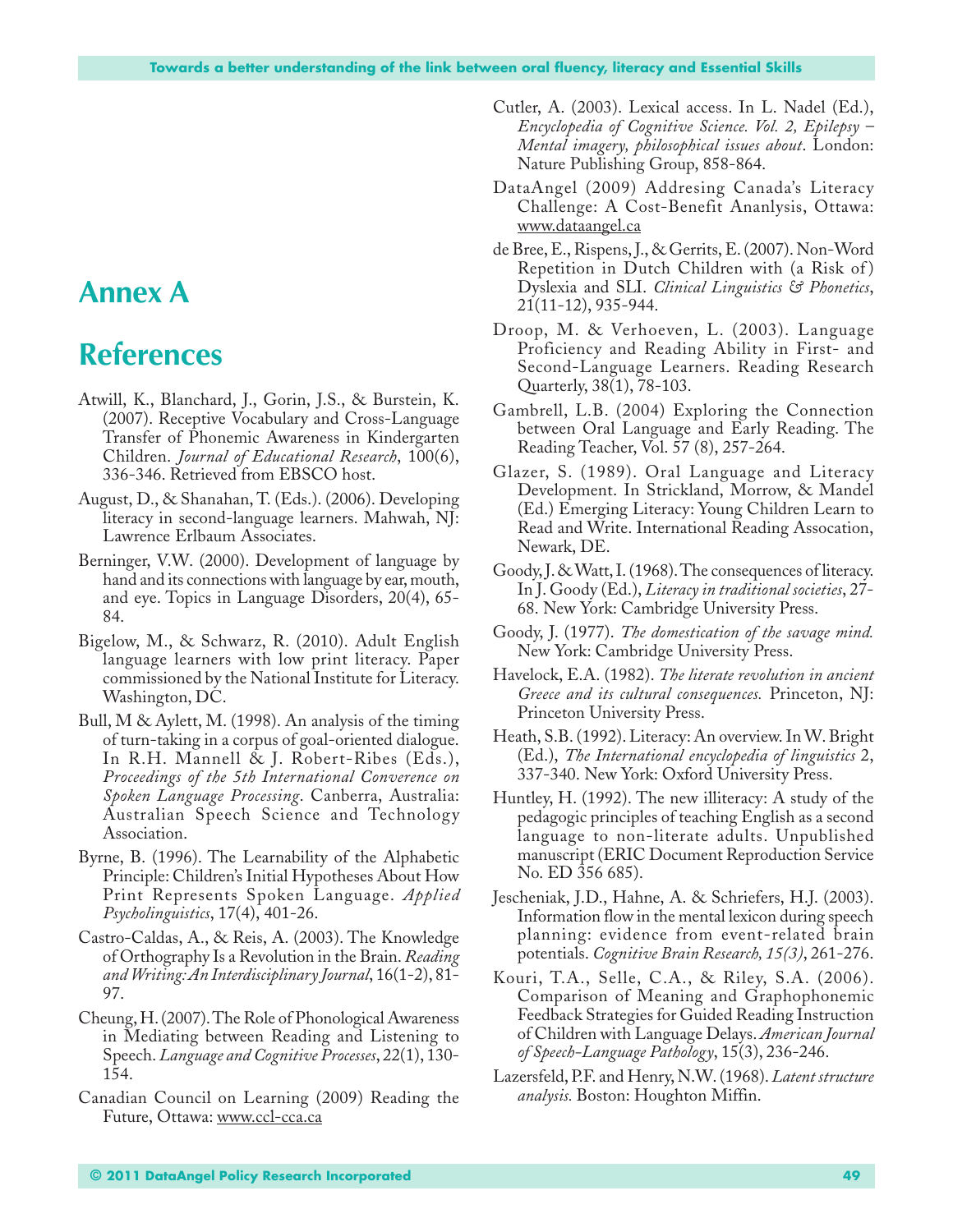- Law, J., Rush, R., Schoon, I., & Parsons, S. (2009). Modeling Developmental Language Difficulties from School Entry into Adulthood: Literacy, Mental Health, and Employment Outcomes. *Journal of Speech, Language, and Hearing Research*, 52(6), 1401- 1416
- Levelt, W.J.M. (2001). Spoken word production: A theory of lexical access. *PNAS, 98(23)*, 13464-13471.
- Lee, C.D. (1992, February). Literacy, cultural diversity, and instruction. *Education and Urban Society*, *24*(2), 279-291.
- Marian, V., Blumenfeld, H. K., & Kaushanskaya, M. (2007). The Language Experience and Proficiency Questionnaire (LEAP-Q): Assessing Language Profiles in Bilinguals and Multilinguals. *Journal of Speech, Language, and Hearing Research*, 50(4), 940-967.
- Marshall, C.R. & van der Lely, H.K.J. (2009). Effects of word position and stress on onset cluster production: Evidence from typical development, SLI and dyslexia. *Language*, 85, 39-57.
- Nathan, L., Stackhouse, J., Goulandris, N., & Snowling, M. J. (2004). The Development of Early Literacy Skills among Children with Speech Difficulties: A Test of the "Critical Age Hypothesis". *Journal of Speech, Language, and Hearing Research*, 47(2), 377.
- Oberg, G., & Ramirez, M. (2006). Cross-linguistic metaanalysis of phonological fluency: Normal performance across cultures. International Journal of Psychology, 41, 342-347.
- Olson, D.R. (1988). From utterance to text. In E.R. Kintgen, B.M. Kroll, & M. Rose (Eds.), *Perspectives on literacy*, 175-189. Carbondale, IL: Southern Illinois University Press.
- Omaggio (1986). Teaching Language in Context: Proficiency orientated instruction. Boston, MA: Heinle and Heinle Publishers.
- Ong, W.J. (1982). *Orality and literacy: The technologizing of the word.* New York: Methuen.
- Ordinate (2000). Validation summary for PhonePass SET-10: Spoken English Test-10,
- System Revision 43. Menlo Park, CA: Author.
- Ostrosky-Solís, F., García, M.A., & Pérez, M. (2004). Can learning to read and write change the brain organization? An electrophysiological study. International Journal of Psychology, 39(1), 27–35.
- Patterson, B., Dayton, C.M. and Graubard, B. (2002). Latent class analysis of complex survey data. *Journal of the American Statistical Association,* Vol. 97, 721- 729.
- Perfetti CA, Sandak R., Reading optimally builds on spoken language: implications for deaf readers. Journal Deaf Stud Deaf Education 2000 Winter;5(1):32-50.
- Petersson, K.M., Reis, A., Askelöf, S., Castro-Caldas, A., & Ingvar, M. (2000). Language processing modulated by literacy: A network analysis of verbal repetition in literate and illiterate subjects. Journal of Cognitive Neuroscience, 12(3), 364–382.
- Petersson, K.M., Silva, C., Castro-Caldas, A., Ingvar, M., & Reis, A. (2007). Literacy: A cultural influence on functional left-right differences in the inferior parietal cortex. European Journal of Neuroscience, 26(3), 791–799.
- Piaget, J. (1955). The Language and Thought of the Child. Meridan: New York.
- Roth, F, Speece, D. & Cooper, D. (2002). A Longitudinal Analysis of the Connection Between Oral Language and Early Reading. The Journal of Educational Research, 95(5), 259-272.
- Sarroub, L.K. (2005). All American Yemeni girls: Being Muslim in a public school. Philadelphia: University of Pennsylvania Press.
- Scribner, S., & Cole, M. (1978). Literacy without schooling: Testing for intellectual effects. Harvard Educational Review, 48(4), 448–461.
- Scholes, R.J. (1998). The Case against Phonemic Awareness*. Journal of Research in Reading; 21(3), pp. 177–188, October 1998.*
- Shanahan, T. (2006). Relations among Oral Language, Reading, and Writing Development. In MacArthur, C., Graham, S., and Fitzgerald, J.(Eds.), Handbook of Writing Research (pp. 171-182). New York: Guilford Press,
- Shank, C. (1986). Approaching the needs of adult illiterate ESL students (Unpublished master's thesis). Georgetown University, Washington, DC.
- Sparks, R.L., Patton, J., Ganschow, L., Humbach, N., & Javorsky, J. (2006). Native language predictors of foreign language proficiency and foreign language aptitude. Annals of Dyslexia, 56(1), 129–160.
- Stanovich, K.E. (1986). Matthew effects in reading: Some consequences of individual differences in the acquisition of literacy. *Reading Research Quarterly,* 21, pp. 360-407.
- Statistics Canada and HRSDC (2008) Learning Literacy in Canada: Evidence from the International Survey of Reading Skills, Ottawa
- Tannen, D. (1982). The oral/literate continuum in discourse. In D. Tannen (Ed.), Spoken and written language: Exploring Orality and Literacy (pp. 1-16). Norwood, NJ: Ablex.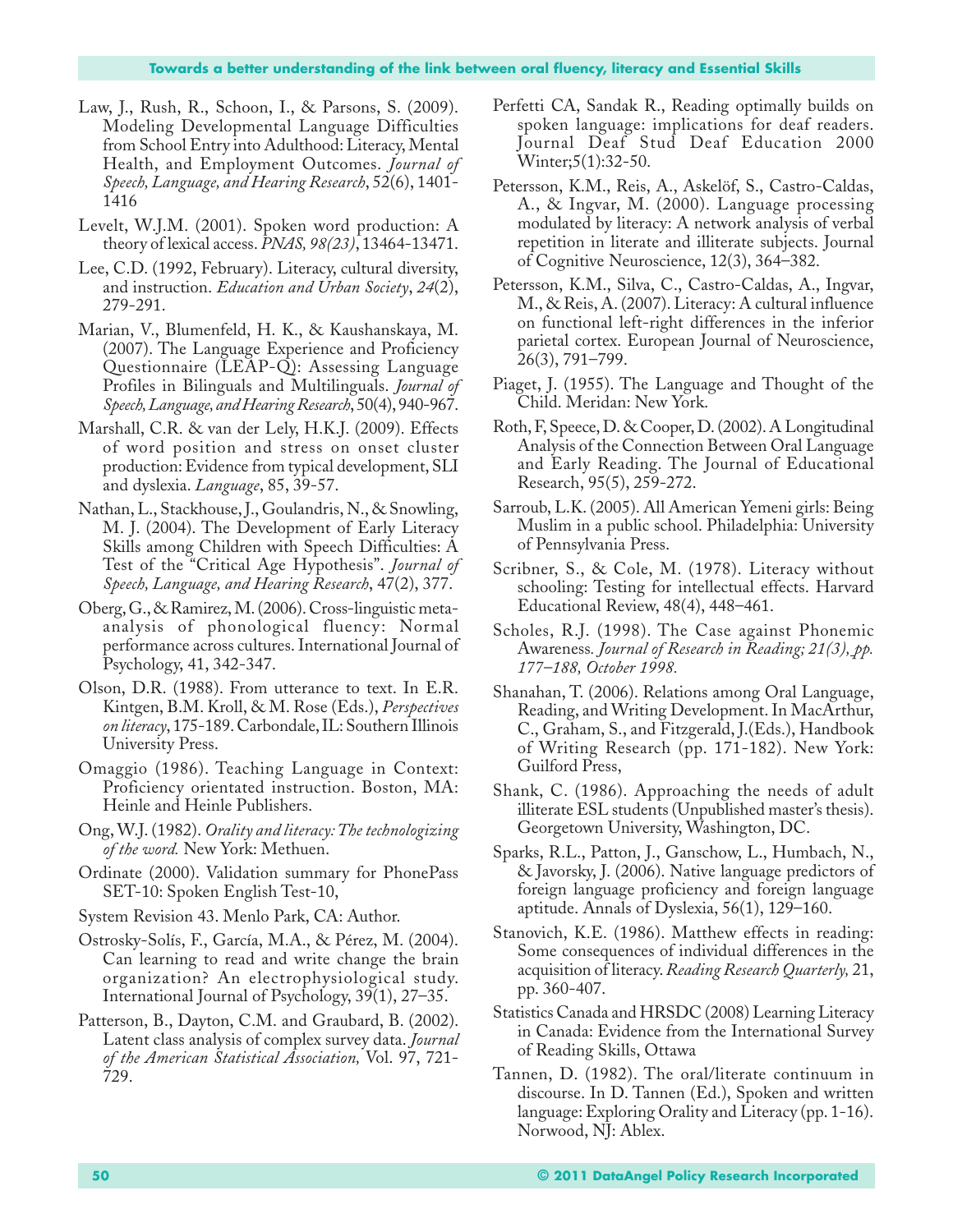- Van Turennout, M., Hagoort, P., & Brown, C.M. (1998). *Brain Activity During Speaking: From Syntax to Phonology in 40 Milliseconds. Science, 280,* 572-574.
- Vinogradov, P. & Bigelow, M. (2010). Using Oral Language Skills to Build on the
- Emerging Literacy of Adult English Learners, Center for Applied Linguistics (AELA) Network Brief, August.
- Versant (2009) English Test Test Description and Validation Summary
- Vygotsky, L. (1962). Thought and Language. Cambridge: MIT Press
- Whitehouse, A.O., Watt, H.J., Line, E.A., & Bishop, D.M. (2009). Adult Psychosocial Outcomes of Children with Specific Language Impairment, Pragmatic Language Impairment and Autism. *International Journal of Language & Communication Disorders*, 44(4), 511-528.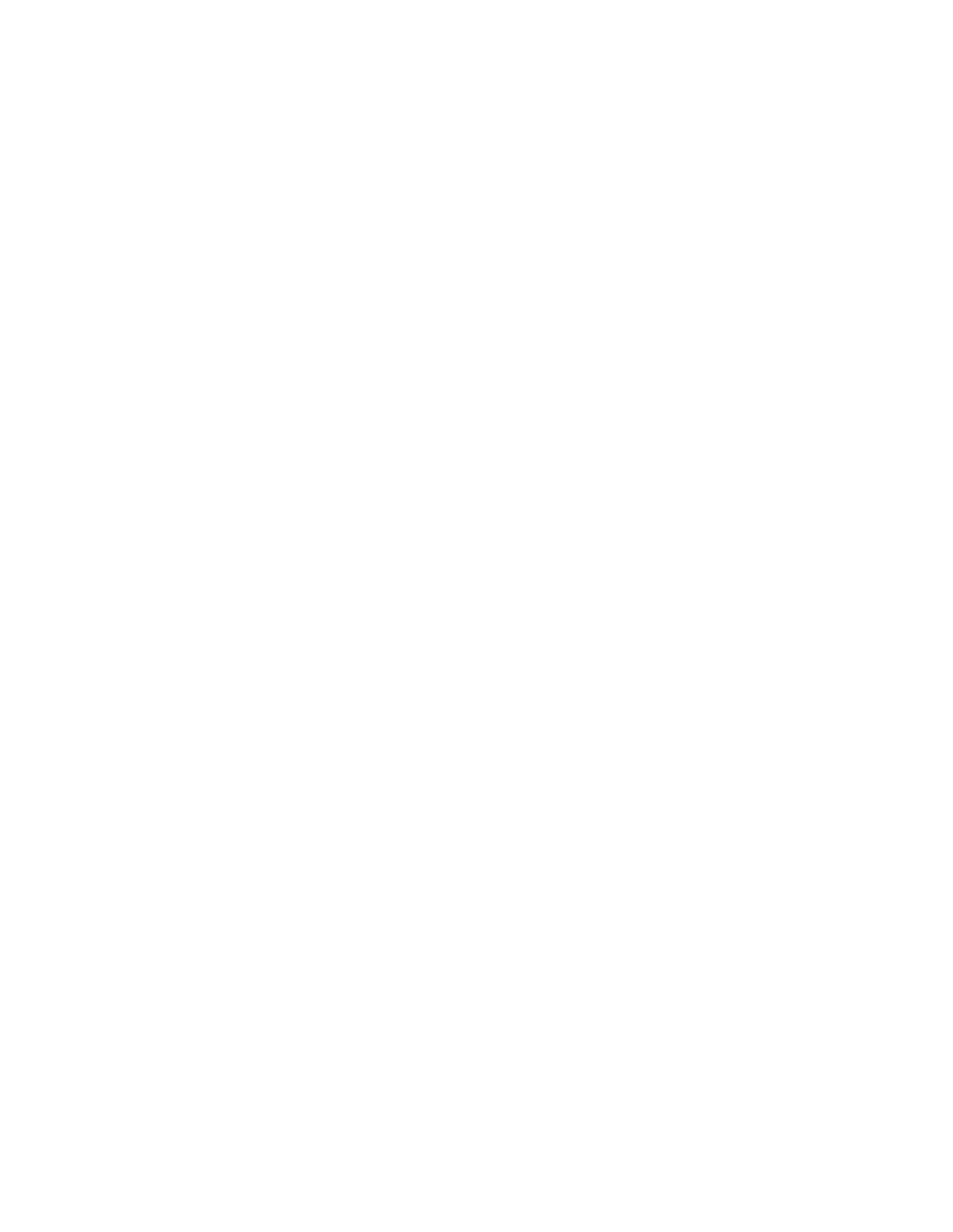### **Annex B**

## **Statistical Tables**

#### **Table 3.0.A**

**Proportion correct on the spelling component by book reading frequency, English, Canada excluding Territories, population aged 16 to 65, 2005**

| Spelling                            |              | <b>Book reading frequency</b> |              |                   |         |                       |            |                      |  |  |  |
|-------------------------------------|--------------|-------------------------------|--------------|-------------------|---------|-----------------------|------------|----------------------|--|--|--|
|                                     |              | <b>Never</b>                  |              | <b>Rarely</b>     |         | Less than once a week |            | At least once a week |  |  |  |
|                                     | percent      | standard<br>error             | percent      | standard<br>error | percent | standard<br>error     | percent    | standard<br>error    |  |  |  |
| <b>Component proportion correct</b> |              |                               |              |                   |         |                       |            |                      |  |  |  |
| Less than 0.6<br>$0.6$ to $0.8$     | 21.9<br>25.0 | (6.5)<br>(5.3)                | 10.5<br>16.1 | (3.8)<br>(4.8)    | 6.8     | (1.7)                 | 5.5<br>5.4 | (2.4)<br>(1.2)       |  |  |  |
| Greater than 0.8                    | 53.1         | (6.3)                         | 73.4         | (6.5)             | 89.9    | (2.1)                 | 89.1       | (2.0)                |  |  |  |

F too unreliable to be published

#### **Table 3.0.B**

#### **Proportion correct on the spelling component by book reading frequency, French, Canada excluding Territories, population aged 16 to 65, 2005**

|                                     |              | <b>Book reading frequency</b> |         |                   |         |                       |         |                      |  |  |
|-------------------------------------|--------------|-------------------------------|---------|-------------------|---------|-----------------------|---------|----------------------|--|--|
|                                     | <b>Never</b> |                               |         | <b>Rarely</b>     |         | Less than once a week |         | At least once a week |  |  |
| Spelling                            | percent      | standard<br>error             | percent | standard<br>error | percent | standard<br>error     | percent | standard<br>error    |  |  |
| <b>Component proportion correct</b> |              |                               |         |                   |         |                       |         |                      |  |  |
| Less than 0.6                       | 23.0         | (3.9)                         | 12.8    | (4.3)             | 10.7    | (3.4)                 | 6.5     | (1.7)                |  |  |
| $0.6 \text{ to } 0.8$               | 28.1         | (4.5)                         | 25.0    | (4.8)             | 18.2    | (4.8)                 | 11.3    | (2.2)                |  |  |
| Greater than 0.8                    | 48.8         | (6.2)                         | 62.2    | (6.1)             | 71.1    | (4.6)                 | 82.2    | (2.9)                |  |  |

F too unreliable to be published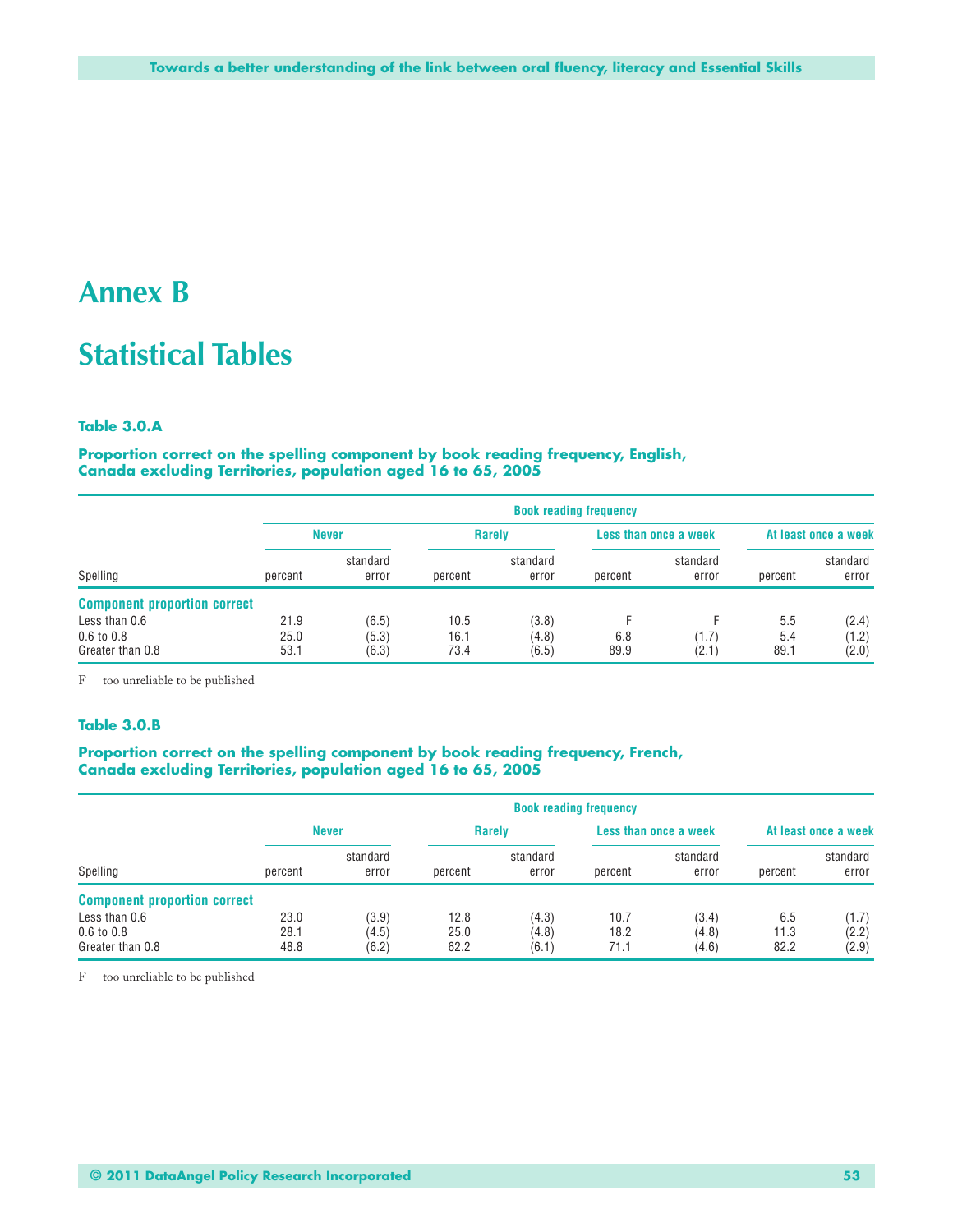#### **Table 3.1**

#### **Oral fluency score distributions by literacy market segments, adults aged 16 and over, Canada, 2005**

| Overall oral fluency | Level 1 | Level 2 | Level 3   | Level 4        | Level 5 | Level 6 |
|----------------------|---------|---------|-----------|----------------|---------|---------|
|                      | A1      | A2      | <b>B1</b> | B <sub>2</sub> |         | D.      |
| Median               | 46      |         | 51        |                | 69      | 78      |
| Q <sub>1</sub>       | 41      |         | 44        |                | 60      | 73      |
| P <sub>5</sub>       | 20      |         | 36        |                | 42      | 59      |
| P95                  | 80      |         | 79        |                | 80      | 80      |
| Q3                   | 65      |         | 68        |                | 77      | 80      |
| N                    | 67      | 10      | 60        |                | 309     | 427     |

#### **Table 3.2**

#### **Repeat fluency score distributions by literacy market segments, adults aged 16 and over, Canada, 2005**

| Repeat fluency | Level 1 | Level 2        | Level 3        | Level 4        | Level 5 | Level 6 |
|----------------|---------|----------------|----------------|----------------|---------|---------|
|                | A1      | A <sub>2</sub> | B <sub>1</sub> | B <sub>2</sub> | U       | D       |
| Median         | 65      |                | 57             |                | 78      | 80      |
| Q <sub>1</sub> | 36      |                | 37             |                | 65      | 80      |
| P <sub>5</sub> | 30      |                | 30             |                | 28      | 59      |
| P95            | 80      |                | 80             |                | 80      | 80      |
| $\mathsf{Q3}$  | 80      |                | 80             |                | 80      | 80      |
| N              | 67      | 10             | 60             |                | 309     | 427     |

#### **Table 3.3**

#### **Pronunciation score distributions by literacy market segments, adults aged 16 and over, Canada, 2005**

| Pronunciation subscore | Level 1 | Level 2 | Level 3   | Level 4        | Level 5 | Level 6 |
|------------------------|---------|---------|-----------|----------------|---------|---------|
|                        | A1      | A2      | <b>B1</b> | B <sub>2</sub> | C       | D       |
| Median                 | 52      |         | 43        |                | 72      | 80      |
| Q1                     | 34      |         | 41        |                | 57      | 80      |
| P <sub>5</sub>         | 32      |         | 37        |                | 41      | 56      |
| P95                    | 80      |         | 80        |                | 80      | 80      |
| Q3                     | 74      |         | 77        |                | 80      | 80      |
| N                      | 67      | 10      | 60        |                | 309     | 427     |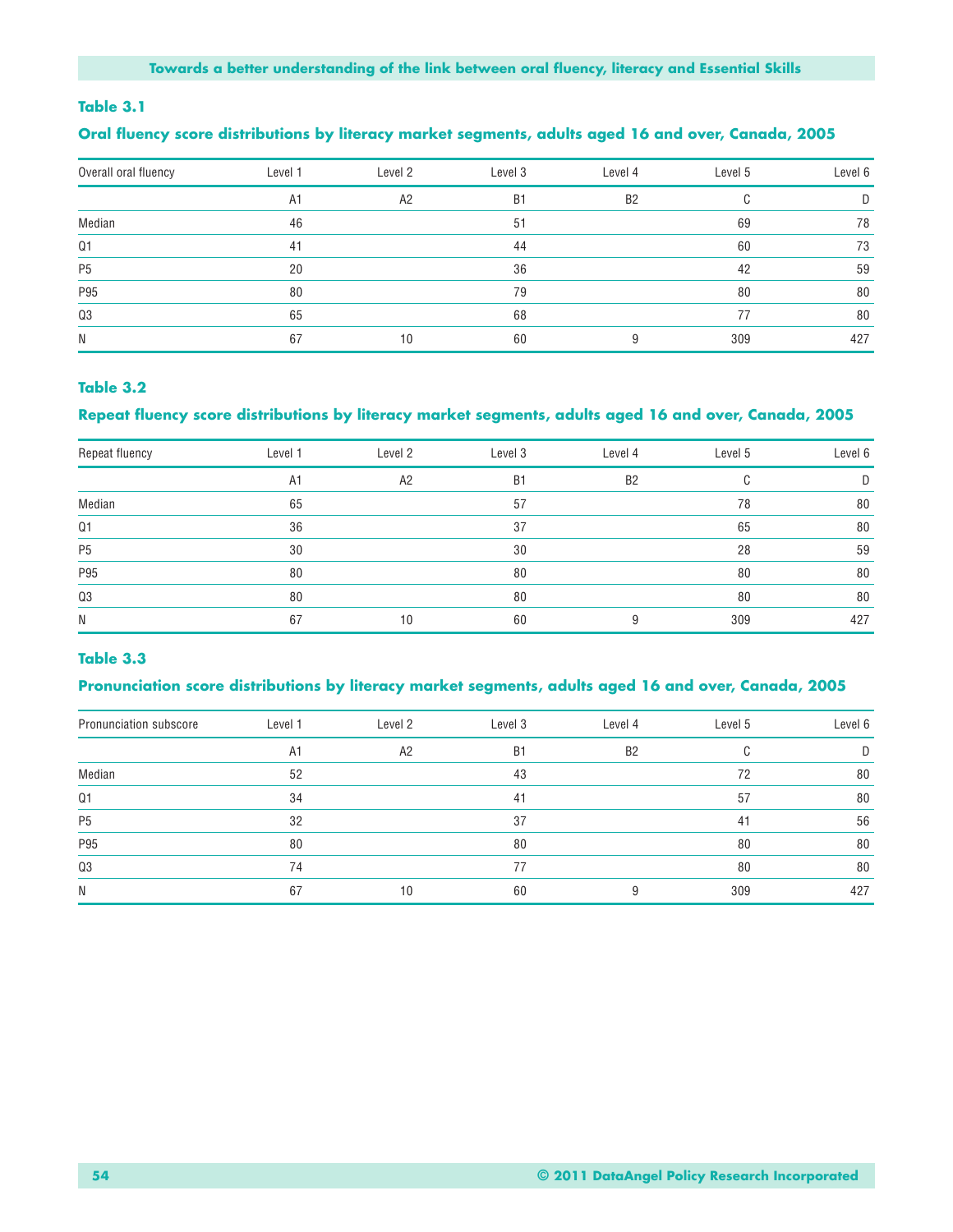#### **Table 3.4**

#### **Repeat accuracy score distributions by literacy market segments, adults aged 16 and over, Canada, 2005**

| Repeat accuracy | Level 1 | Level 2 | Level 3        | Level 4   | Level 5 | Level 6 |
|-----------------|---------|---------|----------------|-----------|---------|---------|
|                 | A1      | A2      | B <sub>1</sub> | <b>B2</b> |         | D       |
| Median          | 49      |         | 44             |           | 61      | 67      |
| Q <sub>1</sub>  | 42      |         | 37             |           | 51      | 61      |
| P <sub>5</sub>  | 29      |         | 33             |           | 24      | 50      |
| P95             | 71      |         | 72             |           | 80      | 80      |
| Q3              | 58      |         | 52             |           | 72      | 76      |
| N               | 67      | 10      | 60             |           | 309     | 427     |

#### **Table 3.5**

#### **Oral fluency score distributions by literacy market segments, Non-official language immigrant adults aged 16 and over, Canada, 2005**

| Overall Oral Fluency | Level 1 | Level 2 | Level 3   | Level 4        | Level 5 | Level 6 |
|----------------------|---------|---------|-----------|----------------|---------|---------|
|                      | A1      | A2      | <b>B1</b> | B <sub>2</sub> |         |         |
| Median               |         | 40      |           | 59             | 68      |         |
| Q <sub>1</sub>       |         | 39      |           | 46             | 56      | 66      |
| P <sub>5</sub>       |         | 38      |           | 34             | 43      | 57      |
| P95                  |         | 55      |           | 65             | 79      | 80      |
| Q3                   |         | 53      |           | 60             | 74      | 80      |

#### **Table 3.6**

#### **Oral fluency score distributions by literacy market segments, Canadian-born non-official language adults aged 16 and over, Canada, 2005**

| Overall oral fluency | Level 1 | Level 2 | Level 3   | Level 4        | Level 5 | Level 6 |
|----------------------|---------|---------|-----------|----------------|---------|---------|
|                      | A1      | A2      | <b>B1</b> | B <sub>2</sub> |         |         |
| Median               | 41      |         | 44        |                | 65      | 80      |
| Q <sub>1</sub>       | 37      |         | 40        |                | 56      | 75      |
| P <sub>5</sub>       | 31      |         | 36        |                | 50      | 63      |
| P95                  | 46      |         | 79        |                | 80      | 80      |
| Q3                   | 44      |         | 52        |                | 69      |         |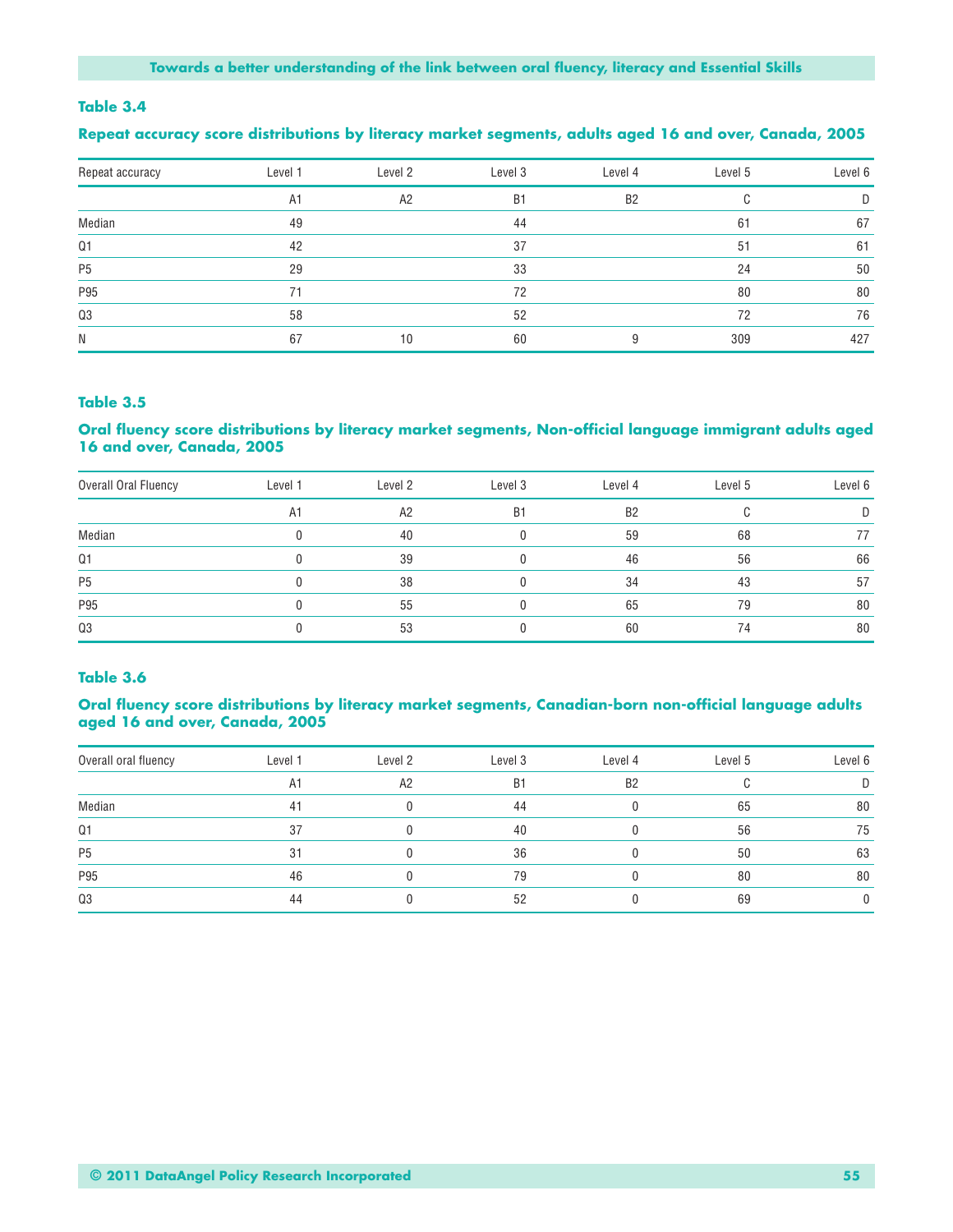#### **Table 3.7**

#### **Oral fluency score distributions by literacy market segments, Canadian-born official language adults aged 16 and over, Canada, 2005**

| Overall oral fluency | Level 1 | Level 2 | Level 3 | Level 4        | Level 5 | Level 6 |
|----------------------|---------|---------|---------|----------------|---------|---------|
|                      | A1      | A2      | B1      | B <sub>2</sub> |         |         |
| Median               | 63      |         | 66      |                | 74      | 80      |
| Q <sub>1</sub>       | 56      |         | 54      |                | 67      |         |
| P <sub>5</sub>       | 20      |         | 48      |                | 49      | 67      |
| P95                  | 80      |         | 80      |                | 80      | 80      |
| Q3                   | 66      |         | 70      |                | 80      | 80      |

#### **Table 3.8**

#### **Oral fluency score distributions by literacy market segments, official language immigrant adults aged 16 and over, Canada, 2005**

| Overall oral fluency | Level 1 | Level 2 | Level 3 | Level 4        | Level 5 | Level 6 |
|----------------------|---------|---------|---------|----------------|---------|---------|
|                      | A1      | A2      | B1      | B <sub>2</sub> |         |         |
| Median               |         | 55      |         | 68             |         | 80      |
| $Q1$                 |         | 55      |         | 58             | 42      | 79      |
| P <sub>5</sub>       |         | 55      |         | 58             | 42      | 60      |
| P95                  |         | 55      |         | 68             | 80      | 80      |
| Q3                   |         | 55      |         | 68             | 79      | 80      |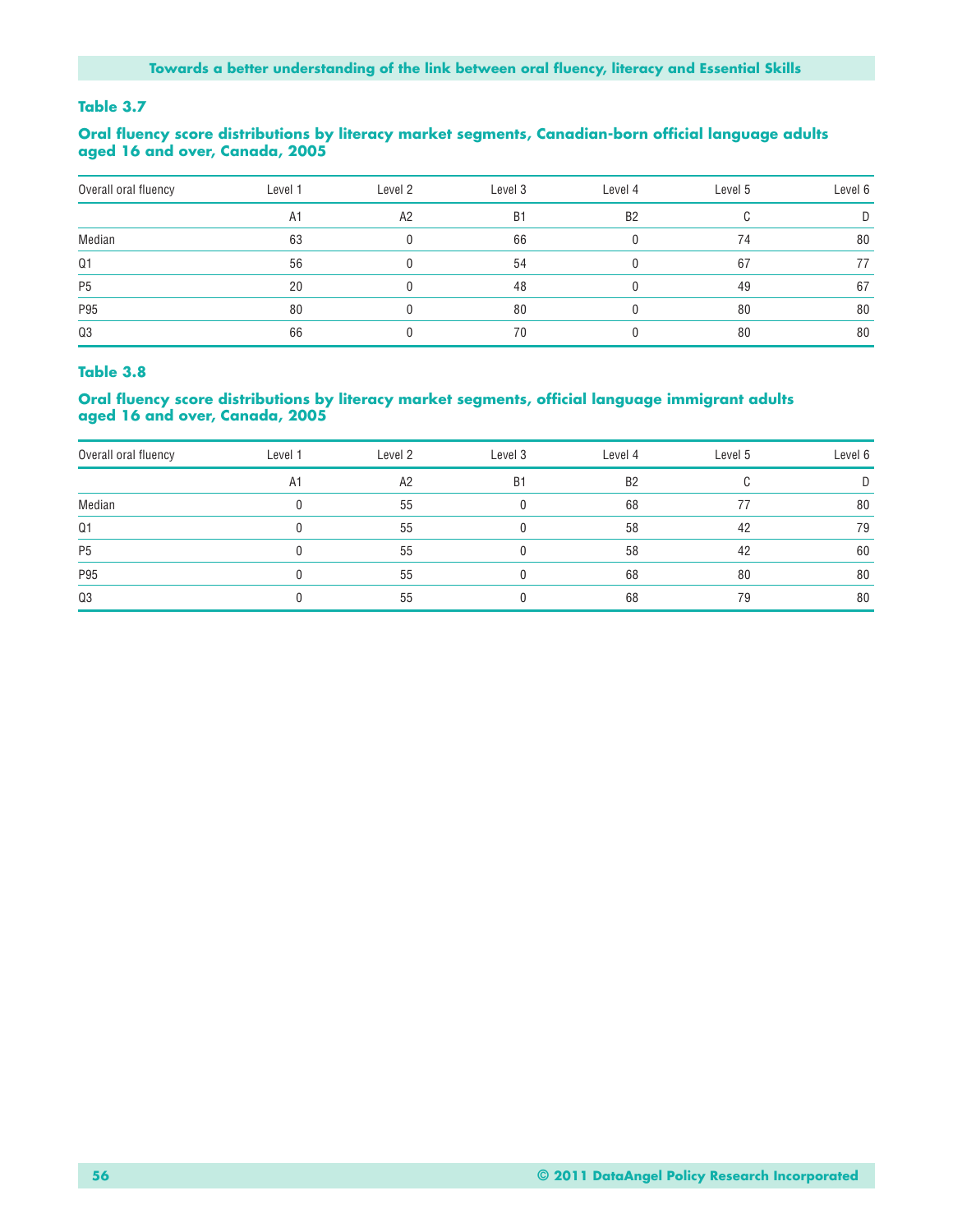#### **Table C.12**

#### **Prose literacy Level 1 and 2 proficiency level by oral fluency proficiency level by, adults aged 16 and over, Canada, 2003**

|              |          | <b>Prose</b> |                |            |  |
|--------------|----------|--------------|----------------|------------|--|
|              | 20 to 45 | 46 to 62     | 63 to 71       | 72 to 80   |  |
|              |          |              | Number         |            |  |
| <b>Total</b> | 881,302  | 743,637      | 753,719        | 17,240,250 |  |
| Level 1      | 568,433  | 253,101      | 236,690        | 967,410    |  |
| Level 2      | 251,365  | 273,868      | 331,919        | 4,339,911  |  |
| Level 3      | 38,181   | 205,548      | 101,379        | 7,846,789  |  |
| Level 4/5    | 23,324   | 11,120       | 83,731         | 4,086,139  |  |
|              |          |              | Percent        |            |  |
| <b>Total</b> | 22       | 18           | 18             | 422        |  |
| Level 1      | 14       | 6            | 6              | 24         |  |
| Level 2      | 6        |              | 8              | 106        |  |
| Level 3      |          | 5            | $\overline{2}$ | 192        |  |
| Level 4/5    |          | 0            | 2              | 100        |  |

#### **Table D.1**

#### **Document literacy Level 1 and 2 proficiency level by oral fluency proficiency level by, adults aged 16 and over, Canada, 2003**

|              |                | <b>Document</b> |                |            |  |  |
|--------------|----------------|-----------------|----------------|------------|--|--|
|              | 20 to 45       | 46 to 62        | 63 to 71       | 72 to 80   |  |  |
|              |                |                 | Number         |            |  |  |
|              | 881,302        | 743,637         | 753,719        | 17,240,250 |  |  |
| Level 1      | 467,330        | 253,824         | 194,801        | 1,283,516  |  |  |
| Level 2      | 314,972        | 298,561         | 325,314        | 4,562,784  |  |  |
| Level 3      | 75,677         | 128,175         | 166,920        | 7,846,495  |  |  |
| Level 4/5    | 23,324         | 63,077          | 66,684         | 3,547,455  |  |  |
|              |                |                 | Percent        |            |  |  |
| <b>Total</b> | 25             | 21              | 21             | 486        |  |  |
| Level 1      | 13             | 7               | 5              | 36         |  |  |
| Level 2      | 9              | 8               | 9              | 129        |  |  |
| Level 3      | $\overline{2}$ | 4               | 5              | 221        |  |  |
| Level 4/5    |                | $\overline{2}$  | $\overline{2}$ | 100        |  |  |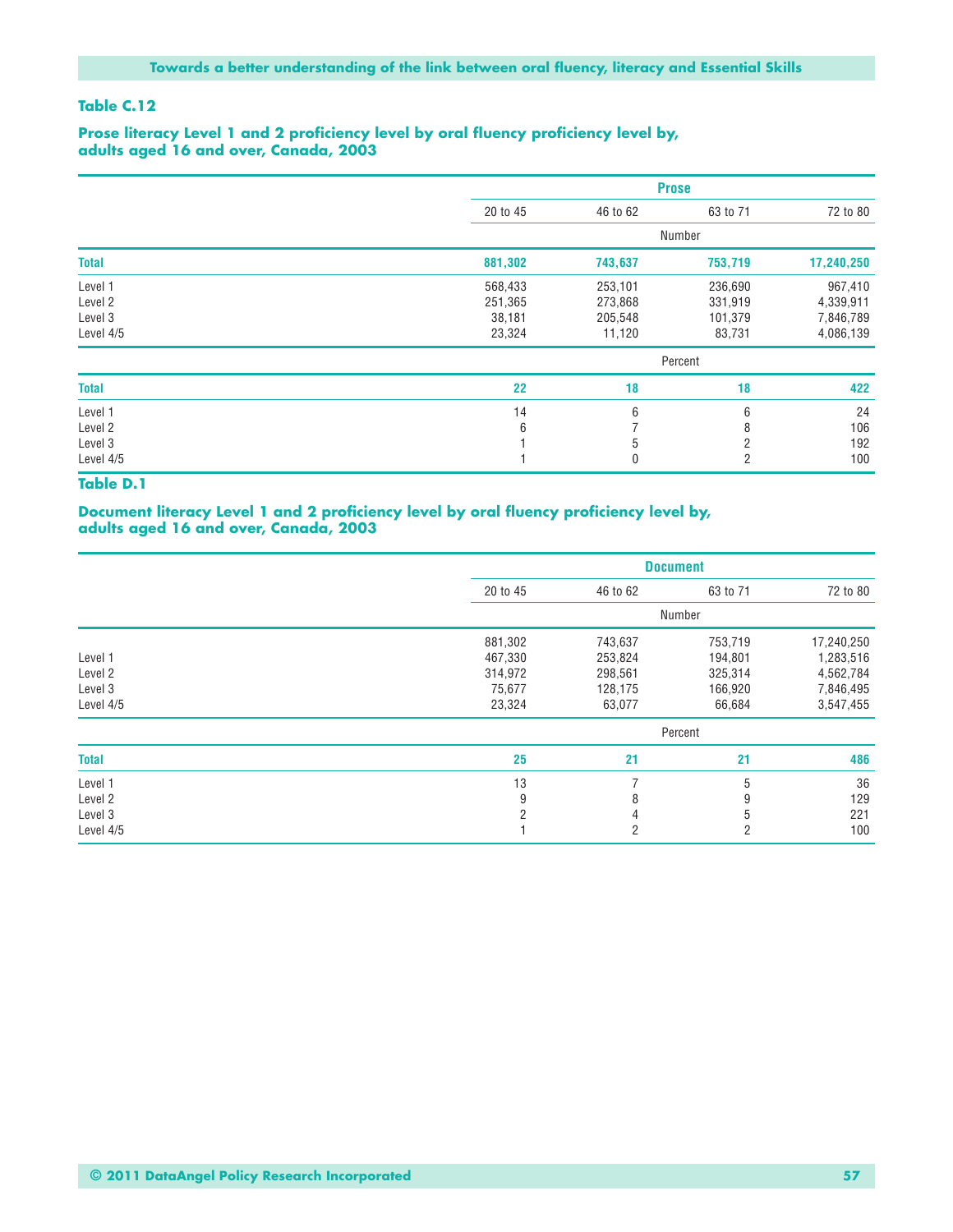#### **Table D.3**

#### **Numeracy Level 1 and 2 proficiency by oral fluency proficiency level by, adults aged 16 and over, Canada, 2003**

|              |                | <b>Numeracy</b> |          |            |  |
|--------------|----------------|-----------------|----------|------------|--|
|              | 20 to 45       | 46 to 62        | 63 to 71 | 72 to 80   |  |
|              |                |                 | Number   |            |  |
| <b>Total</b> | 881,302        | 743,637         | 753,719  | 17,240,250 |  |
| Level 1      | 6,391,90       | 350,955         | 315210   | 2,552,497  |  |
| Level 2      | 170,010        | 182,097         | 269998   | 5,384,251  |  |
| Level 3      | 53,650         | 205,898         | 80732    | 6,144,375  |  |
| Level 4/5    | 18,453         | 4,687           | 87779    | 3,159,127  |  |
|              |                |                 | Percent  |            |  |
| <b>Total</b> | 28             | 24              | 24       | 546        |  |
| Level 1      | 20             | 11              | 10       | 81         |  |
| Level 2      | 5              | 6               | 9        | 170        |  |
| Level 3      | $\overline{2}$ | ⇁               | 3        | 194        |  |
| Level 4/5    |                | 0               | 3        | 100        |  |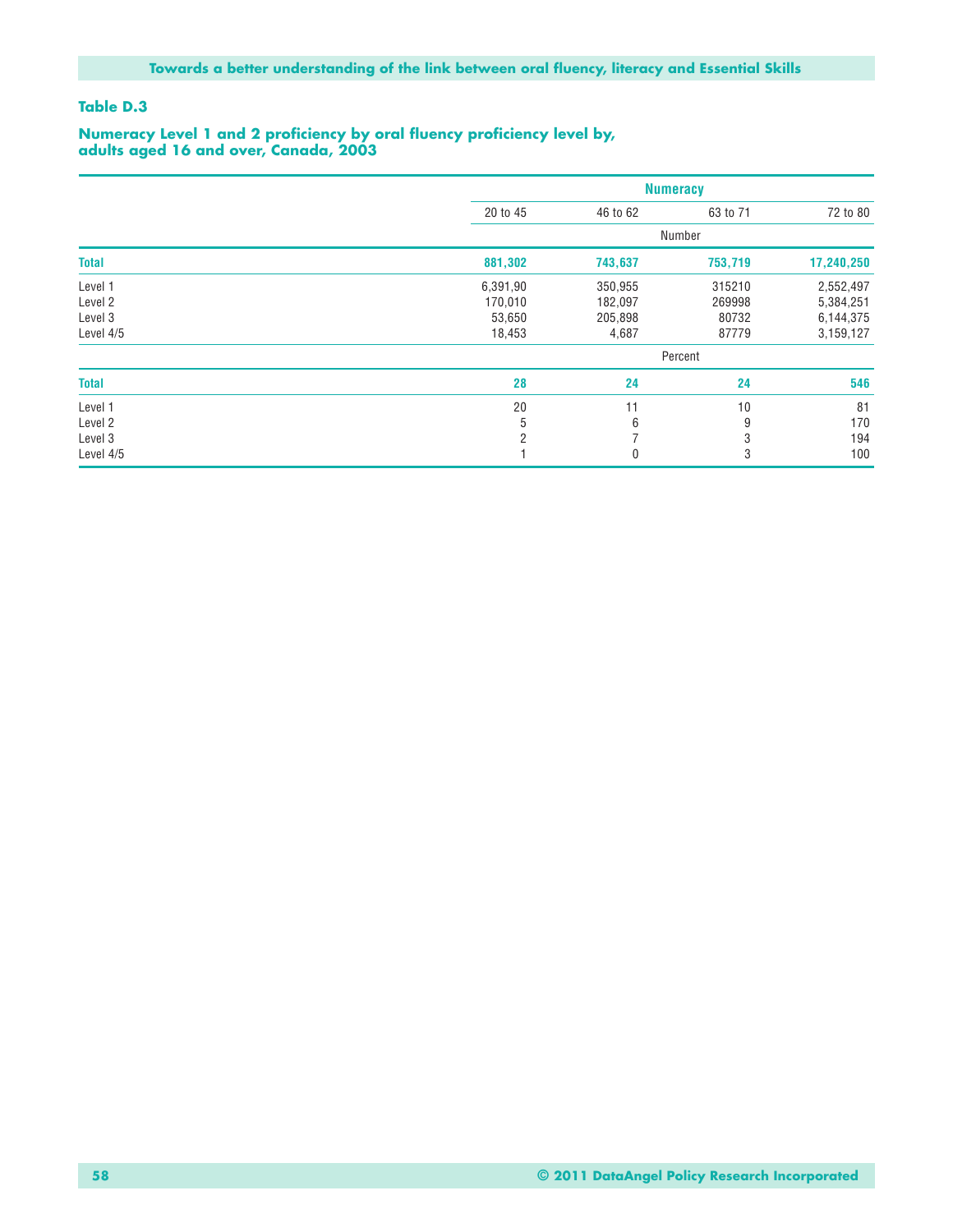#### **Table 3.17**

**Combinations of proficiency level across skill domains, oral fluency, prose literacy, document literacy and numeracy by immigrant status and mother tongue, adults aged 16 and over, 2005**

| Non-<br>Immigrants<br>Immigrants<br>Non-immigrants<br>with English<br>with other<br>with English<br>immigrants<br>or French<br>or French<br>with other<br>mother<br>Population<br>mother tongues<br>tongues<br>mother tongues<br>mother tongues<br>Total<br>Percent<br>Number<br>19,900,000<br>12<br>7<br>7<br>74<br>100<br>14<br>$\overline{\mathbf{c}}$<br>82<br>3<br>6333<br>2,560,000<br>100<br>3<br>5<br>8<br>83<br>6332<br>1,920,000<br>100<br>7<br>1,530,000<br>23<br>64<br>6<br>100<br>$\overline{c}$<br>27<br>5<br>66<br>100<br>1,220,000<br>8<br>3<br>1,200,000<br>73<br>100<br>16<br>$\mathbf 0$<br>85<br>100<br>800,000<br>11<br>4<br>$\overline{\mathbf{c}}$<br>83<br>5<br>750,000<br>10<br>100<br>8<br>30<br>100<br>470,000<br>61<br>1<br>$\overline{c}$<br>$\sqrt{2}$<br>460,000<br>95<br>0<br>100<br>6<br>4<br>440,000<br>80<br>9<br>100<br>$\overline{c}$<br>$\overline{7}$<br>88<br>4<br>100<br>380,000<br>$\overline{\mathbf{c}}$<br>5<br>370,000<br>1<br>91<br>100<br>$\mathbf 0$<br>19<br>66<br>370,000<br>14<br>100<br>17<br>70<br>9<br>100<br>360,000<br>4<br>9<br>320,000<br>0<br>91<br>0<br>100<br>$\overline{7}$<br>5<br>300,000<br>62<br>26<br>100<br>$\overline{7}$<br>29<br>100<br>290,000<br>60<br>4<br>10<br>79<br>250,000<br>11<br>0<br>100<br>15<br>70<br>250,000<br>0<br>14<br>100<br>0<br>99<br>0<br>100<br>230,000<br>1<br>$\mathbf 0$<br>230,000<br>0<br>100<br>0<br>100<br>3<br>12<br>69<br>16<br>100<br>220,000<br>$\overline{7}$<br>38<br>5221<br>4<br>51<br>100<br>210,000<br>$\pmb{0}$<br>6331<br>210,000<br>11<br>88<br>1<br>100<br>$\mathbf 0$<br>96<br>6441<br>200,000<br>0<br>100<br>4<br>$\overline{c}$<br>6343<br>0<br>98<br>100<br>190,000<br>0<br>6212<br>180,000<br>11<br>0<br>84<br>4<br>100<br>29<br>$\mathbf 0$<br>71<br>6344<br>170,000<br>0<br>100<br>6324<br>160,000<br>0<br>13<br>87<br>0<br>100<br>73<br>$\overline{c}$<br>8<br>4221<br>150,000<br>16<br>100<br>$\bf{0}$<br>54<br>5333<br>140,000<br>45<br>1<br>100<br>53<br>0<br>47<br>0<br>100<br>4443<br>140,000<br>82<br>$\overline{\mathbf{c}}$<br>6211<br>130,000<br>16<br>0<br>100<br>5331<br>130,000<br>0<br>0<br>100<br>0<br>100<br>130,000<br>0<br>0<br>90<br>10<br>100<br>5443<br>$\mathbf 0$<br>$\overline{\mathbf{c}}$<br>3121<br>130,000<br>98<br>0<br>100<br>19<br>$\mathbf 0$<br>72<br>10<br>100<br>6321<br>120,000<br>$\pmb{0}$<br>99<br>$100$<br>6435<br>120,000<br>1<br>0<br>$\mathbf 0$<br>5223<br>110,000<br>0<br>100<br>0<br>100<br>5332<br>100,000<br>56<br>100<br>26<br>15<br>4<br>1333<br>100,000<br>0<br>100<br>0<br>100<br>0<br>4121<br>68<br>21<br>100<br>90,000<br>0<br>11<br>$\overline{\mathbf{c}}$<br>22<br>6432<br>90.000<br>76<br>$\boldsymbol{0}$<br>100<br>$\pmb{0}$<br>90,000<br>0<br>87<br>13<br>100<br>6112<br>5343<br>80,000<br>0<br>64<br>36<br>0<br>100<br>100<br>5112<br>80,000<br>0<br>10<br>60<br>31<br>$\pmb{0}$<br>$\pmb{0}$<br>100<br>6453<br>70,000<br>100<br>0<br>15<br>5211<br>70,000<br>0<br>73<br>11<br>100<br>52<br>33<br>100<br>70,000<br>0<br>14<br>4112<br>$\pmb{0}$<br>12<br>6335<br>60,000<br>0<br>100<br>88<br>8<br>89<br>100<br>2111<br>60,000<br>0<br>2<br>$\pmb{0}$<br>6342<br>60,000<br>0<br>96<br>4<br>100<br>5334<br>60,000<br>29<br>3<br>100<br>0<br>68<br>54<br>46<br>100<br>5322<br>60,000<br>0<br>0<br>$\pmb{0}$<br>6224<br>50,000<br>0<br>100<br>0<br>100<br>$\mathbf 0$<br>$\pmb{0}$<br>$\pmb{0}$<br>100<br>50,000<br>100 |                                                                               |  | <b>Percent Distribution if N &gt;= 40</b> |  |  |
|--------------------------------------------------------------------------------------------------------------------------------------------------------------------------------------------------------------------------------------------------------------------------------------------------------------------------------------------------------------------------------------------------------------------------------------------------------------------------------------------------------------------------------------------------------------------------------------------------------------------------------------------------------------------------------------------------------------------------------------------------------------------------------------------------------------------------------------------------------------------------------------------------------------------------------------------------------------------------------------------------------------------------------------------------------------------------------------------------------------------------------------------------------------------------------------------------------------------------------------------------------------------------------------------------------------------------------------------------------------------------------------------------------------------------------------------------------------------------------------------------------------------------------------------------------------------------------------------------------------------------------------------------------------------------------------------------------------------------------------------------------------------------------------------------------------------------------------------------------------------------------------------------------------------------------------------------------------------------------------------------------------------------------------------------------------------------------------------------------------------------------------------------------------------------------------------------------------------------------------------------------------------------------------------------------------------------------------------------------------------------------------------------------------------------------------------------------------------------------------------------------------------------------------------------------------------------------------------------------------------------------------------------------------------------------------------------------------------------------------------------------------------------------------------------------------------------------------------------------------------------------------------------------------------------------------------------------------------------------------------------------------------------------------------------------------------------------------------------------------------------------------------------------------------------------------------------------------------------------------------------------------------------------------------------------------------------------------------------------------------------------------------------------------|-------------------------------------------------------------------------------|--|-------------------------------------------|--|--|
|                                                                                                                                                                                                                                                                                                                                                                                                                                                                                                                                                                                                                                                                                                                                                                                                                                                                                                                                                                                                                                                                                                                                                                                                                                                                                                                                                                                                                                                                                                                                                                                                                                                                                                                                                                                                                                                                                                                                                                                                                                                                                                                                                                                                                                                                                                                                                                                                                                                                                                                                                                                                                                                                                                                                                                                                                                                                                                                                                                                                                                                                                                                                                                                                                                                                                                                                                                                                              | Vector of oral fluency,<br>prose, document and<br>numeracy proficiency levels |  |                                           |  |  |
|                                                                                                                                                                                                                                                                                                                                                                                                                                                                                                                                                                                                                                                                                                                                                                                                                                                                                                                                                                                                                                                                                                                                                                                                                                                                                                                                                                                                                                                                                                                                                                                                                                                                                                                                                                                                                                                                                                                                                                                                                                                                                                                                                                                                                                                                                                                                                                                                                                                                                                                                                                                                                                                                                                                                                                                                                                                                                                                                                                                                                                                                                                                                                                                                                                                                                                                                                                                                              |                                                                               |  |                                           |  |  |
|                                                                                                                                                                                                                                                                                                                                                                                                                                                                                                                                                                                                                                                                                                                                                                                                                                                                                                                                                                                                                                                                                                                                                                                                                                                                                                                                                                                                                                                                                                                                                                                                                                                                                                                                                                                                                                                                                                                                                                                                                                                                                                                                                                                                                                                                                                                                                                                                                                                                                                                                                                                                                                                                                                                                                                                                                                                                                                                                                                                                                                                                                                                                                                                                                                                                                                                                                                                                              | <b>Total</b>                                                                  |  |                                           |  |  |
|                                                                                                                                                                                                                                                                                                                                                                                                                                                                                                                                                                                                                                                                                                                                                                                                                                                                                                                                                                                                                                                                                                                                                                                                                                                                                                                                                                                                                                                                                                                                                                                                                                                                                                                                                                                                                                                                                                                                                                                                                                                                                                                                                                                                                                                                                                                                                                                                                                                                                                                                                                                                                                                                                                                                                                                                                                                                                                                                                                                                                                                                                                                                                                                                                                                                                                                                                                                                              |                                                                               |  |                                           |  |  |
|                                                                                                                                                                                                                                                                                                                                                                                                                                                                                                                                                                                                                                                                                                                                                                                                                                                                                                                                                                                                                                                                                                                                                                                                                                                                                                                                                                                                                                                                                                                                                                                                                                                                                                                                                                                                                                                                                                                                                                                                                                                                                                                                                                                                                                                                                                                                                                                                                                                                                                                                                                                                                                                                                                                                                                                                                                                                                                                                                                                                                                                                                                                                                                                                                                                                                                                                                                                                              |                                                                               |  |                                           |  |  |
|                                                                                                                                                                                                                                                                                                                                                                                                                                                                                                                                                                                                                                                                                                                                                                                                                                                                                                                                                                                                                                                                                                                                                                                                                                                                                                                                                                                                                                                                                                                                                                                                                                                                                                                                                                                                                                                                                                                                                                                                                                                                                                                                                                                                                                                                                                                                                                                                                                                                                                                                                                                                                                                                                                                                                                                                                                                                                                                                                                                                                                                                                                                                                                                                                                                                                                                                                                                                              | 6222                                                                          |  |                                           |  |  |
|                                                                                                                                                                                                                                                                                                                                                                                                                                                                                                                                                                                                                                                                                                                                                                                                                                                                                                                                                                                                                                                                                                                                                                                                                                                                                                                                                                                                                                                                                                                                                                                                                                                                                                                                                                                                                                                                                                                                                                                                                                                                                                                                                                                                                                                                                                                                                                                                                                                                                                                                                                                                                                                                                                                                                                                                                                                                                                                                                                                                                                                                                                                                                                                                                                                                                                                                                                                                              | 6443                                                                          |  |                                           |  |  |
|                                                                                                                                                                                                                                                                                                                                                                                                                                                                                                                                                                                                                                                                                                                                                                                                                                                                                                                                                                                                                                                                                                                                                                                                                                                                                                                                                                                                                                                                                                                                                                                                                                                                                                                                                                                                                                                                                                                                                                                                                                                                                                                                                                                                                                                                                                                                                                                                                                                                                                                                                                                                                                                                                                                                                                                                                                                                                                                                                                                                                                                                                                                                                                                                                                                                                                                                                                                                              | 6334                                                                          |  |                                           |  |  |
|                                                                                                                                                                                                                                                                                                                                                                                                                                                                                                                                                                                                                                                                                                                                                                                                                                                                                                                                                                                                                                                                                                                                                                                                                                                                                                                                                                                                                                                                                                                                                                                                                                                                                                                                                                                                                                                                                                                                                                                                                                                                                                                                                                                                                                                                                                                                                                                                                                                                                                                                                                                                                                                                                                                                                                                                                                                                                                                                                                                                                                                                                                                                                                                                                                                                                                                                                                                                              | 6444                                                                          |  |                                           |  |  |
|                                                                                                                                                                                                                                                                                                                                                                                                                                                                                                                                                                                                                                                                                                                                                                                                                                                                                                                                                                                                                                                                                                                                                                                                                                                                                                                                                                                                                                                                                                                                                                                                                                                                                                                                                                                                                                                                                                                                                                                                                                                                                                                                                                                                                                                                                                                                                                                                                                                                                                                                                                                                                                                                                                                                                                                                                                                                                                                                                                                                                                                                                                                                                                                                                                                                                                                                                                                                              | 6221                                                                          |  |                                           |  |  |
|                                                                                                                                                                                                                                                                                                                                                                                                                                                                                                                                                                                                                                                                                                                                                                                                                                                                                                                                                                                                                                                                                                                                                                                                                                                                                                                                                                                                                                                                                                                                                                                                                                                                                                                                                                                                                                                                                                                                                                                                                                                                                                                                                                                                                                                                                                                                                                                                                                                                                                                                                                                                                                                                                                                                                                                                                                                                                                                                                                                                                                                                                                                                                                                                                                                                                                                                                                                                              | 6433                                                                          |  |                                           |  |  |
|                                                                                                                                                                                                                                                                                                                                                                                                                                                                                                                                                                                                                                                                                                                                                                                                                                                                                                                                                                                                                                                                                                                                                                                                                                                                                                                                                                                                                                                                                                                                                                                                                                                                                                                                                                                                                                                                                                                                                                                                                                                                                                                                                                                                                                                                                                                                                                                                                                                                                                                                                                                                                                                                                                                                                                                                                                                                                                                                                                                                                                                                                                                                                                                                                                                                                                                                                                                                              | 6322                                                                          |  |                                           |  |  |
|                                                                                                                                                                                                                                                                                                                                                                                                                                                                                                                                                                                                                                                                                                                                                                                                                                                                                                                                                                                                                                                                                                                                                                                                                                                                                                                                                                                                                                                                                                                                                                                                                                                                                                                                                                                                                                                                                                                                                                                                                                                                                                                                                                                                                                                                                                                                                                                                                                                                                                                                                                                                                                                                                                                                                                                                                                                                                                                                                                                                                                                                                                                                                                                                                                                                                                                                                                                                              | 6223                                                                          |  |                                           |  |  |
|                                                                                                                                                                                                                                                                                                                                                                                                                                                                                                                                                                                                                                                                                                                                                                                                                                                                                                                                                                                                                                                                                                                                                                                                                                                                                                                                                                                                                                                                                                                                                                                                                                                                                                                                                                                                                                                                                                                                                                                                                                                                                                                                                                                                                                                                                                                                                                                                                                                                                                                                                                                                                                                                                                                                                                                                                                                                                                                                                                                                                                                                                                                                                                                                                                                                                                                                                                                                              | 5111                                                                          |  |                                           |  |  |
|                                                                                                                                                                                                                                                                                                                                                                                                                                                                                                                                                                                                                                                                                                                                                                                                                                                                                                                                                                                                                                                                                                                                                                                                                                                                                                                                                                                                                                                                                                                                                                                                                                                                                                                                                                                                                                                                                                                                                                                                                                                                                                                                                                                                                                                                                                                                                                                                                                                                                                                                                                                                                                                                                                                                                                                                                                                                                                                                                                                                                                                                                                                                                                                                                                                                                                                                                                                                              | 6323                                                                          |  |                                           |  |  |
|                                                                                                                                                                                                                                                                                                                                                                                                                                                                                                                                                                                                                                                                                                                                                                                                                                                                                                                                                                                                                                                                                                                                                                                                                                                                                                                                                                                                                                                                                                                                                                                                                                                                                                                                                                                                                                                                                                                                                                                                                                                                                                                                                                                                                                                                                                                                                                                                                                                                                                                                                                                                                                                                                                                                                                                                                                                                                                                                                                                                                                                                                                                                                                                                                                                                                                                                                                                                              | 3111                                                                          |  |                                           |  |  |
|                                                                                                                                                                                                                                                                                                                                                                                                                                                                                                                                                                                                                                                                                                                                                                                                                                                                                                                                                                                                                                                                                                                                                                                                                                                                                                                                                                                                                                                                                                                                                                                                                                                                                                                                                                                                                                                                                                                                                                                                                                                                                                                                                                                                                                                                                                                                                                                                                                                                                                                                                                                                                                                                                                                                                                                                                                                                                                                                                                                                                                                                                                                                                                                                                                                                                                                                                                                                              | 5222                                                                          |  |                                           |  |  |
|                                                                                                                                                                                                                                                                                                                                                                                                                                                                                                                                                                                                                                                                                                                                                                                                                                                                                                                                                                                                                                                                                                                                                                                                                                                                                                                                                                                                                                                                                                                                                                                                                                                                                                                                                                                                                                                                                                                                                                                                                                                                                                                                                                                                                                                                                                                                                                                                                                                                                                                                                                                                                                                                                                                                                                                                                                                                                                                                                                                                                                                                                                                                                                                                                                                                                                                                                                                                              | 6233                                                                          |  |                                           |  |  |
|                                                                                                                                                                                                                                                                                                                                                                                                                                                                                                                                                                                                                                                                                                                                                                                                                                                                                                                                                                                                                                                                                                                                                                                                                                                                                                                                                                                                                                                                                                                                                                                                                                                                                                                                                                                                                                                                                                                                                                                                                                                                                                                                                                                                                                                                                                                                                                                                                                                                                                                                                                                                                                                                                                                                                                                                                                                                                                                                                                                                                                                                                                                                                                                                                                                                                                                                                                                                              | 4111                                                                          |  |                                           |  |  |
|                                                                                                                                                                                                                                                                                                                                                                                                                                                                                                                                                                                                                                                                                                                                                                                                                                                                                                                                                                                                                                                                                                                                                                                                                                                                                                                                                                                                                                                                                                                                                                                                                                                                                                                                                                                                                                                                                                                                                                                                                                                                                                                                                                                                                                                                                                                                                                                                                                                                                                                                                                                                                                                                                                                                                                                                                                                                                                                                                                                                                                                                                                                                                                                                                                                                                                                                                                                                              | 6111                                                                          |  |                                           |  |  |
|                                                                                                                                                                                                                                                                                                                                                                                                                                                                                                                                                                                                                                                                                                                                                                                                                                                                                                                                                                                                                                                                                                                                                                                                                                                                                                                                                                                                                                                                                                                                                                                                                                                                                                                                                                                                                                                                                                                                                                                                                                                                                                                                                                                                                                                                                                                                                                                                                                                                                                                                                                                                                                                                                                                                                                                                                                                                                                                                                                                                                                                                                                                                                                                                                                                                                                                                                                                                              | 6232                                                                          |  |                                           |  |  |
|                                                                                                                                                                                                                                                                                                                                                                                                                                                                                                                                                                                                                                                                                                                                                                                                                                                                                                                                                                                                                                                                                                                                                                                                                                                                                                                                                                                                                                                                                                                                                                                                                                                                                                                                                                                                                                                                                                                                                                                                                                                                                                                                                                                                                                                                                                                                                                                                                                                                                                                                                                                                                                                                                                                                                                                                                                                                                                                                                                                                                                                                                                                                                                                                                                                                                                                                                                                                              | 6434                                                                          |  |                                           |  |  |
|                                                                                                                                                                                                                                                                                                                                                                                                                                                                                                                                                                                                                                                                                                                                                                                                                                                                                                                                                                                                                                                                                                                                                                                                                                                                                                                                                                                                                                                                                                                                                                                                                                                                                                                                                                                                                                                                                                                                                                                                                                                                                                                                                                                                                                                                                                                                                                                                                                                                                                                                                                                                                                                                                                                                                                                                                                                                                                                                                                                                                                                                                                                                                                                                                                                                                                                                                                                                              | 6442                                                                          |  |                                           |  |  |
|                                                                                                                                                                                                                                                                                                                                                                                                                                                                                                                                                                                                                                                                                                                                                                                                                                                                                                                                                                                                                                                                                                                                                                                                                                                                                                                                                                                                                                                                                                                                                                                                                                                                                                                                                                                                                                                                                                                                                                                                                                                                                                                                                                                                                                                                                                                                                                                                                                                                                                                                                                                                                                                                                                                                                                                                                                                                                                                                                                                                                                                                                                                                                                                                                                                                                                                                                                                                              | 6445                                                                          |  |                                           |  |  |
|                                                                                                                                                                                                                                                                                                                                                                                                                                                                                                                                                                                                                                                                                                                                                                                                                                                                                                                                                                                                                                                                                                                                                                                                                                                                                                                                                                                                                                                                                                                                                                                                                                                                                                                                                                                                                                                                                                                                                                                                                                                                                                                                                                                                                                                                                                                                                                                                                                                                                                                                                                                                                                                                                                                                                                                                                                                                                                                                                                                                                                                                                                                                                                                                                                                                                                                                                                                                              | 4222                                                                          |  |                                           |  |  |
|                                                                                                                                                                                                                                                                                                                                                                                                                                                                                                                                                                                                                                                                                                                                                                                                                                                                                                                                                                                                                                                                                                                                                                                                                                                                                                                                                                                                                                                                                                                                                                                                                                                                                                                                                                                                                                                                                                                                                                                                                                                                                                                                                                                                                                                                                                                                                                                                                                                                                                                                                                                                                                                                                                                                                                                                                                                                                                                                                                                                                                                                                                                                                                                                                                                                                                                                                                                                              |                                                                               |  |                                           |  |  |
|                                                                                                                                                                                                                                                                                                                                                                                                                                                                                                                                                                                                                                                                                                                                                                                                                                                                                                                                                                                                                                                                                                                                                                                                                                                                                                                                                                                                                                                                                                                                                                                                                                                                                                                                                                                                                                                                                                                                                                                                                                                                                                                                                                                                                                                                                                                                                                                                                                                                                                                                                                                                                                                                                                                                                                                                                                                                                                                                                                                                                                                                                                                                                                                                                                                                                                                                                                                                              |                                                                               |  |                                           |  |  |
|                                                                                                                                                                                                                                                                                                                                                                                                                                                                                                                                                                                                                                                                                                                                                                                                                                                                                                                                                                                                                                                                                                                                                                                                                                                                                                                                                                                                                                                                                                                                                                                                                                                                                                                                                                                                                                                                                                                                                                                                                                                                                                                                                                                                                                                                                                                                                                                                                                                                                                                                                                                                                                                                                                                                                                                                                                                                                                                                                                                                                                                                                                                                                                                                                                                                                                                                                                                                              |                                                                               |  |                                           |  |  |
|                                                                                                                                                                                                                                                                                                                                                                                                                                                                                                                                                                                                                                                                                                                                                                                                                                                                                                                                                                                                                                                                                                                                                                                                                                                                                                                                                                                                                                                                                                                                                                                                                                                                                                                                                                                                                                                                                                                                                                                                                                                                                                                                                                                                                                                                                                                                                                                                                                                                                                                                                                                                                                                                                                                                                                                                                                                                                                                                                                                                                                                                                                                                                                                                                                                                                                                                                                                                              |                                                                               |  |                                           |  |  |
|                                                                                                                                                                                                                                                                                                                                                                                                                                                                                                                                                                                                                                                                                                                                                                                                                                                                                                                                                                                                                                                                                                                                                                                                                                                                                                                                                                                                                                                                                                                                                                                                                                                                                                                                                                                                                                                                                                                                                                                                                                                                                                                                                                                                                                                                                                                                                                                                                                                                                                                                                                                                                                                                                                                                                                                                                                                                                                                                                                                                                                                                                                                                                                                                                                                                                                                                                                                                              |                                                                               |  |                                           |  |  |
|                                                                                                                                                                                                                                                                                                                                                                                                                                                                                                                                                                                                                                                                                                                                                                                                                                                                                                                                                                                                                                                                                                                                                                                                                                                                                                                                                                                                                                                                                                                                                                                                                                                                                                                                                                                                                                                                                                                                                                                                                                                                                                                                                                                                                                                                                                                                                                                                                                                                                                                                                                                                                                                                                                                                                                                                                                                                                                                                                                                                                                                                                                                                                                                                                                                                                                                                                                                                              |                                                                               |  |                                           |  |  |
|                                                                                                                                                                                                                                                                                                                                                                                                                                                                                                                                                                                                                                                                                                                                                                                                                                                                                                                                                                                                                                                                                                                                                                                                                                                                                                                                                                                                                                                                                                                                                                                                                                                                                                                                                                                                                                                                                                                                                                                                                                                                                                                                                                                                                                                                                                                                                                                                                                                                                                                                                                                                                                                                                                                                                                                                                                                                                                                                                                                                                                                                                                                                                                                                                                                                                                                                                                                                              |                                                                               |  |                                           |  |  |
|                                                                                                                                                                                                                                                                                                                                                                                                                                                                                                                                                                                                                                                                                                                                                                                                                                                                                                                                                                                                                                                                                                                                                                                                                                                                                                                                                                                                                                                                                                                                                                                                                                                                                                                                                                                                                                                                                                                                                                                                                                                                                                                                                                                                                                                                                                                                                                                                                                                                                                                                                                                                                                                                                                                                                                                                                                                                                                                                                                                                                                                                                                                                                                                                                                                                                                                                                                                                              |                                                                               |  |                                           |  |  |
|                                                                                                                                                                                                                                                                                                                                                                                                                                                                                                                                                                                                                                                                                                                                                                                                                                                                                                                                                                                                                                                                                                                                                                                                                                                                                                                                                                                                                                                                                                                                                                                                                                                                                                                                                                                                                                                                                                                                                                                                                                                                                                                                                                                                                                                                                                                                                                                                                                                                                                                                                                                                                                                                                                                                                                                                                                                                                                                                                                                                                                                                                                                                                                                                                                                                                                                                                                                                              |                                                                               |  |                                           |  |  |
|                                                                                                                                                                                                                                                                                                                                                                                                                                                                                                                                                                                                                                                                                                                                                                                                                                                                                                                                                                                                                                                                                                                                                                                                                                                                                                                                                                                                                                                                                                                                                                                                                                                                                                                                                                                                                                                                                                                                                                                                                                                                                                                                                                                                                                                                                                                                                                                                                                                                                                                                                                                                                                                                                                                                                                                                                                                                                                                                                                                                                                                                                                                                                                                                                                                                                                                                                                                                              |                                                                               |  |                                           |  |  |
|                                                                                                                                                                                                                                                                                                                                                                                                                                                                                                                                                                                                                                                                                                                                                                                                                                                                                                                                                                                                                                                                                                                                                                                                                                                                                                                                                                                                                                                                                                                                                                                                                                                                                                                                                                                                                                                                                                                                                                                                                                                                                                                                                                                                                                                                                                                                                                                                                                                                                                                                                                                                                                                                                                                                                                                                                                                                                                                                                                                                                                                                                                                                                                                                                                                                                                                                                                                                              |                                                                               |  |                                           |  |  |
|                                                                                                                                                                                                                                                                                                                                                                                                                                                                                                                                                                                                                                                                                                                                                                                                                                                                                                                                                                                                                                                                                                                                                                                                                                                                                                                                                                                                                                                                                                                                                                                                                                                                                                                                                                                                                                                                                                                                                                                                                                                                                                                                                                                                                                                                                                                                                                                                                                                                                                                                                                                                                                                                                                                                                                                                                                                                                                                                                                                                                                                                                                                                                                                                                                                                                                                                                                                                              |                                                                               |  |                                           |  |  |
|                                                                                                                                                                                                                                                                                                                                                                                                                                                                                                                                                                                                                                                                                                                                                                                                                                                                                                                                                                                                                                                                                                                                                                                                                                                                                                                                                                                                                                                                                                                                                                                                                                                                                                                                                                                                                                                                                                                                                                                                                                                                                                                                                                                                                                                                                                                                                                                                                                                                                                                                                                                                                                                                                                                                                                                                                                                                                                                                                                                                                                                                                                                                                                                                                                                                                                                                                                                                              |                                                                               |  |                                           |  |  |
|                                                                                                                                                                                                                                                                                                                                                                                                                                                                                                                                                                                                                                                                                                                                                                                                                                                                                                                                                                                                                                                                                                                                                                                                                                                                                                                                                                                                                                                                                                                                                                                                                                                                                                                                                                                                                                                                                                                                                                                                                                                                                                                                                                                                                                                                                                                                                                                                                                                                                                                                                                                                                                                                                                                                                                                                                                                                                                                                                                                                                                                                                                                                                                                                                                                                                                                                                                                                              |                                                                               |  |                                           |  |  |
|                                                                                                                                                                                                                                                                                                                                                                                                                                                                                                                                                                                                                                                                                                                                                                                                                                                                                                                                                                                                                                                                                                                                                                                                                                                                                                                                                                                                                                                                                                                                                                                                                                                                                                                                                                                                                                                                                                                                                                                                                                                                                                                                                                                                                                                                                                                                                                                                                                                                                                                                                                                                                                                                                                                                                                                                                                                                                                                                                                                                                                                                                                                                                                                                                                                                                                                                                                                                              |                                                                               |  |                                           |  |  |
|                                                                                                                                                                                                                                                                                                                                                                                                                                                                                                                                                                                                                                                                                                                                                                                                                                                                                                                                                                                                                                                                                                                                                                                                                                                                                                                                                                                                                                                                                                                                                                                                                                                                                                                                                                                                                                                                                                                                                                                                                                                                                                                                                                                                                                                                                                                                                                                                                                                                                                                                                                                                                                                                                                                                                                                                                                                                                                                                                                                                                                                                                                                                                                                                                                                                                                                                                                                                              |                                                                               |  |                                           |  |  |
|                                                                                                                                                                                                                                                                                                                                                                                                                                                                                                                                                                                                                                                                                                                                                                                                                                                                                                                                                                                                                                                                                                                                                                                                                                                                                                                                                                                                                                                                                                                                                                                                                                                                                                                                                                                                                                                                                                                                                                                                                                                                                                                                                                                                                                                                                                                                                                                                                                                                                                                                                                                                                                                                                                                                                                                                                                                                                                                                                                                                                                                                                                                                                                                                                                                                                                                                                                                                              |                                                                               |  |                                           |  |  |
|                                                                                                                                                                                                                                                                                                                                                                                                                                                                                                                                                                                                                                                                                                                                                                                                                                                                                                                                                                                                                                                                                                                                                                                                                                                                                                                                                                                                                                                                                                                                                                                                                                                                                                                                                                                                                                                                                                                                                                                                                                                                                                                                                                                                                                                                                                                                                                                                                                                                                                                                                                                                                                                                                                                                                                                                                                                                                                                                                                                                                                                                                                                                                                                                                                                                                                                                                                                                              |                                                                               |  |                                           |  |  |
|                                                                                                                                                                                                                                                                                                                                                                                                                                                                                                                                                                                                                                                                                                                                                                                                                                                                                                                                                                                                                                                                                                                                                                                                                                                                                                                                                                                                                                                                                                                                                                                                                                                                                                                                                                                                                                                                                                                                                                                                                                                                                                                                                                                                                                                                                                                                                                                                                                                                                                                                                                                                                                                                                                                                                                                                                                                                                                                                                                                                                                                                                                                                                                                                                                                                                                                                                                                                              |                                                                               |  |                                           |  |  |
|                                                                                                                                                                                                                                                                                                                                                                                                                                                                                                                                                                                                                                                                                                                                                                                                                                                                                                                                                                                                                                                                                                                                                                                                                                                                                                                                                                                                                                                                                                                                                                                                                                                                                                                                                                                                                                                                                                                                                                                                                                                                                                                                                                                                                                                                                                                                                                                                                                                                                                                                                                                                                                                                                                                                                                                                                                                                                                                                                                                                                                                                                                                                                                                                                                                                                                                                                                                                              |                                                                               |  |                                           |  |  |
|                                                                                                                                                                                                                                                                                                                                                                                                                                                                                                                                                                                                                                                                                                                                                                                                                                                                                                                                                                                                                                                                                                                                                                                                                                                                                                                                                                                                                                                                                                                                                                                                                                                                                                                                                                                                                                                                                                                                                                                                                                                                                                                                                                                                                                                                                                                                                                                                                                                                                                                                                                                                                                                                                                                                                                                                                                                                                                                                                                                                                                                                                                                                                                                                                                                                                                                                                                                                              |                                                                               |  |                                           |  |  |
|                                                                                                                                                                                                                                                                                                                                                                                                                                                                                                                                                                                                                                                                                                                                                                                                                                                                                                                                                                                                                                                                                                                                                                                                                                                                                                                                                                                                                                                                                                                                                                                                                                                                                                                                                                                                                                                                                                                                                                                                                                                                                                                                                                                                                                                                                                                                                                                                                                                                                                                                                                                                                                                                                                                                                                                                                                                                                                                                                                                                                                                                                                                                                                                                                                                                                                                                                                                                              |                                                                               |  |                                           |  |  |
|                                                                                                                                                                                                                                                                                                                                                                                                                                                                                                                                                                                                                                                                                                                                                                                                                                                                                                                                                                                                                                                                                                                                                                                                                                                                                                                                                                                                                                                                                                                                                                                                                                                                                                                                                                                                                                                                                                                                                                                                                                                                                                                                                                                                                                                                                                                                                                                                                                                                                                                                                                                                                                                                                                                                                                                                                                                                                                                                                                                                                                                                                                                                                                                                                                                                                                                                                                                                              |                                                                               |  |                                           |  |  |
|                                                                                                                                                                                                                                                                                                                                                                                                                                                                                                                                                                                                                                                                                                                                                                                                                                                                                                                                                                                                                                                                                                                                                                                                                                                                                                                                                                                                                                                                                                                                                                                                                                                                                                                                                                                                                                                                                                                                                                                                                                                                                                                                                                                                                                                                                                                                                                                                                                                                                                                                                                                                                                                                                                                                                                                                                                                                                                                                                                                                                                                                                                                                                                                                                                                                                                                                                                                                              |                                                                               |  |                                           |  |  |
|                                                                                                                                                                                                                                                                                                                                                                                                                                                                                                                                                                                                                                                                                                                                                                                                                                                                                                                                                                                                                                                                                                                                                                                                                                                                                                                                                                                                                                                                                                                                                                                                                                                                                                                                                                                                                                                                                                                                                                                                                                                                                                                                                                                                                                                                                                                                                                                                                                                                                                                                                                                                                                                                                                                                                                                                                                                                                                                                                                                                                                                                                                                                                                                                                                                                                                                                                                                                              |                                                                               |  |                                           |  |  |
|                                                                                                                                                                                                                                                                                                                                                                                                                                                                                                                                                                                                                                                                                                                                                                                                                                                                                                                                                                                                                                                                                                                                                                                                                                                                                                                                                                                                                                                                                                                                                                                                                                                                                                                                                                                                                                                                                                                                                                                                                                                                                                                                                                                                                                                                                                                                                                                                                                                                                                                                                                                                                                                                                                                                                                                                                                                                                                                                                                                                                                                                                                                                                                                                                                                                                                                                                                                                              |                                                                               |  |                                           |  |  |
|                                                                                                                                                                                                                                                                                                                                                                                                                                                                                                                                                                                                                                                                                                                                                                                                                                                                                                                                                                                                                                                                                                                                                                                                                                                                                                                                                                                                                                                                                                                                                                                                                                                                                                                                                                                                                                                                                                                                                                                                                                                                                                                                                                                                                                                                                                                                                                                                                                                                                                                                                                                                                                                                                                                                                                                                                                                                                                                                                                                                                                                                                                                                                                                                                                                                                                                                                                                                              |                                                                               |  |                                           |  |  |
|                                                                                                                                                                                                                                                                                                                                                                                                                                                                                                                                                                                                                                                                                                                                                                                                                                                                                                                                                                                                                                                                                                                                                                                                                                                                                                                                                                                                                                                                                                                                                                                                                                                                                                                                                                                                                                                                                                                                                                                                                                                                                                                                                                                                                                                                                                                                                                                                                                                                                                                                                                                                                                                                                                                                                                                                                                                                                                                                                                                                                                                                                                                                                                                                                                                                                                                                                                                                              |                                                                               |  |                                           |  |  |
|                                                                                                                                                                                                                                                                                                                                                                                                                                                                                                                                                                                                                                                                                                                                                                                                                                                                                                                                                                                                                                                                                                                                                                                                                                                                                                                                                                                                                                                                                                                                                                                                                                                                                                                                                                                                                                                                                                                                                                                                                                                                                                                                                                                                                                                                                                                                                                                                                                                                                                                                                                                                                                                                                                                                                                                                                                                                                                                                                                                                                                                                                                                                                                                                                                                                                                                                                                                                              |                                                                               |  |                                           |  |  |
|                                                                                                                                                                                                                                                                                                                                                                                                                                                                                                                                                                                                                                                                                                                                                                                                                                                                                                                                                                                                                                                                                                                                                                                                                                                                                                                                                                                                                                                                                                                                                                                                                                                                                                                                                                                                                                                                                                                                                                                                                                                                                                                                                                                                                                                                                                                                                                                                                                                                                                                                                                                                                                                                                                                                                                                                                                                                                                                                                                                                                                                                                                                                                                                                                                                                                                                                                                                                              |                                                                               |  |                                           |  |  |
|                                                                                                                                                                                                                                                                                                                                                                                                                                                                                                                                                                                                                                                                                                                                                                                                                                                                                                                                                                                                                                                                                                                                                                                                                                                                                                                                                                                                                                                                                                                                                                                                                                                                                                                                                                                                                                                                                                                                                                                                                                                                                                                                                                                                                                                                                                                                                                                                                                                                                                                                                                                                                                                                                                                                                                                                                                                                                                                                                                                                                                                                                                                                                                                                                                                                                                                                                                                                              |                                                                               |  |                                           |  |  |
|                                                                                                                                                                                                                                                                                                                                                                                                                                                                                                                                                                                                                                                                                                                                                                                                                                                                                                                                                                                                                                                                                                                                                                                                                                                                                                                                                                                                                                                                                                                                                                                                                                                                                                                                                                                                                                                                                                                                                                                                                                                                                                                                                                                                                                                                                                                                                                                                                                                                                                                                                                                                                                                                                                                                                                                                                                                                                                                                                                                                                                                                                                                                                                                                                                                                                                                                                                                                              |                                                                               |  |                                           |  |  |
|                                                                                                                                                                                                                                                                                                                                                                                                                                                                                                                                                                                                                                                                                                                                                                                                                                                                                                                                                                                                                                                                                                                                                                                                                                                                                                                                                                                                                                                                                                                                                                                                                                                                                                                                                                                                                                                                                                                                                                                                                                                                                                                                                                                                                                                                                                                                                                                                                                                                                                                                                                                                                                                                                                                                                                                                                                                                                                                                                                                                                                                                                                                                                                                                                                                                                                                                                                                                              | 5232                                                                          |  |                                           |  |  |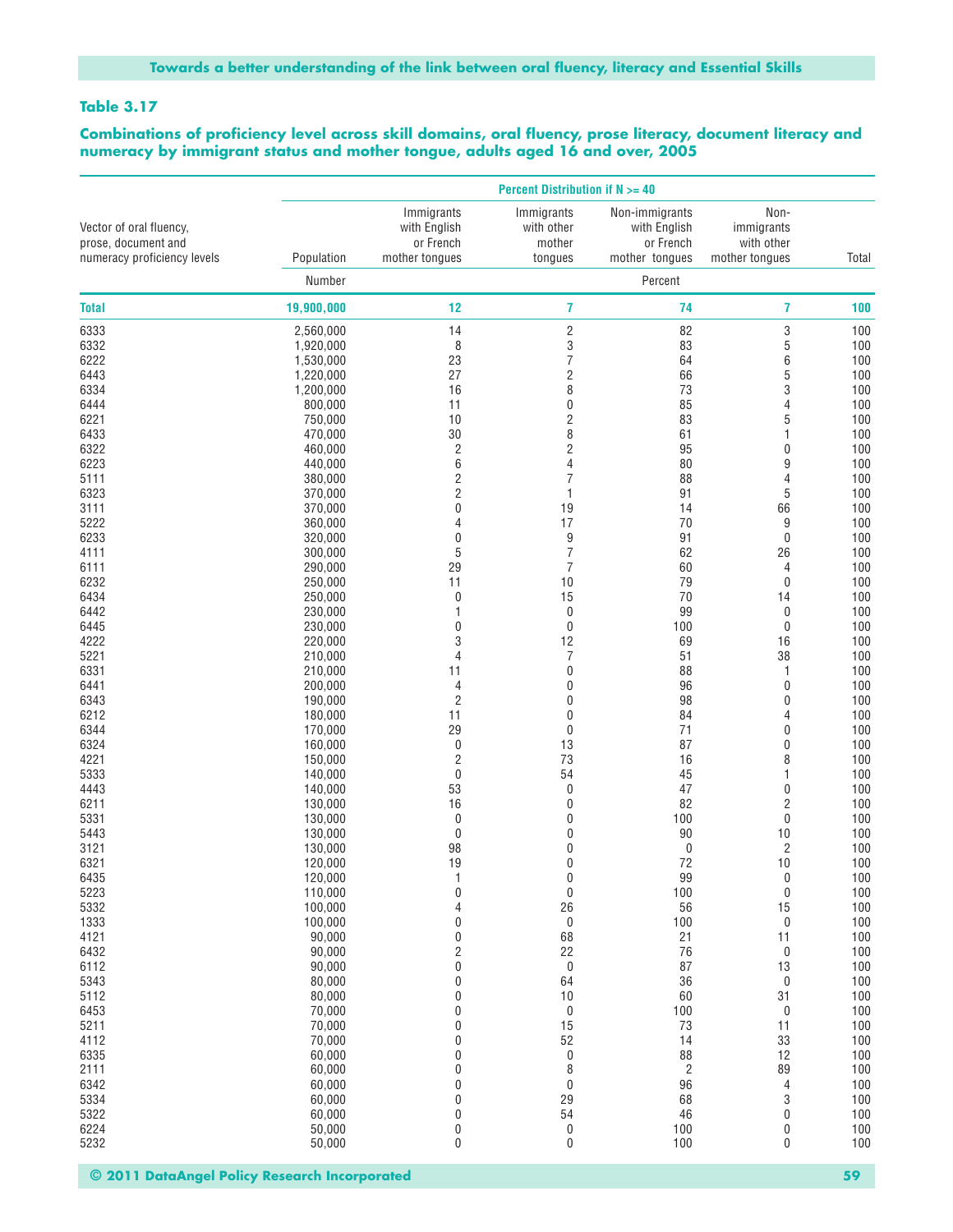#### Table 3.17 (concluded)

#### **Combinations of proficiency level across skill domains, oral fluency, prose literacy, document literacy and numeracy by immigrant status and mother tongue, adults aged 16 and over, 2005**

|                                                |                  |                                         | <b>Percent Distribution if N &gt;= 40</b> |                                             |                                  |            |
|------------------------------------------------|------------------|-----------------------------------------|-------------------------------------------|---------------------------------------------|----------------------------------|------------|
| Vector of oral fluency,<br>prose, document and |                  | Immigrants<br>with English<br>or French | Immigrants<br>with other<br>mother        | Non-immigrants<br>with English<br>or French | Non-<br>immigrants<br>with other |            |
| numeracy proficiency levels                    | Population       | mother tonques                          | tongues                                   | mother tongues                              | mother tongues                   | Total      |
|                                                | Number           |                                         |                                           | Percent                                     |                                  |            |
| 4211                                           | 50,000           | 0                                       | 10                                        | 48                                          | 42                               | 100        |
| 6454                                           | 50,000           | 0                                       | 84                                        | 16                                          | 0                                | 100        |
| 1211                                           | 50,000           | 0                                       | $\boldsymbol{0}$                          | 100                                         | 0                                | 100        |
| 5121                                           | 50,000           | 0                                       | $\mathbf 0$                               | 99                                          | 1                                | 100        |
| 4433                                           | 40,000           | 0                                       | $\mathbf 0$                               | 100                                         | 0                                | 100        |
| 1112<br>4233                                   | 40,000           | 0<br>0                                  | $\mathbf 0$<br>100                        | 100                                         | 0<br>$\mathbf 0$                 | 100<br>100 |
| 6554                                           | 40,000<br>40,000 | 0                                       | $\boldsymbol{0}$                          | $\boldsymbol{0}$<br>100                     | 0                                | 100        |
| 6231                                           | 40,000           | 0                                       | 24                                        | 76                                          | 0                                | 100        |
| 4223                                           | 40,000           | 0                                       | $\boldsymbol{0}$                          | 44                                          | 56                               | 100        |
| 5454                                           | 30,000           | 0                                       | $\mathbf 0$                               | 100                                         | $\pmb{0}$                        | 100        |
| 1221                                           | 30,000           | 0                                       | 52                                        | 48                                          | $\mathbf 0$                      | 100        |
| 6422                                           | 30,000           | 0                                       | $\pmb{0}$                                 | 100                                         | $\mathbf 0$                      | 100        |
| 1111                                           | 30,000           | 0                                       | $\mathbf 0$                               | 66                                          | 34                               | 100        |
| 6121                                           | 30,000           | 37                                      | 11                                        | 52                                          | 0                                | 100        |
| 5233                                           | 30,000           | 0                                       | $\mathbf 0$                               | 100                                         | $\mathbf 0$                      | 100        |
| 4322                                           | 30,000           | 0                                       | 99                                        | 1                                           | 0                                | 100        |
| 6543                                           | 30,000           | 0                                       | $\pmb{0}$                                 | 100                                         | $\mathbf 0$                      | 100        |
| 3112                                           | 30,000           | 0                                       | 19                                        | 0                                           | 81                               | 100        |
| 4232                                           | 30,000           | 0                                       | 31                                        | 36                                          | 33                               | 100        |
| 4212<br>6213                                   | 20,000<br>20,000 | 19<br>$\mathbf 0$                       | 53<br>$\pmb{0}$                           | 19<br>100                                   | 9<br>0                           | 100<br>100 |
| 1331                                           | 20,000           | 0                                       | $\boldsymbol{0}$                          | 100                                         | 0                                | 100        |
| 1222                                           | 20,000           | 0                                       | $\mathbf 0$                               | 100                                         | 0                                | 100        |
| 5321                                           | 20,000           | 0                                       | 98                                        | $\overline{c}$                              | $\mathbf 0$                      | 100        |
| 3221                                           | 20,000           | 0                                       | $\mathbf 0$                               | 77                                          | 23                               | 100        |
| 5122                                           | 20,000           | 0                                       | $\pmb{0}$                                 | 7                                           | 93                               | 100        |
| 4334                                           | 20,000           | 0                                       | $\mathbf 0$                               | 100                                         | $\mathbf 0$                      | 100        |
| 6122                                           | 20,000           | 0                                       | $\mathbf 0$                               | 51                                          | 49                               | 100        |
| 1544                                           | 10,000           | 100                                     | $\mathbf 0$                               | 0                                           | 0                                | 100        |
| 1332                                           | 10,000           | 0                                       | $\mathbf 0$                               | 100                                         | $\mathbf 0$                      | 100        |
| 4122                                           | 10,000           | 56                                      | 0                                         | $\sqrt{5}$                                  | 39                               | 100        |
| 5432                                           | 10,000           | 0                                       | $\mathbf 0$                               | $\mathbf 0$                                 | 100                              | 100        |
| 3331                                           | 10,000           | 0                                       | $\mathbf 0$                               | $\pmb{0}$                                   | 100                              | 100        |
| 1445                                           | 10,000           | 0<br>$\mathbf 0$                        | $\mathbf 0$<br>100                        | 100                                         | 0<br>0                           | 100<br>100 |
| 3223<br>1122                                   | 10,000<br>10,000 | 100                                     | 0                                         | 0<br>$\mathbf 0$                            | 0                                | 100        |
| 1334                                           | 10,000           | 0                                       | $\mathbf 0$                               | 100                                         | 0                                | 100        |
| 4332                                           | 10,000           | 0                                       | $\mathbf 0$                               | 24                                          | 76                               | 100        |
| 6234                                           | 10,000           | 94                                      | 6                                         | 0                                           | 0                                | 100        |
| 5113                                           | 10,000           | $\pmb{0}$                               | 0                                         | 100                                         | 0                                | 100        |
| 4323                                           | 10,000           | 0                                       | 0                                         | 100                                         | 0                                | 100        |
| 5212                                           | 10,000           | 0                                       | 5                                         | 49                                          | 46                               | 100        |
| 5323                                           | 10,000           | 0                                       | 0                                         | 84                                          | 16                               | 100        |
| 4455                                           | 10,000           | 0                                       | 0                                         | 100                                         | 0                                | 100        |
| 1442                                           |                  | 100                                     | $\pmb{0}$                                 | 0                                           | 0                                | 100        |
| 5234                                           |                  | 0                                       | 100                                       | 0                                           | 0                                | 100        |
| 2211                                           |                  | 0                                       | $\pmb{0}$                                 | 0                                           | 100                              | 100        |
| 3211                                           |                  | 0                                       | 0                                         | $\pmb{0}$                                   | 100                              | 100        |
| 6113<br>5231                                   |                  | 0<br>0                                  | 0                                         | 100<br>100                                  | 0<br>$\pmb{0}$                   | 100<br>100 |
| 3213                                           |                  | 0                                       | 0<br>0                                    | $\pmb{0}$                                   | 100                              | 100        |
| 3231                                           |                  | 0                                       | 0                                         | $\boldsymbol{0}$                            | 100                              | $100\,$    |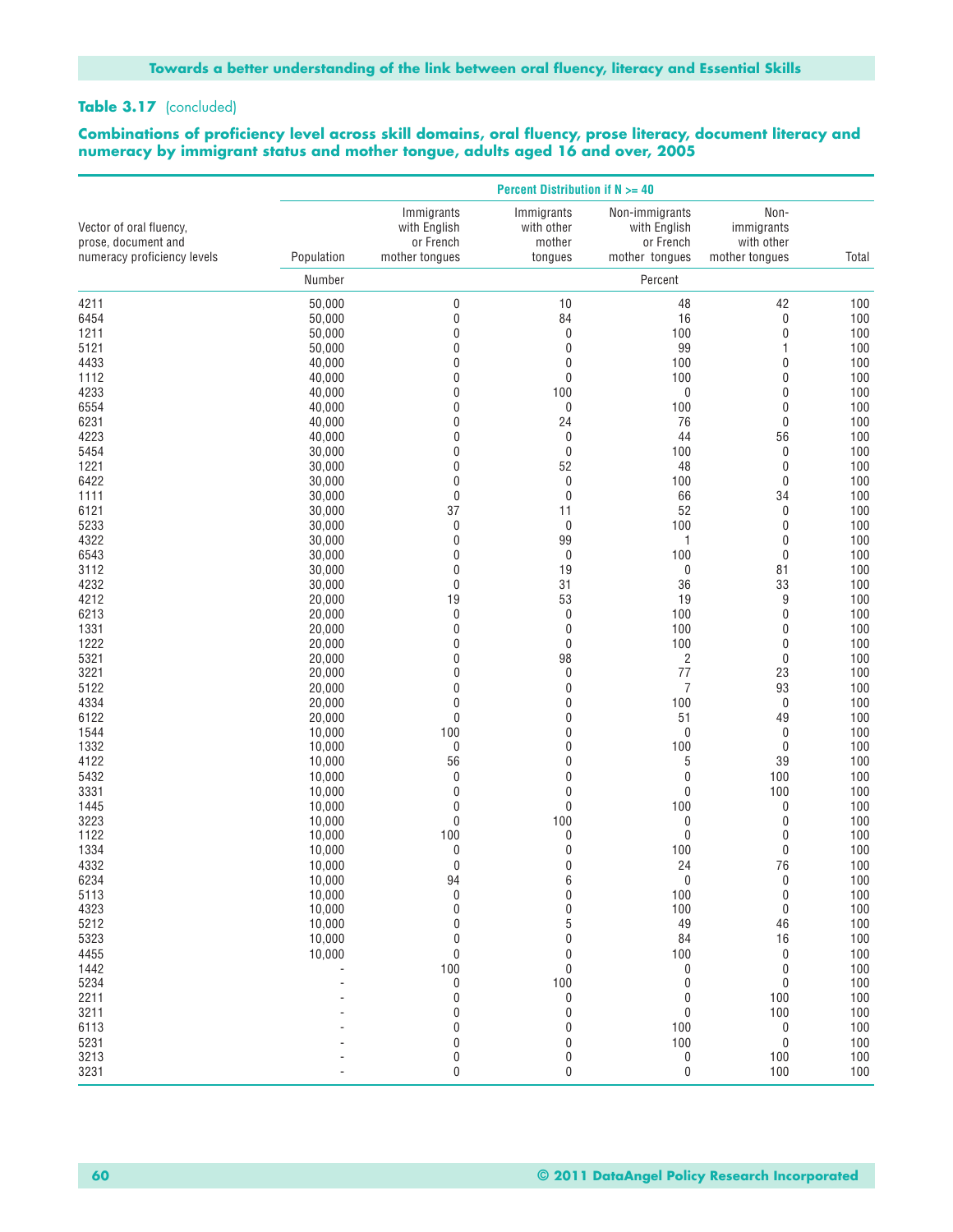#### **Patterns of weakness in skill domains, selected groups, adults aged 16 and over, Canada, 2005**

|      |            |                |                                                            | Vector of oral fluency, prose, document and and numeracy proficiency levels |                                                               |                                                                   |                          |
|------|------------|----------------|------------------------------------------------------------|-----------------------------------------------------------------------------|---------------------------------------------------------------|-------------------------------------------------------------------|--------------------------|
|      | Total      |                | Immigrants with<br>English and<br>French mother<br>tongues | Immigrants with<br>non-official I<br>anguage mother<br>tongues              | Non-immigrants<br>with English or<br>French mother<br>tongues | Non-immigrants<br>with non-official<br>language mother<br>tongues | Immigrants<br>Sub total+ |
|      | Number     | Percent        |                                                            |                                                                             | Number                                                        |                                                                   |                          |
| 0000 | 7,900,000  | 40             | 1,150,668                                                  | 432,929                                                                     | 6,057,340                                                     | 259,063                                                           | 1,583,597.17             |
| 0001 | 2,950,000  | 15             | 193,248                                                    | 112,033                                                                     | 2,516,665                                                     | 128,054                                                           | 305,280.65               |
| 0010 | 540,000    | 3              | 8,409                                                      | 25,294                                                                      | 485,025                                                       | 21,272                                                            | 33,703.10                |
| 0011 | 690.000    | 3              | 31,974                                                     | 63,127                                                                      | 583,363                                                       | 11,536                                                            | 95,101.03                |
| 0100 | 360,000    | $\overline{2}$ | 9,433                                                      | 27,832                                                                      | 322,735                                                       |                                                                   | 37,264.65                |
| 0101 | 340,000    | $\overline{2}$ | 28,142                                                     | 34,095                                                                      | 277,763                                                       |                                                                   | 62,236.51                |
| 0110 | 630,000    | 3              | 27,339                                                     | 17,345                                                                      | 544,151                                                       | 41,165                                                            | 44,684.14                |
| 0111 | 4,200,000  | 21             | 583,653                                                    | 261,789                                                                     | 2,992,382                                                     | 362,176                                                           | 845,442.31               |
| 1000 | 340,000    | $\overline{2}$ | 84,461                                                     |                                                                             | 255,539                                                       |                                                                   | 84,460.70                |
| 1001 | 50,000     |                |                                                            |                                                                             | 32,412                                                        | 17,588                                                            |                          |
| 1010 | 10,000     |                |                                                            |                                                                             | 10,000                                                        |                                                                   |                          |
| 1011 | 30,000     |                |                                                            | 29,572                                                                      | 428                                                           |                                                                   | 29,571.53                |
| 1100 | 40,000     |                |                                                            | 40,000                                                                      |                                                               |                                                                   | 40,000.00                |
| 1101 | 30,000     |                |                                                            | 9,185                                                                       | 10,775                                                        | 10,040                                                            | 9,184.84                 |
| 1110 | 50,000     | 0              |                                                            | 10,000                                                                      | 17,494                                                        | 22,506                                                            | 10,000.00                |
| 1111 | 1,700,000  | 9              | 171,924                                                    | 369,522                                                                     | 632,568                                                       | 525,986                                                           | 541,446.07               |
|      | 19,860,000 |                |                                                            |                                                                             |                                                               |                                                                   |                          |

|      |       |                                                            |                                                                | Vector of oral fluency, prose, document and and numeracy proficiency levels |                                                                   |                          |
|------|-------|------------------------------------------------------------|----------------------------------------------------------------|-----------------------------------------------------------------------------|-------------------------------------------------------------------|--------------------------|
|      | Total | Immigrants with<br>English and<br>French mother<br>tongues | Immigrants with<br>non-official I<br>anguage mother<br>tongues | Non-immigrants<br>with English or<br>French mother<br>tongues               | Non-immigrants<br>with non-official<br>language mother<br>tongues | Immigrants<br>Sub total+ |
|      |       |                                                            |                                                                | Percent                                                                     |                                                                   |                          |
| 0000 | 40    | 50                                                         | 30                                                             | 41                                                                          | 19                                                                | 43                       |
| 0001 | 15    |                                                            |                                                                |                                                                             |                                                                   |                          |
| 0010 |       |                                                            |                                                                |                                                                             |                                                                   |                          |
| 0011 |       |                                                            |                                                                |                                                                             |                                                                   |                          |
| 0100 |       |                                                            |                                                                |                                                                             |                                                                   |                          |
| 0101 |       |                                                            |                                                                |                                                                             |                                                                   |                          |
| 0110 |       |                                                            |                                                                |                                                                             |                                                                   |                          |
| 0111 | 21    | 25                                                         | 18                                                             | 20                                                                          | 26                                                                | 23                       |
| 1000 |       |                                                            |                                                                |                                                                             |                                                                   |                          |
| 1001 |       |                                                            |                                                                |                                                                             |                                                                   |                          |
| 1010 |       |                                                            |                                                                |                                                                             |                                                                   |                          |
| 1011 |       |                                                            |                                                                |                                                                             |                                                                   |                          |
| 1100 |       |                                                            |                                                                |                                                                             |                                                                   |                          |
| 1101 |       |                                                            |                                                                |                                                                             |                                                                   |                          |
| 1110 |       |                                                            |                                                                |                                                                             |                                                                   |                          |
| 1111 |       |                                                            | 26                                                             |                                                                             | 38                                                                | 15                       |

Note: 0 denotes adequate skills, 1 denotes weak skills. Oral fluency = 0 if Level = 5 or 6, otherwise =1, prose literacy, document literacy and numeracy = 0 if Level 3, 4 or 5, otherwise =1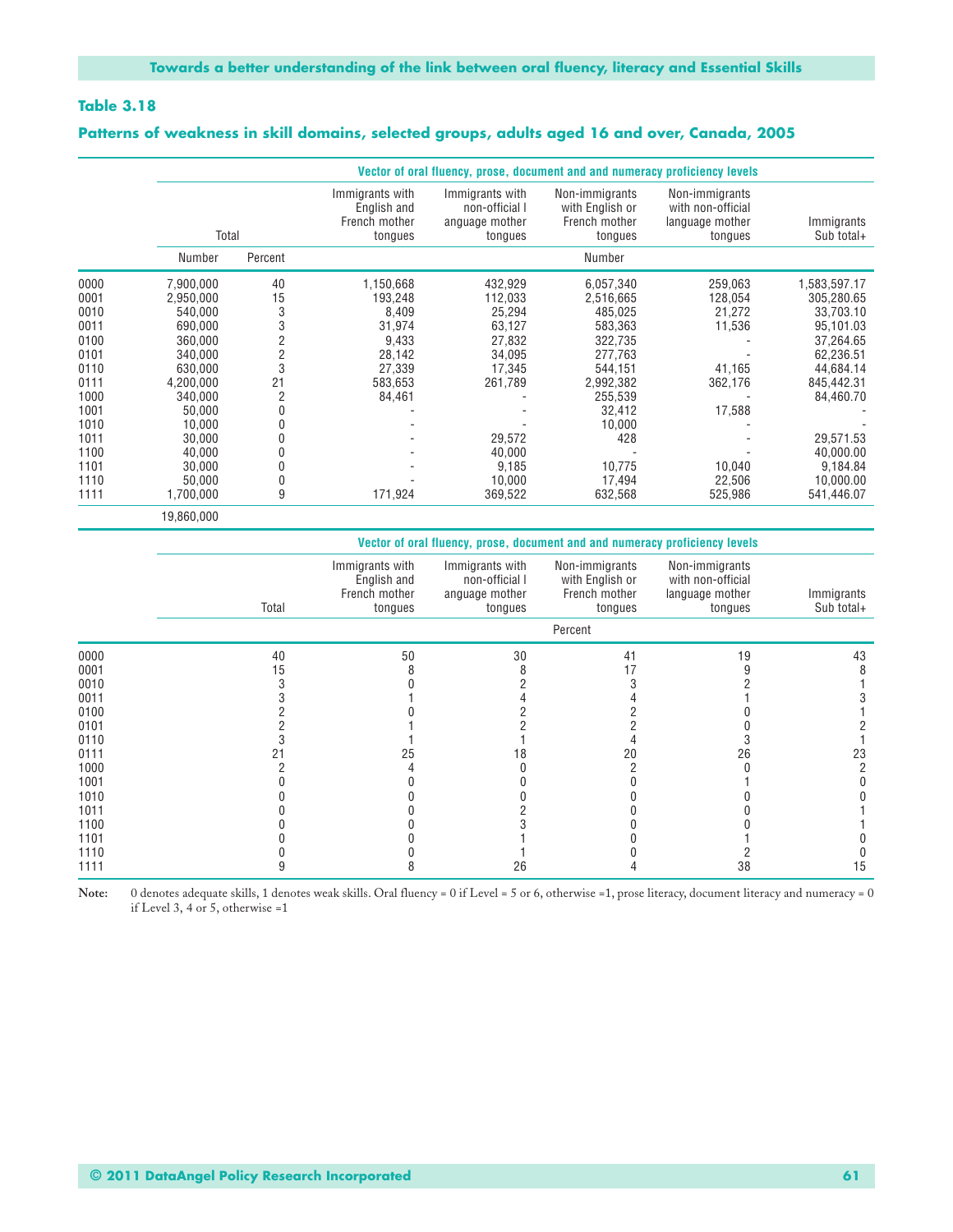#### **Proportion of the population with oral fluency scores less than Level 5, adults aged 16 and over by immigrant status and official language, Canada, 2005**

|                                                                                                      | <b>Oral fluency level</b> |         |          |  |
|------------------------------------------------------------------------------------------------------|---------------------------|---------|----------|--|
|                                                                                                      | Total                     | < 5     | $5+$     |  |
|                                                                                                      |                           | Percent |          |  |
| <b>Total</b>                                                                                         | 100                       |         | 92       |  |
| Immigrant with official language mother tongue<br>Immigrant with non-official language mother tongue | 100<br>100                | 37      | 94<br>63 |  |

#### **Table 3.20**

#### **Distribution of oral fluency scores by proficiency level by years in Canada, immigrants aged 16 and over, Canada, 2005**

|                                     |                          | <b>Oral fluency levels</b> |         |         |          |                |                      |  |  |
|-------------------------------------|--------------------------|----------------------------|---------|---------|----------|----------------|----------------------|--|--|
|                                     | <b>Total</b>             | Level 1                    | Level 2 | Level 3 | Level 4  | Level 5        | Level 6              |  |  |
| Years in Canada                     |                          |                            |         | Percent |          |                |                      |  |  |
| <b>Total</b>                        | 100                      |                            |         |         |          | 10             | 70                   |  |  |
| 0 to 9<br>10 to 19<br>$20 +$<br>CAn | 100<br>100<br>100<br>100 |                            |         |         | 28<br>30 | 24<br>26<br>14 | 40<br>35<br>78<br>84 |  |  |

#### **Table 3.21**

#### **Proportion of the population with oral fluency scores less than Level 5, adults aged 16 and over by labour force status, Canada, 2005**

|                                   | <b>Oral fluency level</b> |     |          |  |  |
|-----------------------------------|---------------------------|-----|----------|--|--|
|                                   | <b>Total</b>              | < 5 | $5+$     |  |  |
| <b>Active Labour Force Status</b> | Percent                   |     |          |  |  |
| <b>Total</b>                      | 100                       |     | 92       |  |  |
| No<br>Yes                         | 100<br>100                |     | 94<br>91 |  |  |

#### **Table 3.22**

#### **Proportion of the population with oral fluency scores less than Level 5, adults aged 16 and over by gender, Canada, 2005**

|                |              | <b>Oral fluency level</b> |          |  |  |  |  |
|----------------|--------------|---------------------------|----------|--|--|--|--|
|                | <b>Total</b> | < ວ                       | $5+$     |  |  |  |  |
|                |              | Percent                   |          |  |  |  |  |
| <b>Total</b>   | 100          |                           | 92       |  |  |  |  |
| Female<br>Male | 100<br>100   |                           | 91<br>92 |  |  |  |  |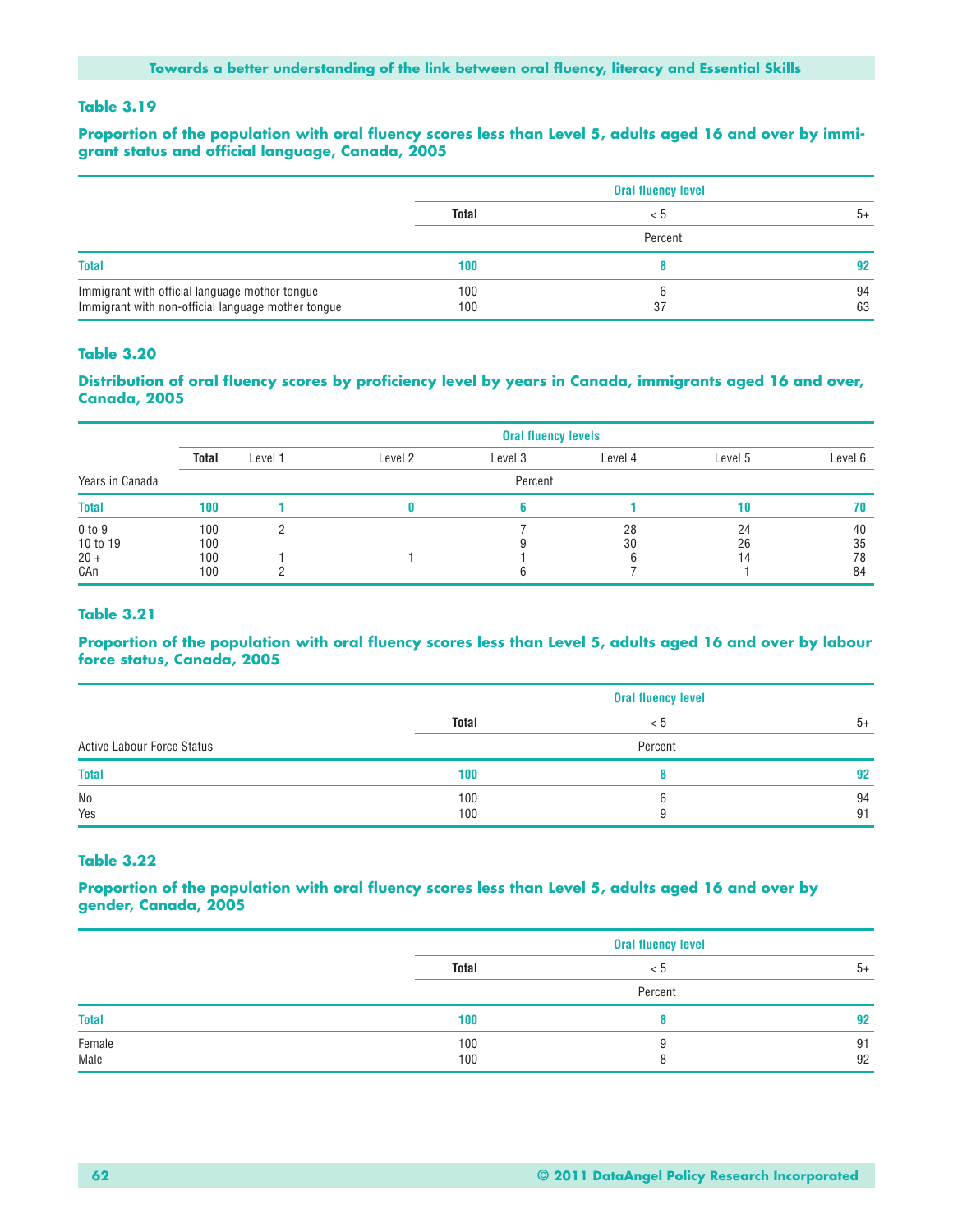**Proportion of the population with oral fluency scores less than Level 5, adults aged 16 and over by age group, Canada, 2005**

|              |              | <b>Oral fluency level</b> |      |  |  |  |
|--------------|--------------|---------------------------|------|--|--|--|
|              | <b>Total</b> | < 5                       | $5+$ |  |  |  |
| Age group    |              | Percent                   |      |  |  |  |
| <b>Total</b> | 100          |                           | 92   |  |  |  |
| 16 to 25     | 100          | 6                         | 94   |  |  |  |
| 26 to 35     | 100          |                           | 91   |  |  |  |
| 36 to 45     | 100          |                           | 91   |  |  |  |
| 46 to 55     | 100          |                           | 94   |  |  |  |
| 56 to 65     | 100          | 12                        | 88   |  |  |  |

#### **Table 3.24**

#### **Proportion of the population with oral fluency scores less than Level 5, adults aged 16 and over by educational attainment, Canada, 2005**

|                    | <b>Oral fluency level</b> |     |      |  |  |
|--------------------|---------------------------|-----|------|--|--|
|                    | <b>Total</b>              | < 5 | $5+$ |  |  |
| Education          | Percent                   |     |      |  |  |
| <b>Total</b>       | 100                       |     | 92   |  |  |
| Less than Grade 7  | 100                       | 9   | 91   |  |  |
| Some High School   | 100                       |     | 91   |  |  |
| <b>High School</b> | 100                       |     | 92   |  |  |
| Non-Univ. PSE      | 100                       |     | 94   |  |  |
| University         | 100                       | 8   | 92   |  |  |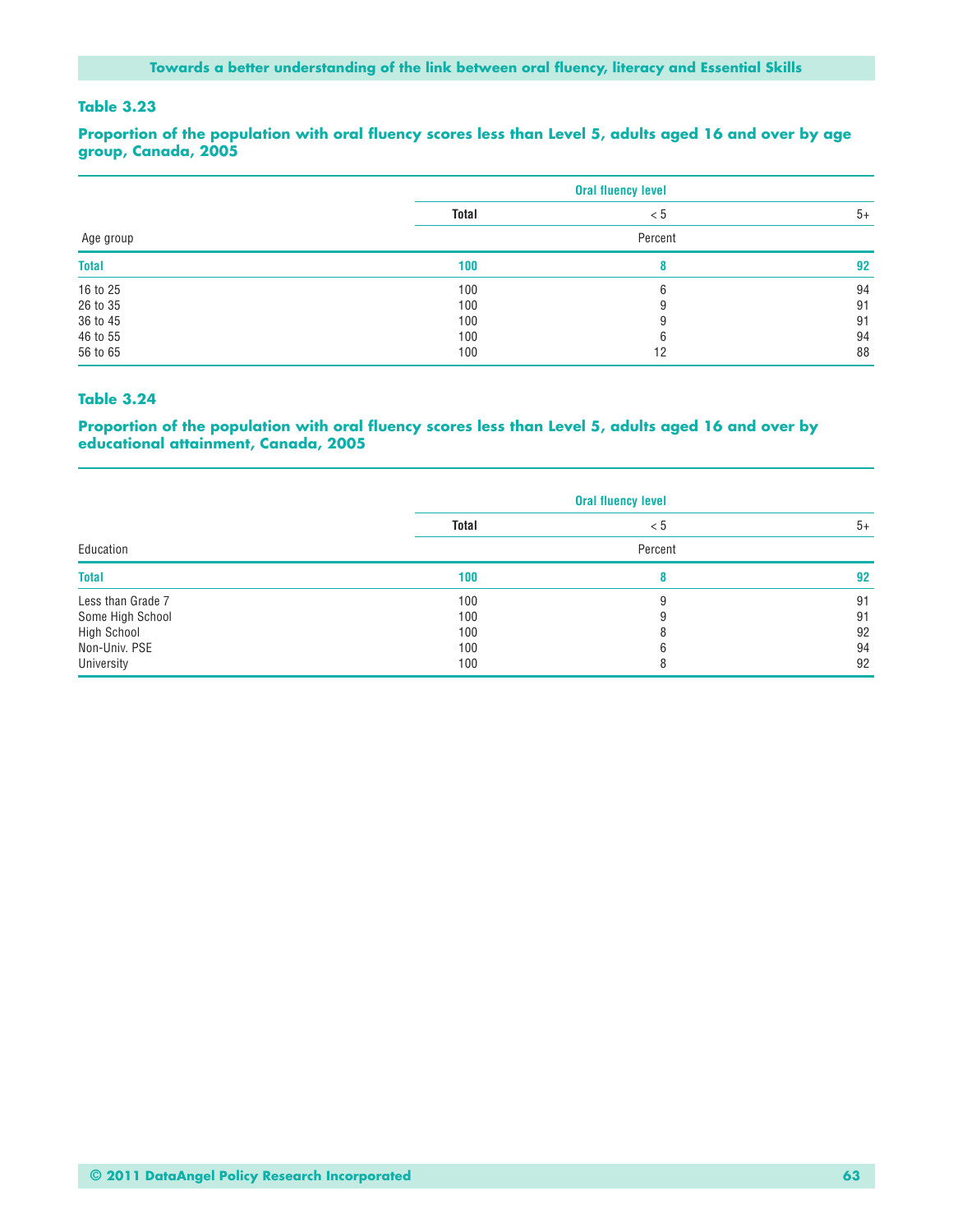#### **Adjusted likelihoods of being in prose literacy shortage, selected characteristics, 2006**

| <b>Adjusted likelihoods</b><br>Education (Less than High school)<br>Newfoundland<br>New Brunswick<br><b>Prince Edward Island</b><br>Immigration (Yes:No)<br>Ontario<br>Quebec<br>Nova Scotia<br>Manitoba | 190<br>180<br>167<br>159<br>154<br>140<br>134<br>133<br>130 |
|----------------------------------------------------------------------------------------------------------------------------------------------------------------------------------------------------------|-------------------------------------------------------------|
| <b>Mother_Tongue_Non-</b><br>English/French<br>Mother_Tongue_French<br>Education (Training)<br>Education (High school only)<br>Alberta                                                                   | 129<br>120<br>117<br>116<br>116                             |
| <b>Census Metropolitan</b><br>Area_YN<br>Saskatchewan<br>Education (Degree)<br>Age_65_Plus                                                                                                               | 111<br>108<br>100<br>100                                    |
| British olumbia<br>Mother_Tongue_Multiple<br>Education (college)<br>Mother_Tongue_English                                                                                                                | 100<br>100<br>100<br>88                                     |
| Gender (Male: Female)<br>Age_56_65<br>Age_46_55<br>Age_36_45<br>Age_26_35<br>Age_16_25                                                                                                                   | 86<br>80<br>64<br>63<br>57<br>42                            |

**Source:** From Canada segmentation analysis.

#### **Table 3.30**

|                   |                                                                                                                                                                                                         |                                                                                                                       | The SAS System 18:38 Thursday, February 24, 2011 154 |  |  |  |  |
|-------------------|---------------------------------------------------------------------------------------------------------------------------------------------------------------------------------------------------------|-----------------------------------------------------------------------------------------------------------------------|------------------------------------------------------|--|--|--|--|
|                   | The LOGISTIC Procedure                                                                                                                                                                                  |                                                                                                                       |                                                      |  |  |  |  |
|                   | Model Information                                                                                                                                                                                       |                                                                                                                       |                                                      |  |  |  |  |
| Data Set<br>Model | Response Variable<br>Number of Response Levels<br>Weight Variable<br>Optimization Technique<br>Number of Observations Read<br>Number of Observations Used<br>Sum of Weights Read<br>Sum of Weights Used | PROJECT. SELECTED VARIABLES<br>earnings YN<br>2<br>weight<br>binary logit<br>Fisher's scoring<br>19900840<br>19900840 | 1678<br>1678                                         |  |  |  |  |
| Response Profile  |                                                                                                                                                                                                         |                                                                                                                       |                                                      |  |  |  |  |
| Ordered<br>Value  | earnings<br>YN                                                                                                                                                                                          | Total<br>Frequency                                                                                                    | Total<br>Weight                                      |  |  |  |  |
|                   | 1<br>$\circ$<br>2<br>$\mathbf{1}$                                                                                                                                                                       | 1229<br>449                                                                                                           | 14891942<br>5008898                                  |  |  |  |  |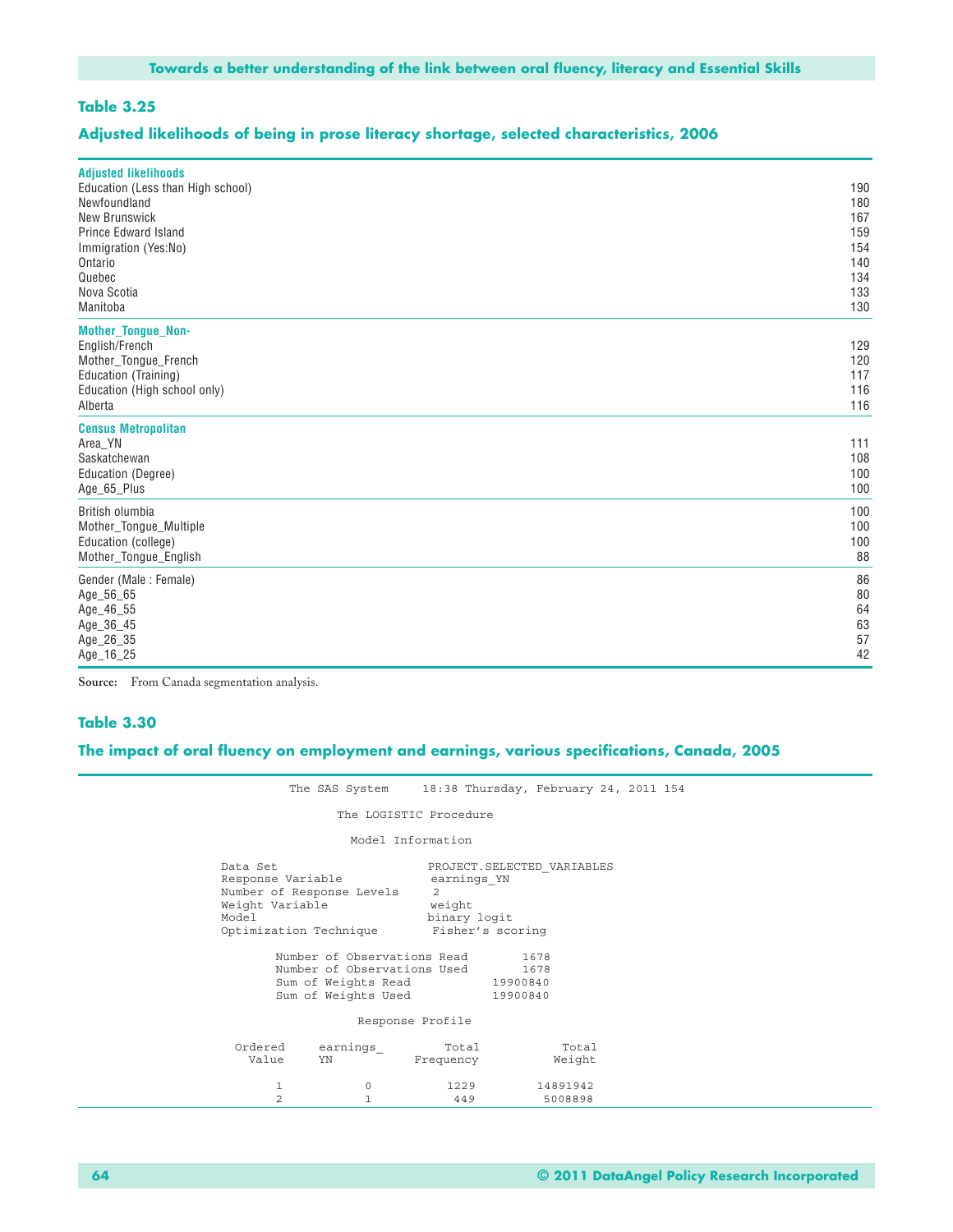Probability modeled is earnings\_YN=0.

Model Convergence Status

Convergence criterion (GCONV=1E-8) satisfied.

Model Fit Statistics

| Criterion                              | Intercept<br>Only | Intercept<br>and<br>Covariates |
|----------------------------------------|-------------------|--------------------------------|
| AIC                                    | 22455601          | 13119704                       |
| SC.                                    | 22455606          | 13119965                       |
| $-2$ Log L                             | 22455599          | 13119608                       |
| Testing Global Null Hypothesis: BETA=0 |                   |                                |

| Test             | Chi-Square                                           |    | DF Pr > ChiSq |  |  |
|------------------|------------------------------------------------------|----|---------------|--|--|
| Likelihood Ratio | 9335990.88                                           | 47 | < .0001       |  |  |
| Score            | 8534661.89                                           | 47 | < .0001       |  |  |
| Wald             |                                                      | 46 |               |  |  |
|                  | The SAS System 18:38 Thursday, February 24, 2011 155 |    |               |  |  |

The LOGISTIC Procedure

WARNING: The information matrix is singular and thus the convergence is questionable.

NOTE: The following parameters have been set to 0, since the variables are a linear combination of other variables as shown.

Age\_56\_65 = Intercept - Age\_16\_25 - Age\_26\_35 - Age\_36\_45 - Age\_46\_55

Age  $65$  Plus = 0

Mother Tongue Mult = Intercept - Mother Tongue Eng - Mother Tongue Fre - Mother Tongue Non BC = Intercept - Nfld - PEI - NS - NB - QUE - ONT - MAN - SASK - ALTA

LF\_NILF = Intercept - LF\_Act - LF\_Unempl

Analysis of Maximum Likelihood Estimates

|                                                                                                                                                                                                                                                                             |  | Standard Wald                                                                                                                                                                                                                  |                 |  |
|-----------------------------------------------------------------------------------------------------------------------------------------------------------------------------------------------------------------------------------------------------------------------------|--|--------------------------------------------------------------------------------------------------------------------------------------------------------------------------------------------------------------------------------|-----------------|--|
| Parameter DF Estimate Error Chi-Square Pr > ChiSq                                                                                                                                                                                                                           |  |                                                                                                                                                                                                                                |                 |  |
| Intercept                                                                                                                                                                                                                                                                   |  | $\begin{array}{cccc} 1 & -4.6038 & 5.3674 & 0.7357 \\ 1 & 0.4560 & 0.00216 & 44486.5021 \\ 1 & -16.4671 & 0.00277 & 35432555.1 \end{array}$                                                                                    | 0.3910          |  |
| $\texttt{Imm\_YN}$                                                                                                                                                                                                                                                          |  |                                                                                                                                                                                                                                | < .0001         |  |
| $Educ_1$                                                                                                                                                                                                                                                                    |  |                                                                                                                                                                                                                                | < .0001         |  |
| $Educ_2$                                                                                                                                                                                                                                                                    |  | 1 -16.4991  0.00225  53867901.1                                                                                                                                                                                                | < .0001         |  |
| Educ 3                                                                                                                                                                                                                                                                      |  | $1 -16.2825 0.00317 26456496.9$ <.0001                                                                                                                                                                                         |                 |  |
| Educ 4                                                                                                                                                                                                                                                                      |  | $1 -16.7647$ 0.00232 52033742.8 <.0001                                                                                                                                                                                         |                 |  |
| Educ 5                                                                                                                                                                                                                                                                      |  | $0$ -17.7810<br>1 0.4858 0.00164 87962.9357 <.0001                                                                                                                                                                             |                 |  |
| Gender                                                                                                                                                                                                                                                                      |  |                                                                                                                                                                                                                                |                 |  |
| Age 16 25                                                                                                                                                                                                                                                                   |  | 1 1.6713 0.00303 304369.370 < .0001                                                                                                                                                                                            |                 |  |
| Age 26 35                                                                                                                                                                                                                                                                   |  | $1 \t 1.2190 \t 0.00275 \t 197118.752 \t 0.0001$                                                                                                                                                                               |                 |  |
|                                                                                                                                                                                                                                                                             |  |                                                                                                                                                                                                                                |                 |  |
|                                                                                                                                                                                                                                                                             |  |                                                                                                                                                                                                                                |                 |  |
|                                                                                                                                                                                                                                                                             |  |                                                                                                                                                                                                                                |                 |  |
| Age_26_35<br>Age_36_65<br>Age_36_65<br>Age_46_55<br>Age_65_65<br>De_65_Plus<br>O.00247<br>Age_65_Plus<br>Age_65_Plus<br>O.00255<br>Age_65_Plus<br>O.00255<br>O.00725<br>O.00725<br>O.00725<br>O.00725<br>O.00725<br>O.00725<br>O.00725<br>O.00725<br>O.00725<br>O.00725<br> |  |                                                                                                                                                                                                                                |                 |  |
|                                                                                                                                                                                                                                                                             |  |                                                                                                                                                                                                                                |                 |  |
|                                                                                                                                                                                                                                                                             |  |                                                                                                                                                                                                                                |                 |  |
| Mother_Tongue_Non 1 1.3481                                                                                                                                                                                                                                                  |  | $0.00765$ 31042.0410 <.0001                                                                                                                                                                                                    |                 |  |
| Mother_Tongue_Mult<br>Mother_Tongue_Mult<br>1 2.1350 0.0128 27707.9573<br>PEI 1 1.0643 0.0145 5416.2060                                                                                                                                                                     |  |                                                                                                                                                                                                                                | and the company |  |
|                                                                                                                                                                                                                                                                             |  |                                                                                                                                                                                                                                | < .0001         |  |
|                                                                                                                                                                                                                                                                             |  |                                                                                                                                                                                                                                | < .0001         |  |
| NS                                                                                                                                                                                                                                                                          |  |                                                                                                                                                                                                                                | < .0001         |  |
| NB                                                                                                                                                                                                                                                                          |  |                                                                                                                                                                                                                                | < .0001         |  |
| <b>OUE</b>                                                                                                                                                                                                                                                                  |  |                                                                                                                                                                                                                                | < .0001         |  |
| ONT                                                                                                                                                                                                                                                                         |  |                                                                                                                                                                                                                                | < .0001         |  |
| MAN                                                                                                                                                                                                                                                                         |  | $1 \t-0.3278\t0.00664\t2440.2647\t1\t0.4876\t0.0104\t20567.1163\t1\t-1.0949\t0.00561\t38151.9520\t1\t-0.0421\t0.00410\t105.3057\t1\t1.1314\t0.00943\t14386.1264\t1\t1.7593\t0.0131\t18171.8545\t0.5824\t0.00602\t9362.2483\t0$ | < .0001         |  |
| SASK                                                                                                                                                                                                                                                                        |  |                                                                                                                                                                                                                                | < .0001         |  |
| ALTA                                                                                                                                                                                                                                                                        |  |                                                                                                                                                                                                                                | < .0001         |  |
| BC<br>$N = 0$<br>$N = 0.2658$<br>$N = 1$<br>$N = 0.2658$<br>$N = 0.0161$<br>$N = 271.4475$<br>$N = 0.001$<br>$N = 0.001$<br>$N = 0.001$                                                                                                                                     |  |                                                                                                                                                                                                                                |                 |  |
|                                                                                                                                                                                                                                                                             |  |                                                                                                                                                                                                                                |                 |  |
|                                                                                                                                                                                                                                                                             |  |                                                                                                                                                                                                                                |                 |  |
| $\begin{array}{cccccccc} \texttt{PEI\_CMA\_YN} & & & 1 & -3.0948 & & 0.0358 & & 7480.4889 & & & <.0001 \\ \texttt{NS\_CMA\_YN} & & & 1 & 1.6582 & 0.00773 & 46008.3285 & & <.0001 \\ \texttt{NB\_CMA\_YN} & & & 1 & 1.3198 & 0.0306 & 1862.4980 & & <.0001 \\ \end{array}$  |  |                                                                                                                                                                                                                                |                 |  |
|                                                                                                                                                                                                                                                                             |  |                                                                                                                                                                                                                                |                 |  |
|                                                                                                                                                                                                                                                                             |  | The SAS System 18:38 Thursday, February 24, 2011 156                                                                                                                                                                           |                 |  |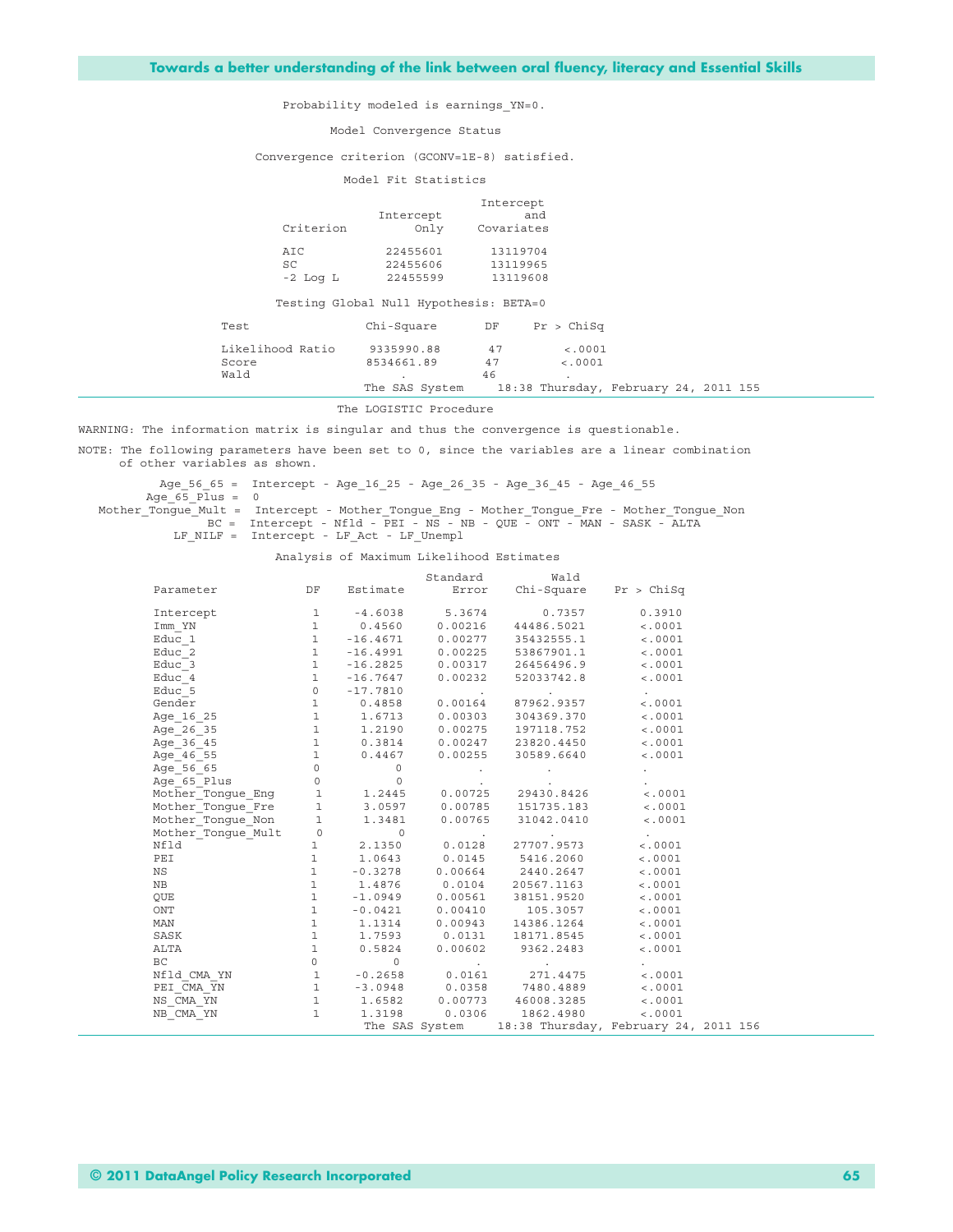#### **The impact of oral fluency on employment and earnings, various specifications, Canada, 2005**

|              |                   |           | The LOGISTIC Procedure                   |                    |            |  |
|--------------|-------------------|-----------|------------------------------------------|--------------------|------------|--|
|              |                   |           | Analysis of Maximum Likelihood Estimates |                    |            |  |
|              |                   |           | Standard                                 | Wald               |            |  |
| Parameter    | DF                | Estimate  | Error                                    | Chi-Square         | Pr > Chisq |  |
| QU CMA YN    | 1                 | 1.0463    | 0.00349                                  | 90112.7801         | < .0001    |  |
| ONt CMA YN   | 1                 | 1.1488    | 0.00269                                  | 182805.097         | < .0001    |  |
| MAN CMA YN   | $\mathbf{1}$      | 1.6630    | 0.0117                                   | 20221.3749         | < .0001    |  |
| SASK CMA YN  | $\mathbf{1}$      | $-0.5976$ | 0.0139                                   | 1849.0562          | < .0001    |  |
| ALTA CMA YN  | $\mathbf{1}$      | $-0.2710$ | 0.00530                                  | 2612.0431          | < .0001    |  |
| BC CMA YN    | $\mathbf{1}$      | 0.6860    | 0.00431                                  | 25385.5413         | < .0001    |  |
| LF Act       | $\mathbf{1}$      | $-0.7663$ | 0.00267                                  | 82411.8999         | < .0001    |  |
| LF Unempl    | $\mathbf{1}$      | $-0.0186$ | 0.00495                                  | 14.0965            | 0.0002     |  |
| LF NILF      | $\circ$           | $\circ$   | $\sim$                                   | $\cdot$            |            |  |
| SOC A        | $\mathbf{1}$      | 20.7252   | 5.3674                                   | 14.9095            | 0.0001     |  |
| SOC B        | $\mathbf{1}$      | 21.9158   | 5.3674                                   | 16.6717            | < .0001    |  |
| SOC C        | $\mathbf{1}$      | 21.2379   | 5.3674                                   | 15.6563            | < .0001    |  |
| SOC D        | $\mathbf{1}$      | 23.2752   | 5.3674                                   | 18.8041            | < .0001    |  |
| SOC E        | $\mathbf{1}$      | 23.0383   | 5.3674                                   | 18.4234            | < .0001    |  |
| SOC F        | $\mathbf{1}$      | 20.0418   | 5.3674                                   | 13.9424            | 0.0002     |  |
| SOC G        | $\mathbf{1}$      | 20.6056   | 5.3674                                   | 14.7379            | 0.0001     |  |
| SOC H        | $\mathbf{1}$      | 21.0582   | 5.3674                                   | 15.3925            | < .0001    |  |
| SOC I        | $\mathbf{1}$      | 20.6117   | 5.3674                                   | 14.7467            | 0.0001     |  |
| SOC J        | $\mathbf{1}$      | 22.0309   | 5.3674                                   | 16.8473            | < .0001    |  |
| Aboriq YN    | $\mathbf{1}$      | $-0.6716$ | 0.0310                                   | 470.4272           | < .0001    |  |
| OVERALL ORAL | $\mathbf{1}$      | $-0.1489$ | 0.000815                                 | 33366.3474         | < .0001    |  |
|              |                   |           |                                          |                    |            |  |
|              |                   |           | Odds Ratio Estimates                     |                    |            |  |
|              |                   |           | Point                                    | 95% Wald           |            |  |
| Effect       |                   | Estimate  |                                          | Confidence Limits  |            |  |
|              |                   |           |                                          |                    |            |  |
| Imm YN       |                   |           | 1.578                                    | 1.571<br>1.585     |            |  |
| Educ 1       |                   |           | < 0.001                                  | < 0.001<br>< 0.001 |            |  |
| Educ 2       |                   |           | < 0.001                                  | < 0.001<br>0.001   |            |  |
| Educ 3       |                   |           | < 0.001                                  | < 0.001<br>0.001   |            |  |
| Educ 4       |                   |           | < 0.001                                  | < 0.001<br>0.001   |            |  |
| Gender       |                   |           | 1.625                                    | 1.620<br>1.631     |            |  |
| Age 16 25    |                   |           | 5.319                                    | 5.288<br>5.351     |            |  |
| Age 26 35    |                   |           | 3.384                                    | 3.366<br>3.402     |            |  |
| Age 36 45    |                   |           | 1.464                                    | 1.457<br>1.471     |            |  |
| Age 46 55    |                   |           | 1.563                                    | 1.555<br>1.571     |            |  |
|              | Mother Tonque Enq |           | 3.471                                    | 3.422<br>3.521     |            |  |
|              | Mother Tongue Fre |           | 21.322                                   | 20.996<br>21.653   |            |  |
|              | Mother Tongue Non |           | 3.850                                    | 3.793<br>3.908     |            |  |
| Nfld         |                   |           | 8.457                                    | 8.247<br>8.672     |            |  |
| PEI          |                   |           | 2.899                                    | 2.818<br>2.982     |            |  |
| $_{\rm NS}$  |                   |           | 0.720                                    | 0.711<br>0.730     |            |  |
| $_{\rm NB}$  |                   |           | 4.426                                    | 4.337<br>4.517     |            |  |
| OUE          |                   |           | 0.335                                    | 0.331<br>0.338     |            |  |

The SAS System 18:38 Thursday, February 24, 2011 157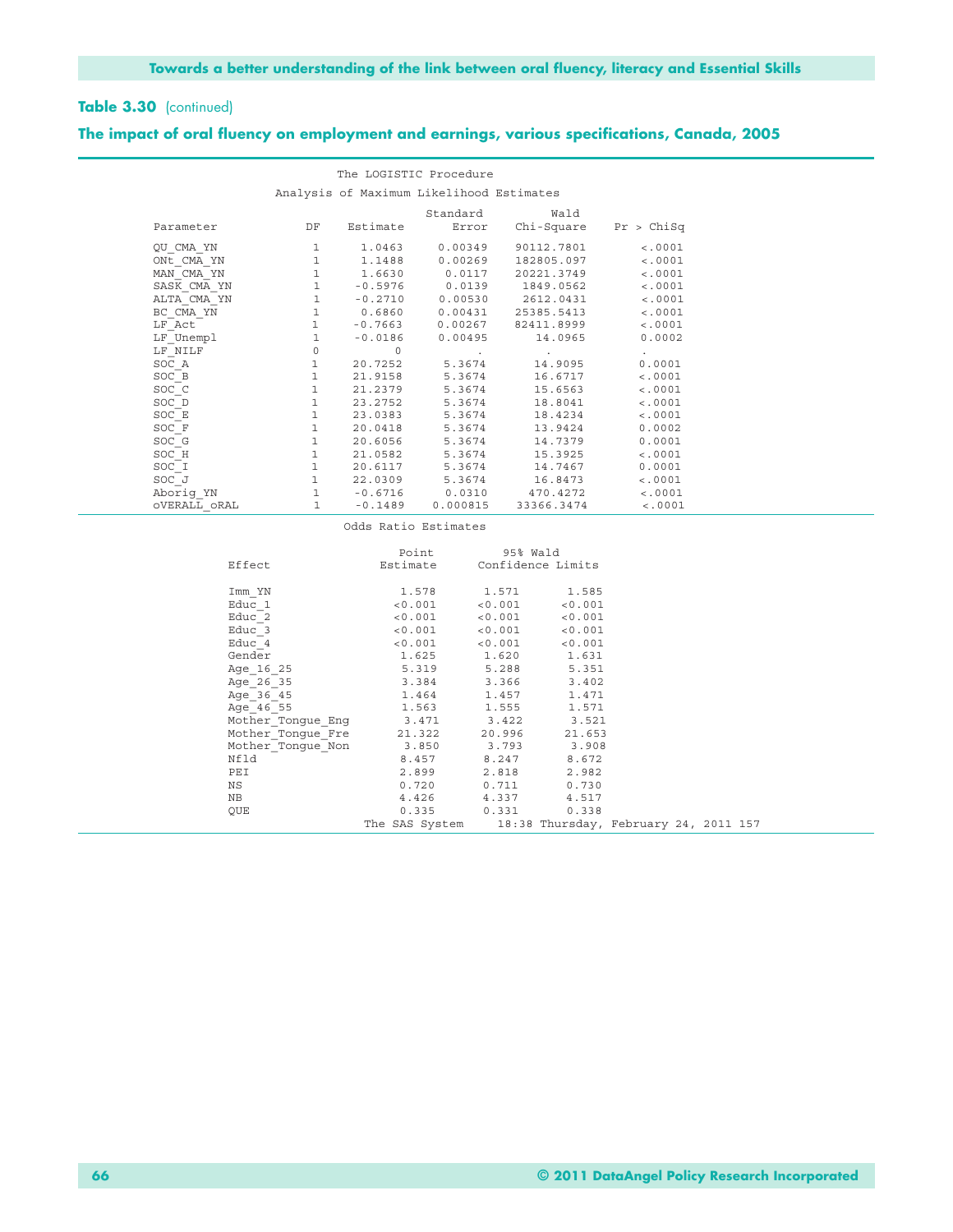|                                                                                                                                                                                                                                                                                                                               | The LOGISTIC Procedure                          |                                                          |                                  |                                       |  |
|-------------------------------------------------------------------------------------------------------------------------------------------------------------------------------------------------------------------------------------------------------------------------------------------------------------------------------|-------------------------------------------------|----------------------------------------------------------|----------------------------------|---------------------------------------|--|
|                                                                                                                                                                                                                                                                                                                               | Odds Ratio Estimates                            |                                                          |                                  |                                       |  |
| Effect                                                                                                                                                                                                                                                                                                                        | Point<br>Estimate                               | 95% Wald<br>Confidence Limits                            |                                  |                                       |  |
| ONT                                                                                                                                                                                                                                                                                                                           | 0.959                                           | 0.951                                                    | 0.967                            |                                       |  |
| MAN                                                                                                                                                                                                                                                                                                                           | 3.100                                           | 3.043                                                    | 3.158                            |                                       |  |
| SASK                                                                                                                                                                                                                                                                                                                          | 5.808                                           | 5.661                                                    | 5.959                            |                                       |  |
| ALTA                                                                                                                                                                                                                                                                                                                          | 1.790                                           | 1.769                                                    | 1.812                            |                                       |  |
| Nfld CMA YN                                                                                                                                                                                                                                                                                                                   | 0.767                                           | 0.743                                                    | 0.791                            |                                       |  |
| PEI CMA YN                                                                                                                                                                                                                                                                                                                    | 0.045                                           | 0.042                                                    | 0.049                            |                                       |  |
| NS CMA YN<br>NB CMA YN                                                                                                                                                                                                                                                                                                        | 5.250                                           | 5.171                                                    | 5.330                            |                                       |  |
| OU CMA YN                                                                                                                                                                                                                                                                                                                     | 3.743<br>2.847                                  | 3.525<br>2.828                                           | 3.974<br>2.866                   |                                       |  |
| ONt CMA YN                                                                                                                                                                                                                                                                                                                    | 3.154                                           | 3.138                                                    | 3.171                            |                                       |  |
| MAN CMA YN                                                                                                                                                                                                                                                                                                                    | 5.275                                           | 5.156                                                    | 5.397                            |                                       |  |
| SASK CMA YN                                                                                                                                                                                                                                                                                                                   | 0.550                                           | 0.535                                                    | 0.565                            |                                       |  |
| ALTA CMA YN                                                                                                                                                                                                                                                                                                                   | 0.763                                           | 0.755                                                    | 0.771                            |                                       |  |
| BC CMA YN                                                                                                                                                                                                                                                                                                                     | 1.986                                           | 1.969                                                    | 2.003                            |                                       |  |
| LF Act                                                                                                                                                                                                                                                                                                                        | 0.465                                           | 0.462                                                    | 0.467                            |                                       |  |
| LF Unempl                                                                                                                                                                                                                                                                                                                     | 0.982                                           | 0.972                                                    | 0.991                            |                                       |  |
| SOC A                                                                                                                                                                                                                                                                                                                         | >999.999                                        | >999.999 >999.999                                        |                                  |                                       |  |
| SOC B                                                                                                                                                                                                                                                                                                                         |                                                 | >999.999 >999.999 >999.999                               |                                  |                                       |  |
| SOC C                                                                                                                                                                                                                                                                                                                         | >999.999                                        | >999.999 >999.999                                        |                                  |                                       |  |
| SOC D                                                                                                                                                                                                                                                                                                                         |                                                 | >999.999 >999.999 >999.999                               |                                  |                                       |  |
| SOC E                                                                                                                                                                                                                                                                                                                         |                                                 | >999.999 >999.999 >999.999                               |                                  |                                       |  |
| SOC F                                                                                                                                                                                                                                                                                                                         |                                                 | >999.999 >999.999 >999.999                               |                                  |                                       |  |
| SOC G<br>SOC H                                                                                                                                                                                                                                                                                                                |                                                 | >999.999 >999.999 >999.999<br>>999.999 >999.999 >999.999 |                                  |                                       |  |
| SOC I                                                                                                                                                                                                                                                                                                                         |                                                 | >999.999 >999.999 >999.999                               |                                  |                                       |  |
| SOC J                                                                                                                                                                                                                                                                                                                         |                                                 | >999.999 >999.999 >999.999                               |                                  |                                       |  |
| Aborig YN                                                                                                                                                                                                                                                                                                                     | 0.511                                           | 0.481                                                    | 0.543                            |                                       |  |
| OVERALL ORAL                                                                                                                                                                                                                                                                                                                  | 0.862                                           | 0.860                                                    | 0.863                            |                                       |  |
| Association of Predicted Probabilities and Observed Responses<br>Percent Concordant<br>Percent Discordant<br>Percent Tied<br>Pairs                                                                                                                                                                                            | 85.9<br>13.8<br>0.3<br>551821<br>The SAS System | Somers' D<br>Gamma<br>Tau-a<br>$\mathbf C$               | 0.721<br>0.723<br>0.283<br>0.861 | 18:38 Thursday, February 24, 2011 158 |  |
|                                                                                                                                                                                                                                                                                                                               |                                                 |                                                          |                                  |                                       |  |
|                                                                                                                                                                                                                                                                                                                               | The REG Procedure<br>Model: MODEL1              |                                                          |                                  |                                       |  |
|                                                                                                                                                                                                                                                                                                                               | Dependent Variable: earnings                    |                                                          |                                  |                                       |  |
| Number of Observations Read                                                                                                                                                                                                                                                                                                   |                                                 |                                                          | 1678                             |                                       |  |
| Number of Observations Used                                                                                                                                                                                                                                                                                                   |                                                 |                                                          | 1230                             |                                       |  |
| Number of Observations with Missing Values                                                                                                                                                                                                                                                                                    |                                                 |                                                          | 448                              |                                       |  |
|                                                                                                                                                                                                                                                                                                                               | Weight: weight                                  |                                                          |                                  |                                       |  |
|                                                                                                                                                                                                                                                                                                                               | Analysis of Variance                            |                                                          |                                  |                                       |  |
|                                                                                                                                                                                                                                                                                                                               |                                                 |                                                          |                                  |                                       |  |
| Source<br>DF                                                                                                                                                                                                                                                                                                                  | Sum of<br>Squares                               | Mean<br>Square                                           | F Value                          | Pr > F                                |  |
| Model<br>46                                                                                                                                                                                                                                                                                                                   | 8.686458E15                                     | 1.88836E14                                               | 4.21                             | < .0001                               |  |
| Error<br>1183                                                                                                                                                                                                                                                                                                                 | 5.308916E16                                     | 4.487672E13                                              |                                  |                                       |  |
| Corrected Total<br>1229                                                                                                                                                                                                                                                                                                       | 6.177562E16                                     |                                                          |                                  |                                       |  |
| Root MSE<br>Dependent Mean<br>Coeff Var                                                                                                                                                                                                                                                                                       | 6699009<br>39170<br>17102                       | R-Square<br>Adj R-Sq                                     | 0.1406<br>0.1072                 |                                       |  |
| NOTE: Model is not full rank. Least-squares solutions for the parameters are not unique. Some<br>statistics will be misleading. A reported DF of 0 or B means that the estimate is biased.<br>NOTE: The following parameters have been set to 0, since the variables are a linear combination<br>of other variables as shown. |                                                 |                                                          |                                  |                                       |  |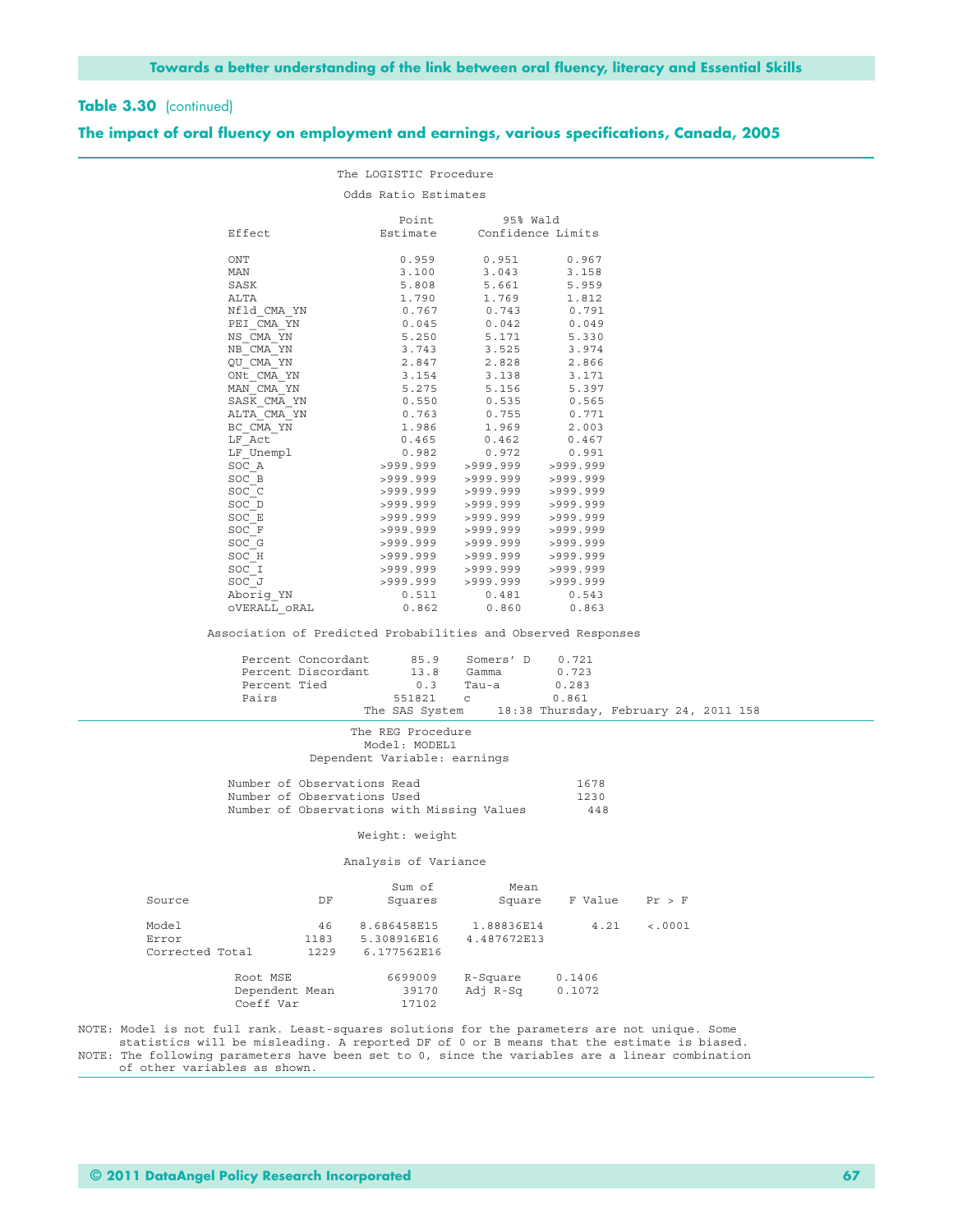| Age_56_65 = Intercept - Age_16_25 - Age_26_35 - Age_36_45 - Age_46_55<br>Age 65 Plus = $0$                                                                                                                                                       |                              |                                                     |                                                                       |                    |                      |  |
|--------------------------------------------------------------------------------------------------------------------------------------------------------------------------------------------------------------------------------------------------|------------------------------|-----------------------------------------------------|-----------------------------------------------------------------------|--------------------|----------------------|--|
| Mother Tongue Mult = Intercept - Mother_Tongue_Eng - Mother_Tongue_Fre - Mother_Tongue_Non                                                                                                                                                       |                              |                                                     |                                                                       |                    |                      |  |
|                                                                                                                                                                                                                                                  |                              | LF_NILF = Intercept - LF_Act - LF Unempl            | BC = Intercept - Nfld - PEI - NS - NB - QUE - ONT - MAN - SASK - ALTA |                    |                      |  |
|                                                                                                                                                                                                                                                  |                              | SOC $J =$ Intercept - SOC A - SOC B - SOC C - SOC D |                                                                       |                    |                      |  |
|                                                                                                                                                                                                                                                  |                              | - $SOC_E$ - $SOC_F$ - $SOC_G$ - $SOC_H$ - $SOC_I$   |                                                                       |                    |                      |  |
|                                                                                                                                                                                                                                                  |                              | Parameter Estimates                                 |                                                                       |                    |                      |  |
|                                                                                                                                                                                                                                                  |                              |                                                     | Parameter Standard                                                    |                    |                      |  |
| Variable DF                                                                                                                                                                                                                                      |                              |                                                     | Estimate Error t Value Pr >  t                                        |                    |                      |  |
|                                                                                                                                                                                                                                                  |                              |                                                     |                                                                       |                    |                      |  |
|                                                                                                                                                                                                                                                  |                              |                                                     |                                                                       |                    |                      |  |
|                                                                                                                                                                                                                                                  |                              |                                                     |                                                                       |                    |                      |  |
|                                                                                                                                                                                                                                                  |                              |                                                     |                                                                       |                    |                      |  |
|                                                                                                                                                                                                                                                  |                              |                                                     |                                                                       |                    |                      |  |
| 1990 11 13022 1 13022 1 1317.51269 13021 13023 13024 13024 13024 13024 13024 13024 13024 13024 13024 13024 13024 13024 13024 13024 13024 13024 13025 13024 13025 13024 13025 13024 13025 13024 13025 13024 13025 13024 13025 1                   |                              |                                                     |                                                                       |                    |                      |  |
|                                                                                                                                                                                                                                                  |                              |                                                     |                                                                       |                    |                      |  |
|                                                                                                                                                                                                                                                  |                              |                                                     | The SAS System 18:38 Thursday, February 24, 2011 159                  |                    |                      |  |
|                                                                                                                                                                                                                                                  |                              | The REG Procedure                                   |                                                                       |                    |                      |  |
|                                                                                                                                                                                                                                                  |                              | Model: MODEL1<br>Dependent Variable: earnings       |                                                                       |                    |                      |  |
|                                                                                                                                                                                                                                                  |                              |                                                     |                                                                       |                    |                      |  |
|                                                                                                                                                                                                                                                  |                              | Parameter Estimates                                 |                                                                       |                    |                      |  |
|                                                                                                                                                                                                                                                  |                              | Parameter                                           | Standard                                                              |                    |                      |  |
| Variable DF                                                                                                                                                                                                                                      |                              |                                                     | Estimate    Error    t Value    Pr >  t                               |                    |                      |  |
| Age_16_25     B   -14272   6924.35647   -2.06   0.0395<br>Age_26_35     B  -7389.82202   6950.57726   -1.06   0.2879<br>Age_36_45     B  -1923.87020   7000.77416   -0.27   0.7835<br>Age_46_55     B  -1923.87020   7000.77416   -0.27          |                              |                                                     |                                                                       |                    |                      |  |
|                                                                                                                                                                                                                                                  |                              |                                                     |                                                                       |                    |                      |  |
|                                                                                                                                                                                                                                                  |                              |                                                     |                                                                       |                    |                      |  |
|                                                                                                                                                                                                                                                  |                              |                                                     |                                                                       |                    |                      |  |
|                                                                                                                                                                                                                                                  |                              |                                                     |                                                                       |                    |                      |  |
|                                                                                                                                                                                                                                                  |                              |                                                     |                                                                       |                    |                      |  |
|                                                                                                                                                                                                                                                  |                              |                                                     |                                                                       |                    |                      |  |
|                                                                                                                                                                                                                                                  |                              |                                                     |                                                                       |                    |                      |  |
|                                                                                                                                                                                                                                                  |                              |                                                     |                                                                       |                    |                      |  |
| Mother_Tongue_Mult 0<br>Nfld<br>B -3556.85305 20140 -0.18 0.8598<br>PEI<br>NS B 1515.5991 3698 -0.21 0.3564<br>NB B -14062 18315 -0.77 0.4428<br>QUE B -3681.20635 15902 -0.23 0.8170<br>MM<br>MM B 6385.63259 14088 0.45 0.6554<br>MM B 5299.41 |                              |                                                     |                                                                       |                    |                      |  |
|                                                                                                                                                                                                                                                  |                              |                                                     |                                                                       |                    |                      |  |
|                                                                                                                                                                                                                                                  |                              |                                                     |                                                                       |                    |                      |  |
|                                                                                                                                                                                                                                                  |                              |                                                     |                                                                       |                    |                      |  |
|                                                                                                                                                                                                                                                  |                              |                                                     |                                                                       |                    |                      |  |
|                                                                                                                                                                                                                                                  |                              |                                                     |                                                                       |                    |                      |  |
|                                                                                                                                                                                                                                                  |                              |                                                     |                                                                       |                    |                      |  |
|                                                                                                                                                                                                                                                  |                              |                                                     |                                                                       |                    |                      |  |
|                                                                                                                                                                                                                                                  |                              |                                                     |                                                                       |                    |                      |  |
|                                                                                                                                                                                                                                                  |                              |                                                     |                                                                       |                    |                      |  |
| QU CMA YN<br>ONt CMA YN                                                                                                                                                                                                                          | 1<br>$\mathbf 1$             | 3814.38024<br>-4543.33357                           | 8511.15415<br>8212.96679                                              | 0.45<br>$-0.55$    | 0.6541<br>0.5802     |  |
| MAN CMA YN                                                                                                                                                                                                                                       | $\mathbf{1}$                 | 2080.73410                                          | 23126                                                                 | 0.09               | 0.9283               |  |
| SASK CMA YN                                                                                                                                                                                                                                      | $\mathbf{1}$                 | $-12320$                                            | 27640                                                                 | $-0.45$            | 0.6559               |  |
| ALTA CMA YN<br>BC CMA YN                                                                                                                                                                                                                         | $\mathbf{1}$<br>$\mathbf{1}$ | $-5470.72614$<br>35649                              | 13996<br>13592                                                        | $-0.39$<br>2.62    | 0.6960<br>0.0088     |  |
| LF Act                                                                                                                                                                                                                                           | В                            | 10938                                               | 5681.93359                                                            | 1.93               | 0.0545               |  |
| LF Unempl                                                                                                                                                                                                                                        | $\, {\bf B}$                 | $-4559.75659$                                       | 9057.84406                                                            | $-0.50$            | 0.6148               |  |
| LF NILF                                                                                                                                                                                                                                          | $\circ$                      | $\circ$                                             | $\sim$                                                                | $\blacksquare$ .   | $\ddot{\phantom{a}}$ |  |
| SOC A<br>SOC B                                                                                                                                                                                                                                   | $\, {\bf B}$<br>$\, {\bf B}$ | 11337<br>1120.12155                                 | 9960.35535<br>7722.54191                                              | 1.14<br>0.15       | 0.2553<br>0.8847     |  |
| SOC C                                                                                                                                                                                                                                            | $\, {\bf B}$                 | 10713                                               | 10295                                                                 | 1.04               | 0.2983               |  |
| SOC D                                                                                                                                                                                                                                            | $\, {\bf B}$                 | $-11660$                                            | 10323                                                                 | $-1.13$            | 0.2589               |  |
| SOC E<br>SOC F                                                                                                                                                                                                                                   | $\, {\bf B}$<br>$\, {\bf B}$ | $-11138$<br>$-22192$                                | 9987.13313<br>13468                                                   | $-1.12$<br>$-1.65$ | 0.2650<br>0.0997     |  |
| SOC G                                                                                                                                                                                                                                            | $\, {\bf B}$                 | $-14929$                                            | 7110.66009                                                            | $-2.10$            | 0.0360               |  |
| SOC H                                                                                                                                                                                                                                            | $\, {\bf B}$                 | $-4007.71998$                                       | 7800.50068                                                            | $-0.51$            | 0.6075               |  |
| SOC I                                                                                                                                                                                                                                            | $\mathbf{B}$<br>$\circ$      | $-22541$<br>$\circ$                                 | 12618                                                                 | $-1.79$            | 0.0743               |  |
| SOC J<br>Aborig YN                                                                                                                                                                                                                               | $\mathbf{1}$                 | 4743.01529                                          | $\sim$<br>64652                                                       | 0.07               | 0.9415               |  |
|                                                                                                                                                                                                                                                  |                              |                                                     | The SAS System 18:38 Thursday, February 24, 2011 160                  |                    |                      |  |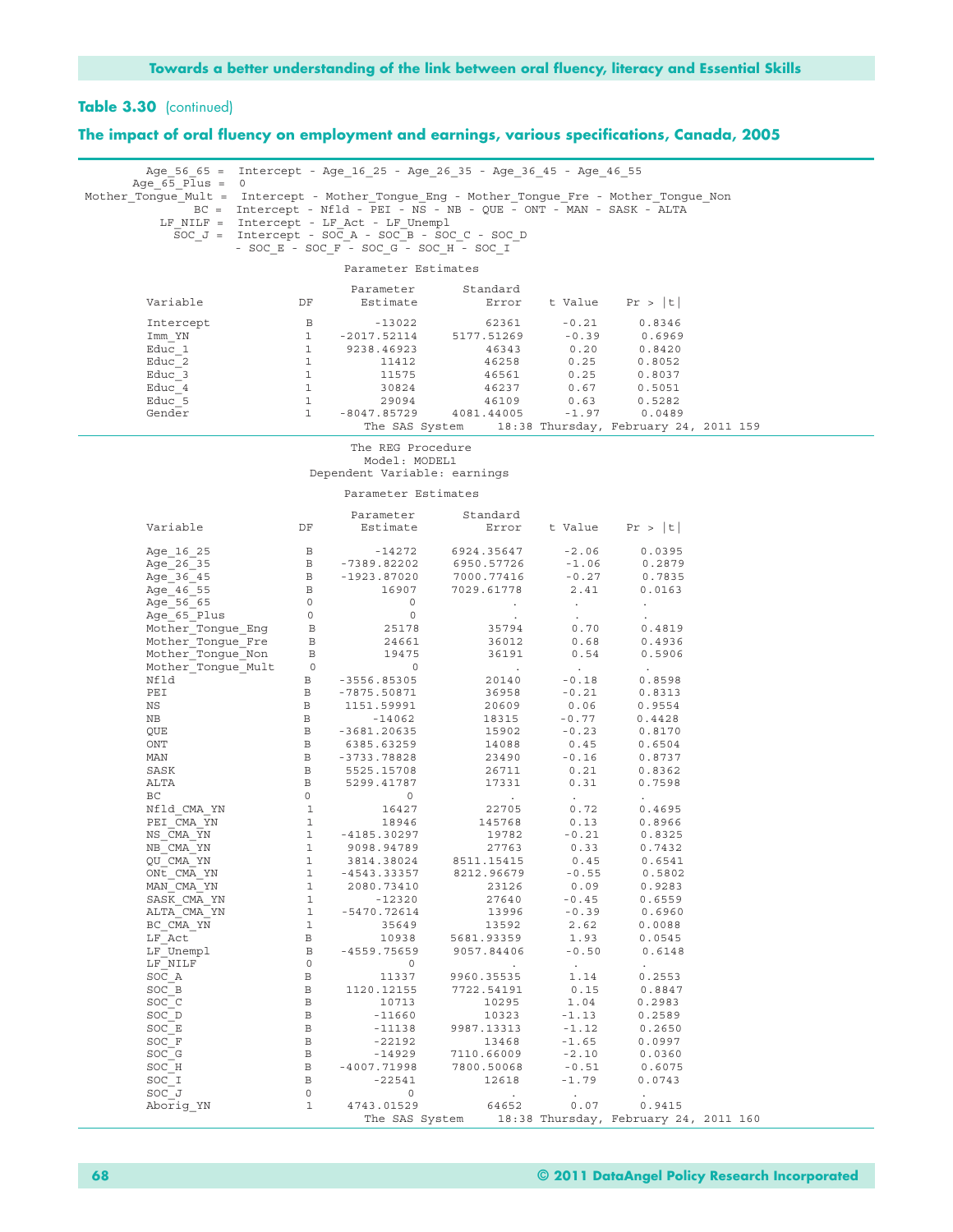|                   |                                                                                             | The REG Procedure<br>Model: MODEL1                                                              |                                                           |                                             |                                                 |  |
|-------------------|---------------------------------------------------------------------------------------------|-------------------------------------------------------------------------------------------------|-----------------------------------------------------------|---------------------------------------------|-------------------------------------------------|--|
|                   |                                                                                             | Dependent Variable: earnings                                                                    |                                                           |                                             |                                                 |  |
|                   |                                                                                             | Parameter Estimates                                                                             |                                                           |                                             |                                                 |  |
| Variable          | DF                                                                                          | Parameter Standard<br>Estimate                                                                  |                                                           | Error t Value $Pr >  t $                    |                                                 |  |
| OVERALL ORAL      | $\mathbf{1}$                                                                                | 2453.03286 1611.81699<br>The SAS System                                                         |                                                           | 1.52                                        | 0.1283<br>18:38 Thursday, February 24, 2011 161 |  |
|                   |                                                                                             | The LOGISTIC Procedure                                                                          |                                                           |                                             |                                                 |  |
|                   |                                                                                             | Model Information                                                                               |                                                           |                                             |                                                 |  |
| Data Set<br>Model | Response Variable<br>Number of Response Levels<br>Weight Variable<br>Optimization Technique | 2<br>Number of Observations Read<br>Number of Observations Used<br>Sum of Weights Read 19900840 | earnings YN<br>weight<br>binary logit<br>Fisher's scoring | PROJECT. SELECTED VARIABLES<br>1678<br>1678 |                                                 |  |
|                   |                                                                                             | Sum of Weights Used 19900840                                                                    |                                                           |                                             |                                                 |  |
|                   |                                                                                             | Response Profile                                                                                |                                                           |                                             |                                                 |  |
|                   | Ordered<br>Value<br>YN                                                                      | earnings_                                                                                       | Total<br>Frequency                                        | Total<br>Weight                             |                                                 |  |
|                   | $\mathbf{1}$<br>2                                                                           | $\circ$<br>$\mathbf{1}$                                                                         | 1229<br>449                                               | 14891942<br>5008898                         |                                                 |  |
|                   |                                                                                             | Probability modeled is earnings YN=0.                                                           |                                                           |                                             |                                                 |  |
|                   |                                                                                             | Model Convergence Status                                                                        |                                                           |                                             |                                                 |  |
|                   | Convergence criterion (GCONV=1E-8) satisfied.                                               |                                                                                                 |                                                           |                                             |                                                 |  |
|                   |                                                                                             | Model Fit Statistics                                                                            |                                                           |                                             |                                                 |  |
|                   | Criterion                                                                                   | Intercept                                                                                       | Intercept<br>Only Covariates                              | and                                         |                                                 |  |
|                   | AIC<br>SC<br>-2 Log L                                                                       | 22455606<br>22455599                                                                            | 22455601 13119600<br>13119861<br>13119504                 |                                             |                                                 |  |
|                   |                                                                                             | Testing Global Null Hypothesis: BETA=0                                                          |                                                           |                                             |                                                 |  |
| Test              |                                                                                             | Chi-Square                                                                                      | DF                                                        | Pr > Chisq                                  |                                                 |  |
| Score<br>Wald     | Likelihood Ratio                                                                            | 9336094.64<br>8537980.92                                                                        | 47<br>47<br>46                                            | < .0001<br>< .0001                          |                                                 |  |
|                   |                                                                                             | The SAS System                                                                                  |                                                           |                                             | 18:38 Thursday, February 24, 2011 162           |  |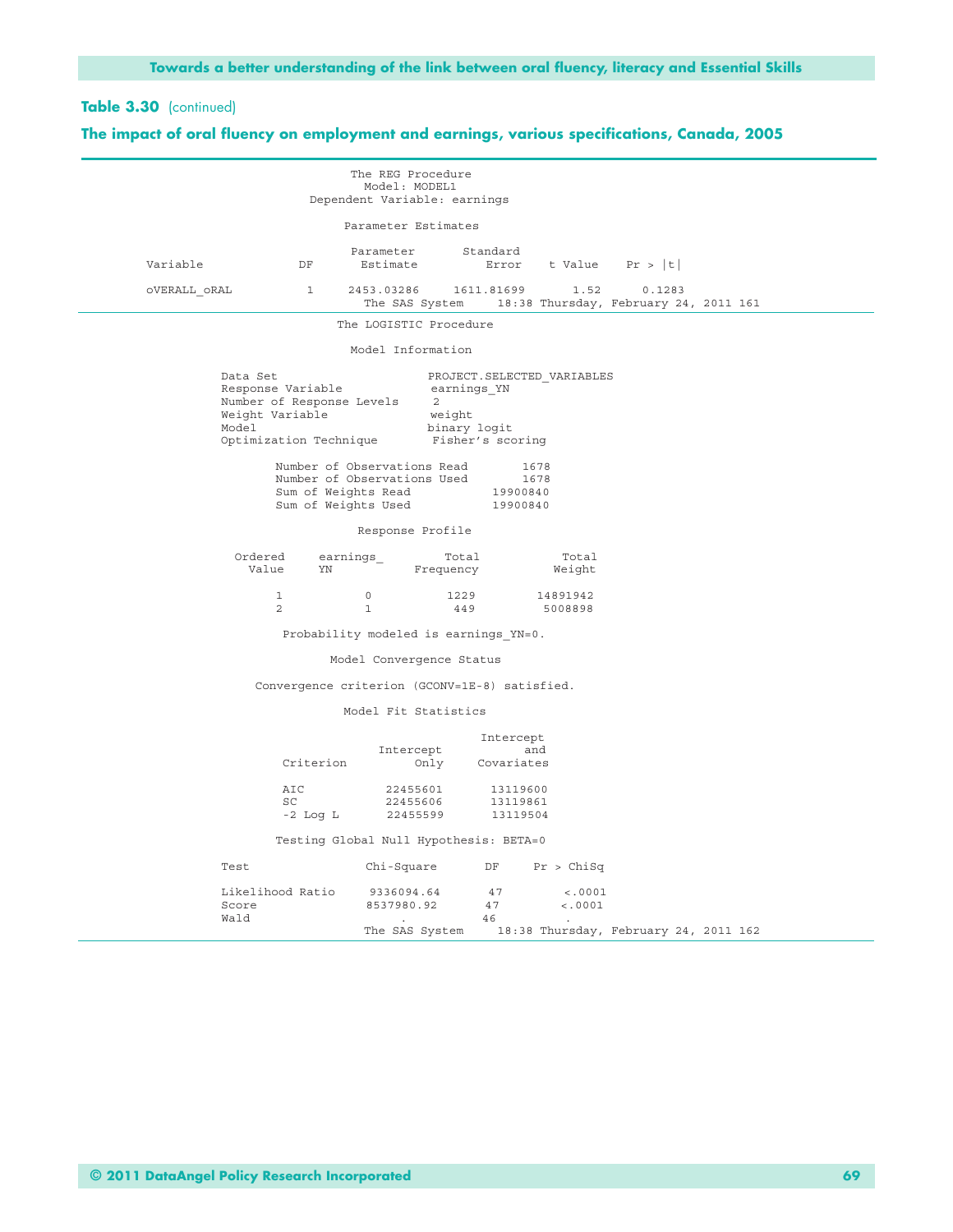#### **The impact of oral fluency on employment and earnings, various specifications, Canada, 2005**

The LOGISTIC Procedure

WARNING: The information matrix is singular and thus the convergence is questionable. NOTE: The following parameters have been set to 0, since the variables are a linear combination of other variables as shown.

 Age\_56\_65 = Intercept - Age\_16\_25 - Age\_26\_35 - Age\_36\_45 - Age\_46\_55 Age  $65$  Plus = 0 Mother Tongue Mult = Intercept - Mother Tongue Eng - Mother Tongue Fre - Mother Tongue Non BC = Intercept - Nfld - PEI - NS - NB - QUE - ONT - MAN - SASK - ALTA LF\_NILF = Intercept - LF\_Act - LF\_Unempl

Analysis of Maximum Likelihood Estimates

|                                                                                                                                                                               |  | Standard Wald                                                                                                                                                                                   |                          |  |
|-------------------------------------------------------------------------------------------------------------------------------------------------------------------------------|--|-------------------------------------------------------------------------------------------------------------------------------------------------------------------------------------------------|--------------------------|--|
| Parameter                                                                                                                                                                     |  | DF Estimate Error Chi-Square Pr > ChiSq                                                                                                                                                         |                          |  |
| Intercept                                                                                                                                                                     |  | 1 $-4.7311$ 5.3463 0.7831 0.3762                                                                                                                                                                |                          |  |
| Imm YN                                                                                                                                                                        |  | 1 0.4133 0.00215 36978.4066                                                                                                                                                                     | < .0001                  |  |
| Educ 1                                                                                                                                                                        |  | $1 -16.5440$ 0.00303 29745988.1 <.0001                                                                                                                                                          |                          |  |
| Educ 2                                                                                                                                                                        |  | $1 -16.5004$ 0.00231 50891061.4 <.0001                                                                                                                                                          |                          |  |
| Educ 3                                                                                                                                                                        |  | $1 -16.3230 0.00324 25359566.4$ <.0001                                                                                                                                                          |                          |  |
| Educ 4                                                                                                                                                                        |  | $1 -16.7381 0.00235 50612570.4$ <.0001                                                                                                                                                          |                          |  |
|                                                                                                                                                                               |  |                                                                                                                                                                                                 |                          |  |
|                                                                                                                                                                               |  |                                                                                                                                                                                                 |                          |  |
|                                                                                                                                                                               |  |                                                                                                                                                                                                 |                          |  |
|                                                                                                                                                                               |  |                                                                                                                                                                                                 |                          |  |
|                                                                                                                                                                               |  |                                                                                                                                                                                                 |                          |  |
|                                                                                                                                                                               |  |                                                                                                                                                                                                 |                          |  |
|                                                                                                                                                                               |  |                                                                                                                                                                                                 |                          |  |
|                                                                                                                                                                               |  |                                                                                                                                                                                                 |                          |  |
|                                                                                                                                                                               |  |                                                                                                                                                                                                 |                          |  |
| Mother Tongue Fre 1 3.0724 0.00793 150156.462 <.0001                                                                                                                          |  |                                                                                                                                                                                                 |                          |  |
| Mother Tongue Non 1 1.3840 0.00770 32298.4720 <.0001                                                                                                                          |  |                                                                                                                                                                                                 |                          |  |
| Mother_Tongue_Mult<br>Mother_Tongue_Mult<br>1 2.1963 0.0128 29410.9683                                                                                                        |  |                                                                                                                                                                                                 | $\sim 1000$ km s $^{-1}$ |  |
|                                                                                                                                                                               |  |                                                                                                                                                                                                 | < .0001                  |  |
| PEI                                                                                                                                                                           |  | $1$ 0.9930 0.0144 4762.2227<br>1 -0.1883 0.00666 799.7807<br>1 1.4361 0.0104 19143.8069<br>1 -1.0838 0.00560 37484.9048                                                                         | < .0001                  |  |
| NS                                                                                                                                                                            |  |                                                                                                                                                                                                 | < .0001                  |  |
| NB                                                                                                                                                                            |  |                                                                                                                                                                                                 | < .0001                  |  |
| QUE                                                                                                                                                                           |  |                                                                                                                                                                                                 | < .0001                  |  |
| ONT                                                                                                                                                                           |  | 1 -0.0196 0.00412 22.6791                                                                                                                                                                       | < .0001                  |  |
| MAN                                                                                                                                                                           |  | 1   1.0844   0.00947   13113.3094                                                                                                                                                               | < .0001                  |  |
| SASK                                                                                                                                                                          |  | $1 \qquad \qquad 1.7295 \qquad \qquad 0.0131 \qquad \ 17546.3459 \qquad \qquad <.0001$                                                                                                          |                          |  |
| ALTA                                                                                                                                                                          |  | $1 \t 0.5368 \t 0.00601 \t 7988.7352 \t < .0001$                                                                                                                                                |                          |  |
| $\begin{array}{cccccccccccccc} \text{BC} & & & & 0 & & & 0 & & & & & \cr \text{Mf1d\_CMA\_YN} & & & & 1 & & -0.1554 & & 0.0162 & & & 92.3706 & & & & < .0001 \cr \end{array}$ |  |                                                                                                                                                                                                 |                          |  |
|                                                                                                                                                                               |  |                                                                                                                                                                                                 |                          |  |
|                                                                                                                                                                               |  |                                                                                                                                                                                                 |                          |  |
| PEI_CMA_YN<br>NS_CMA_YN                                                                                                                                                       |  |                                                                                                                                                                                                 |                          |  |
| $NB$ $CMA$ $YN$                                                                                                                                                               |  | $\begin{array}{cccccccc} 1 & -3.0893 & 0.0359 & 7417.0840 & \ddots & 0.001 \ 1 & 1.5213 & 0.00778 & 38276.3018 & \ddots & 0.001 \ 1 & 1.3202 & 0.0306 & 1865.8884 & \ddots & 0.001 \end{array}$ |                          |  |
|                                                                                                                                                                               |  | The SAS System 18:38 Thursday, February 24, 2011 163                                                                                                                                            |                          |  |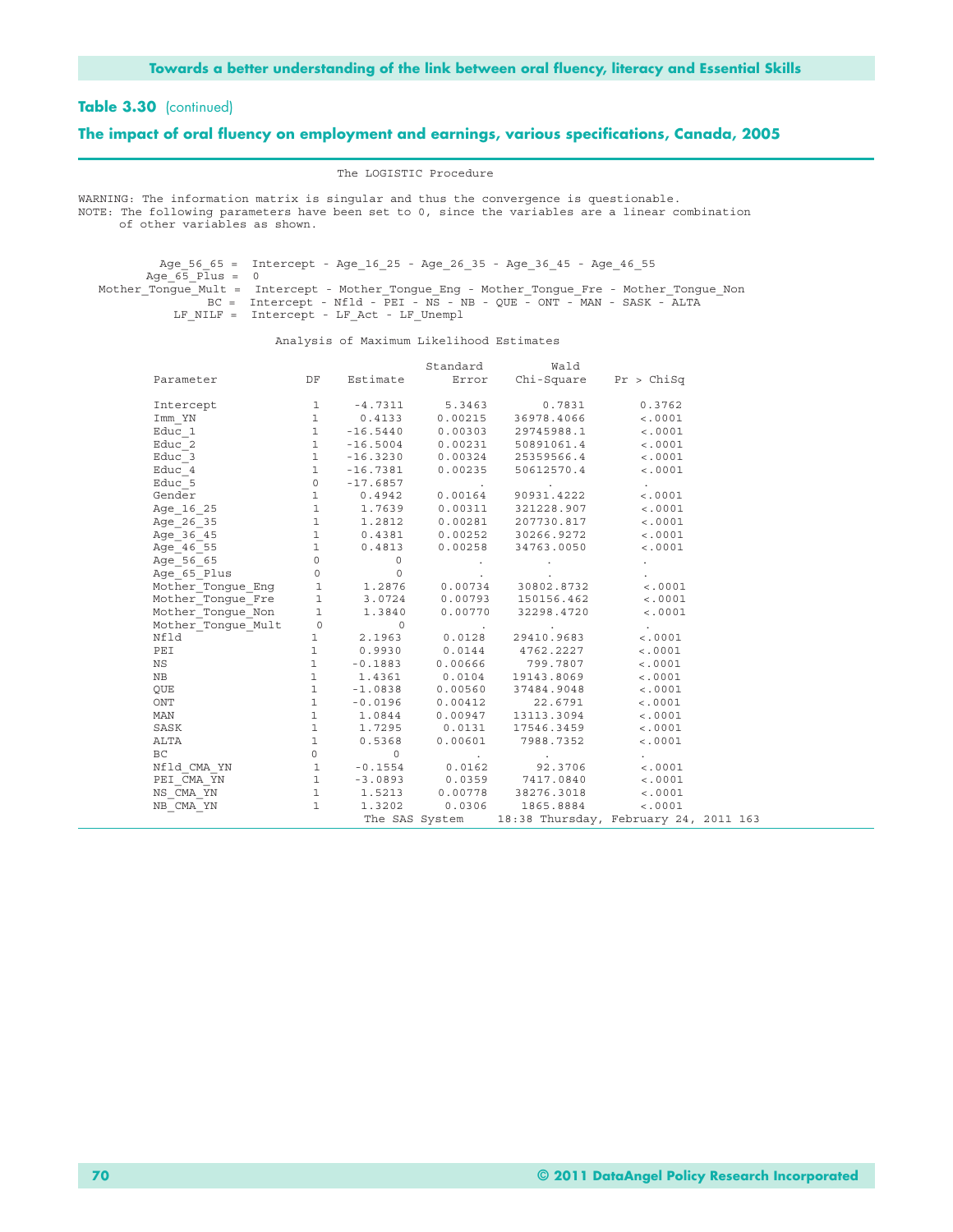#### **The impact of oral fluency on employment and earnings, various specifications, Canada, 2005**

|                                                   |              |                    | The LOGISTIC Procedure                   |                                                                                           |         |
|---------------------------------------------------|--------------|--------------------|------------------------------------------|-------------------------------------------------------------------------------------------|---------|
|                                                   |              |                    | Analysis of Maximum Likelihood Estimates |                                                                                           |         |
| Parameter DF Estimate Error Chi-Square Pr > ChiSq |              |                    |                                          | Standard Wald                                                                             |         |
| QU CMA YN                                         | $\mathbf{1}$ |                    | 1.0681 0.00349                           | 93780.1019                                                                                | < .0001 |
| $ONE$ CMA YN $1$ $1.1583$ $0.00269$ $185619.045$  |              |                    |                                          |                                                                                           | < .0001 |
| MAN CMA YN                                        |              |                    |                                          | 1 1.6871 0.0117 20688.5651                                                                | < .0001 |
| SASK CMA YN 1 -0.5964 0.0139 1838.1830            |              |                    |                                          |                                                                                           | < .0001 |
| ALTA CMA YN 1 -0.1907 0.00527 1307.4349           |              |                    |                                          |                                                                                           | < .0001 |
| BC CMA YN                                         |              |                    |                                          | 1 0.7435 0.00430 29901.9825                                                               | < .0001 |
| LF Act                                            |              |                    |                                          | 1 -0.7435 0.00265 78758.3091                                                              | < .0001 |
| LF Unempl                                         |              |                    |                                          | 1 -0.0134 0.00493 7.4098                                                                  | 0.0065  |
| LF NILF                                           |              | $0\qquad \qquad 0$ | <b>Contractor</b>                        | the control of the control of the control of                                              |         |
| SOC A                                             |              |                    |                                          | 1 20.7663 5.3463 15.0873                                                                  | 0.0001  |
| SOC B                                             |              |                    |                                          | $1 \qquad \qquad 21.9197 \qquad \qquad 5.3463 \qquad \qquad 16.8098 \qquad \qquad <.0001$ |         |
| SOC C                                             | $\mathbf 1$  |                    |                                          | 21.3372 5.3463 15.9283 <.0001                                                             |         |
| SOC D                                             |              |                    |                                          | 1 23.2873 5.3463 18.9728                                                                  | < .0001 |
| SOC E                                             |              |                    |                                          | $1 \qquad \qquad 23.1160 \qquad \qquad 5.3463 \qquad \qquad 18.6946 \qquad \qquad <.0001$ |         |
| SOC F                                             |              |                    |                                          | 1 20.0174 5.3463 14.0187                                                                  | 0.0002  |
| SOC G                                             |              |                    |                                          | 1 20.6528 5.3463 14.9227                                                                  | 0.0001  |
| SOC H                                             |              |                    |                                          | 1 21.0956 5.3463 15.5695                                                                  | < .0001 |
| SOC I                                             |              |                    |                                          | 1 20.6522 5.3463 14.9219                                                                  | 0.0001  |
| SOC J                                             |              |                    |                                          | 1 22.0648 5.3463 17.0330                                                                  | < .0001 |
| Aborig YN                                         |              |                    | 1 - 0.7551 0.0309                        | 597.8334                                                                                  | < .0001 |
| Prose Avq                                         | 1            | $-0.00404$         |                                          | 0.000021 35651.0123                                                                       | < .0001 |

#### Odds Ratio Estimates

|                          | Point                                                | 95% Wald |                   |  |  |
|--------------------------|------------------------------------------------------|----------|-------------------|--|--|
| Effect                   | Estimate                                             |          | Confidence Limits |  |  |
|                          |                                                      |          |                   |  |  |
| Imm YN                   | 1.512                                                | 1.505    | 1.518             |  |  |
| Educ 1                   | < 0.001                                              | < 0.001  | < 0.001           |  |  |
| Educ 2                   | < 0.001                                              | < 0.001  | < 0.001           |  |  |
| Educ 3                   | $< 0.001$ $< 0.001$                                  |          | < 0.001           |  |  |
| Educ 4                   | < 0.001                                              | < 0.001  | < 0.001           |  |  |
| Gender                   | 1.639                                                | 1.634    | 1.644             |  |  |
| Age 16 25                | 5.835                                                | 5.800    | 5.871             |  |  |
| Age 26 35                | 3.601                                                | 3.581    | 3.621             |  |  |
| Age 36 45                | 1.550                                                | 1.542    | 1.557             |  |  |
| Age 46 55                | 1.618                                                | 1.610    | 1.626             |  |  |
| Mother Tonque Enq 3.624  |                                                      | 3.572    | 3.677             |  |  |
| Mother Tongue Fre 21.594 |                                                      | 21.261   | 21.932            |  |  |
| Mother Tonque Non 3.991  |                                                      | 3.931    | 4.051             |  |  |
| Nfld                     | 8.992                                                | 8.769    | 9.220             |  |  |
| PEI                      | 2.699                                                | 2.624    | 2.777             |  |  |
| NS                       | 0.828                                                | 0.818    | 0.839             |  |  |
| NB                       | 4.204                                                | 4.120    | 4.291             |  |  |
| OUE                      | 0.338                                                | 0.335    | 0.342             |  |  |
|                          | The SAS System 18:38 Thursday, February 24, 2011 164 |          |                   |  |  |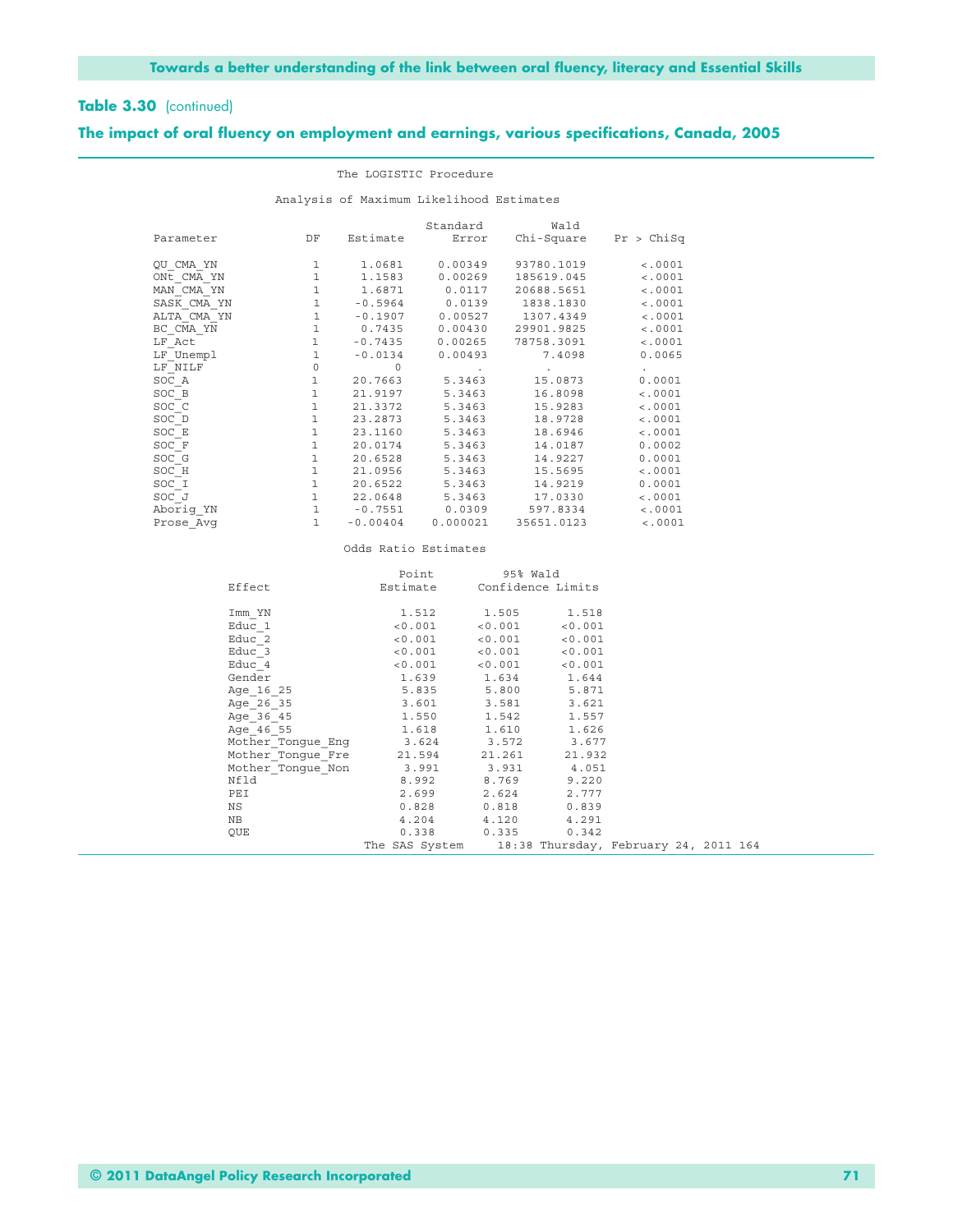|                                                                                                 |                    | The LOGISTIC Procedure                                        |                               |          |                                       |  |
|-------------------------------------------------------------------------------------------------|--------------------|---------------------------------------------------------------|-------------------------------|----------|---------------------------------------|--|
|                                                                                                 |                    | Odds Ratio Estimates                                          |                               |          |                                       |  |
|                                                                                                 |                    |                                                               |                               |          |                                       |  |
| Effect                                                                                          |                    | Point<br>Estimate                                             | 95% Wald<br>Confidence Limits |          |                                       |  |
| ONT                                                                                             |                    | 0.981                                                         | 0.973                         | 0.989    |                                       |  |
| MAN                                                                                             |                    | 2.958                                                         | 2.903                         | 3.013    |                                       |  |
| SASK                                                                                            |                    | 5.638                                                         | 5.495                         | 5.784    |                                       |  |
| ALTA                                                                                            |                    | 1.711                                                         | 1.691                         | 1.731    |                                       |  |
| Nfld CMA YN                                                                                     |                    | 0.856                                                         | 0.829                         | 0.884    |                                       |  |
| PEI CMA YN                                                                                      |                    | 0.046                                                         | 0.042                         | 0.049    |                                       |  |
| NS CMA YN                                                                                       |                    | 4.578                                                         | 4.509                         | 4.648    |                                       |  |
| NB CMA YN                                                                                       |                    | 3.744                                                         | 3.527                         | 3.975    |                                       |  |
| QU CMA YN                                                                                       |                    | 2.910                                                         | 2.890                         | 2.930    |                                       |  |
| ONt CMA YN                                                                                      |                    | 3.185                                                         | 3.168                         | 3.201    |                                       |  |
| MAN CMA YN                                                                                      |                    | 5.404                                                         | 5.281                         | 5.529    |                                       |  |
| SASK CMA YN                                                                                     |                    | 0.551                                                         | 0.536                         | 0.566    |                                       |  |
| ALTA CMA YN                                                                                     |                    | 0.826                                                         | 0.818                         | 0.835    |                                       |  |
| BC CMA YN                                                                                       |                    | 2.103                                                         | 2.086                         | 2.121    |                                       |  |
| LF Act                                                                                          |                    | 0.475                                                         | 0.473                         | 0.478    |                                       |  |
| LF Unempl                                                                                       |                    | 0.987                                                         | 0.977                         | 0.996    |                                       |  |
| SOC A                                                                                           |                    | >999.999                                                      | >999.999                      | >999.999 |                                       |  |
| SOC B                                                                                           |                    | >999.999                                                      | >999.999                      | >999.999 |                                       |  |
| SOC C                                                                                           |                    | >999.999                                                      | >999.999                      | >999.999 |                                       |  |
| SOC D                                                                                           |                    |                                                               |                               | >999.999 |                                       |  |
| SOC E                                                                                           |                    |                                                               |                               | >999.999 |                                       |  |
| SOC F                                                                                           |                    |                                                               |                               | >999.999 |                                       |  |
| SOC G                                                                                           |                    |                                                               |                               | >999.999 |                                       |  |
| SOC H                                                                                           |                    |                                                               |                               | >999.999 |                                       |  |
| SOC I                                                                                           |                    |                                                               | >999.999 >999.999 >999.999    |          |                                       |  |
| SOC J                                                                                           |                    | >999.999                                                      | >999.999                      | >999.999 |                                       |  |
| Aborig YN                                                                                       |                    | 0.470                                                         | 0.442                         | 0.499    |                                       |  |
| Prose Avg                                                                                       |                    | 0.996                                                         | 0.996                         | 0.996    |                                       |  |
|                                                                                                 |                    | Association of Predicted Probabilities and Observed Responses |                               |          |                                       |  |
|                                                                                                 | Percent Concordant | 85.9                                                          | Somers' D                     | 0.721    |                                       |  |
|                                                                                                 | Percent Discordant | 13.8                                                          | Gamma                         | 0.723    |                                       |  |
| Percent Tied                                                                                    |                    | 0.3                                                           | Tau-a                         | 0.283    |                                       |  |
| Pairs                                                                                           |                    | 551821                                                        | C                             | 0.861    |                                       |  |
|                                                                                                 |                    | The SAS System                                                |                               |          | 18:38 Thursday, February 24, 2011 165 |  |
|                                                                                                 |                    | The REG Procedure                                             |                               |          |                                       |  |
|                                                                                                 |                    | Model: MODEL1                                                 |                               |          |                                       |  |
|                                                                                                 |                    | Dependent Variable: earnings                                  |                               |          |                                       |  |
| Number of Observations Read                                                                     |                    |                                                               |                               | 1678     |                                       |  |
|                                                                                                 |                    |                                                               |                               |          |                                       |  |
| Number of Observations Used                                                                     |                    |                                                               |                               | 1230     |                                       |  |
|                                                                                                 |                    | Number of Observations with Missing Values                    |                               | 448      |                                       |  |
|                                                                                                 |                    | Weight: weight                                                |                               |          |                                       |  |
|                                                                                                 |                    | Analysis of Variance                                          |                               |          |                                       |  |
|                                                                                                 |                    | Sum of                                                        | Mean                          |          |                                       |  |
| Source                                                                                          | DF                 | Squares                                                       | Square                        | F Value  | Pr > F                                |  |
| Model                                                                                           | 46                 | 9.268972E15                                                   | 2.014994E14                   | 4.54     | < .0001                               |  |
| Error                                                                                           | 1183               | 5.250665E16                                                   | 4.438432E13                   |          |                                       |  |
| Corrected Total                                                                                 | 1229               | 6.177562E16                                                   |                               |          |                                       |  |
| Root MSE                                                                                        |                    | 6662156                                                       | R-Square                      | 0.1500   |                                       |  |
| Dependent Mean                                                                                  |                    | 39170                                                         | Adj R-Sq                      | 0.1170   |                                       |  |
| Coeff Var                                                                                       |                    | 17008                                                         |                               |          |                                       |  |
| NOTE: Model is not full rank. Least-squares solutions for the parameters are not unique. Some   |                    |                                                               |                               |          |                                       |  |
| statistics will be misleading. A reported DF of 0 or B means that the estimate is biased.       |                    |                                                               |                               |          |                                       |  |
| NOTE: The following parameters have been set to 0, since the variables are a linear combination |                    |                                                               |                               |          |                                       |  |
| of other variables as shown.                                                                    |                    |                                                               |                               |          |                                       |  |
|                                                                                                 |                    |                                                               |                               |          |                                       |  |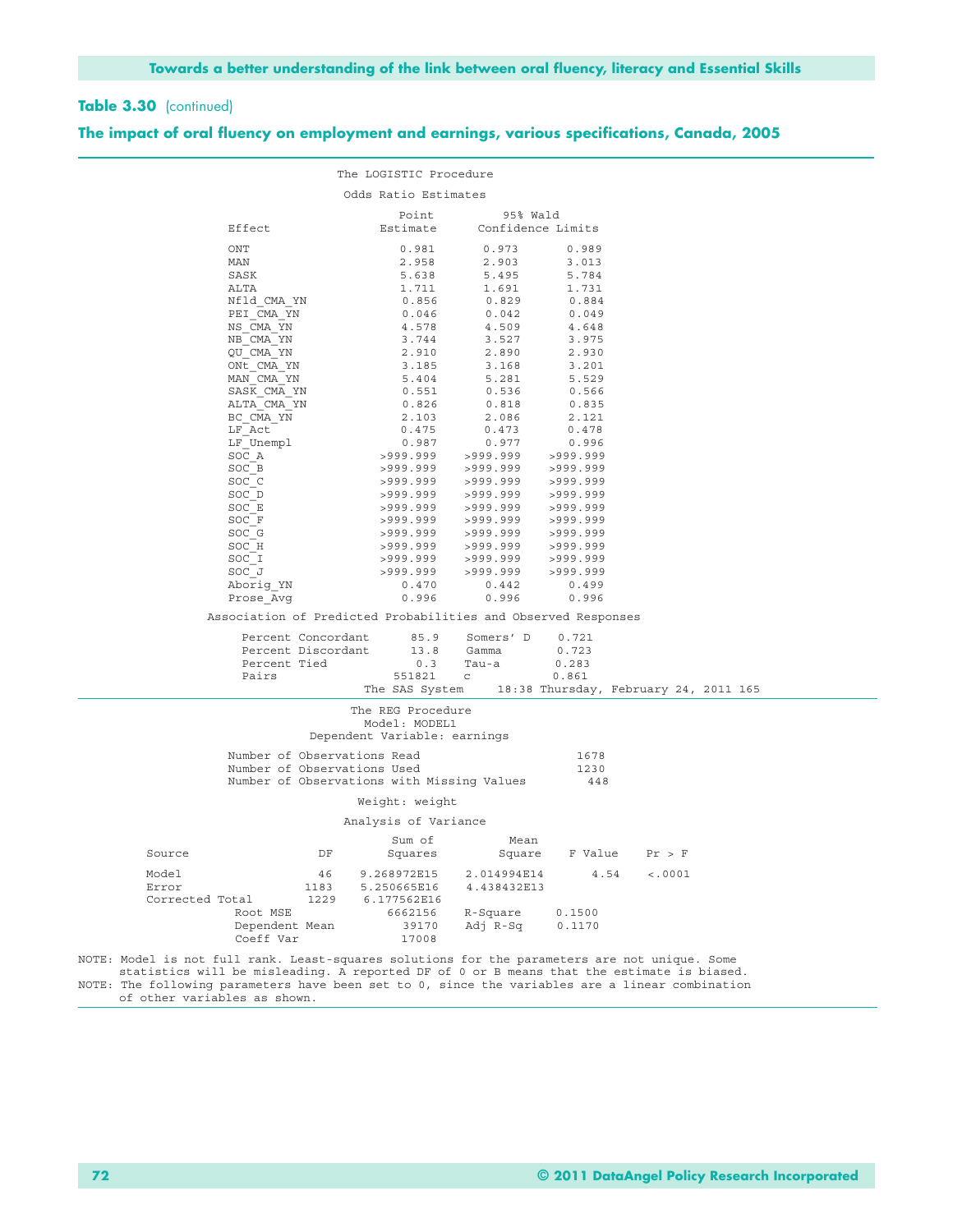## **The impact of oral fluency on employment and earnings, various specifications, Canada, 2005**

|                                                                                                                                                                                   |                              |                                                                                         | Age 56 65 = Intercept - Age 16 25 - Age 26 35 - Age 36 45 - Age 46 55                                                                                        |                           |                                       |  |
|-----------------------------------------------------------------------------------------------------------------------------------------------------------------------------------|------------------------------|-----------------------------------------------------------------------------------------|--------------------------------------------------------------------------------------------------------------------------------------------------------------|---------------------------|---------------------------------------|--|
| Age $65$ Plus = 0                                                                                                                                                                 |                              |                                                                                         |                                                                                                                                                              |                           |                                       |  |
| Mother Tongue Mult = Intercept - Mother Tongue Eng - Mother Tongue Fre - Mother Tongue Non                                                                                        |                              |                                                                                         |                                                                                                                                                              |                           |                                       |  |
|                                                                                                                                                                                   |                              |                                                                                         | BC = Intercept - Nfld - PEI - NS - NB - QUE - ONT - MAN - SASK - ALTA                                                                                        |                           |                                       |  |
|                                                                                                                                                                                   |                              | LF NILF = Intercept - LF Act - LF Unempl                                                |                                                                                                                                                              |                           |                                       |  |
|                                                                                                                                                                                   |                              |                                                                                         | SOC $J =$ Intercept - SOC A - SOC B - SOC C - SOC D                                                                                                          |                           |                                       |  |
|                                                                                                                                                                                   |                              | - SOC E - SOC F - SOC G - SOC H - SOC I                                                 |                                                                                                                                                              |                           |                                       |  |
|                                                                                                                                                                                   |                              | Parameter Estimates                                                                     |                                                                                                                                                              |                           |                                       |  |
|                                                                                                                                                                                   |                              | Parameter                                                                               | Standard                                                                                                                                                     |                           |                                       |  |
| Variable                                                                                                                                                                          | DF                           | Estimate                                                                                |                                                                                                                                                              |                           | Error t Value $Pr >  t $              |  |
|                                                                                                                                                                                   |                              |                                                                                         |                                                                                                                                                              |                           |                                       |  |
| Intercept                                                                                                                                                                         | $\overline{B}$               | $-37127$                                                                                | 61673                                                                                                                                                        | $-0.60$                   | 0.5473                                |  |
| Imm YN                                                                                                                                                                            |                              |                                                                                         |                                                                                                                                                              |                           | 0.7049<br>0.8005                      |  |
| Educ 1<br>Educ 2                                                                                                                                                                  |                              |                                                                                         |                                                                                                                                                              |                           | 0.8535                                |  |
| Educ 3                                                                                                                                                                            |                              |                                                                                         |                                                                                                                                                              |                           | 0.8579                                |  |
| Educ 4                                                                                                                                                                            |                              | 1 8292.79368                                                                            | $1 -1950.77640$<br>$1 -1950.77640$<br>$1 1649$<br>$1 60018$<br>$1 8497.75251$<br>$1 8292.79368$<br>$1 26468$<br>$1 26468$<br>$1 26468$<br>$1 5997$<br>$0.58$ |                           | 0.5651                                |  |
| Educ 5                                                                                                                                                                            | $\overline{1}$               | 20963                                                                                   | 45900                                                                                                                                                        | 0.46                      | 0.6480                                |  |
| Gender                                                                                                                                                                            | $\mathbf{1}$                 |                                                                                         | $-9104.87801$ $4067.16493$ $-2.24$                                                                                                                           |                           | 0.0254                                |  |
|                                                                                                                                                                                   |                              |                                                                                         | The SAS System 18:38 Thursday, February 24, 2011 166                                                                                                         |                           |                                       |  |
|                                                                                                                                                                                   |                              |                                                                                         |                                                                                                                                                              |                           |                                       |  |
|                                                                                                                                                                                   |                              | The REG Procedure<br>Model: MODEL1                                                      |                                                                                                                                                              |                           |                                       |  |
|                                                                                                                                                                                   |                              | Dependent Variable: earnings                                                            |                                                                                                                                                              |                           |                                       |  |
|                                                                                                                                                                                   |                              |                                                                                         |                                                                                                                                                              |                           |                                       |  |
|                                                                                                                                                                                   |                              | Parameter Estimates                                                                     |                                                                                                                                                              |                           |                                       |  |
|                                                                                                                                                                                   |                              | Parameter                                                                               | Standard                                                                                                                                                     |                           |                                       |  |
| Variable                                                                                                                                                                          | DF                           | Estimate                                                                                |                                                                                                                                                              |                           | Error t Value $Pr >  t $              |  |
| Age 16 25                                                                                                                                                                         | $\mathbb B$                  |                                                                                         |                                                                                                                                                              |                           | 0.0030                                |  |
| Age 26 35                                                                                                                                                                         |                              |                                                                                         |                                                                                                                                                              |                           | 0.0664                                |  |
| Age 36 45                                                                                                                                                                         |                              |                                                                                         |                                                                                                                                                              |                           | 0.4064                                |  |
| Age 46 55                                                                                                                                                                         |                              |                                                                                         |                                                                                                                                                              |                           | 0.0728                                |  |
|                                                                                                                                                                                   |                              | $\overline{0}$                                                                          | $\sim$ 100 $\mu$                                                                                                                                             | <b>Contract</b>           | $\sim$                                |  |
|                                                                                                                                                                                   |                              | $\overline{0}$                                                                          | <b>Contract Contract</b>                                                                                                                                     | $\Delta \sim 10^4$        |                                       |  |
|                                                                                                                                                                                   |                              | 19254<br>19565                                                                          |                                                                                                                                                              | 35602 0.54                | 0.5887                                |  |
|                                                                                                                                                                                   |                              |                                                                                         | 35810                                                                                                                                                        | 0.55                      | 0.5849                                |  |
| Age = 40 - 55<br>Age = 56 = 65<br>Age = 65 = Plus 0<br>Mother_Tongue_Eng B<br>Mother_Tongue_Eng B<br>Mother_Tongue_Non B<br>Mother_Tongue_Mon B<br>Mother_Tongue_Mult 0<br>Nfld B | $\frac{B}{B}$                | $19282$ $0$<br>19282                                                                    | 35910                                                                                                                                                        | 0.54                      | 0.5914                                |  |
|                                                                                                                                                                                   |                              |                                                                                         | <b>Contractor</b>                                                                                                                                            | $\sim 100$ km s $^{-1}$   | $\sim$                                |  |
| Nfld<br>PEI                                                                                                                                                                       |                              | B -3199.69768<br>B -3809.95158                                                          |                                                                                                                                                              |                           | 0.8726                                |  |
| NS                                                                                                                                                                                |                              | B -6113.29673                                                                           |                                                                                                                                                              |                           | 0.9175<br>0.7647                      |  |
| NB                                                                                                                                                                                |                              | B -9397.16744                                                                           | $\begin{tabular}{lllllllll} 19949 & -0.16 \\ 36769 & -0.10 \\ 20416 & -0.30 \\ 18251 & -0.51 \\ 15822 & -0.10 \end{tabular}$                                 |                           | 0.6067                                |  |
| QUE                                                                                                                                                                               |                              | B -1598.96238                                                                           |                                                                                                                                                              |                           | 0.9195                                |  |
| $_{\rm ONT}$                                                                                                                                                                      |                              | B 6010.82527                                                                            | 14011                                                                                                                                                        | 0.43                      | 0.6680                                |  |
| MAN                                                                                                                                                                               |                              | B -1497.80887                                                                           | $23369 -0.06$                                                                                                                                                |                           | 0.9489                                |  |
| SASK                                                                                                                                                                              |                              |                                                                                         | 26562                                                                                                                                                        | 0.19                      | 0.8503                                |  |
| ALTA                                                                                                                                                                              |                              | B 5013.59210<br>B 6814.77738                                                            | 17240                                                                                                                                                        | 0.40                      | 0.6927                                |  |
| BC                                                                                                                                                                                |                              | 6814.77738<br>0 0<br>1 14492<br>1 16966<br>1 3923.45949<br>1 9112.72874<br>1 2194.07984 | <b>Contractor</b>                                                                                                                                            | $\sim 10^{-10}$           | $\ddot{\phantom{0}}$                  |  |
| Nfld CMA YN                                                                                                                                                                       |                              |                                                                                         | 22583                                                                                                                                                        | 0.64                      | 0.5212                                |  |
| PEI CMA YN                                                                                                                                                                        |                              |                                                                                         |                                                                                                                                                              | 144966 0.12<br>19663 0.20 | 0.9069                                |  |
| NS CMA YN                                                                                                                                                                         |                              |                                                                                         | 19663                                                                                                                                                        |                           | 0.8419                                |  |
| NB CMA YN<br>QU CMA YN                                                                                                                                                            |                              |                                                                                         | 27610<br>8472.95489                                                                                                                                          | $0.33$<br>$0.26$          | 0.7414<br>0.7957                      |  |
| ONt CMA YN                                                                                                                                                                        |                              |                                                                                         | 1 -3338.40283 8128.20001                                                                                                                                     | $-0.41$                   | 0.6814                                |  |
| MAN CMA YN                                                                                                                                                                        | $\mathbf{1}$                 | 3388.27765                                                                              | 23001                                                                                                                                                        | 0.15                      | 0.8829                                |  |
| SASK CMA YN                                                                                                                                                                       | $\mathbf{1}$                 | $-9781.45009$                                                                           | 27494                                                                                                                                                        | $-0.36$                   | 0.7221                                |  |
| ALTA CMA YN                                                                                                                                                                       | $\mathbf{1}$                 | -6961.95365                                                                             | 13913                                                                                                                                                        | $-0.50$                   | 0.6169                                |  |
| BC CMA YN                                                                                                                                                                         | $\mathbf{1}$                 | 35190                                                                                   | 13499                                                                                                                                                        | 2.61                      | 0.0093                                |  |
| LF Act                                                                                                                                                                            | В                            | 11551                                                                                   | 5642.79338                                                                                                                                                   | 2.05                      | 0.0409                                |  |
| LF Unempl                                                                                                                                                                         | $\, {\bf B}$                 | $-3280.02076$                                                                           | 9003.65789                                                                                                                                                   | $-0.36$                   | 0.7157                                |  |
| LF NILF                                                                                                                                                                           | $\circ$                      | $\circ$                                                                                 | $\sim$                                                                                                                                                       | $\sim$                    | $\cdot$                               |  |
| SOC A                                                                                                                                                                             | $\mathbf B$                  | 6683.60619                                                                              | 9983.16637                                                                                                                                                   | 0.67                      | 0.5033                                |  |
| SOC B                                                                                                                                                                             | $\, {\bf B}$                 | $-316.14028$                                                                            | 7673.57613                                                                                                                                                   | $-0.04$                   | 0.9671                                |  |
| SOC C                                                                                                                                                                             | $\, {\bf B}$<br>$\, {\bf B}$ | 6189.53632                                                                              | 10311                                                                                                                                                        | 0.60                      | 0.5484                                |  |
| SOC D<br>SOC E                                                                                                                                                                    | $\, {\bf B}$                 | $-13432$<br>$-14527$                                                                    | 10275<br>9976.11560                                                                                                                                          | $-1.31$<br>$-1.46$        | 0.1914<br>0.1456                      |  |
| SOC F                                                                                                                                                                             | $\, {\bf B}$                 | $-20235$                                                                                | 13361                                                                                                                                                        | $-1.51$                   | 0.1302                                |  |
| SOC G                                                                                                                                                                             | $\, {\bf B}$                 | $-16150$                                                                                | 7078.14032                                                                                                                                                   | $-2.28$                   | 0.0227                                |  |
| SOC H                                                                                                                                                                             | $\mathbf B$                  | $-4693.19616$                                                                           | 7753.01195                                                                                                                                                   | $-0.61$                   | 0.5451                                |  |
| SOC I                                                                                                                                                                             | В                            | $-22086$                                                                                | 12549                                                                                                                                                        | $-1.76$                   | 0.0787                                |  |
| SOC J                                                                                                                                                                             | 0                            | 0                                                                                       | $\sim$                                                                                                                                                       | $\blacksquare$ .          | $\bullet$                             |  |
| Aborig YN                                                                                                                                                                         | $\mathbf{1}$                 | 8903.27685                                                                              | 64306                                                                                                                                                        | 0.14                      | 0.8899                                |  |
|                                                                                                                                                                                   |                              | The SAS System                                                                          |                                                                                                                                                              |                           | 18:38 Thursday, February 24, 2011 167 |  |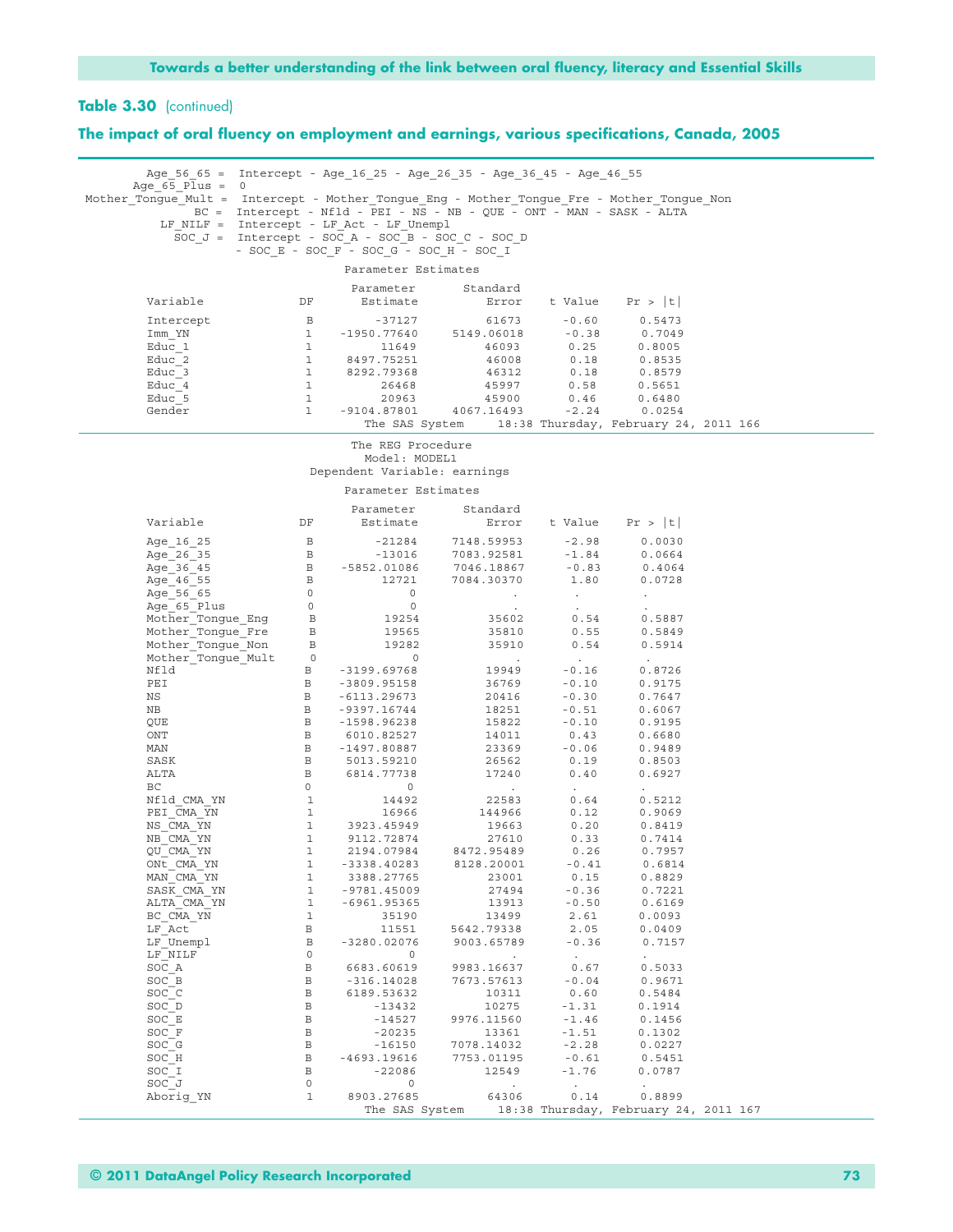## **The impact of oral fluency on employment and earnings, various specifications, Canada, 2005**

|           |    | The REG Procedure<br>Model: MODEL1<br>Dependent Variable: earnings |                   |      |                                                  |  |
|-----------|----|--------------------------------------------------------------------|-------------------|------|--------------------------------------------------|--|
|           |    | Parameter Estimates                                                |                   |      |                                                  |  |
| Variable  | DF | Parameter<br>Estimate                                              | Standard<br>Error |      | t Value $Pr >  t $                               |  |
| Prose Avq |    | 197.61828<br>The SAS System                                        | 50.24988          | 3.93 | < .0001<br>18:38 Thursday, February 24, 2011 168 |  |

#### The LOGISTIC Procedure

#### Model Information

| Data Set                    | PROJECT. SELECTED VARIABLES |
|-----------------------------|-----------------------------|
| Response Variable           | earnings YN                 |
| Number of Response Levels   |                             |
| Weight Variable             | weight                      |
| Model                       | binary logit                |
| Optimization Technique      | Fisher's scoring            |
| Number of Observations Read | 1678                        |
|                             |                             |
| Mumbor of Observations Head | 1 <sub>C</sub>              |

| Number of Observations Used | 1678     |
|-----------------------------|----------|
| Sum of Weights Read         | 19900840 |
| Sum of Weights Used         | 19900840 |

#### Response Profile

| Ordered<br>Value | earnings<br>YΝ | Total<br>Frequency | Total<br>Weight |
|------------------|----------------|--------------------|-----------------|
|                  |                | 1229               | 14891942        |
|                  |                | 449                | 5008898         |

Probability modeled is earnings\_YN=0.

## Model Convergence Status

Convergence criterion (GCONV=1E-8) satisfied.

#### Model Fit Statistics

|       |                  |                                        | Intercept  |            |                                       |  |
|-------|------------------|----------------------------------------|------------|------------|---------------------------------------|--|
|       |                  | Intercept                              | and        |            |                                       |  |
|       | Criterion        | Only                                   | Covariates |            |                                       |  |
|       | AIC              | 22455601                               | 13102369   |            |                                       |  |
|       | SC.              | 22455606                               | 13102635   |            |                                       |  |
|       | $-2$ Log L       | 22455599                               | 13102271   |            |                                       |  |
|       |                  | Testing Global Null Hypothesis: BETA=0 |            |            |                                       |  |
| Test  |                  | Chi-Square                             | DF         | Pr > Chisq |                                       |  |
|       | Likelihood Ratio | 9353328.23                             | 48         | < .0001    |                                       |  |
| Score |                  | 8544342.74                             | 48         | < .0001    |                                       |  |
| Wald  |                  |                                        | 47         | ٠          |                                       |  |
|       |                  | The SAS System                         |            |            | 18:38 Thursday, February 24, 2011 169 |  |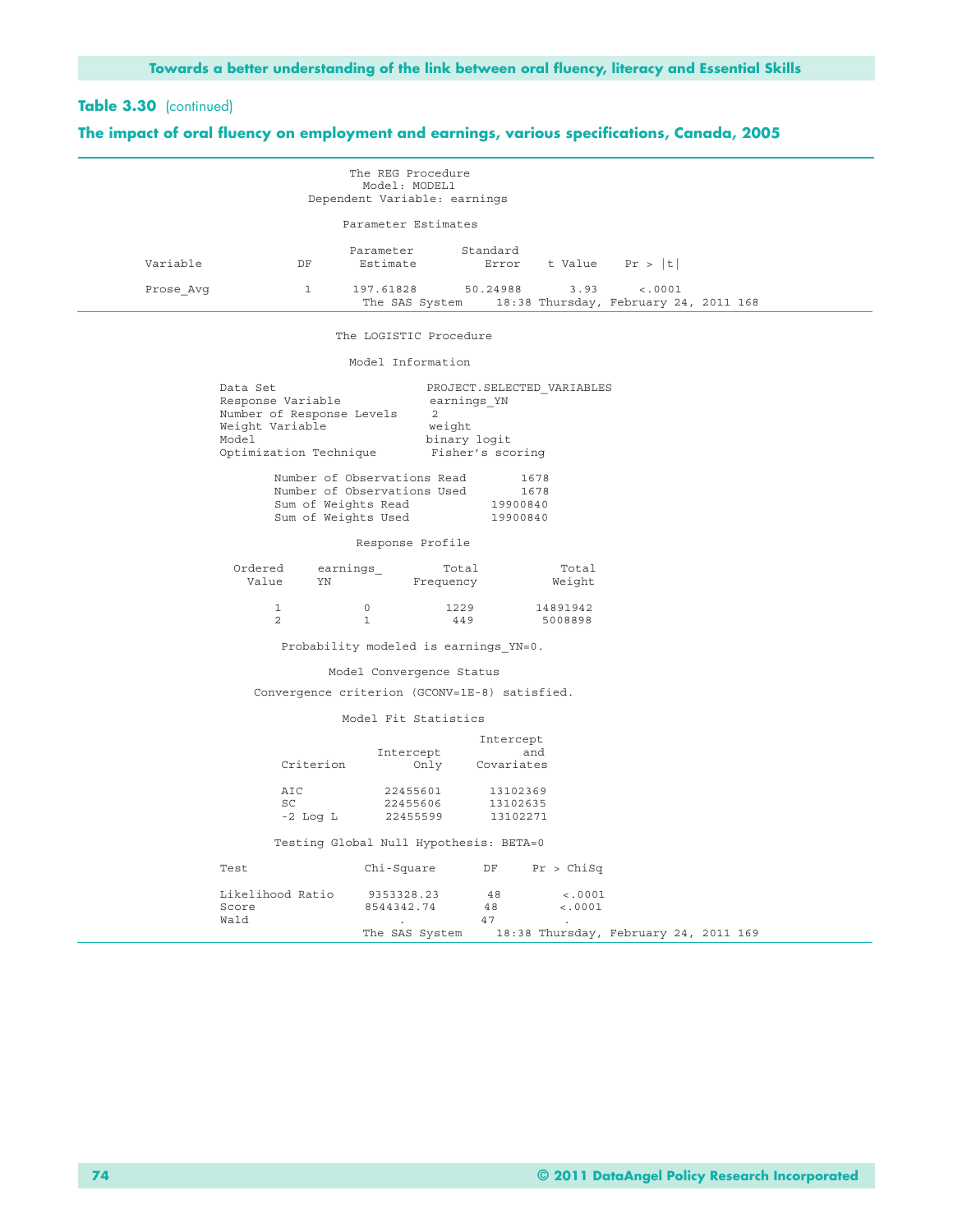#### **The impact of oral fluency on employment and earnings, various specifications, Canada, 2005**

The LOGISTIC Procedure

WARNING: The information matrix is singular and thus the convergence is questionable. NOTE: The following parameters have been set to 0, since the variables are a linear combination of other variables as shown.

 Age\_56\_65 = Intercept - Age\_16\_25 - Age\_26\_35 - Age\_36\_45 - Age\_46\_55  $Age_65_P1us = 0$ Mother Tongue Mult = Intercept - Mother Tongue Eng - Mother Tongue Fre - Mother Tongue Non BC = Intercept - Nfld - PEI - NS - NB - QUE - ONT - MAN - SASK - ALTA LF\_NILF = Intercept - LF\_Act - LF\_Unempl

Analysis of Maximum Likelihood Estimates

|                                                                                                                                                      |  | Standard Wald                                                                                                                                                                          |                   |  |
|------------------------------------------------------------------------------------------------------------------------------------------------------|--|----------------------------------------------------------------------------------------------------------------------------------------------------------------------------------------|-------------------|--|
| Parameter                                                                                                                                            |  | DF Estimate Error Chi-Square Pr > ChiSq                                                                                                                                                |                   |  |
| Intercept                                                                                                                                            |  | 1 -4.1485 5.3469 0.6020 0.4378                                                                                                                                                         |                   |  |
| Imm YN                                                                                                                                               |  | 1 0.4259 0.00217 38527.5049                                                                                                                                                            | < .0001           |  |
| Educ 1                                                                                                                                               |  | $1 -16.5372$ 0.00304  29638618.0  <.0001                                                                                                                                               |                   |  |
| Educ 2                                                                                                                                               |  | $1 -16.4828$ 0.00232 50332026.4 <.0001                                                                                                                                                 |                   |  |
| Educ 3                                                                                                                                               |  | $1 -16.2936$ $0.00326$ $24984188.1$ <.0001                                                                                                                                             |                   |  |
| Educ 4                                                                                                                                               |  | $1 -16.7192 0.00236 50244111.6$ <.0001                                                                                                                                                 |                   |  |
|                                                                                                                                                      |  |                                                                                                                                                                                        |                   |  |
|                                                                                                                                                      |  |                                                                                                                                                                                        |                   |  |
|                                                                                                                                                      |  |                                                                                                                                                                                        |                   |  |
|                                                                                                                                                      |  |                                                                                                                                                                                        |                   |  |
|                                                                                                                                                      |  |                                                                                                                                                                                        |                   |  |
|                                                                                                                                                      |  |                                                                                                                                                                                        |                   |  |
|                                                                                                                                                      |  |                                                                                                                                                                                        |                   |  |
|                                                                                                                                                      |  |                                                                                                                                                                                        |                   |  |
|                                                                                                                                                      |  |                                                                                                                                                                                        |                   |  |
|                                                                                                                                                      |  |                                                                                                                                                                                        |                   |  |
| Mother_Tongue_Non  1  1.2846  0.00772  27694.9617  <.0001                                                                                            |  |                                                                                                                                                                                        |                   |  |
| Mother_Tongue_Mult<br>Middle Tongue_Mult<br>1 2.1167 0.0128 27193.1083<br>PEI 1 0.9727 0.0144 4532.2031                                              |  |                                                                                                                                                                                        | <b>Contractor</b> |  |
|                                                                                                                                                      |  |                                                                                                                                                                                        | < .0001           |  |
| PEI                                                                                                                                                  |  | $1$ 0.9727 0.0144 4532.2031 <.0001                                                                                                                                                     |                   |  |
| NS                                                                                                                                                   |  |                                                                                                                                                                                        |                   |  |
| NB                                                                                                                                                   |  |                                                                                                                                                                                        |                   |  |
| OUE                                                                                                                                                  |  |                                                                                                                                                                                        |                   |  |
| ONT                                                                                                                                                  |  | $1 \t 0.2581 \t 0.00669 \t 1490.2575 \t 0.0011 \t 1.4091 \t 0.0104 \t 18378.5553 \t 0.00011 \t -1.1076 \t 0.00561 \t 38934.5328 \t 0.00011 \t -0.0276 \t 0.00412 \t 44.8316 \t 0.0001$ |                   |  |
| MAN                                                                                                                                                  |  | 1   1.0930   0.00947   13323.2911                                                                                                                                                      | < .0001           |  |
| 3ASK 1 1.7660 0.0131 18306.8322 <.0001<br>ALTA 1 0.5282 0.00601 7711.6282 <.0001<br>BC 0 0 .00601 7711.6282 <.0001<br>BC 0 0 .00601 7711.6282 <.0001 |  |                                                                                                                                                                                        |                   |  |
|                                                                                                                                                      |  |                                                                                                                                                                                        |                   |  |
|                                                                                                                                                      |  |                                                                                                                                                                                        |                   |  |
|                                                                                                                                                      |  |                                                                                                                                                                                        |                   |  |
|                                                                                                                                                      |  |                                                                                                                                                                                        |                   |  |
|                                                                                                                                                      |  |                                                                                                                                                                                        |                   |  |
|                                                                                                                                                      |  |                                                                                                                                                                                        |                   |  |
|                                                                                                                                                      |  | The SAS System 18:38 Thursday, February 24, 2011 170                                                                                                                                   |                   |  |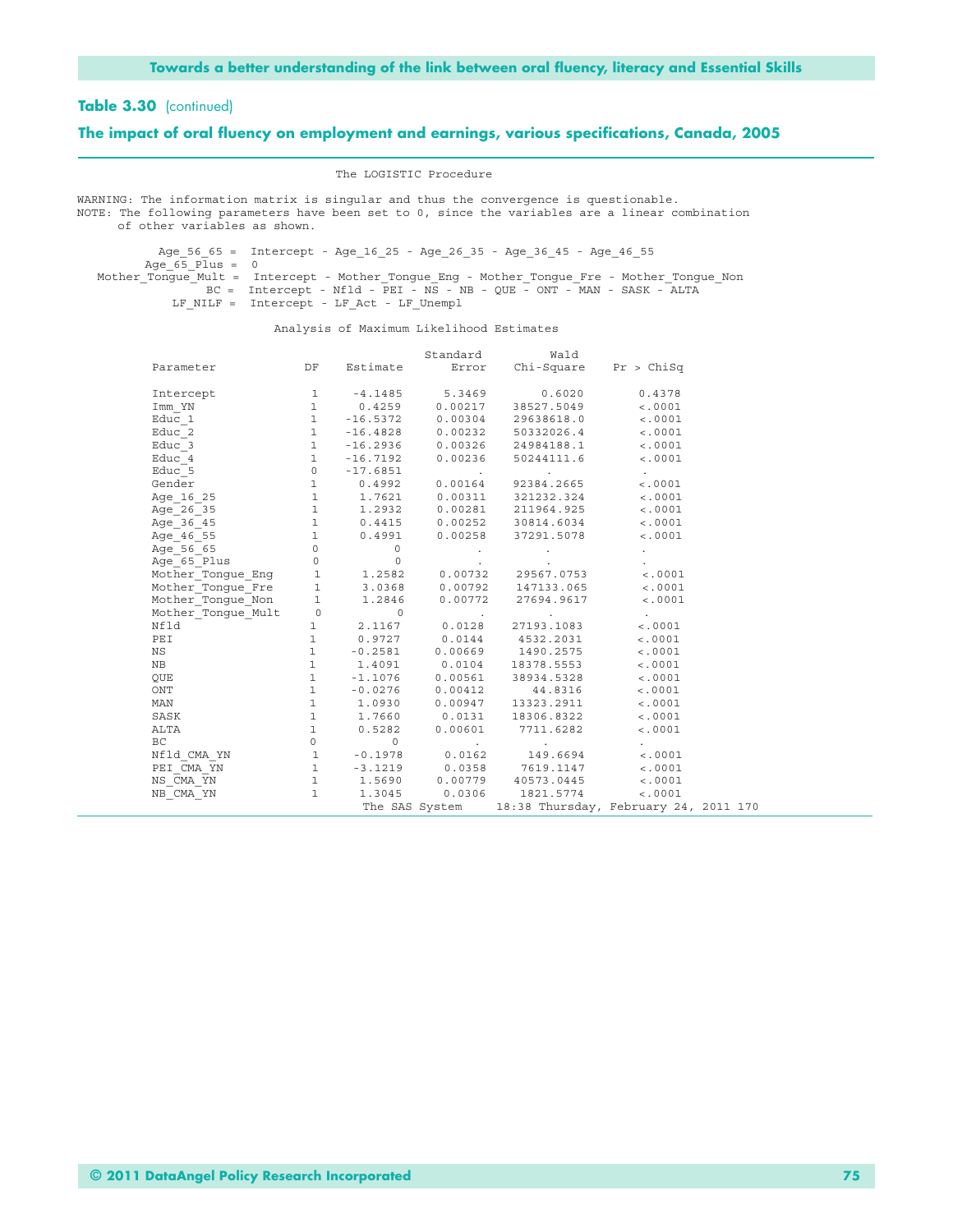## **The impact of oral fluency on employment and earnings, various specifications, Canada, 2005**

|                                          | The LOGISTIC Procedure                           |    |           |                          |                                                                                           |             |  |  |  |  |
|------------------------------------------|--------------------------------------------------|----|-----------|--------------------------|-------------------------------------------------------------------------------------------|-------------|--|--|--|--|
| Analysis of Maximum Likelihood Estimates |                                                  |    |           |                          |                                                                                           |             |  |  |  |  |
|                                          |                                                  |    |           |                          | Standard Wald                                                                             |             |  |  |  |  |
|                                          | Parameter                                        | DF |           |                          | Estimate Error Chi-Square Pr > ChiSq                                                      |             |  |  |  |  |
|                                          | QU CMA YN                                        |    |           |                          | 1 1.0675 0.00349 93587.2933                                                               | < .0001     |  |  |  |  |
|                                          | ONt CMA YN                                       |    |           |                          | 1 1.1258 0.00269 174653.211                                                               | < .0001     |  |  |  |  |
|                                          | MAN CMA YN                                       |    |           |                          | 1 1.6625 0.0117 20118.6132                                                                | < .0001     |  |  |  |  |
|                                          | SASK CMA YN 1 -0.6373 0.0139 2100.5969           |    |           |                          |                                                                                           | < .0001     |  |  |  |  |
|                                          | $ALTA-CMA-YN$ 1 -0.2222 0.00529 1767.0318 <.0001 |    |           |                          |                                                                                           |             |  |  |  |  |
|                                          | BC CMA YN                                        |    |           |                          | 1 0.7000 0.00432 26233.3091                                                               | < .0001     |  |  |  |  |
|                                          | $LF$ $Act$                                       |    |           |                          | 1 -0.7715 0.00266 83922.0377                                                              | < .0001     |  |  |  |  |
|                                          | LF Unempl                                        |    |           |                          | 1 -0.0415 0.00494 70.3404                                                                 | < .0001     |  |  |  |  |
|                                          | LF NILF                                          | 0  | $\Omega$  | <b>Contract Contract</b> | and the company of the                                                                    |             |  |  |  |  |
|                                          | SOC A                                            |    |           |                          | 1 20.7949 5.3468 15.1258 0.0001                                                           |             |  |  |  |  |
|                                          | SOC B                                            |    |           |                          | 1 21.9479 5.3468 16.8496                                                                  | $\lt$ .0001 |  |  |  |  |
|                                          | SOC C                                            |    |           |                          | $1 \qquad \qquad 21.3367 \qquad \qquad 5.3468 \qquad \qquad 15.9242 \qquad \qquad <.0001$ |             |  |  |  |  |
|                                          | SOC D                                            |    |           | 1 23.3052 5.3469         | 18.9981                                                                                   | < .0001     |  |  |  |  |
|                                          | SOC E                                            |    |           | 1 23.1088 5.3468         | 18.6792                                                                                   | < .0001     |  |  |  |  |
|                                          | SOC F                                            |    |           |                          | $1$ 20.0377 5.3468 14.0443 0.0002                                                         |             |  |  |  |  |
|                                          | SOC G                                            |    |           | 1 20.6494 5.3468         | 14.9149                                                                                   | 0.0001      |  |  |  |  |
|                                          | SOC H                                            |    |           | 1 21.1026 5.3468         | 15.5767                                                                                   | < .0001     |  |  |  |  |
|                                          | SOC I                                            |    |           |                          | 1 20.6505 5.3468 14.9164                                                                  | 0.0001      |  |  |  |  |
|                                          | SOC J                                            |    |           |                          | 1 22.0598 5.3468 17.0219                                                                  | < .0001     |  |  |  |  |
|                                          | Aborig YN                                        |    |           | 1 -0.7592 0.0309         | 602.0129                                                                                  | < .0001     |  |  |  |  |
|                                          |                                                  |    |           |                          |                                                                                           | < .0001     |  |  |  |  |
|                                          | OVERALL ORAL                                     | 1  | $-0.1097$ | 0.000857                 | 16380.5964                                                                                | < .0001     |  |  |  |  |

#### Odds Ratio Estimates

|                                        | Point                                                | 95% Wald |         |  |  |
|----------------------------------------|------------------------------------------------------|----------|---------|--|--|
| Effect                                 | Estimate Confidence Limits                           |          |         |  |  |
| Imm YN                                 | 1.531 1.524 1.537                                    |          |         |  |  |
| Educ 1                                 | $< 0.001$ $< 0.001$                                  |          | < 0.001 |  |  |
| Educ 2                                 | $< 0.001$ $< 0.001$                                  |          | < 0.001 |  |  |
| Educ 3                                 | $< 0.001$ $< 0.001$                                  |          | < 0.001 |  |  |
|                                        |                                                      |          |         |  |  |
| Educ 4                                 | < 0.001                                              | < 0.001  | < 0.001 |  |  |
| Gender                                 | 1.647                                                | 1.642    | 1.653   |  |  |
| Age 16 25                              | 5.825                                                | 5.789    | 5.860   |  |  |
| Age 26 35                              | 3.645                                                | 3.625    | 3.665   |  |  |
| Age 36 45                              | 1.555                                                | 1.547    | 1.563   |  |  |
| Age 46 55                              | 1.647                                                | 1.639    | 1.656   |  |  |
| Mother Tongue Eng 3.519 3.469 3.570    |                                                      |          |         |  |  |
| Mother Tongue Fre 20.838 20.517 21.164 |                                                      |          |         |  |  |
| Mother Tonque Non 3.613 3.559          |                                                      |          | 3.668   |  |  |
| Nfld                                   | 8.304                                                | 8.098    | 8.516   |  |  |
| PEI                                    | 2.645                                                | 2.571    | 2.721   |  |  |
| NS                                     | 0.773                                                | 0.762    | 0.783   |  |  |
| NB                                     | 4.092 4.010                                          |          | 4.176   |  |  |
|                                        | The SAS System 18:38 Thursday, February 24, 2011 171 |          |         |  |  |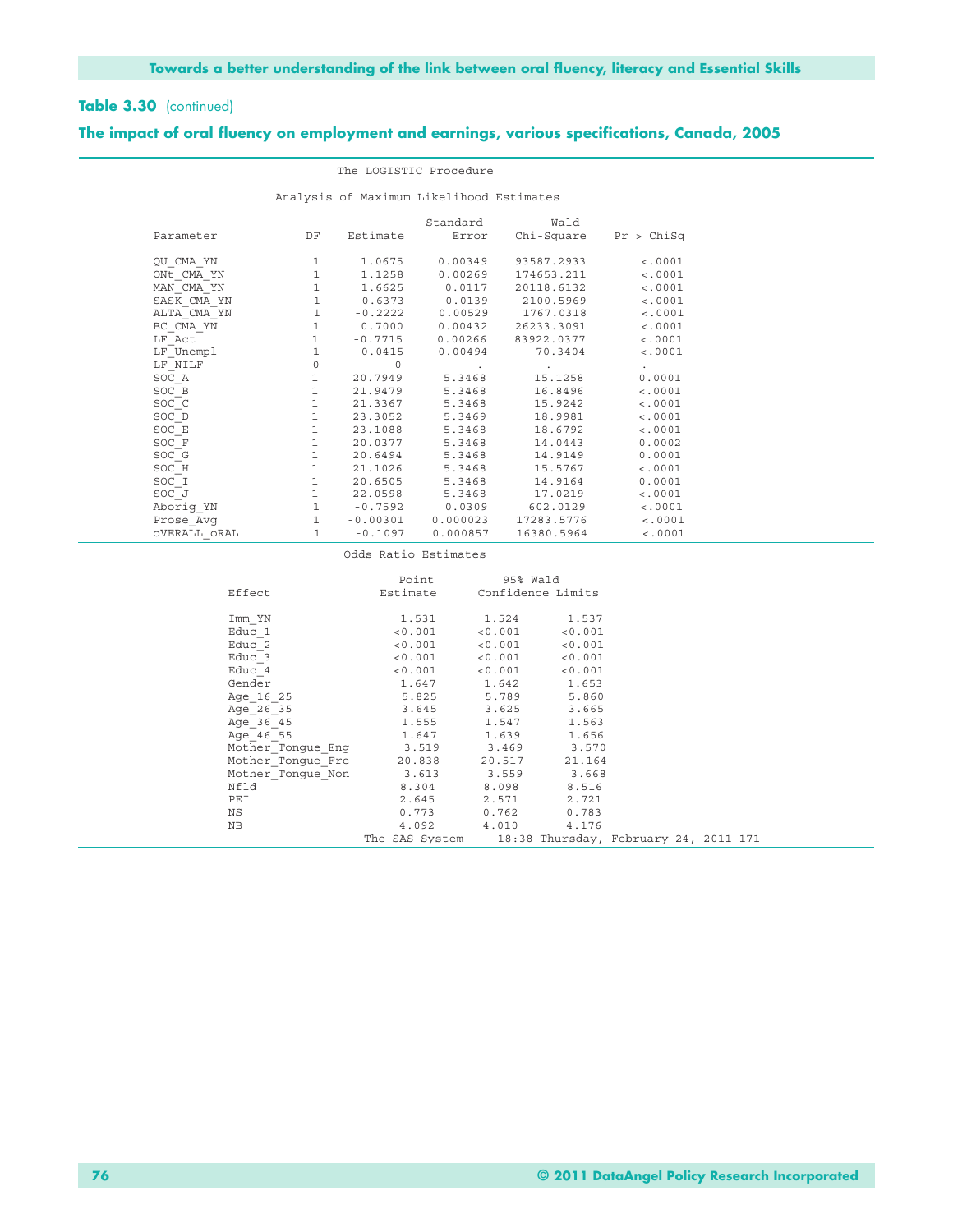### **The impact of oral fluency on employment and earnings, various specifications, Canada, 2005**

|                 |                                                                                                                                                                                                                |                             | The LOGISTIC Procedure             |                                                                                                                                                                                                                                                                                                |                |                 |  |
|-----------------|----------------------------------------------------------------------------------------------------------------------------------------------------------------------------------------------------------------|-----------------------------|------------------------------------|------------------------------------------------------------------------------------------------------------------------------------------------------------------------------------------------------------------------------------------------------------------------------------------------|----------------|-----------------|--|
|                 |                                                                                                                                                                                                                |                             | Odds Ratio Estimates               |                                                                                                                                                                                                                                                                                                |                |                 |  |
|                 | Effect                                                                                                                                                                                                         |                             | Point<br>Estimate                  | 95% Wald<br>Confidence Limits                                                                                                                                                                                                                                                                  |                |                 |  |
|                 | QUE                                                                                                                                                                                                            |                             |                                    | $0.330$ $0.327$ $0.334$                                                                                                                                                                                                                                                                        |                |                 |  |
|                 | ONT                                                                                                                                                                                                            |                             | 0.973                              | 0.965                                                                                                                                                                                                                                                                                          | 0.981          |                 |  |
|                 | MAN                                                                                                                                                                                                            |                             | 2.983                              | 2.928<br>5.700                                                                                                                                                                                                                                                                                 | 3.039<br>5.999 |                 |  |
|                 | SASK                                                                                                                                                                                                           |                             | 5.847                              |                                                                                                                                                                                                                                                                                                |                |                 |  |
|                 | ALTA                                                                                                                                                                                                           |                             |                                    |                                                                                                                                                                                                                                                                                                |                |                 |  |
|                 | Nfld CMA YN                                                                                                                                                                                                    |                             |                                    |                                                                                                                                                                                                                                                                                                |                |                 |  |
|                 | PEI CMA YN                                                                                                                                                                                                     |                             |                                    |                                                                                                                                                                                                                                                                                                |                |                 |  |
|                 | NS CMA YN                                                                                                                                                                                                      |                             |                                    |                                                                                                                                                                                                                                                                                                |                |                 |  |
|                 | $NB$ <sup><math>-MA</math><math>YN</math></sup>                                                                                                                                                                |                             |                                    |                                                                                                                                                                                                                                                                                                |                |                 |  |
|                 | QU CMA YN                                                                                                                                                                                                      |                             |                                    |                                                                                                                                                                                                                                                                                                |                |                 |  |
|                 | $\begin{array}{lll} \multicolumn{3}{l}{{\text{ON}}\overline{\text{t}}}\_ \text{C}\text{M}\overline{\text{A}}\_ \text{YN} \\ \multicolumn{2}{l}{\text{MAN}}\_ \text{C}\text{M}\text{A}\_ \text{YN} \end{array}$ |                             |                                    |                                                                                                                                                                                                                                                                                                |                |                 |  |
|                 |                                                                                                                                                                                                                |                             |                                    |                                                                                                                                                                                                                                                                                                |                |                 |  |
|                 | SASK_CMA_YN<br>ALTA_CMA_YN                                                                                                                                                                                     |                             |                                    |                                                                                                                                                                                                                                                                                                |                |                 |  |
|                 |                                                                                                                                                                                                                |                             |                                    |                                                                                                                                                                                                                                                                                                |                |                 |  |
|                 | BC CMA YN                                                                                                                                                                                                      |                             |                                    |                                                                                                                                                                                                                                                                                                |                |                 |  |
|                 | LF Act                                                                                                                                                                                                         |                             |                                    |                                                                                                                                                                                                                                                                                                |                |                 |  |
|                 | LF Unempl                                                                                                                                                                                                      |                             |                                    |                                                                                                                                                                                                                                                                                                |                |                 |  |
|                 | SOC A                                                                                                                                                                                                          |                             |                                    |                                                                                                                                                                                                                                                                                                |                |                 |  |
|                 | $SOC_B$                                                                                                                                                                                                        |                             |                                    |                                                                                                                                                                                                                                                                                                |                |                 |  |
|                 | SOC C                                                                                                                                                                                                          |                             |                                    |                                                                                                                                                                                                                                                                                                |                |                 |  |
|                 | $\begin{array}{l} {\tt SOC\_D} \ {\tt SOC\_E} \end{array}$                                                                                                                                                     |                             |                                    |                                                                                                                                                                                                                                                                                                |                |                 |  |
|                 | SOC F                                                                                                                                                                                                          |                             |                                    |                                                                                                                                                                                                                                                                                                |                |                 |  |
|                 |                                                                                                                                                                                                                |                             |                                    |                                                                                                                                                                                                                                                                                                |                |                 |  |
|                 | SOC G<br>SOC H                                                                                                                                                                                                 |                             |                                    |                                                                                                                                                                                                                                                                                                |                |                 |  |
|                 | SOC I                                                                                                                                                                                                          |                             |                                    |                                                                                                                                                                                                                                                                                                |                |                 |  |
|                 | $SOC$ $J$                                                                                                                                                                                                      |                             |                                    |                                                                                                                                                                                                                                                                                                |                |                 |  |
|                 |                                                                                                                                                                                                                |                             |                                    |                                                                                                                                                                                                                                                                                                |                |                 |  |
|                 | Aborig_YN<br>Prose Avg                                                                                                                                                                                         |                             |                                    |                                                                                                                                                                                                                                                                                                |                |                 |  |
|                 | OVERALL ORAL                                                                                                                                                                                                   |                             | 0.896                              | $\begin{array}{cccccccc} 2.984 & 2.926 & 3.039 \\ 5.847 & 5.700 & 5.999 \\ 1.696 & 1.676 & 1.716 \\ 0.820 & 0.795 & 0.847 \\ 0.044 & 0.041 & 0.047 \\ 4.802 & 4.729 & 4.873 \\ 3.686 & 3.471 & 3.913 \\ 2.908 & 2.888 & 2.928 \\ 3.083 & 3.066 & 3.099 \\ 5.273 & 5.153 & 5.395 \\ 0$<br>0.895 | 0.898          |                 |  |
|                 |                                                                                                                                                                                                                |                             |                                    | Association of Predicted Probabilities and Observed Responses                                                                                                                                                                                                                                  |                |                 |  |
|                 |                                                                                                                                                                                                                |                             |                                    |                                                                                                                                                                                                                                                                                                |                |                 |  |
|                 |                                                                                                                                                                                                                | Percent Concordant          |                                    | 85.9 Somers' D 0.721                                                                                                                                                                                                                                                                           |                |                 |  |
|                 |                                                                                                                                                                                                                | Percent Discordant          |                                    | 13.8 Gamma                                                                                                                                                                                                                                                                                     | 0.723          |                 |  |
|                 |                                                                                                                                                                                                                | Percent Tied                |                                    | $0.3$ Tau-a                                                                                                                                                                                                                                                                                    | 0.283          |                 |  |
|                 | Pairs                                                                                                                                                                                                          |                             |                                    | 551821 c 0.860<br>The SAS System 18:38 Thursday, February 24, 2011 172                                                                                                                                                                                                                         |                |                 |  |
|                 |                                                                                                                                                                                                                |                             |                                    |                                                                                                                                                                                                                                                                                                |                |                 |  |
|                 |                                                                                                                                                                                                                |                             | The REG Procedure<br>Model: MODEL1 |                                                                                                                                                                                                                                                                                                |                |                 |  |
|                 |                                                                                                                                                                                                                |                             | Dependent Variable: earnings       |                                                                                                                                                                                                                                                                                                |                |                 |  |
|                 |                                                                                                                                                                                                                |                             |                                    |                                                                                                                                                                                                                                                                                                |                |                 |  |
|                 |                                                                                                                                                                                                                | Number of Observations Read |                                    |                                                                                                                                                                                                                                                                                                | 1678           |                 |  |
|                 |                                                                                                                                                                                                                | Number of Observations Used |                                    |                                                                                                                                                                                                                                                                                                | 1230           |                 |  |
|                 |                                                                                                                                                                                                                |                             |                                    | Number of Observations with Missing Values                                                                                                                                                                                                                                                     | -448           |                 |  |
|                 |                                                                                                                                                                                                                |                             | Weight: weight                     |                                                                                                                                                                                                                                                                                                |                |                 |  |
|                 |                                                                                                                                                                                                                |                             | Analysis of Variance               |                                                                                                                                                                                                                                                                                                |                |                 |  |
|                 |                                                                                                                                                                                                                |                             | Sum of                             | Mean                                                                                                                                                                                                                                                                                           |                |                 |  |
| Source          |                                                                                                                                                                                                                | DF                          | Squares                            |                                                                                                                                                                                                                                                                                                | Square F Value | Pr > F          |  |
| Model           |                                                                                                                                                                                                                | 47                          | 9.269043E15                        | 1.972137E14                                                                                                                                                                                                                                                                                    |                | 4.44<br>< .0001 |  |
| Error           |                                                                                                                                                                                                                | 1182                        | 5.250658E16                        | 4.442181E13                                                                                                                                                                                                                                                                                    |                |                 |  |
| Corrected Total |                                                                                                                                                                                                                | 1229                        | 6.177562E16                        |                                                                                                                                                                                                                                                                                                |                |                 |  |
|                 |                                                                                                                                                                                                                |                             |                                    |                                                                                                                                                                                                                                                                                                |                |                 |  |
|                 | Root MSE                                                                                                                                                                                                       |                             | 6664969                            | R-Square                                                                                                                                                                                                                                                                                       | 0.1500         |                 |  |
|                 | Dependent Mean                                                                                                                                                                                                 |                             | 39170                              | Adj R-Sq                                                                                                                                                                                                                                                                                       | 0.1162         |                 |  |
|                 | Coeff Var                                                                                                                                                                                                      |                             | 17016                              |                                                                                                                                                                                                                                                                                                |                |                 |  |
|                 |                                                                                                                                                                                                                |                             |                                    |                                                                                                                                                                                                                                                                                                |                |                 |  |

NOTE: Model is not full rank. Least-squares solutions for the parameters are not unique. Some statistics will be misleading. A reported DF of 0 or B means that the estimate is biased. NOTE: The following parameters have been set to 0, since the variables are a linear combination of other variables as shown.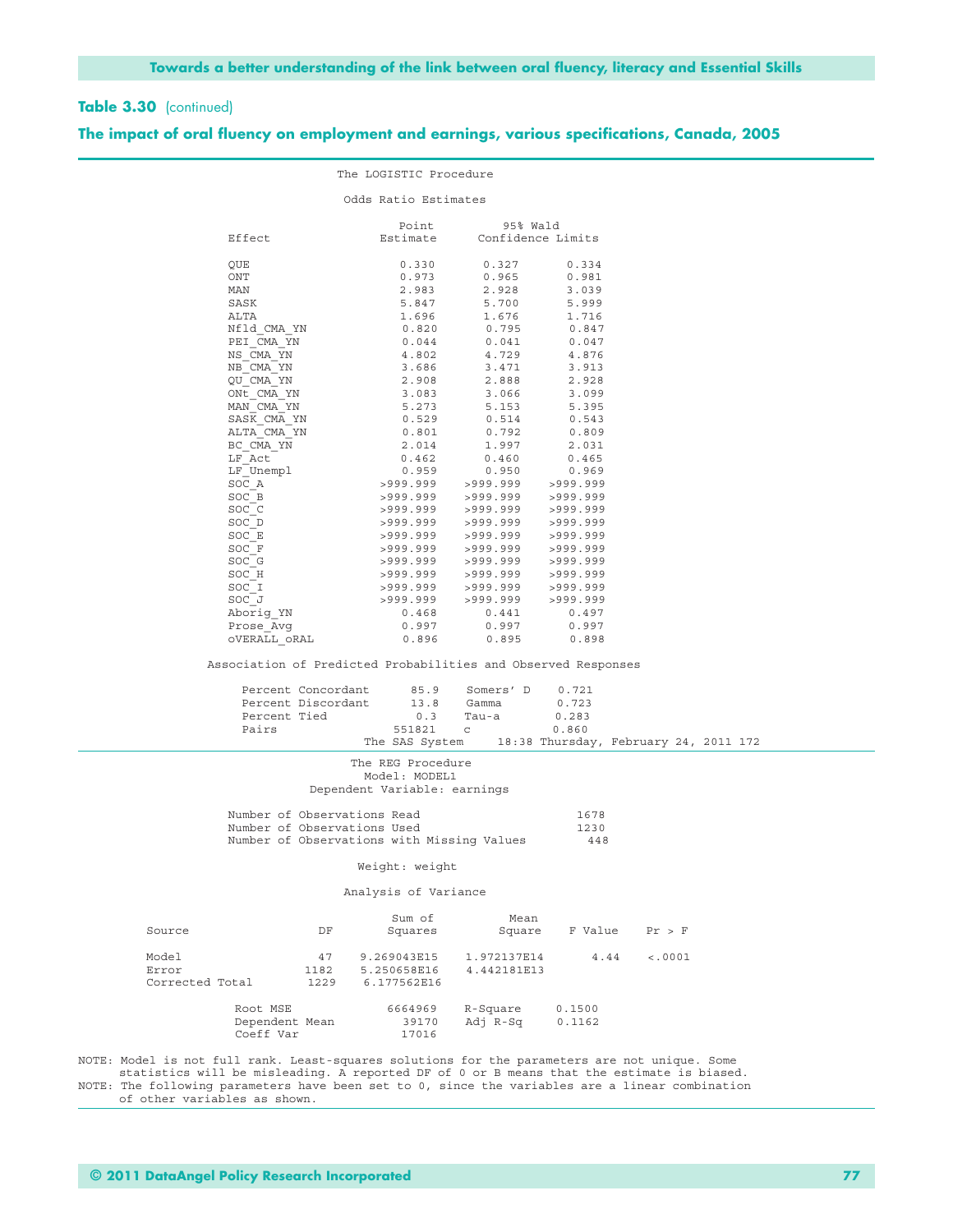**The impact of oral fluency on employment and earnings, various specifications, Canada, 2005**

| Age 56 65 = Intercept - Age 16 25 - Age 26 35 - Age 36 45 - Age 46 55                                                    |                                                                                                                                                                     |                                                                                                                                |                                                      |                                              |                          |  |  |  |  |  |
|--------------------------------------------------------------------------------------------------------------------------|---------------------------------------------------------------------------------------------------------------------------------------------------------------------|--------------------------------------------------------------------------------------------------------------------------------|------------------------------------------------------|----------------------------------------------|--------------------------|--|--|--|--|--|
| Age $65$ Plus = 0                                                                                                        |                                                                                                                                                                     |                                                                                                                                |                                                      |                                              |                          |  |  |  |  |  |
|                                                                                                                          | Mother Tongue Mult = Intercept - Mother Tongue Eng - Mother Tongue Fre - Mother Tongue Non<br>BC = Intercept - Nfld - PEI - NS - NB - QUE - ONT - MAN - SASK - ALTA |                                                                                                                                |                                                      |                                              |                          |  |  |  |  |  |
|                                                                                                                          | LF NILF = Intercept - LF Act - LF Unempl                                                                                                                            |                                                                                                                                |                                                      |                                              |                          |  |  |  |  |  |
|                                                                                                                          |                                                                                                                                                                     |                                                                                                                                | SOC $J =$ Intercept - SOC A - SOC B - SOC C - SOC D  |                                              |                          |  |  |  |  |  |
|                                                                                                                          |                                                                                                                                                                     |                                                                                                                                | - SOC E - SOC F - SOC G - SOC H - SOC I              |                                              |                          |  |  |  |  |  |
| Parameter Estimates                                                                                                      |                                                                                                                                                                     |                                                                                                                                |                                                      |                                              |                          |  |  |  |  |  |
|                                                                                                                          |                                                                                                                                                                     |                                                                                                                                |                                                      |                                              |                          |  |  |  |  |  |
|                                                                                                                          |                                                                                                                                                                     | Parameter                                                                                                                      | Standard                                             |                                              |                          |  |  |  |  |  |
| Variable                                                                                                                 | DF                                                                                                                                                                  | Estimate                                                                                                                       |                                                      |                                              | Error t Value $Pr >  t $ |  |  |  |  |  |
| Intercept                                                                                                                | $\Box$                                                                                                                                                              | $-36759$                                                                                                                       | 62389                                                | $-0.59$                                      | 0.5558                   |  |  |  |  |  |
| Imm YN                                                                                                                   | $\mathbf{1}$                                                                                                                                                        |                                                                                                                                | -1950.96288 5151.23651 -0.38<br>11640 46113 0.25     |                                              | 0.7050                   |  |  |  |  |  |
| Educ 1                                                                                                                   | $\mathbf{1}$                                                                                                                                                        |                                                                                                                                |                                                      |                                              | 0.8008                   |  |  |  |  |  |
| Educ 2                                                                                                                   | $\mathbf{1}$                                                                                                                                                        | 8478.25901                                                                                                                     |                                                      |                                              | 0.8539                   |  |  |  |  |  |
| Educ 3<br>Educ 4                                                                                                         | $\mathbf{1}$<br>1                                                                                                                                                   | 8277.38309<br>26455                                                                                                            |                                                      | $46030$ 0.18<br>$46333$ 0.18<br>$46018$ 0.57 | 0.8582<br>0.5655         |  |  |  |  |  |
| Educ 5                                                                                                                   | $\mathbf{1}$                                                                                                                                                        | 20924                                                                                                                          | 45930                                                | 0.46                                         | 0.6488                   |  |  |  |  |  |
| Gender                                                                                                                   | $\mathbf{1}$                                                                                                                                                        |                                                                                                                                | $-9099.56723$ $4071.07221$                           | $-2.24$                                      | 0.0256                   |  |  |  |  |  |
|                                                                                                                          |                                                                                                                                                                     |                                                                                                                                | The SAS System 18:38 Thursday, February 24, 2011 173 |                                              |                          |  |  |  |  |  |
|                                                                                                                          |                                                                                                                                                                     |                                                                                                                                |                                                      |                                              |                          |  |  |  |  |  |
|                                                                                                                          |                                                                                                                                                                     | The REG Procedure<br>Model: MODEL1                                                                                             |                                                      |                                              |                          |  |  |  |  |  |
|                                                                                                                          |                                                                                                                                                                     |                                                                                                                                | Dependent Variable: earnings                         |                                              |                          |  |  |  |  |  |
|                                                                                                                          |                                                                                                                                                                     |                                                                                                                                |                                                      |                                              |                          |  |  |  |  |  |
|                                                                                                                          |                                                                                                                                                                     | Parameter Estimates                                                                                                            |                                                      |                                              |                          |  |  |  |  |  |
|                                                                                                                          |                                                                                                                                                                     | Parameter                                                                                                                      | Standard                                             |                                              |                          |  |  |  |  |  |
| Variable                                                                                                                 | DF                                                                                                                                                                  | Estimate                                                                                                                       |                                                      |                                              | Error t Value $Pr >  t $ |  |  |  |  |  |
| Age 16 25                                                                                                                |                                                                                                                                                                     |                                                                                                                                |                                                      |                                              | 0.0030                   |  |  |  |  |  |
| Age 26 35                                                                                                                |                                                                                                                                                                     |                                                                                                                                |                                                      |                                              | 0.0666                   |  |  |  |  |  |
| Age 36 45                                                                                                                |                                                                                                                                                                     |                                                                                                                                |                                                      |                                              | 0.4066                   |  |  |  |  |  |
| Age 46 55                                                                                                                |                                                                                                                                                                     |                                                                                                                                |                                                      |                                              | 0.0729                   |  |  |  |  |  |
| Age 56 65                                                                                                                | $\overline{0}$                                                                                                                                                      | $\overline{0}$                                                                                                                 | $\sim 100$ km s $^{-1}$                              | <b>Contractor</b>                            | $\cdot$                  |  |  |  |  |  |
|                                                                                                                          |                                                                                                                                                                     | $\overline{0}$                                                                                                                 | $\sim 100$                                           | $\sim 10^{-10}$                              |                          |  |  |  |  |  |
| ---y-_v <sup>_</sup> _Plus<br>Mother_Tongue_Eng  B<br>Mother_Tongue_Fre  B<br>Mother_Tongue_Non  B<br>Mother_Tonque_Mult |                                                                                                                                                                     | 19192                                                                                                                          |                                                      | 35651 0.54                                   | 0.5904                   |  |  |  |  |  |
|                                                                                                                          |                                                                                                                                                                     | 19504<br>19185                                                                                                                 | 35858<br>36007                                       | 0.54<br>0.53                                 | 0.5866                   |  |  |  |  |  |
|                                                                                                                          |                                                                                                                                                                     | $\overline{0}$                                                                                                                 | <b>Contractor</b>                                    | $\sim 100$ km s $^{-1}$                      | 0.5943<br>$\sim$         |  |  |  |  |  |
| Nfld                                                                                                                     | $\mathbf{B}$                                                                                                                                                        | -3270.87172                                                                                                                    |                                                      | $-0.16$                                      | 0.8704                   |  |  |  |  |  |
| PEI                                                                                                                      | $\mathbf{B}$                                                                                                                                                        | -3827.16765                                                                                                                    | 20038<br>36787                                       | $-0.10$                                      | 0.9172                   |  |  |  |  |  |
| NS                                                                                                                       | B                                                                                                                                                                   | $-6221.31835$                                                                                                                  | 20605                                                | $-0.30$                                      | 0.7628                   |  |  |  |  |  |
| ΝB                                                                                                                       | $\mathbf{B}$                                                                                                                                                        | -9419.32459                                                                                                                    | 18267<br>15832                                       | $-0.52$                                      | 0.6062                   |  |  |  |  |  |
| QUE                                                                                                                      | B                                                                                                                                                                   | -1610.79851                                                                                                                    |                                                      | $-0.10$                                      | 0.9190                   |  |  |  |  |  |
| ONT                                                                                                                      |                                                                                                                                                                     | B 6013.54160                                                                                                                   | 14017<br>23379                                       | 0.43                                         | 0.6680                   |  |  |  |  |  |
| MAN                                                                                                                      | $\mathbf{B}$<br>$\overline{B}$                                                                                                                                      | -1492.70066                                                                                                                    |                                                      | $-0.06$                                      | 0.9491                   |  |  |  |  |  |
| SASK<br>ALTA                                                                                                             | $\mathbf{B}$                                                                                                                                                        | 5028.87523<br>6817.05870                                                                                                       | 26576<br>17248                                       | 0.19<br>0.40                                 | 0.8499<br>0.6927         |  |  |  |  |  |
| ВC                                                                                                                       | $\overline{0}$                                                                                                                                                      | $\circ$                                                                                                                        | $\sim 10^{-1}$                                       | $\sim 100$                                   |                          |  |  |  |  |  |
| Nfld CMA YN                                                                                                              |                                                                                                                                                                     |                                                                                                                                | 22596                                                | 0.64                                         | 0.5210                   |  |  |  |  |  |
| PEI CMA YN                                                                                                               |                                                                                                                                                                     |                                                                                                                                |                                                      | 145029 0.12                                  | 0.9070                   |  |  |  |  |  |
| NS CMA YN                                                                                                                |                                                                                                                                                                     | $\begin{array}{cccc} 0 & 0 & 0 \\ 1 & 14506 \\ 1 & 16938 \\ 1 & 4016.85911 \\ 1 & 9115.33547 \\ 1 & 2184.63797 \\ \end{array}$ | 19811                                                | 0.20                                         | 0.8394                   |  |  |  |  |  |
| NB CMA YN                                                                                                                |                                                                                                                                                                     |                                                                                                                                | 27622                                                | 0.33                                         | 0.7415                   |  |  |  |  |  |
| QU CMA YN                                                                                                                |                                                                                                                                                                     |                                                                                                                                | 8479.85550                                           | 0.26                                         | 0.7967                   |  |  |  |  |  |
| ONt CMA YN<br>MAN CMA YN                                                                                                 | $\mathbf{1}$                                                                                                                                                        | 1 -3372.85269<br>3380.43235                                                                                                    | 8177.62316<br>23012                                  | $-0.41$<br>0.15                              | 0.6801<br>0.8832         |  |  |  |  |  |
| SASK CMA YN                                                                                                              | $\mathbf{1}$                                                                                                                                                        | -9797.04278                                                                                                                    | 27508                                                | $-0.36$                                      | 0.7218                   |  |  |  |  |  |
| ALTA CMA YN                                                                                                              | $\mathbf{1}$                                                                                                                                                        | $-6985.58652$                                                                                                                  | 13931                                                | $-0.50$                                      | 0.6162                   |  |  |  |  |  |
| BC CMA YN                                                                                                                | $\mathbf{1}$                                                                                                                                                        | 35161                                                                                                                          | 13524                                                | 2.60                                         | 0.0094                   |  |  |  |  |  |
| LF Act                                                                                                                   | $\, {\bf B}$                                                                                                                                                        | 11538                                                                                                                          | 5655.48203                                           | 2.04                                         | 0.0416                   |  |  |  |  |  |
| LF Unempl                                                                                                                | $\, {\bf B}$                                                                                                                                                        | $-3297.80764$                                                                                                                  | 9018.55228                                           | $-0.37$                                      | 0.7147                   |  |  |  |  |  |
| LF NILF                                                                                                                  | $\circ$                                                                                                                                                             | $\circ$                                                                                                                        | $\sim$                                               | $\sim$                                       |                          |  |  |  |  |  |
| SOC A                                                                                                                    | $\, {\bf B}$                                                                                                                                                        | 6696.00637                                                                                                                     | 9992.24587                                           | 0.67                                         | 0.5029                   |  |  |  |  |  |
| SOC B<br>SOC C                                                                                                           | $\, {\bf B}$<br>$\, {\bf B}$                                                                                                                                        | $-296.15077$                                                                                                                   | 7693.24719                                           | $-0.04$                                      | 0.9693                   |  |  |  |  |  |
| SOC D                                                                                                                    | $\, {\bf B}$                                                                                                                                                        | 6178.74468<br>$-13423$                                                                                                         | 10319<br>10282                                       | 0.60<br>$-1.31$                              | 0.5494<br>0.1920         |  |  |  |  |  |
| SOC E                                                                                                                    | $\, {\bf B}$                                                                                                                                                        | $-14529$                                                                                                                       | 9980.40251                                           | $-1.46$                                      | 0.1457                   |  |  |  |  |  |
| SOC F                                                                                                                    | $\, {\bf B}$                                                                                                                                                        | $-20191$                                                                                                                       | 13411                                                | $-1.51$                                      | 0.1325                   |  |  |  |  |  |
| SOC G                                                                                                                    | $\, {\bf B}$                                                                                                                                                        | $-16144$                                                                                                                       | 7082.48756                                           | $-2.28$                                      | 0.0228                   |  |  |  |  |  |
| SOC H                                                                                                                    | $\, {\bf B}$                                                                                                                                                        | $-4680.27492$                                                                                                                  | 7763.08501                                           | $-0.60$                                      | 0.5467                   |  |  |  |  |  |
| SOC I                                                                                                                    | $\, {\bf B}$                                                                                                                                                        | $-22085$                                                                                                                       | 12555                                                | $-1.76$                                      | 0.0788                   |  |  |  |  |  |
| SOC J                                                                                                                    | $\circ$                                                                                                                                                             | $\circ$                                                                                                                        | $\sim$                                               | $\sim$                                       | $\mathcal{L}$            |  |  |  |  |  |
| Aborig YN                                                                                                                | $\mathbf{1}$                                                                                                                                                        | 8899.84594                                                                                                                     | 64333                                                | 0.14                                         | 0.8900                   |  |  |  |  |  |
|                                                                                                                          |                                                                                                                                                                     |                                                                                                                                | The SAS System 18:38 Thursday, February 24, 2011 174 |                                              |                          |  |  |  |  |  |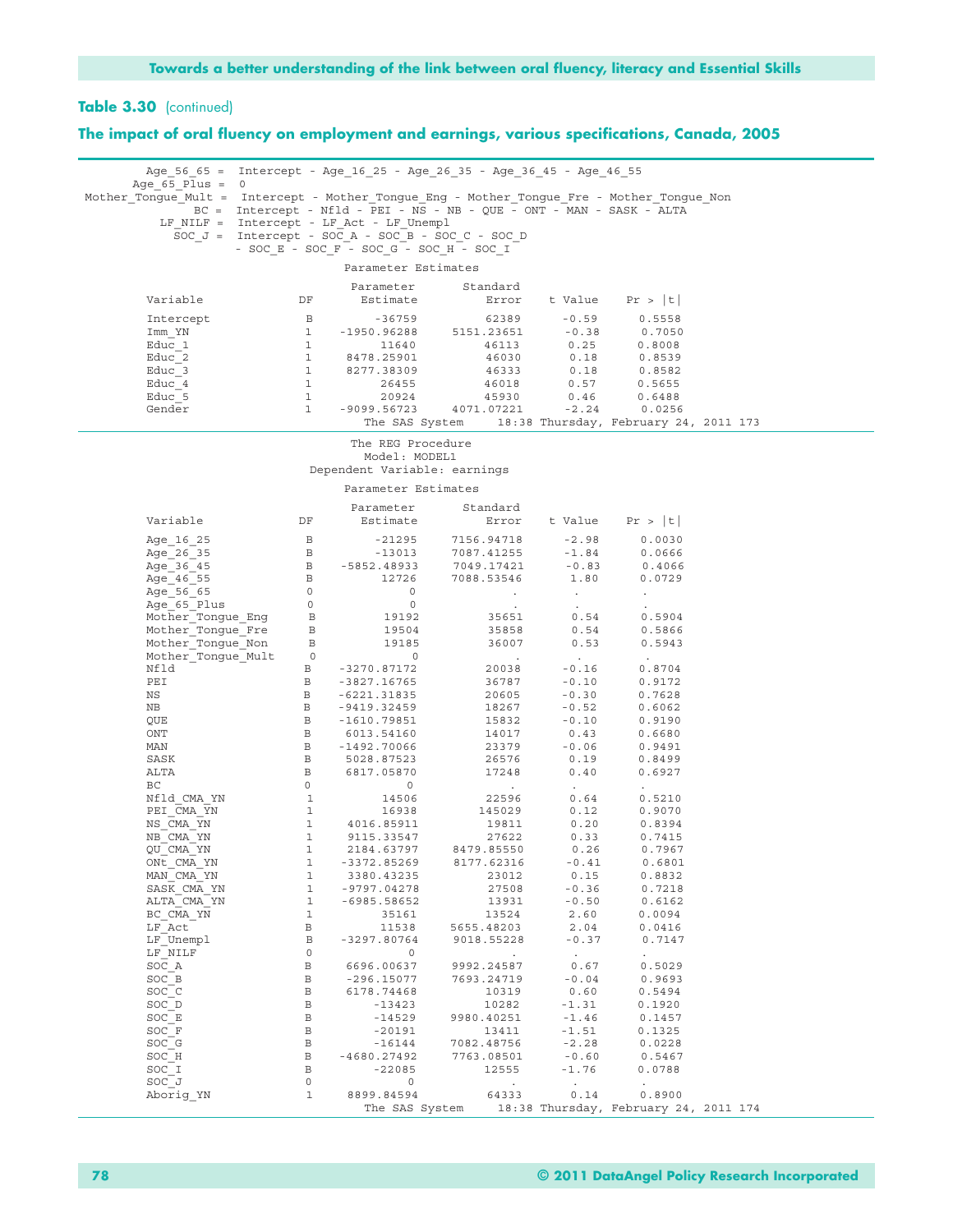# **Table 3.30** (concluded)

## **The impact of oral fluency on employment and earnings, various specifications, Canada, 2005**

|                   |                                                                     |                           |                         |                                  | The REG Procedure<br>Model: MODEL1<br>Dependent Variable: earnings |                  |                   |                                                                                                                                                                                                            |                                                                                                                                                     |                |  |
|-------------------|---------------------------------------------------------------------|---------------------------|-------------------------|----------------------------------|--------------------------------------------------------------------|------------------|-------------------|------------------------------------------------------------------------------------------------------------------------------------------------------------------------------------------------------------|-----------------------------------------------------------------------------------------------------------------------------------------------------|----------------|--|
|                   |                                                                     |                           |                         |                                  | Parameter Estimates<br>Parameter                                   |                  | Standard          |                                                                                                                                                                                                            |                                                                                                                                                     |                |  |
|                   |                                                                     | Variable                  |                         | DF                               | Estimate                                                           |                  |                   | Error t-Value Pr >  t                                                                                                                                                                                      |                                                                                                                                                     |                |  |
|                   |                                                                     | Prose Avq<br>OVERALL ORAL |                         | $\overline{1}$<br>$\overline{1}$ | 198.48687 54.80881<br>$-69.54554$ 1748.37785                       |                  |                   | 3.62<br>$-0.04$                                                                                                                                                                                            | 0.0003<br>0.9683<br>The SAS System 18:38 Thursday, February 24, 2011 175                                                                            |                |  |
|                   | Obs Label                                                           |                           |                         |                                  |                                                                    |                  |                   |                                                                                                                                                                                                            | LINK TYPE STATUS                                                                                                                                    |                |  |
| $\mathbf{1}$<br>2 | Logistic Earnings 01 Oral                                           |                           |                         |                                  |                                                                    |                  |                   |                                                                                                                                                                                                            | LOGIT PARMS 0 Converged                                                                                                                             |                |  |
| 3<br>4            | OLS Earnings Oral<br>Logistic Earnings 01 Prose                     |                           |                         |                                  |                                                                    |                  |                   |                                                                                                                                                                                                            | PARMS<br>LOGIT PARMS 0 Converged                                                                                                                    |                |  |
| 5                 | OLS Earnings Prose<br>Logistic Earnings 01 Prose oral               |                           |                         |                                  |                                                                    |                  |                   |                                                                                                                                                                                                            | PARMS<br>LOGIT PARMS                                                                                                                                | 0 Converged    |  |
| 6<br>7            | OLS Earnings Prose oral                                             |                           |                         |                                  |                                                                    |                  |                   |                                                                                                                                                                                                            | PARMS                                                                                                                                               |                |  |
| Obs               |                                                                     | NAME Intercept            | Imm YN                  |                                  |                                                                    |                  |                   | Educ 1     Educ 2     Educ 3     Educ 4                                                                                                                                                                    | Educ 5                                                                                                                                              | Gender         |  |
| 1<br>2            | earnings $YN$ $-4.60$ $0.46$                                        |                           |                         | <b>Contract</b>                  | $-16.47$ $-16.50$ $-16.28$ $-16.76$                                | $\sim$ 100 $\pm$ | $\sim$            |                                                                                                                                                                                                            | $-17.78$                                                                                                                                            | 0.49           |  |
| 3                 |                                                                     |                           | -13021.55 -2017.52      |                                  |                                                                    |                  |                   |                                                                                                                                                                                                            | 9238.47 11411.94 11575.32 30824.28 29094.47 -8047.86                                                                                                |                |  |
| 4<br>5            | earnings YN                                                         |                           | 0.41<br>$-4.73$         |                                  | $-16.54 - 16.50$                                                   |                  | $-16.32$          | $-16.74$                                                                                                                                                                                                   | $-17.69$<br>-37127.07 -1950.78 11648.93 8497.75 8292.79 26468.49 20963.08 -9104.88                                                                  | 0.49           |  |
| 6<br>7            | earnings YN -4.15                                                   |                           |                         | 0.43                             | $-16.54 - 16.48$                                                   |                  |                   | $-16.29 -16.72$                                                                                                                                                                                            | $-17.69$<br>-36758.90 -1950.96 11640.00 8478.26 8277.38 26454.67 20923.93 -9099.57                                                                  | 0.50           |  |
|                   |                                                                     |                           |                         |                                  |                                                                    |                  |                   |                                                                                                                                                                                                            |                                                                                                                                                     |                |  |
|                   |                                                                     |                           |                         |                                  |                                                                    |                  |                   |                                                                                                                                                                                                            | Mother Mother Mother Mother<br>Age_36_ Age_46_ Age_ Age_65_ Tongue_ Tongue_ Tongue_ Tongue_                                                         |                |  |
|                   | Obs Age_16_25 Age_26_35 $-$ 45 $-$ 55 56_65 Plus Eng Fre            |                           |                         |                                  |                                                                    |                  |                   |                                                                                                                                                                                                            | Mult<br>Non                                                                                                                                         |                |  |
| 1<br>2            | 1.67                                                                | 1.22                      | 0.38                    |                                  | 0.45 0                                                             | $\overline{0}$   | 1.24              | 3.06                                                                                                                                                                                                       | 1.35<br>$\circ$                                                                                                                                     |                |  |
| 3                 | $-14271.59$ $-7389.82$ $-1923.87$ 16907.00 0                        |                           |                         |                                  |                                                                    |                  |                   | $(0.700 \ 0 \ 0 \ 0 \ 0 \ 0 \ 0 \ 0 \ 0 \ 1.29 \ 3.07 \ 1.38$<br>$(20.98 \ 0 \ 0 \ 0 \ 1.29 \ 3.07 \ 1.38)$<br>$(20.98 \ 0 \ 0 \ 19254.34 \ 19565.36 \ 19282.33)$<br>$(0.50 \ 0 \ 0 \ 1.26 \ 3.04 \ 1.28)$ | 0                                                                                                                                                   |                |  |
| 4<br>5            | 1.76<br>$-21283.97 -13015.86 -5852.01 12720.98 0$                   | 1.28                      | 0.44                    |                                  |                                                                    |                  |                   |                                                                                                                                                                                                            | $\circ$<br>$\circ$                                                                                                                                  |                |  |
| 6                 | 1.76                                                                | 1.29                      | 0.44                    |                                  |                                                                    |                  |                   |                                                                                                                                                                                                            | $\circ$                                                                                                                                             |                |  |
|                   |                                                                     |                           |                         |                                  |                                                                    |                  |                   |                                                                                                                                                                                                            | 7 -21294.95 -13012.53 -5852.49 12726.26 0 0 19192.48 19504.42 19185.38 0                                                                            |                |  |
| Obs<br>1          | Nfld<br>$\sim$                                                      | PEI<br>$\sim$             | NS                      | NB                               | QUE                                                                | ONT              | MAN<br>$\sim 100$ | SASK<br>$\sim$                                                                                                                                                                                             | ALTA BC                                                                                                                                             | Nfld CMA<br>YN |  |
| 2                 | 2.13                                                                |                           | $1.06 - 0.33$           | 1.49                             | $-1.09$                                                            | $-0.04$          | 1.13              | 1.76                                                                                                                                                                                                       | $0.58 \t 0$                                                                                                                                         | $-0.27$        |  |
| 3<br>4            | 2.20                                                                |                           | $0.99 - 0.19$           | 1.44                             | $-1.08$                                                            | $-0.02$          | 1.08              | 1.73                                                                                                                                                                                                       | -3556.85 -7875.51 1151.60 -14062.07 -3681.21 6385.63 -3733.79 5525.16 5299.42 0 16427.23<br>$0.54 \quad 0$                                          | -0.16          |  |
| 5                 |                                                                     |                           |                         |                                  |                                                                    |                  |                   |                                                                                                                                                                                                            | -3199.70 -3809.95 -6113.30 -9397.17 -1598.96 6010.83 -1497.81 5013.59 6814.78 0 14491.53                                                            |                |  |
| 6                 | 2.12                                                                | 0.97                      |                         | $-0.26$ 1.41                     | $-1.11$                                                            | $-0.03$          | 1.09              | 1.77                                                                                                                                                                                                       | $0.53 \quad 0$<br>7 -3270.87 -3827.17 -6221.32 -9419.32 -1610.80 6013.54 -1492.70 5028.88 6817.06 0 14506.08                                        | $-0.20$        |  |
|                   |                                                                     |                           |                         |                                  |                                                                    |                  |                   |                                                                                                                                                                                                            | The SAS System 18:38 Thursday, February 24, 2011 176                                                                                                |                |  |
| Obs               | PEI CMA<br>YN                                                       | YN                        | YN                      |                                  | NS_CMA_ NB_CMA_ QU_CMA_ ONt_CMA_ MAN_ SASK_CMA_<br>YN YN CMA_YN YN |                  |                   | <b>ALTA</b><br>$CMA_YN$                                                                                                                                                                                    | BC CMA<br>YN                                                                                                                                        | LF Act         |  |
| 1<br>2            | $-3.09$                                                             |                           | 1.66 1.32               |                                  |                                                                    |                  |                   | $1.05$ $1.15$ $1.66$ $-0.60$ $-0.27$ 0.69                                                                                                                                                                  |                                                                                                                                                     | $-0.77$        |  |
| 3                 |                                                                     |                           |                         |                                  |                                                                    |                  |                   |                                                                                                                                                                                                            | 18945.73 -4185.30 9098.95 3814.38 -4543.33 2080.73 -12320.06 -5470.73 35648.52 10938.47                                                             |                |  |
| 4<br>5            |                                                                     | $-3.09$ 1.52              |                         |                                  |                                                                    |                  |                   |                                                                                                                                                                                                            | $1.32$ $1.07$ $1.16$ $1.69$ $-0.60$ $-0.19$ $0.74$ $-0.74$<br>16965.95 3923.46 9112.73 2194.08 -3338.40 3388.28 -9781.45 -6961.95 35189.69 11551.20 |                |  |
| 6<br>7            |                                                                     |                           |                         |                                  |                                                                    |                  |                   | $-3.12$ 1.57 1.30 1.07 1.13 1.66 -0.64 -0.22 0.70                                                                                                                                                          | 16938.18 4016.86 9115.34 2184.64 -3372.85 3380.43 -9797.04 -6985.59 35161.35 11537.63                                                               | $-0.77$        |  |
|                   | Obs LF Unempl LF NILF SOC A                                         |                           |                         |                                  |                                                                    |                  |                   |                                                                                                                                                                                                            | SOC B SOC C SOC D SOC E SOC F SOC G                                                                                                                 | SOC H          |  |
| 1<br>2            | $\sim 100$ km s $^{-1}$<br>$-0.02$                                  | $\circ$                   | $\sim 100$ km s $^{-1}$ | <b>Contractor</b>                | <b>Contract</b>                                                    | <b>Contract</b>  |                   |                                                                                                                                                                                                            | 20.73 21.92 21.24 23.28 23.04 20.04 20.61 21.06                                                                                                     |                |  |
| 3                 | $-4559.76$                                                          | $\circ$                   |                         |                                  |                                                                    |                  |                   |                                                                                                                                                                                                            | 11336.50 1120.12 10713.30 -11659.67 -11137.88 -22191.83 -14928.61 -4007.72                                                                          |                |  |
| 4<br>5            | $-0.01$<br>$-3280.02$ 0                                             | $\circ$                   |                         | 20.77 21.92                      | 21.34                                                              | 23.29            |                   | 23.12<br>20.02                                                                                                                                                                                             | 20.65<br>6683.61 -316.14 6189.54 -13431.97 -14527.18 -20234.62 -16149.78 -4693.20                                                                   | 21.10          |  |
| 6                 | $-0.04$ 0                                                           |                           |                         |                                  |                                                                    |                  |                   |                                                                                                                                                                                                            | 20.79 21.95 21.34 23.31 23.11 20.04 20.65 21.10                                                                                                     |                |  |
| $7\phantom{.0}$   | $-3297.81$                                                          | $\overline{0}$            |                         |                                  |                                                                    |                  |                   |                                                                                                                                                                                                            | 6696.01 -296.15 6178.74 -13422.58 -14528.71 -20191.27 -16144.26 -4680.27                                                                            |                |  |
| Obs               |                                                                     | SOC I SOC J               | Aborig OVERALL          | YN ORAL                          |                                                                    |                  |                   |                                                                                                                                                                                                            | _LNLIKE_ _MODEL_ _DEPVAR_ _RMSE_ earnings                                                                                                           | Prose<br>Avg   |  |
| $\mathbf{1}$<br>2 |                                                                     |                           |                         |                                  | 20.61 22.0309 -0.67 -0.15 -6559804.07                              |                  |                   |                                                                                                                                                                                                            | $\sim$                                                                                                                                              | $\sim$         |  |
| 3<br>4            |                                                                     |                           |                         |                                  | 20.65 22.0648 -0.76 -6559752.18                                    |                  |                   |                                                                                                                                                                                                            | $-1$<br>$\Delta \sim 10$                                                                                                                            | $-0.004$       |  |
| 5                 | $-22085.80$ 0.0000 8903.28<br>20.65 22.0598 -0.76 -0.11 -6551135.39 |                           |                         |                                  |                                                                    |                  |                   |                                                                                                                                                                                                            | $-1$                                                                                                                                                | 197.618        |  |
| 6                 |                                                                     |                           |                         |                                  |                                                                    |                  |                   |                                                                                                                                                                                                            | <b>Contractor</b><br>7 -22084.94 0.0000 8899.85 -69.55 . MODEL1 earnings 6664968.81 -1 198.487                                                      | $-0.003$       |  |
|                   |                                                                     |                           |                         |                                  |                                                                    |                  |                   |                                                                                                                                                                                                            |                                                                                                                                                     |                |  |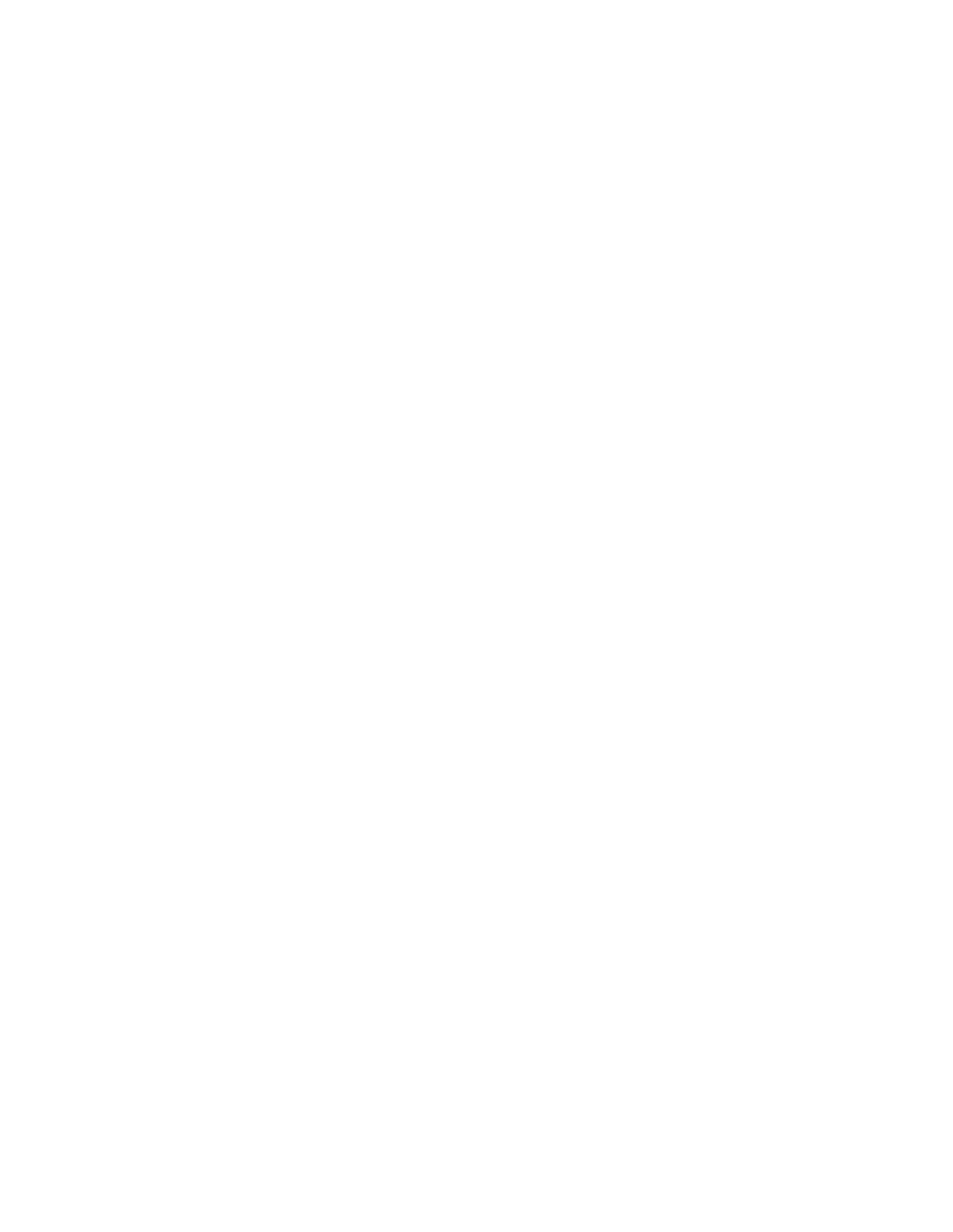# **Annex C**

# **About the CLB/IALSS Linkage Study**

The CLB/IALSS study was undertaken by Statistics Canada, HRSDC and CIC to shed light on the relationships between CLB and IALSS proficiency levels. The basic design involved having a sample of respondents with known CLB levels take the IALSS document and numeracy assessments. Both the CLB-PT and the IALSS literacy assessments were administered through Language Instruction for Newcomers to Canada (LINC) at participating centres across Canada. Participants were immigrants and new Canadians being evaluated for placement in English language training programs. The following five centres agreed to partake in the project: Ottawa, Toronto (St-Charles, North York, Scarborough) and Calgary.

The target population was any client who obtained a CLB-PT assessment during the specified four month period (November, 2005 to March, 2006) at one of the participating LINC language assessment centres. Respondents were identified once an appointment was made for a CLB language assessment.

A sample of over 1,000 respondents was collected; this sample is representative of the newcomers at the participating centres during this four month period. All clients who received a CLB-PT assessment within the specified timeframe were invited to participate in this study, eliminating potential respondent bias and encouraging a variety of participants. This sample provided the necessary data for statistical analyses required for a worthwhile comparison of the CLB-PT and the IALSS assessment results.

The assessments were administered by trained professionals working in the LINC centres, licensed to administer the CLB-PT. Each centre needed sufficient client participation and was provided with an expected minimum and maximum number of participants required based on specified scenarios and a 50 percent participation rate.

# **Description of the CLB/IALSS link Sample**

Study participants answered a background questionnaire which enables the collection of demographic, linguistic, social, and economic information about each of the respondents. This, in turn, allowed us to describe the study sample in terms of a few important sociodemographic factors. The 2001 Census data was used in this section to provide a basis for comparison, this allowed an assessment of whether the study sample was representative of the Canadian recent immigrant population.

The table C.1 below shows the final number of participants in each assessment center with details about the number of refusals to participate, complete cases as well as participants excluded based on failed core tests. During the data collection phase, the Ottawa site encountered difficulties meeting its target for completed cases. However, the Toronto center was able to reach their maximum number of completed cases, which mitigated the lack of completed cases in the Ottawa site.

### **Table C.1**

#### **Final Number of Participants by Assessment Office and Administration Outcome**

| Centre                | Total<br>clients | Refusal | complete | Failed<br>core |
|-----------------------|------------------|---------|----------|----------------|
| Ottawa                | 443              | 102     | 240      | 41             |
| Toronto - Charles     | 196              | 2       | 190      | 1              |
| Toronto - N. York     | 196              | 2       | 184      |                |
| Toronto - Scarborough | 163              | 9       | 151      | 0              |
| Calgary               | 343              | 78      | 246      | 2              |
| <b>Total</b>          | 1,343            | 193     | 1,011    | 45             |

First, the data shows that the study sample consists of *very recent* immigrants; in fact, 61.5% of the sample is comprised of individuals having been in Canada for two years or less and 91.5% represent individuals in Canada for five years or less. These individuals were mostly middle aged, with the majority of the sample (60.0%) being between 30 and 44 years of age. Young adults also represented a significant portion of the sample since 16 to 29 year olds encompass 28.4% of the study sample while 1.7% were older than 54% years of age. In terms of gender, the CLBPT-IALSS sample showed a difference between its proportions of male (46.2%) and female (52.8%), however these differences are not statistically significant.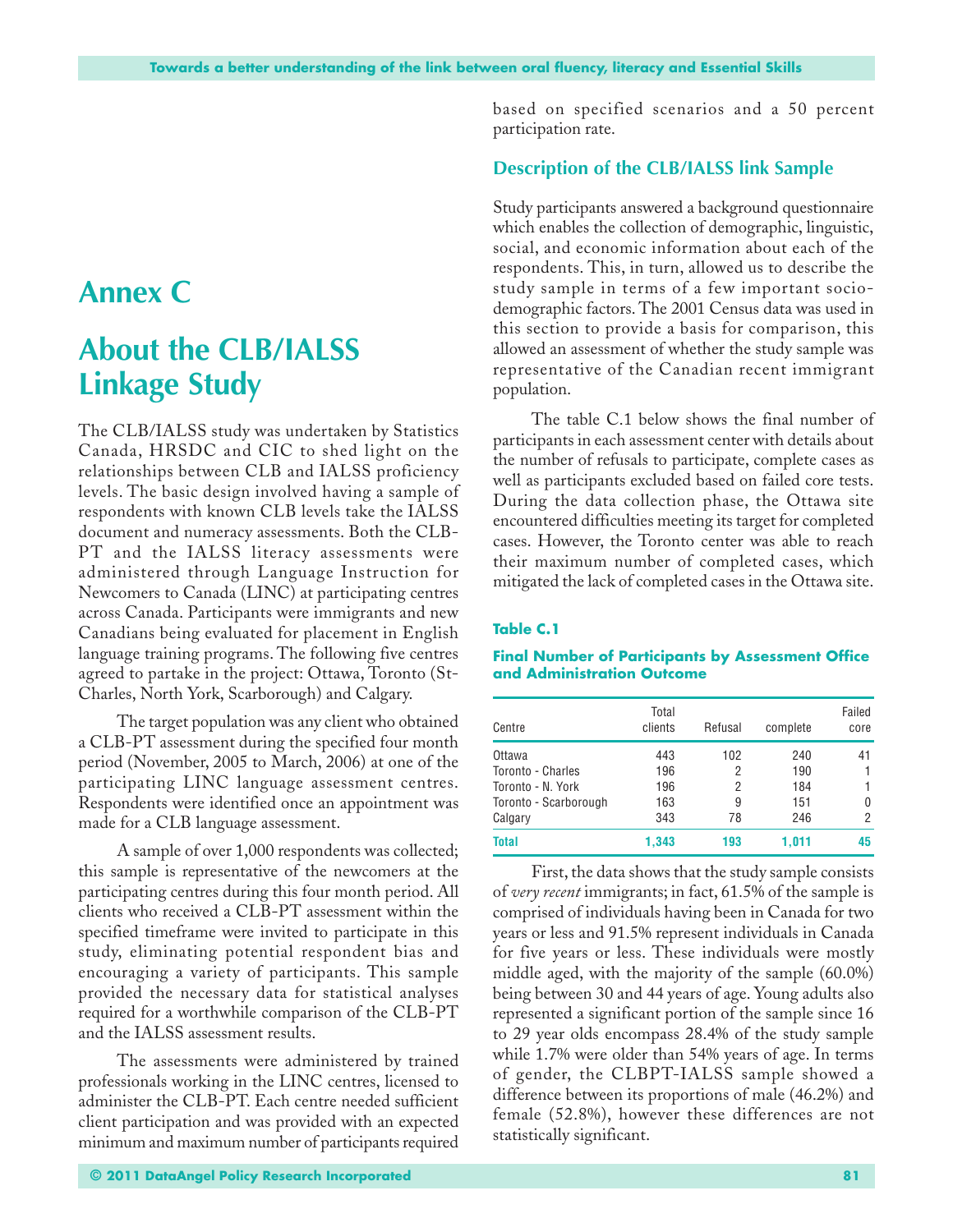### **Towards a better understanding of the link between oral fluency, literacy and Essential Skills**

The labour force status descriptors for participants are important in describing the overall characteristics of the study sample. Most participants reported being unemployed/looking for work (71.3%), whereas close to 20% of them were already working or self employed. Only small percentages of the overall sample consisted of students, home makers or retired individuals. This important finding is probably due to the fact that the CLBPT participants were all sampled through the LINC centres which are responsible for offering second language training to immigrants, most of which probably intend to better their language skills in order to gain access to employment. The great number of CLBPT participants without employment may also be a result of their very recent immigration into Canada.

Clearly, one of the most important sample characteristic for this study was the participants' education level. When asked about their highest completed level of schooling, an impressive 45.4% of respondents said they had a bachelor's degree and 19.3% reported having obtained a Master's degree. Small percentages of the sample consisted of individuals with less than a high school degree (2.7%) or high school graduates (8.3%). However, it is very difficult to know exactly how this extra education will impact their English language skills since most of the participants in the CLBPT sample completed their education outside Canada, meaning that this formal schooling might have been taken in a foreign language. Just over 17% of study participants reported having some post-secondary education, below that of a bachelor's degree.

The information collected from the CLBPT sample shows that 88.47% of respondents said they did not use English at home on a regular basis. In fact, of those sampled respondents who do make use of English in their home, 1.5% use it exclusively and just over 10% combine English along with other languages. However, for these individuals, the questionnaire did not provide a sense of English use's relative importance in terms of frequency. In sum, the CLBPT participants reported little use of the English language in their home.

Socio-demographic characteristics of the CLBPT-IALSS comparison study sample are different than those associated with the total recent immigration population as measured by the Census (2001) and the IALSS (2003). This makes it impossible to generalize directly all of the conclusions of the present study to the total Canadian recent immigrant population. The following characteristics describe certain key comparison aspects

of the Canadian recent immigrant population which according to the 2001 Census data represents 3.25% of the total Canadian population.

First, the overall employment rate for the recent immigrant population for Canada is close to 55%. According to 2001 Census data, the unemployment rate for recent immigrants in Canada in 2001 was 13.8%.

Second, in Canada's recent immigration population, approximately 22.5% of individuals had not graduated from high school. Looking at post-secondary education, a total of 32 of the recent immigration population had a university degree, which is very high even when compared to the total Canadian population where only 14.2% of citizens have a university degree.

Third, among the recent Canadian immigrant population 25% say English is the language used most often in their home. Even though 63.4% also report using a language other than French or English most often at home.

Canada's immigrant population represents a significant portion of its human capital. In fact, in 2001 Canada's immigrants accounted for 17.68% of the total population. With strict budget and time restrictions, it was not possible to elaborate a sampling strategy allowing collection of data from a representative sample of Canada's immigrant population. It would have been better to establish a close representativeness of the sample collected in the course of this study. This would have allowed us to apply the study results to a large and growing portion of our population. However, because of the nature of the sample as detailed in the paragraphs above, all conclusions of the present study may not be unequivocally applied to other groups of varied social and economic characteristics. Nonetheless, the conclusions presented in the subsequent sections provide some new information and shed light on a comparison never before attempted. Although the study results could not be directly applied to Canada's entire recent immigrant population, there are interesting and promising new applications for the conclusions of this study. This new source of information may help narrow the gap for the policy makers' ever growing need for applicable and pertinent research findings in the field of language proficiency and skills assessment.

Note : the Census data used to establish the comparisons in this chapter were all obtained directly from the CANSIM website and correspond to the 2001 Canadian Census.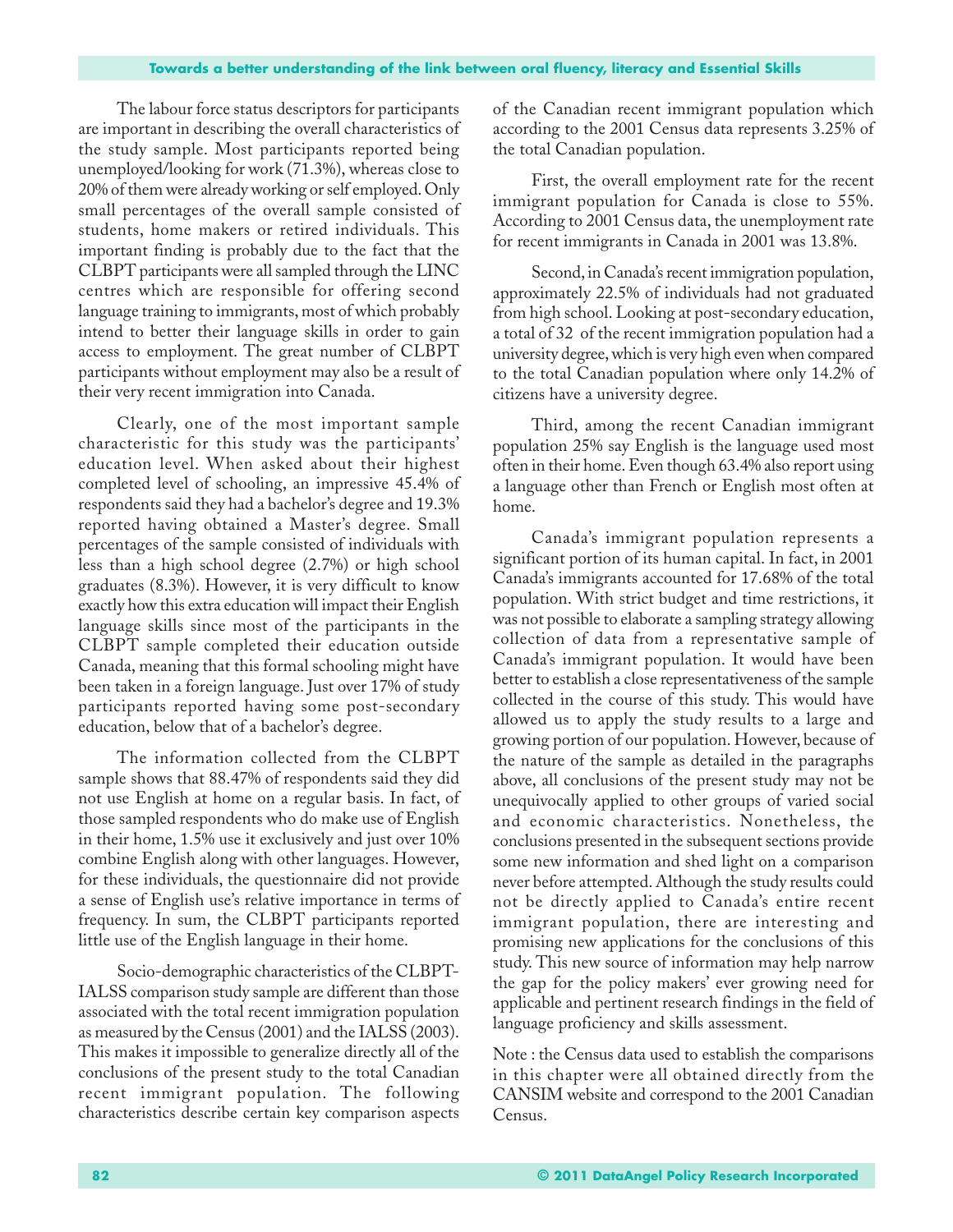# **Description of the CLB-PT assessment tool**

The Canadian Language Benchmark Placement Tool is used in order to assign immigrants to the proper level of language training in LINC centres across Canada. For this reason, they tend to be relatively short tests which have been validated for use in low-stakes assessment contexts. Many of these tools are restricted to an assessment of benchmarks 1 through 8, as these are the levels most commonly associated with placement in language programs.

Of the available instruments, the Canadian Language Benchmarks Placement Test (CLBPT) is an obvious choice for comparison against the IALSS assessment tool. One advantage of using the CLBPT is the fact that it is readily available, efficiently administered (time and cost wise), widely used for the assessment of large groups of learners across Canada, and it provides uniform and standardised results. The speaking component of the test must, however, be administered individually; one assessor per student compared to the other components which can be administered by one assessor for a classroom full of students. Two potential drawbacks to using the CLBPT are as follows: the test is short and therefore may not be as reliable as some of the longer CLB based assessment instruments; and the test does not provide benchmarks for learners whose reading ability exceeds benchmark 8. The objective in developing the CLBPT was to keep the administration time as short as possible while still allowing trained assessors to place learners into the appropriate ESL classes. The design, format, and approach to the CLBPT represent the best possible compromise between the mandate for a very short test and the requirements of fully representing the domain of behaviours we wish to measure.

The CLBPT is an instrument widely used to determine the level of English communication proficiency for clients in LINC centres across Canada. It is applied by practitioners with the intent of assigning test-takers to appropriate language training programs. The CLB describes a learner's communication proficiency according to four specific language skills: Speaking, Listening, Reading and Writing. A learner's proficiency level is assumed to develop along a continuum which is presented in the CLB framework as three consecutive stages of progression: I (Basic), II (Intermediate), and III (Advanced). Each of these progression stages are comprised of four levels of ability, or benchmarks, for a total of 12 benchmarks associated with each specific language skill.

There are many variations of the CLB instruments: this study assessed participants using the Canadian Language Benchmark Placement Test (CLB-PT) versions 1 and 2. The CLB-PT evaluates four different language skills, as previously stated; however, only three were considered for analyses in this study.

# **Language Skill CLB-PT Test Description**

| Listening        | 5 to 15 minutes administration time                                                                                                                                                           |
|------------------|-----------------------------------------------------------------------------------------------------------------------------------------------------------------------------------------------|
|                  | face-to-face or one-on-one<br>administration                                                                                                                                                  |
|                  | 7 parts at increasing levels of difficulty                                                                                                                                                    |
|                  | Procedure is adaptive                                                                                                                                                                         |
|                  | Learners do not have to attempt all<br>parts depending on their level of<br>proficiency                                                                                                       |
|                  | A raw score is first assigned for test-<br>takers at levels 3 and up, which is then<br>transformed to a benchmark. Levels 0<br>to 2 are assigned a benchmark<br>directly.                     |
| Reading          | 30 minutes administration time                                                                                                                                                                |
|                  | 4 reading tasks                                                                                                                                                                               |
|                  | 29 multiple choice test items                                                                                                                                                                 |
|                  | Tasks progress in difficulty                                                                                                                                                                  |
|                  | Learners may stop when content<br>becomes too difficult                                                                                                                                       |
|                  | Assessors may orally clarify<br>instructions for Task 1                                                                                                                                       |
| <b>Writing</b>   | 30 minutes administration time3<br>writing tasksTasks progress in<br>difficultyLearners may stop when<br>tasks become too difficultAssessors<br>may orally clarify instructions for<br>Task 1 |
| $C_{\text{max}}$ |                                                                                                                                                                                               |

**Speaking** •

# **Listening component**

There are seven parts to the CLBPT speaking and listening assessment and both skills are evaluated through one integrated process. Each part included in the assessment progresses in difficulty, and covers a broad range of oral and aural proficiency indicators. Because this is an adaptive instrument, not all parts are automatically administered to each of the test-takers. The assessor decides which parts to administer based on a holistic evaluation of the respondent's performance. Throughout the assessment process, the assessor takes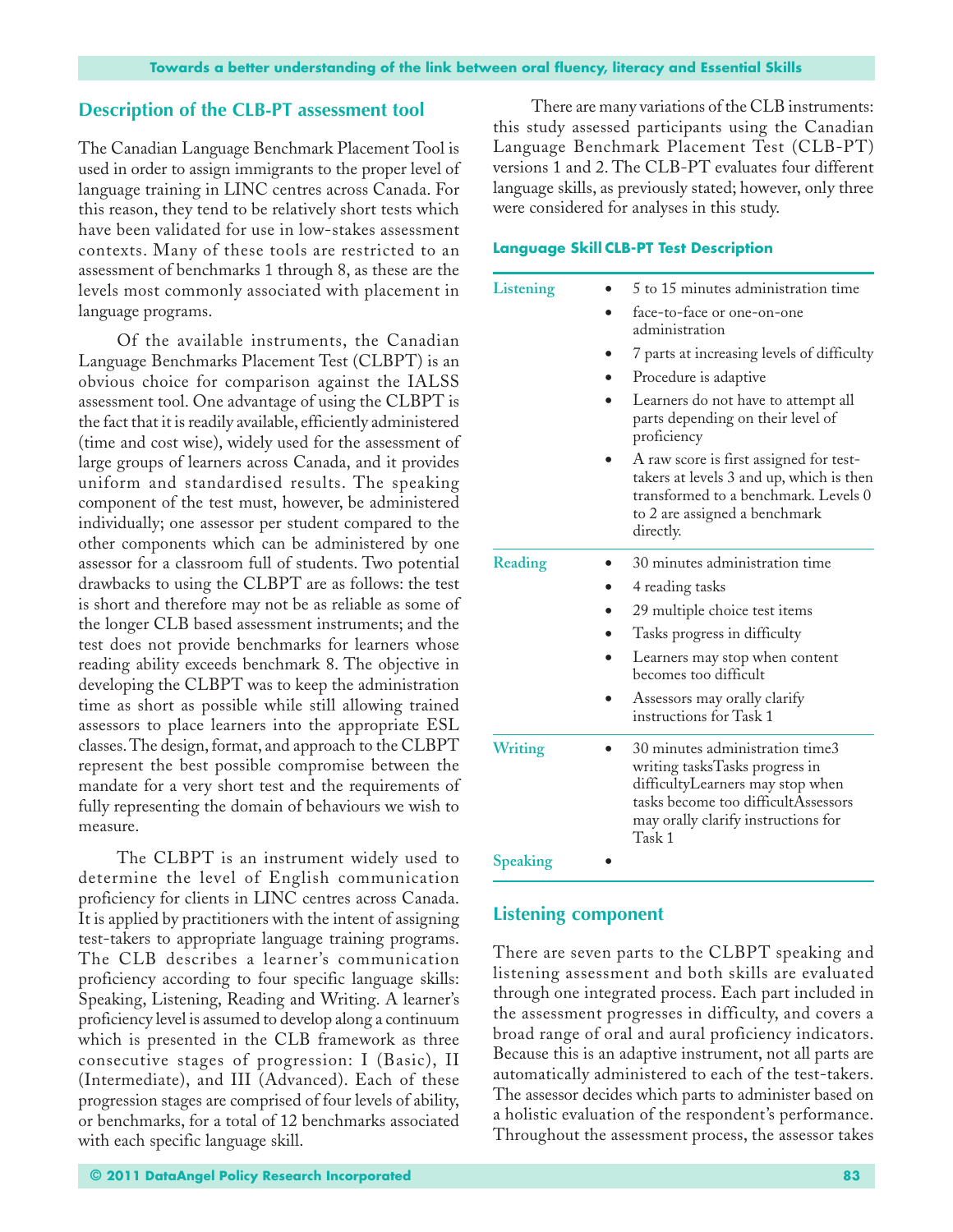notes to help inform and justify the decisions made. The conversion grid shows how the raw scores are transformed into the benchmark levels. Benchmarks 0 to 3 are assigned holistically and therefore no raw score is given to the respondents who do not meet at least the minimum requirements of benchmark 4.

# **Listening Conversion Grid**

## **Reading component**

The CLBPT reading assessment consists of four tasks which progress in difficulty. The items for each task have been designed to address a variety of reading skills and strategies across the eight benchmarks. All items have a multiple-choice response format in order to address the high demand for time-efficiency without compromising reliability. Since all items follow the same format, participants do not waste time trying to understand different instructions and requirements for each task. The exclusion of open-ended items also protects against any tendency for the reading benchmark to be influenced by a participant's writing ability. This format also enables the test to be easily, efficiently, reliably and objectively scored by the assessors using the reading answer key provided with the assessment guide. Each item response is worth 1 (one) point, the total number of points achieved by the client is written on the cover of the test booklet as a total raw score. Once the raw score has been determined by the scoring procedure, the reading conversion grid is used to assign the appropriate benchmark.

#### **Reading Conversion Grid**

| Raw Score  | <b>Benchmark</b> |
|------------|------------------|
| $0$ to $4$ | Pre-benchmark    |
| 5 to 7     | Benchmark 1      |
| 8 to 10    | Benchmark 2      |
| 11 to 13   | Benchmark 3      |
| 14 to 16   | Benchmark 4      |
| 17 to 19   | Benchmark 5      |
| 20 to 22   | Benchmark 6      |
| 23 to 25   | Benchmark 7      |
| 26 to 29   | Benchmark 8      |
|            |                  |

# **Writing component**

The CLBPT writing assessment consists of three tasks. The first, a copying task, is intended to make distinctions among learners from pre-benchmark to benchmark 2. The second task, a short paragraph on a topic of personal relevance, is geared toward distinguishing performance at benchmarks 3, 4, and 5. The final task is the most challenging, and is meant to elicit performance which can be evaluated in order to set apart learners at benchmarks 6, 7, and 8. Each participant attempts all tasks. The scoring mechanism has been designed to support assessors in making reliable distinctions between different levels of writing proficiency.

Scoring procedures for the CLBPT writing assessment are based on a series of bands, which have been tailored to the unique requirements of each task. The bands incorporate elements of both holistic and analytic scoring approaches. The numerical indicators which correspond to each band have been weighted to ensure proper placement. Together, the tasks provide a composite profile of the learner's overall ability. In order for the placement to be as reliable as possible, it is essential that learners complete all three of the writing tasks. The band scores for all three writing tasks are then added up to arrive at the total raw score. The writing conversion grid is used to convert the raw score to a writing benchmark.

#### **Writing Conversion Grid**

| Raw Score  | <b>Benchmark</b> |  |
|------------|------------------|--|
| $0$ to 1   | Pre-benchmark    |  |
| 1 to 2     | Benchmark 1      |  |
| $3$ to $4$ | Benchmark 2      |  |
| $5$ to $6$ | Benchmark 3      |  |
| 7 to 8     | Benchmark 4      |  |
| 9 to 10    | Benchmark 5      |  |
| 11 to 12   | Benchmark 6      |  |
| 13 to 14   | Benchmark 7      |  |
| 15 to 16   | Benchmark 8      |  |

# **The IALSS instruments used in the CLB/IALSS linkage study**

Two different IALSS test forms were created for this study. Questions of contrasting difficulty levels and covering the two literacy domains are included in each block (Block A, 13 items; and Block B, 12 items). Form 1 consisted of blocks A and B, whereas Form 2 presented the same blocks in reverse order to counter any motivation or fatigue effects in the overall results. The total test time was between 45 and 60 minutes for either forms of the test, although no strict time limit was imposed on the respondents.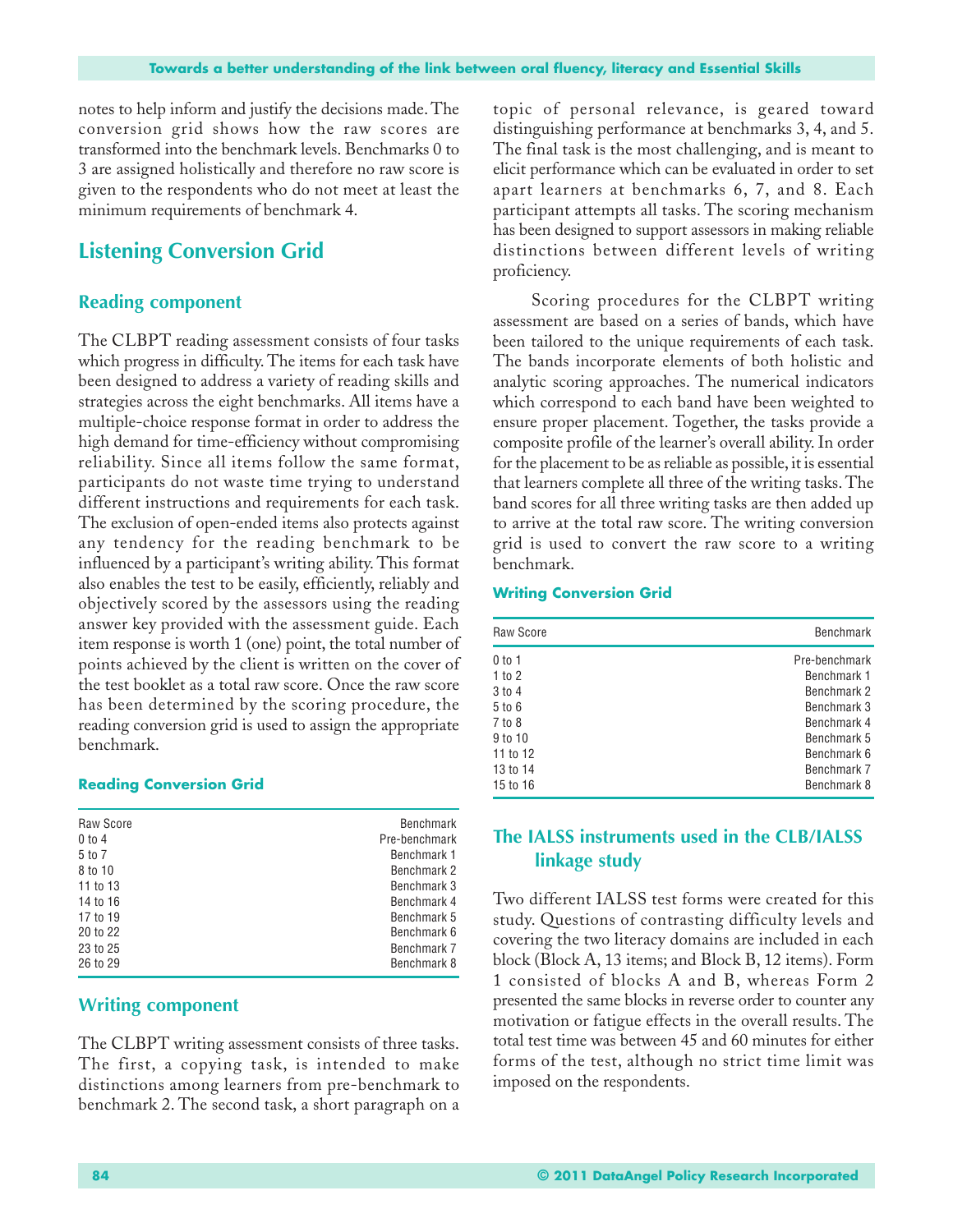Over 60% of adults with the second most skilled oral fluency level have prose skills below Level 3.

### **Figure D.2**

#### **Oral fluency proficiency level by level 1 and 2 document literacy proficiency level, adults aged 16 and over, Canada, 2003**



**Annex D**

# **Joint distributions of oral fluency with document literacy and numeracy**

#### **Figure D.1**

**Level 1 and 2 document literacy proficiency level by oral fluency proficiency level by, adults aged 16 and over, Canada, 2003**



**Source:** IALSS, 2003 and ISRS, 2005.

The figure reveals several important facts, including that:

Fully 80% of adults with the lowest three oral fluency levels have Levels 1 and 2 prose skills,

The proportion of adults with prose skills below Level 3 falls steadily with rising oral fluency level. 30% of adults in the most skilled oral fluency level have prose skills below Level 3.- the minimum level needed to cope with the reading demands Canadian society and of the majority of jobs being created in the Canadian economy (DataAngel, 2010)

**Source:** IALSS, 2003 and ISRS, 2005.

The figure reveals several important facts, including that:

The risk of having low oral skills is distributed among document literacy levels in much the same way as for prose literacy levsl

The risk of having inadequate oral fluency skill falls steadily from a high 45% to a low of 5%.

The risk of having less than adequate oral fluency skills for document Level 2 falls fourfold of that faced by prose Level 1 adults.